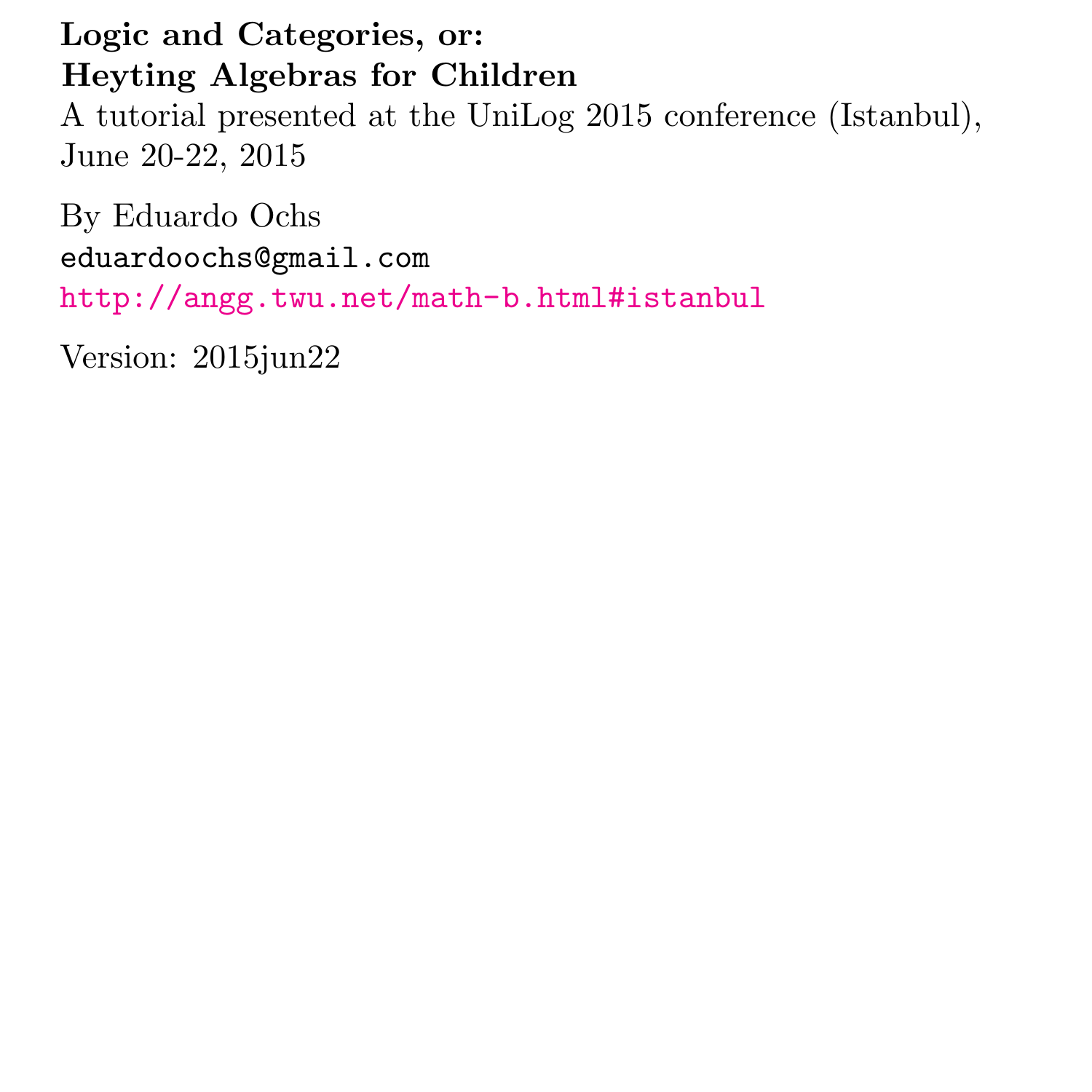# 1. (Non-mathematical) introduction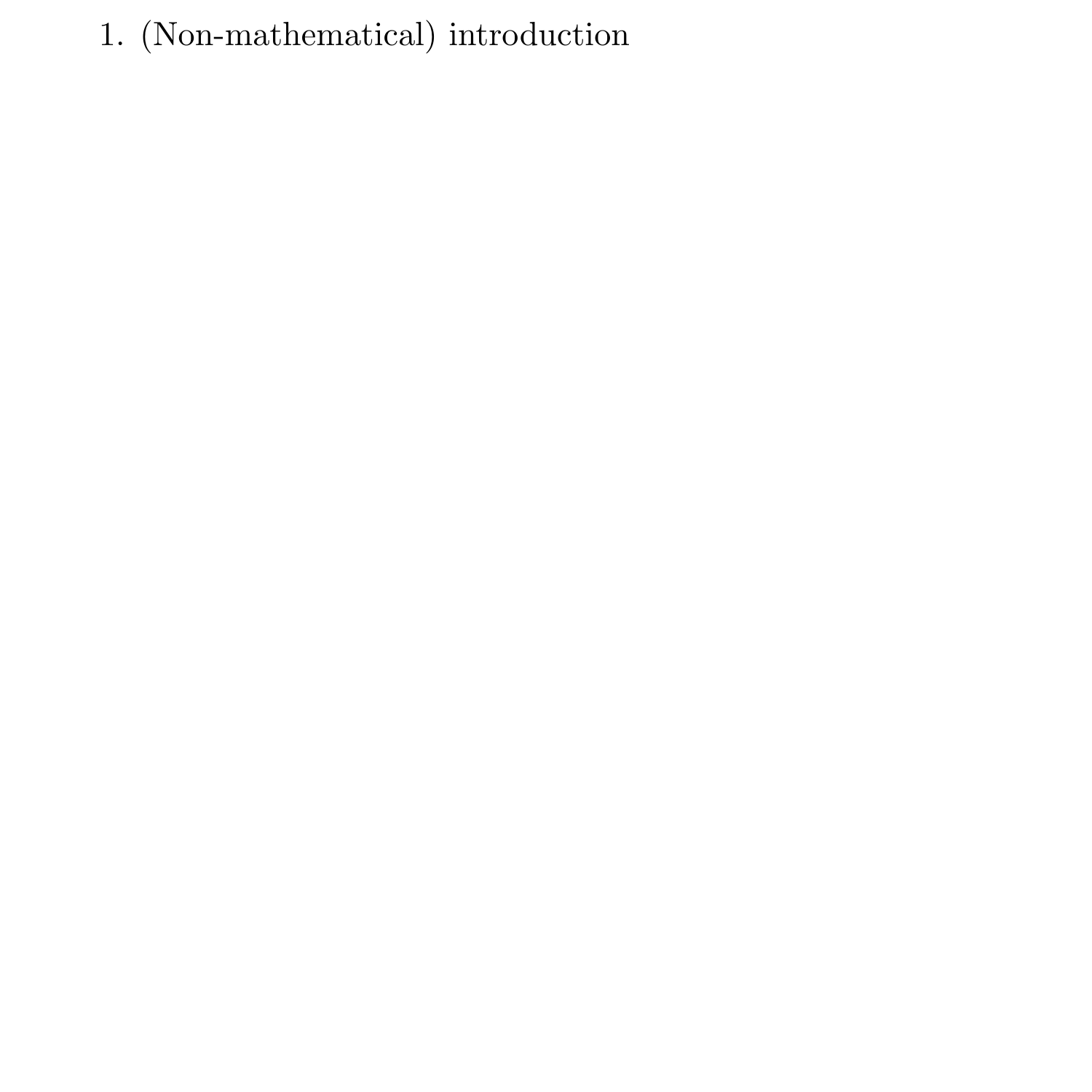## 1.1. Why study CT now?



Public education in Brazil is being dismantled maybe we should be doing better things than studying very technical & inaccessible subjects with no research grants -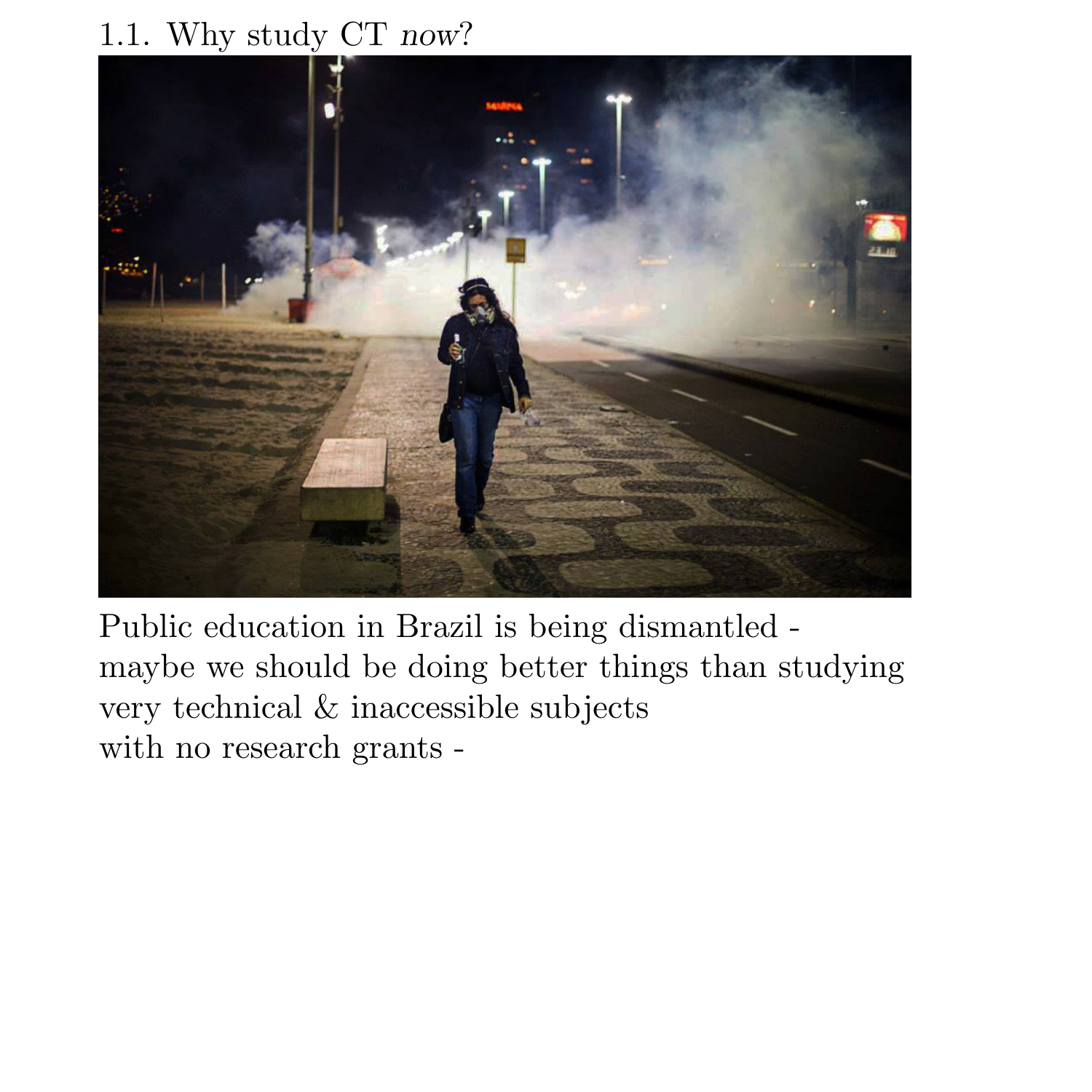1.2. Category theory should be more accessible Most texts about CT are for specialists in research universities... Category theory should be more accessible.

To whom?...

- Non-specialists (in research universities)
- Grad students (in research universities)
- Undergrads (in research universities)
- Non-specialists (in conferences where we have to be quick)
- Undergrads (e.g., in CompSci in teaching colleges) ("Children")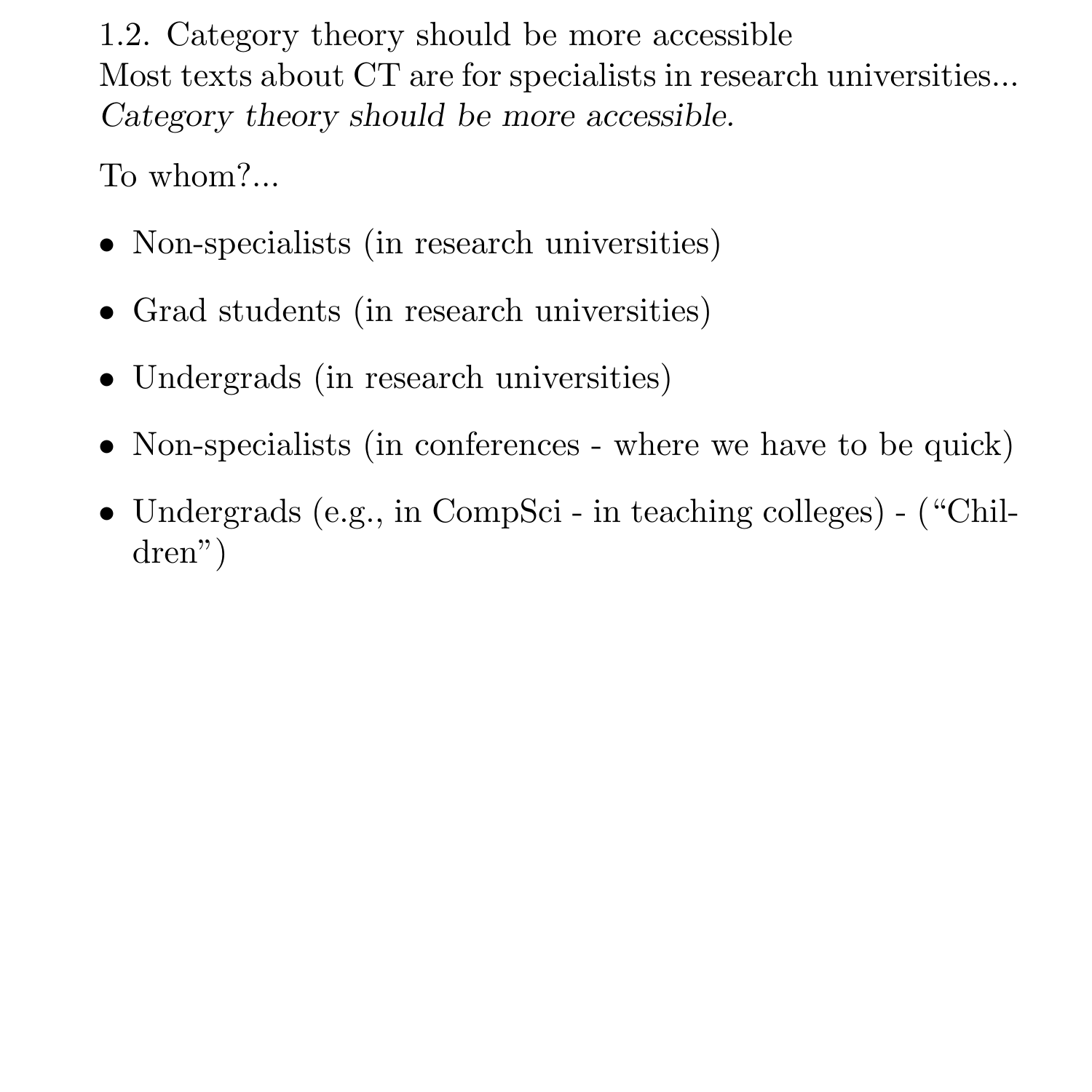- 1.3. What do we mean by "accessible"?
- 1) Done on very firm grounds: mathematical objects made from numbers, sets and tuples FINITE, SMALL mathematical objects whenever possible avoid references to non-mathematical things like windows, cars and pizzas (like the OO people do) avoid reference to Physics - avoid QM at all costs time is difficult to draw - prefer static rather than changing
- 2) People have very short attention spans nowadays
- 3) Self-contained, but not isolated or isolating our material should make the literature more accessible
- 4) We learn better by doing. Our material should have lots of space for exercises.
- 5) Most people with whom I interact are not from Maths/CS/etc
- 6) Proving general cases is relatively hard. Checking and calculating is much easier. People can believe that something can be generalized after seeing a convincing particular case. (Sometimes leave them to look for the right generalization by themselves)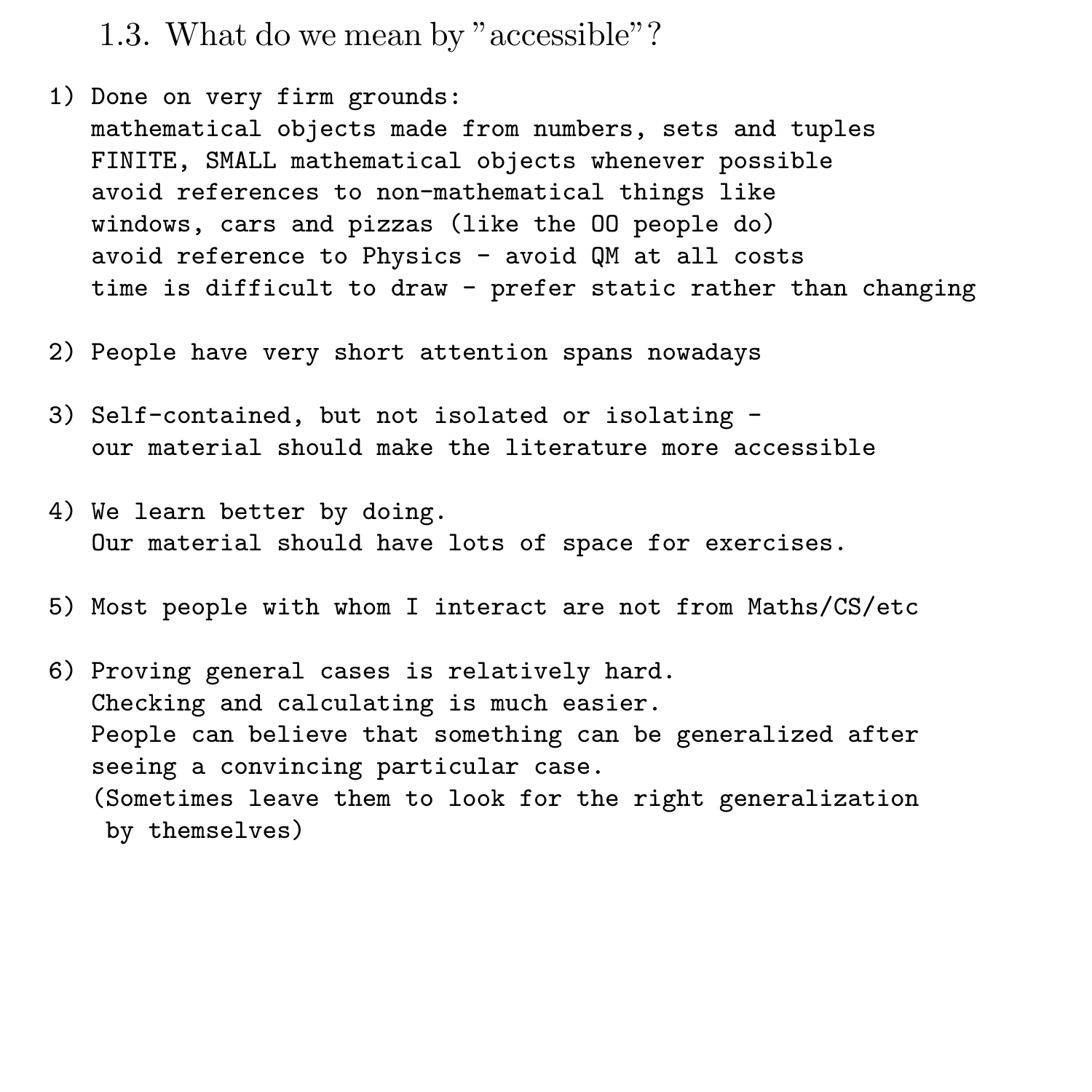#### 1.4. Generalizations

```
General case Full things
       \| \uparrow \|projection | : lifting projection | : lifting
       v : v : vParticular case Things for children
```
Paper:

Internal Diagrams and Archetypal Reasoning in Category Theory Eduardo Ochs 2103 - Logica Universalis http://angg.twu.net/ <- my home page http://angg.twu.net/math-b.html http://angg.twu.net/math-b.html#idarct

The type-theorical view of the formalization of all that is something that I can discuss with very few people =(

The parts "for children" are more fun (esp. because I don't have to do them alone) so I have to get good excuses for working on that instead of on the very technical type-theoretical parts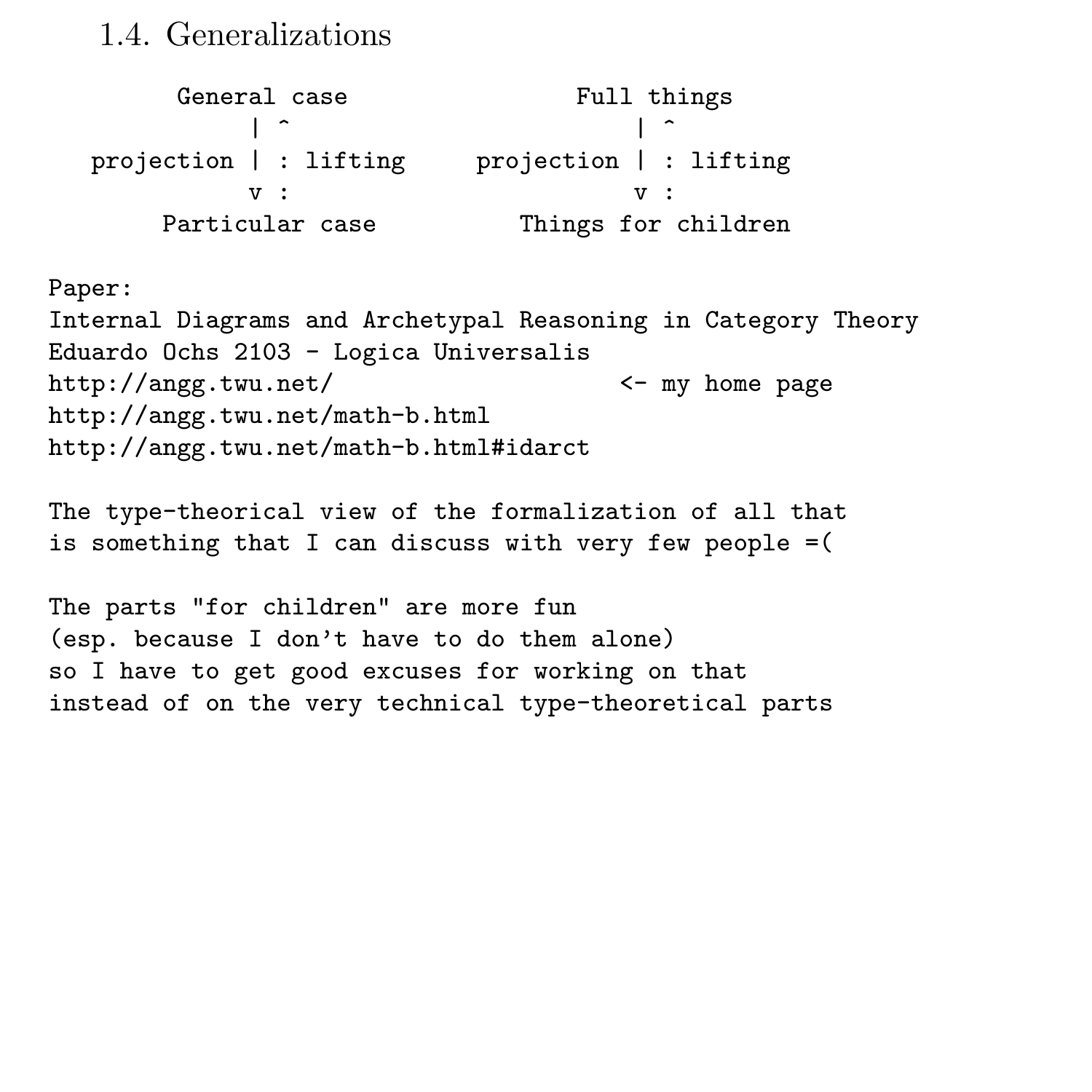1.5. Yesterday and slides

To do: apologize for yesterday

I overestimated my TeXnical skills!!! =( Some of my diagrams need LuaLaTeX extensions that took me much longer to write than I expected. and the emergency tools that let me use ascii+utf8 slides also took me one (\_very\_ frantic) day more than I had -

...so things were not ready yesterday - and as I could not connect my computer directly to the projector, and I did not have enough material in PDF form, I had to cancel -

These ascii slides will be at http://angg.twu.net/math-b.html soon.

Nice (Lua)(La)TeXed slides should be ready soon, for some adequate, not-very-small value of "soon".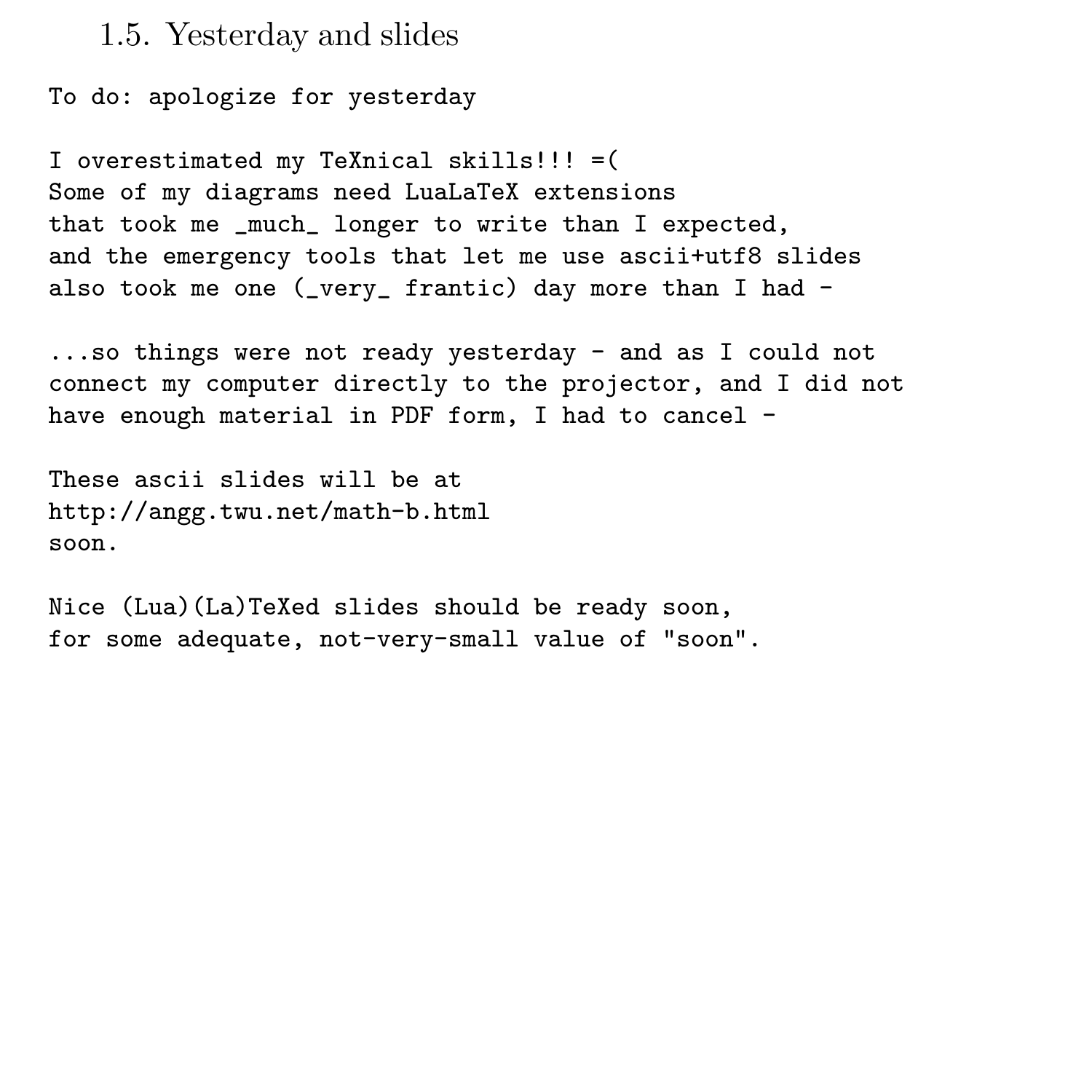# 2. The very basics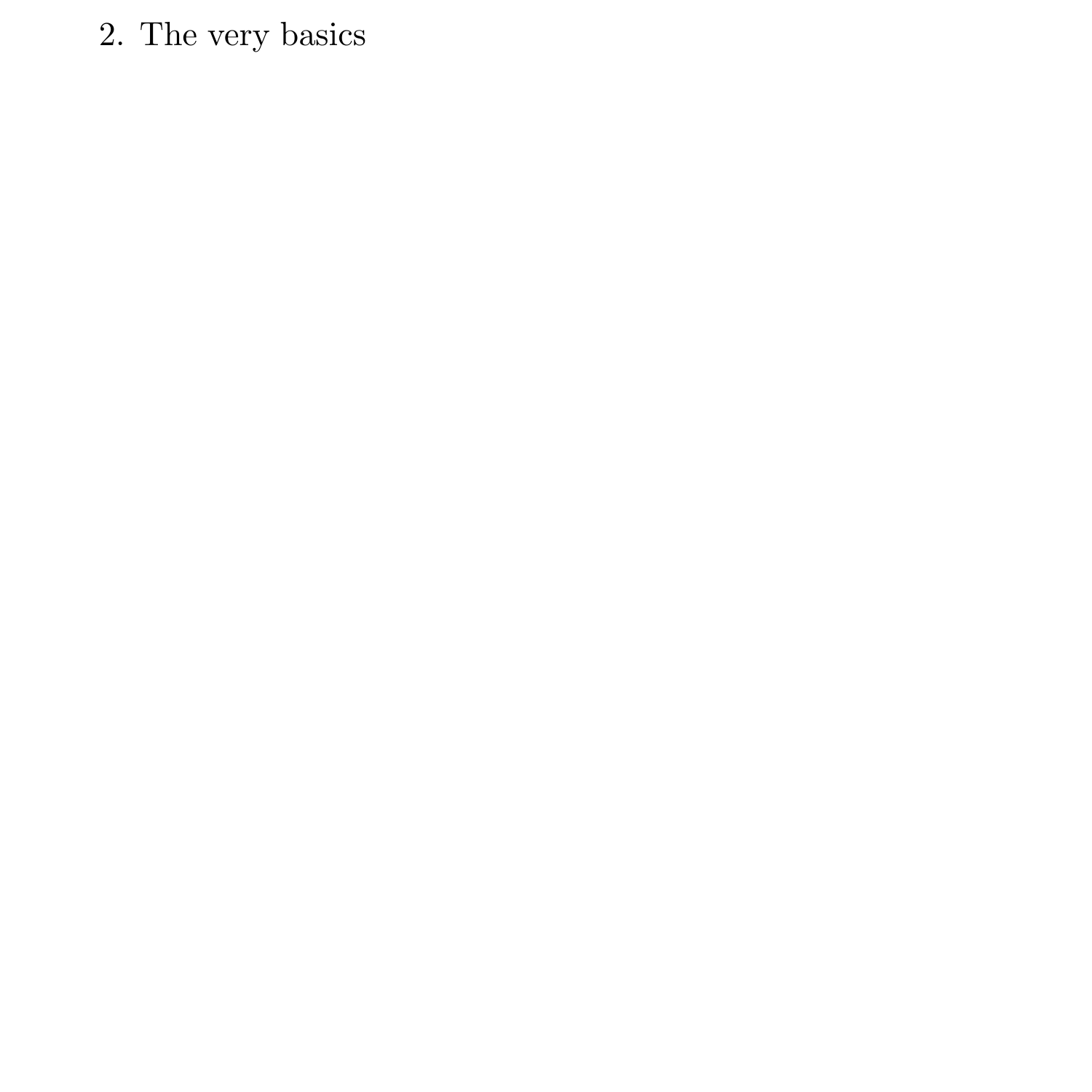#### 2.1. Evaluation: steps

How do we evaluate an expression like 2\*3+4\*5 to obtain its value, 26? This involves a series of steps... There are several ways to represent these steps:

 $2*3+4*5$  2\*3+4\*5 -> 2\*3+20<br>  $\{-\}$  | | \-/ \-/ | | 6 20 v v<br>  $\begin{array}{ccc} 6 & 20 & 0 & 0 \\ 6 & 6 & 6 & -2 \\ 6 & 6 & 6 & -2 \end{array}$  $6+4*5$  --->  $6+20$  --> 26 26  $2*3+4*5 = 2*3+20$  $2*3+4*5 = 6+20 = 6+20$  $= 26$   $= 26$ 

The technical term for the arrows is ''reductions''. Informally, they are ''evaluation steps''.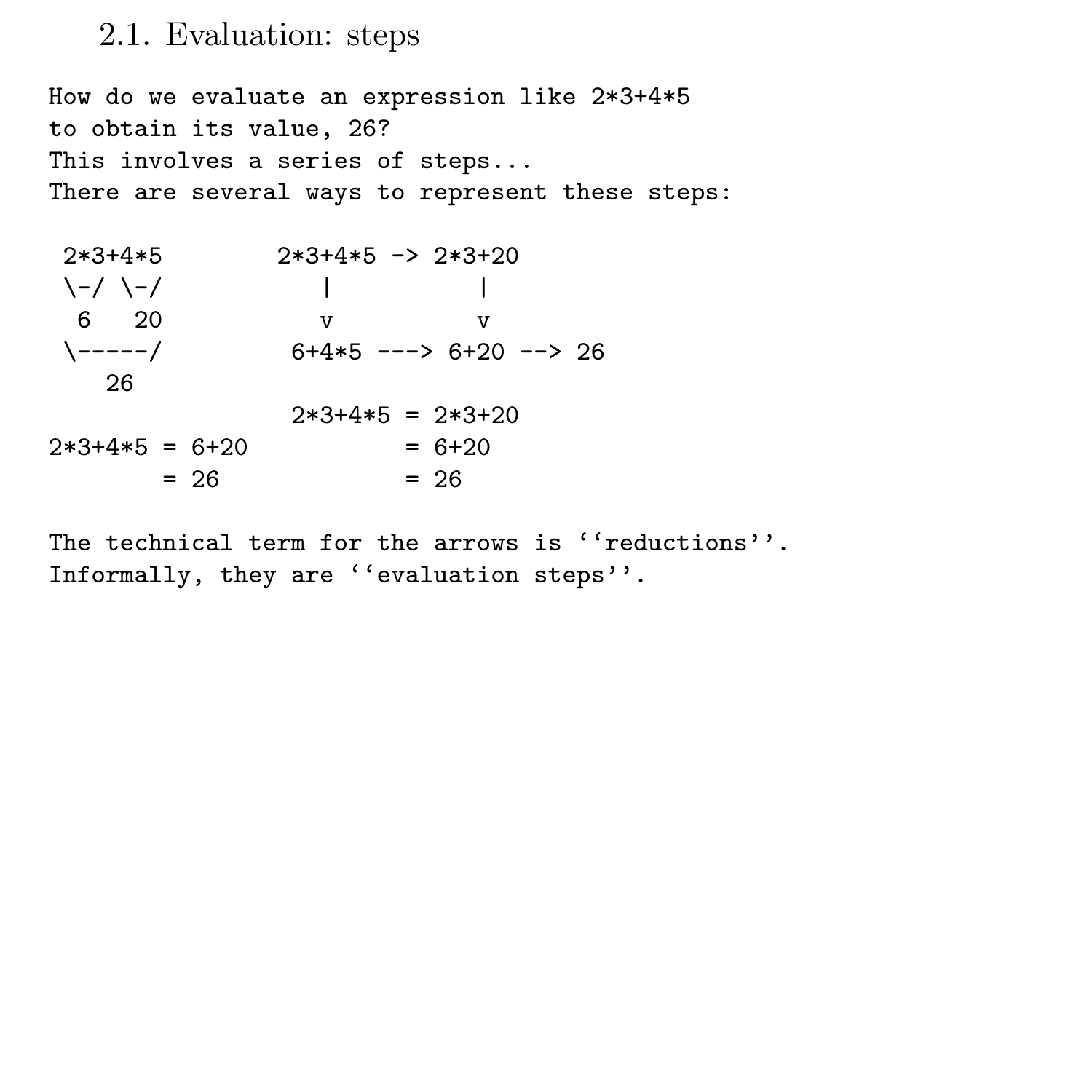#### 2.2. Evaluation sequences

 $2*3+4*5$  2\*3+4\*5 -> 2\*3+20  $\lambda$ -/  $\lambda$ -/  $\lambda$  | | 6 20 v v  $\leftarrow$  6+4\*5 ---> 6+20 --> 26 26  $2*3+4*5 = 2*3+20$  $2*3+4*5 = 6+20 = 6+20$  $= 26$   $= 26$ 

To evaluate is to reduce, and reduce, and reduce until there is nothing more to do - until we reach someting that is ''fully evaluated''.

Note that two ''evaluation sequences'' starting at the same expression may ''diverge'' at some point, but they necessarily ''converge'' later - this is what assures us that the result of evaluation is unique.

(Technical terms: ''confluence'', ''diamond lemma'', ''normalization''...)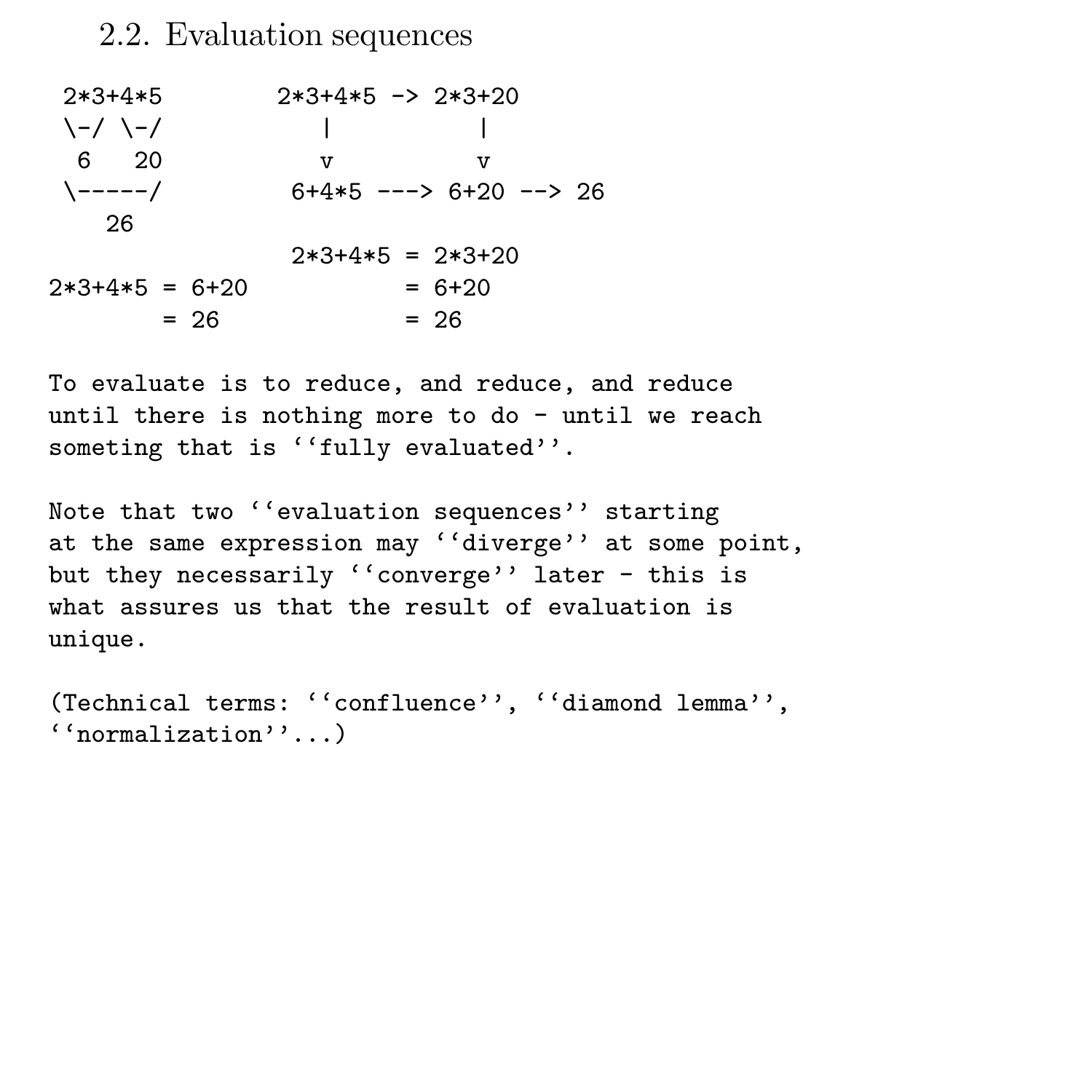2.3. Algebra: tables

Some expressions, e.g. (a+b)(a-b) and a\*a-b\*b, return equal values for all inputs...

We can /test/ whether (a+b)(a-b)=a\*a-b\*b in a /finite number/ of cases using tables,

| a b        | $(a+b)(a-b)$ $a*a-b*b$ |    | $(a+b)(a-b)=a*a-b*b$ |
|------------|------------------------|----|----------------------|
| $0\quad 0$ |                        |    |                      |
| 2 3        | -5                     | -5 |                      |
| 101        | 99                     | 99 |                      |

but we can not /know/ that (a+b)(a-b)=a\*a-b\*b just by checking a finite number of table lines...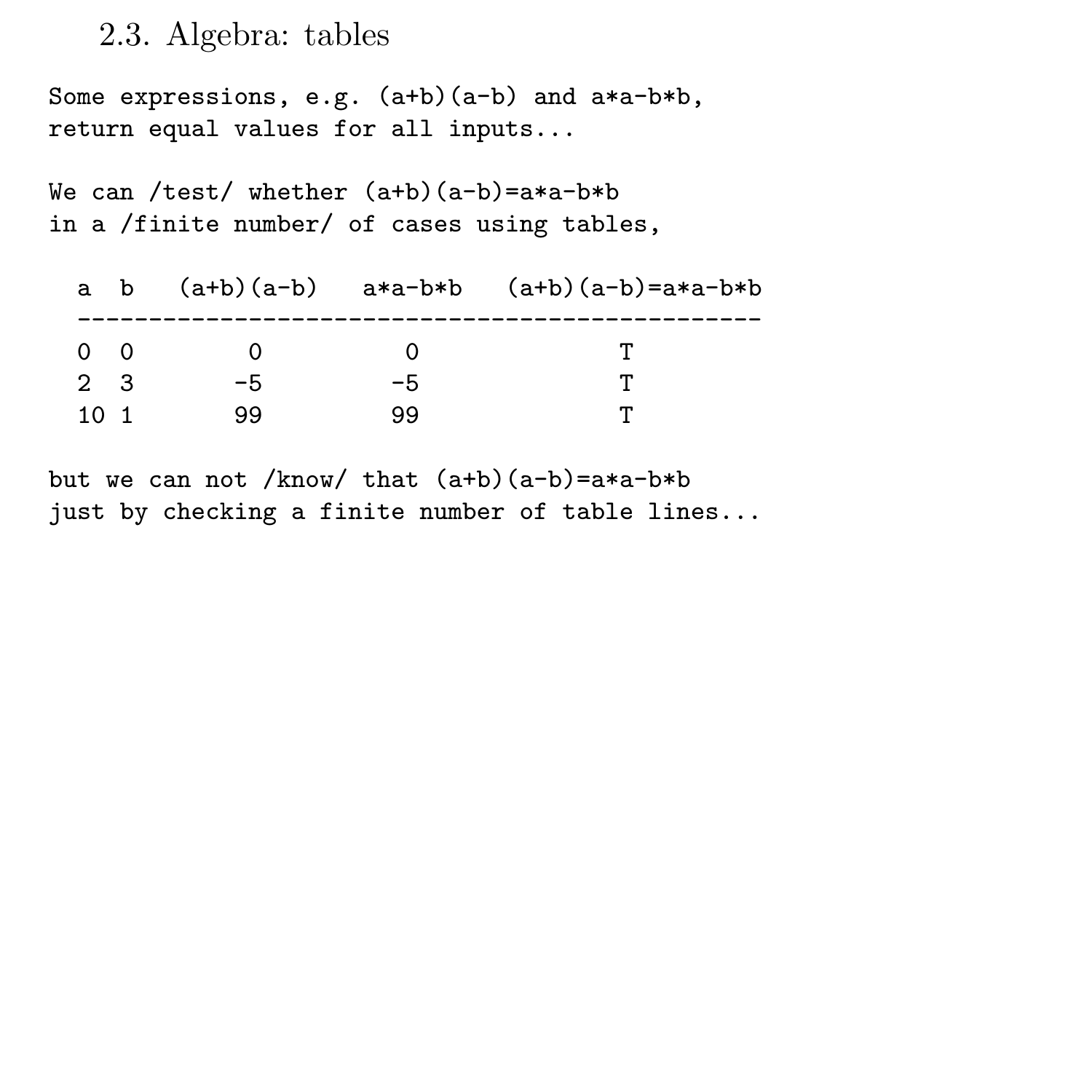#### 2.4. Algebra: reductions

To understand why  $(a+b)(a-b)=a*a-b*b$  we need /algebra/, which includes reductions like these, which use associativity always in the "expansion" direction, i.e., x(y+z)->xy+xz,

```
(a+b)(a-b) -> (a+b)a-(a+b)b -> (a+b)a-ab-bb| | |
   \mathbf v v v
         aa+ba-(a+b)b \rightarrow aa+ba-ab-bb| :
   \mathbf v :
a(a-b)+b(a-b) \rightarrow a(a-b)+ba-bb| | :
   v v v
aa-ab+b(a-b) \rightarrow aa-ab+ba-bb - - \rightarrow aa-bb
```
...but then we don't get confluence! To get the two  $"$ - - ->" arrows we need commutativity of  $+$  and  $\cdot$ , plus  $x-x=0...$ We need several new things to learn how to do "calculations with letters"!...

We can teach evaluation to small children. We can only teach algebra to /older/ children, who have already learned evaluation.

The important thing: evaluation comes first, algebra comes later.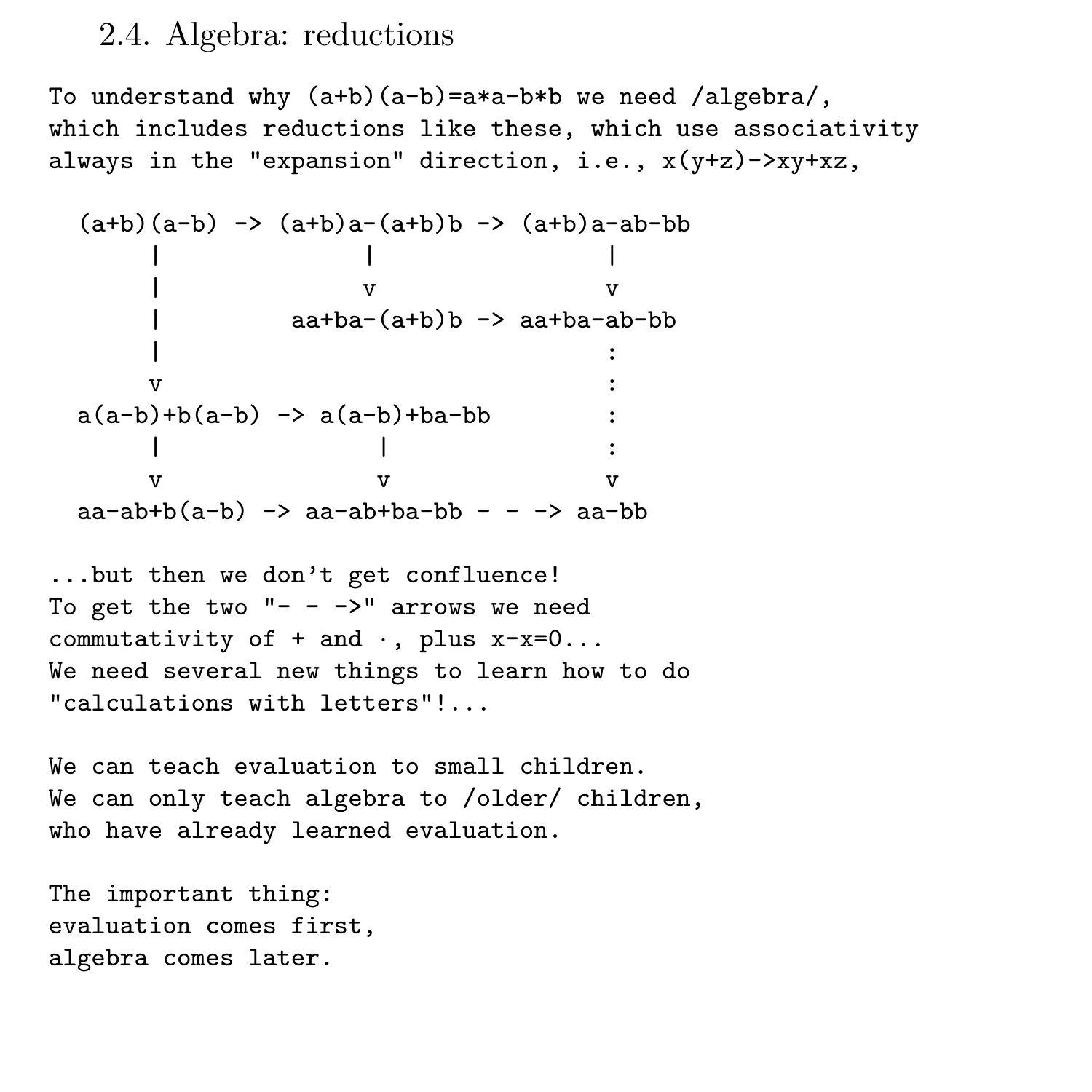### 2.5. Logic: evaluation and tautologies

Logic is simpler than algebra (for children), because we can prove lots of things just by looking at tables with a finite number of lines.

For example, we can check that P&Q->P∨Q just by calculating the result of P&Q->P∨Q in all four cases.

| $(P \rightarrow Q) \vee (Q \rightarrow P)$ |     |                | $P Q P->Q Q->P (P->Q) \vee (Q->P)$ |
|--------------------------------------------|-----|----------------|------------------------------------|
| \‐/ \‐/ \‐/ \‐/                            |     |                |                                    |
| 0 1 1 0                                    |     | 0 0 1          |                                    |
| \------/ \------/                          | O 1 | $\overline{1}$ |                                    |
| - റ<br>$1 \quad \cdots$                    | 1 O | $\circ$        |                                    |
| \--------------/                           |     | 1 1 1          |                                    |
|                                            |     |                |                                    |

| P        | O |   | $P\&Q \quad P\vee Q \quad P \rightarrow Q$ |   |
|----------|---|---|--------------------------------------------|---|
|          |   |   |                                            |   |
| $\Omega$ | 0 | 0 | ი                                          | 1 |
| $\Omega$ | 1 | 0 | 1                                          | 1 |
| 1        | 0 | 0 | 1                                          | 0 |
| 1.       | 1 | 1 | 1                                          | 1 |

When we teach logic to children it is good karma to spend a LONG time on this: what propositions are tautologies?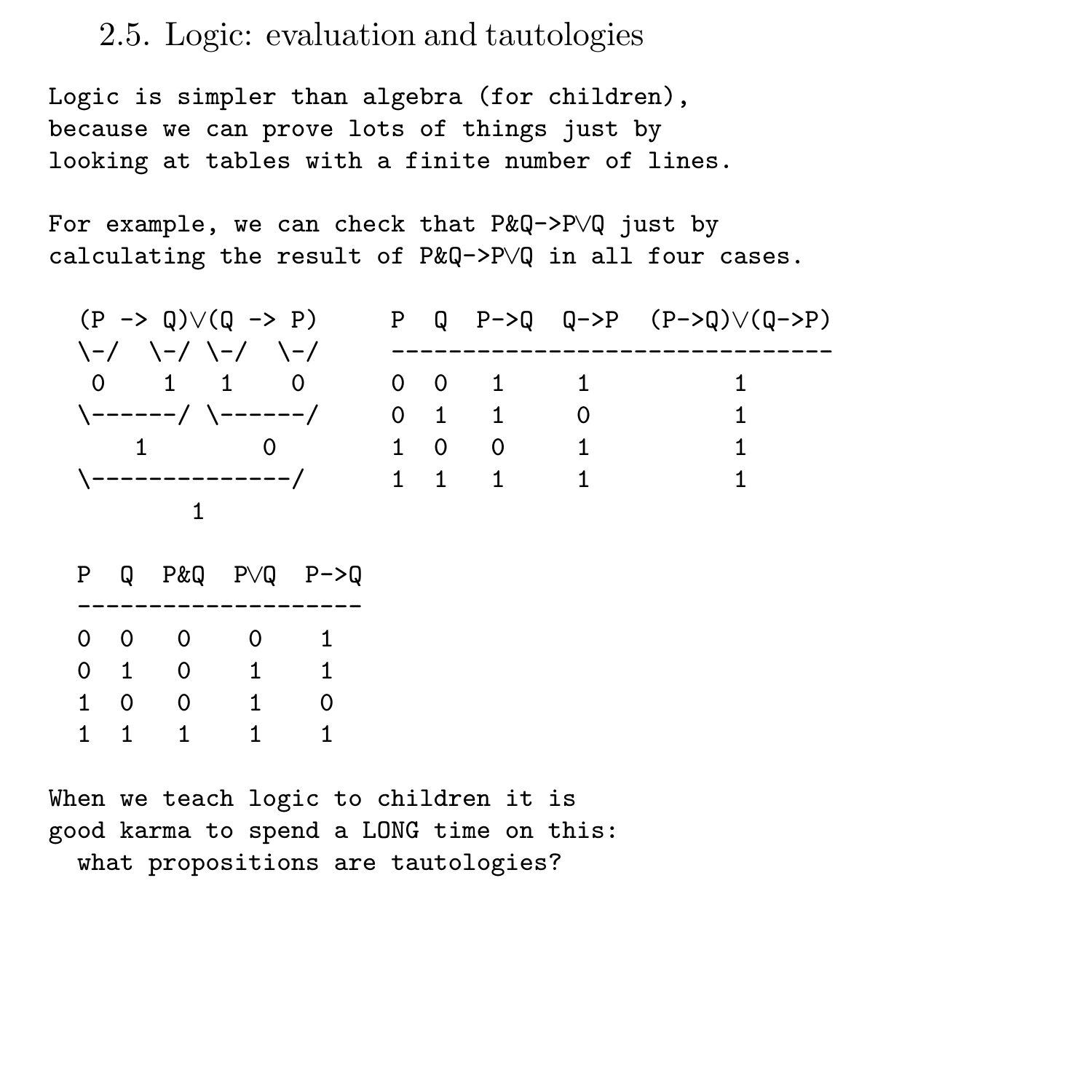### 2.6. A glimpse at other logics

The truth values of classical logic are {0,1}. The truth values of  $0(2)$ -logic are  $\{00, 01, 11\}$ . Some propositions, like  $\neg P \rightarrow P$ , are tautologies in classical logic but not in O(2)-logic...

|       |             |             |                         |  |          | P Q P&Q P $\vee$ Q P $\rightarrow$ Q P $\rightarrow$ P $\rightarrow$ P $\rightarrow$ P $\rightarrow$ P |
|-------|-------------|-------------|-------------------------|--|----------|--------------------------------------------------------------------------------------------------------|
|       |             |             |                         |  |          |                                                                                                        |
|       |             |             | 00 00 00 00 11          |  | 00 11 00 | 11                                                                                                     |
|       |             |             | 00 01 00 01 11          |  | 01 00 11 | 01                                                                                                     |
|       |             |             | 00 11 00 11 11 11 00 11 |  |          | 11                                                                                                     |
|       |             | 01 00 00 01 | 00                      |  |          |                                                                                                        |
|       |             | 01 01 01 01 | 11                      |  |          |                                                                                                        |
|       |             | 01 11 01 11 | 11                      |  |          |                                                                                                        |
|       | 11 00 00 11 |             | 00                      |  |          |                                                                                                        |
|       | 11 01 01 11 |             | 01                      |  |          |                                                                                                        |
| 11 11 | 11          | 11          | 11                      |  |          |                                                                                                        |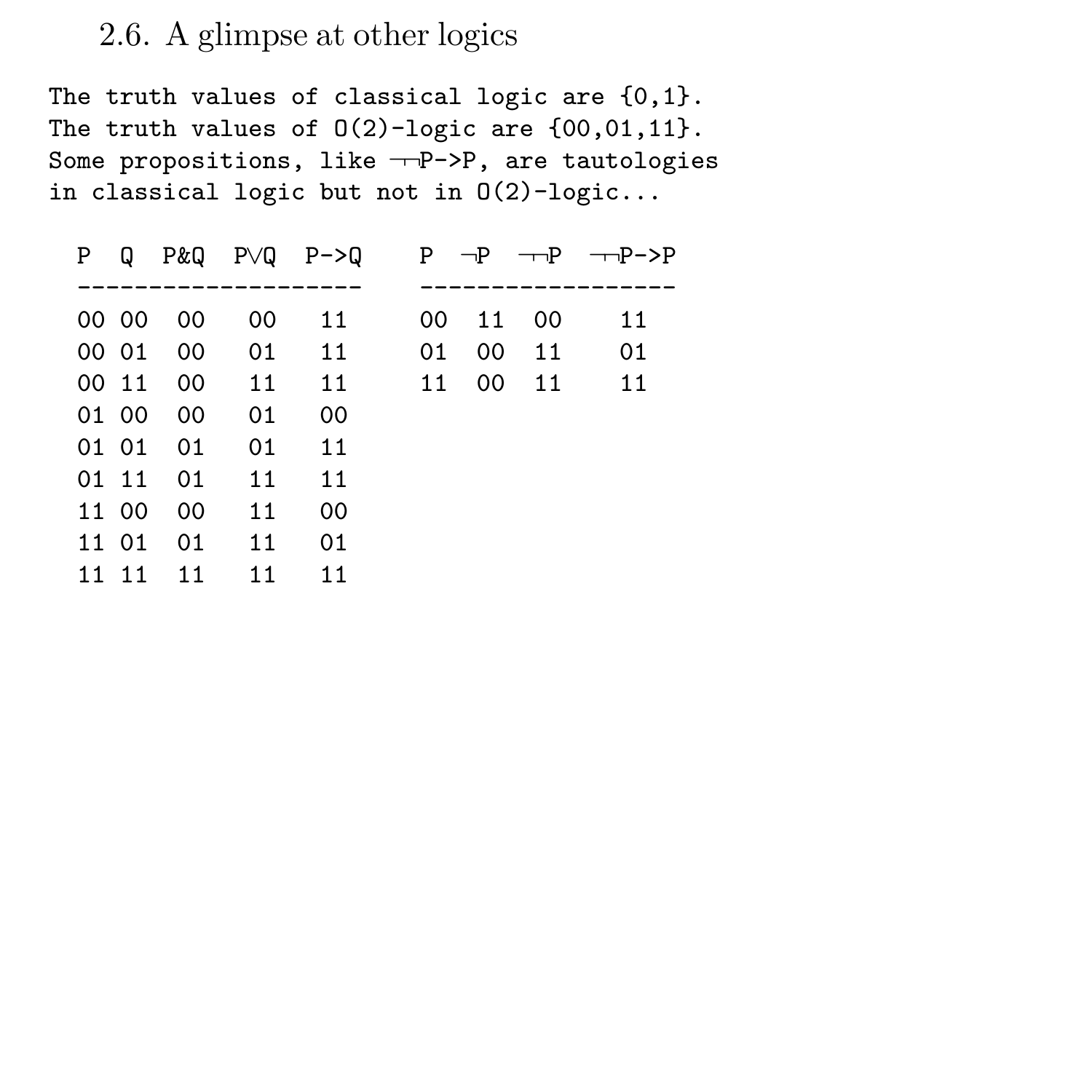#### 2.7.  $\lambda$ -calculus: subtopics

Lambda-calculus, even for children, is a big topic... We will see it as this series of subtopics:

- \* the usual way of defining (named) functions
- \* the meaning of ':' and '->' in f:A->B
- $*$  the meaning of  $'$ |->'
- \* evaluation, a.k.a., reduction
- \* lambda-notation
- \* beta-reduction
- \* the diamond lemma
- \* name clashes
- \* pairing and projection
- \* types
- \* contexts, pre-judgments and judgments
- \* unions of contexts
- \* type inference
- \* Set as model for lambda1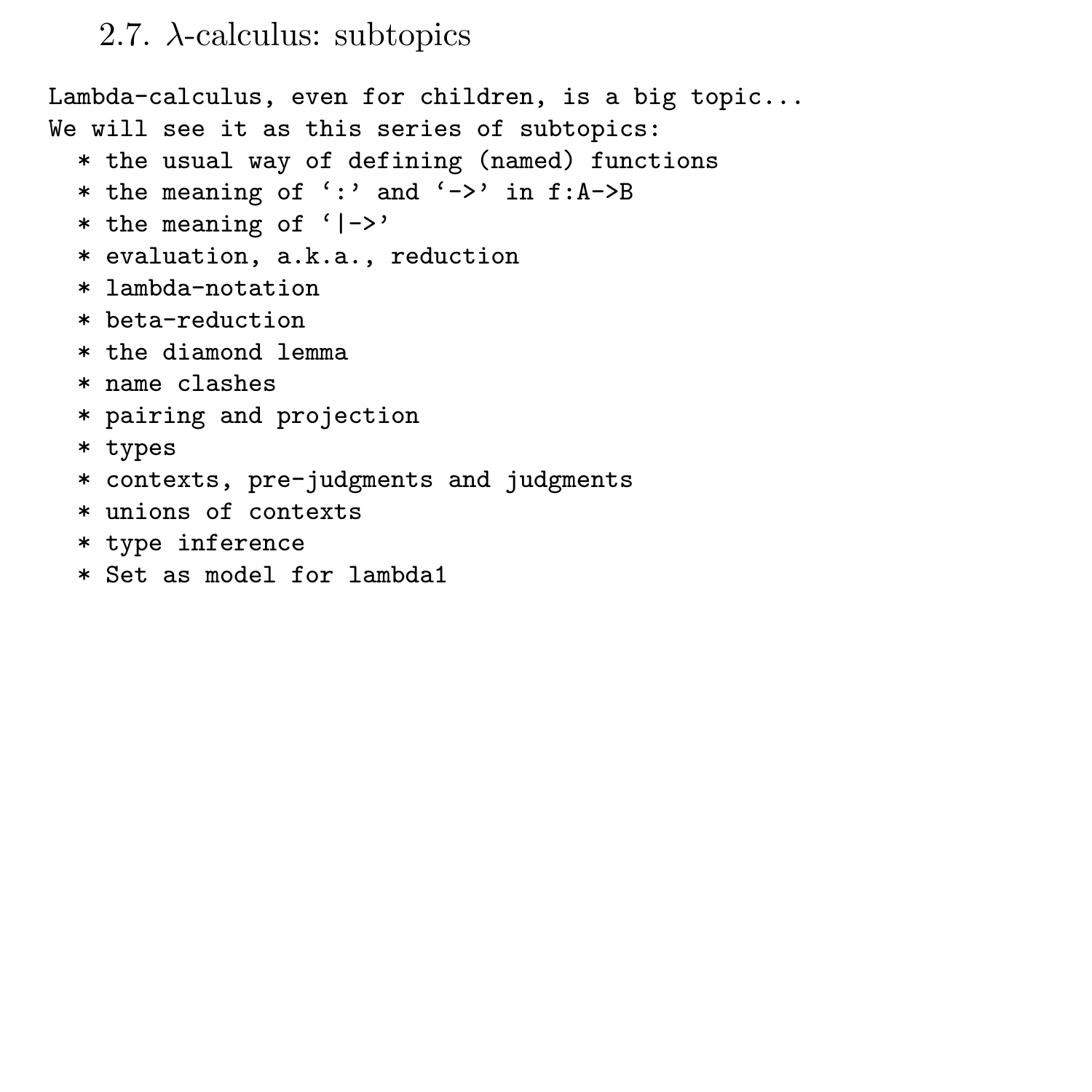#### 2.8. Defining named functions

The usual notation for defining functions is like this:

f:  $N \rightarrow R$  (\*)  $n$   $\rightarrow$  2+sqrt $(n)$ name: domain -> codomain variable |-> expression

It creates named functions.

To use this notation we have to fill up five slots, and use a ":", an " $\rightarrow$ " and a " $\rightarrow$ " in the right places.

After stating (\*) we can "reduce" expressions with f, like this:

```
f(4+5) ---> 2+sqrt(4+5)
 : :
 : :
 v v
f(9) ---> 2+sqrt(9) ---> 2+3 ---> 5
```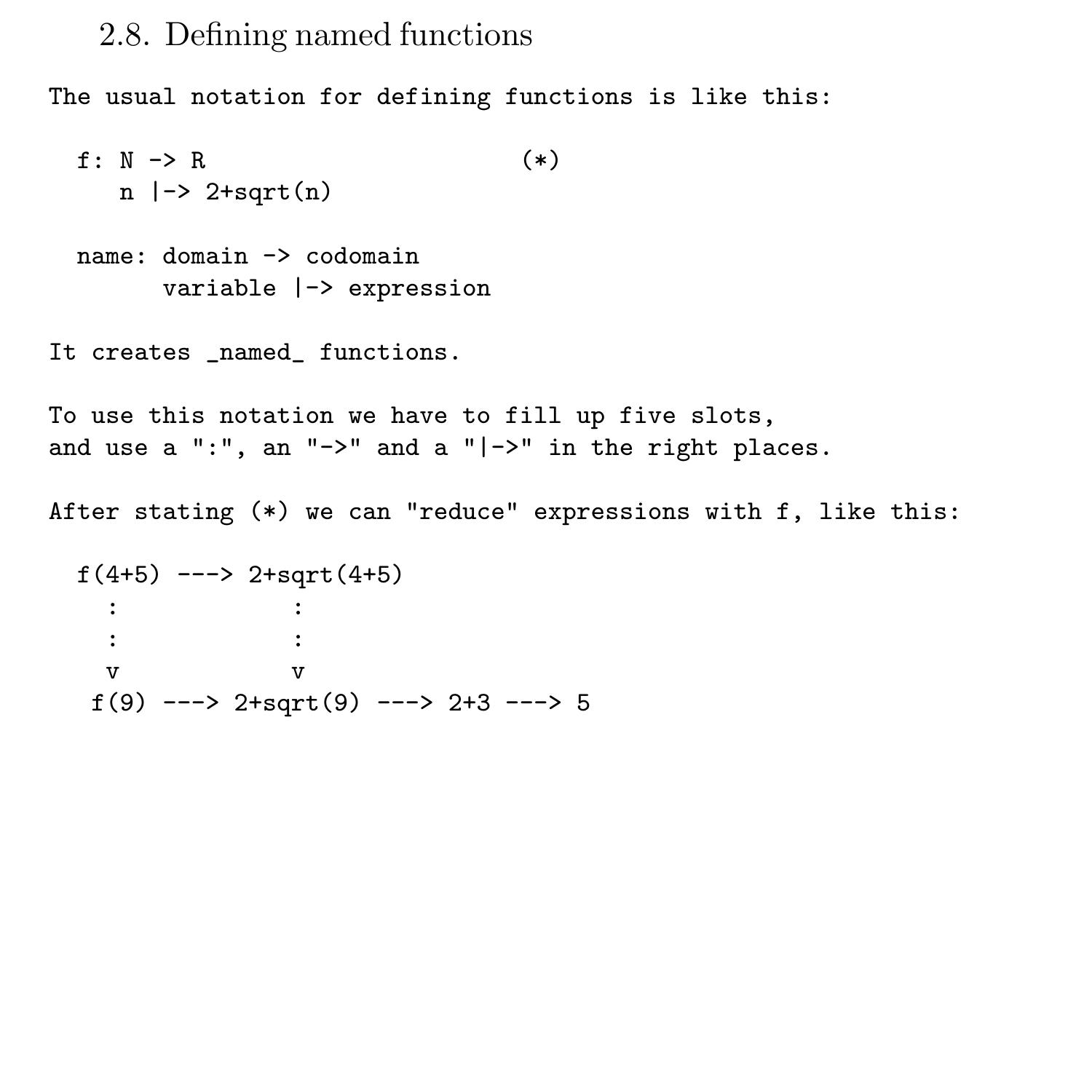### 2.9.  $\lambda$ -calculus: defining unnamed functions

Now compare name: domain -> codomain variable |-> expression name = \variable.expression g:  $N \rightarrow R$ <br>a  $\rightarrow$  a\*a+4  $h = \a. a* a+4$  $g(2+3)$  ----------->  $g(5)$  h(2+3) ------------> h(5) | | | | | | v v  $(\a_{a}.a*a+4)(2+3)$  --->  $(\a_{a}.a*a+4)(5)$ | | | |  $\mathsf{v}$  |  $\mathsf{v}$  |  $\mathsf{v}$  $(2+3)*(2+3)+4$  |  $(2+3)*(2+3)+4$ | \ | | \ | | v | | v |  $(2+3)*5+4$  |  $(2+3)*5+4$ | \ | | \ | v v v v v v  $5*(2+3)+4$  ----->  $5*5+4$   $5*(2+3)+4$  ----->  $5*5+4$ 

Note that the parentheses are important...  $2+3*2+3+4$  !=  $(2+3)*(2+3)+4$ 

Note also that in  $h = \a. a * a + 4$  we have not used neither the domain nor the codomain...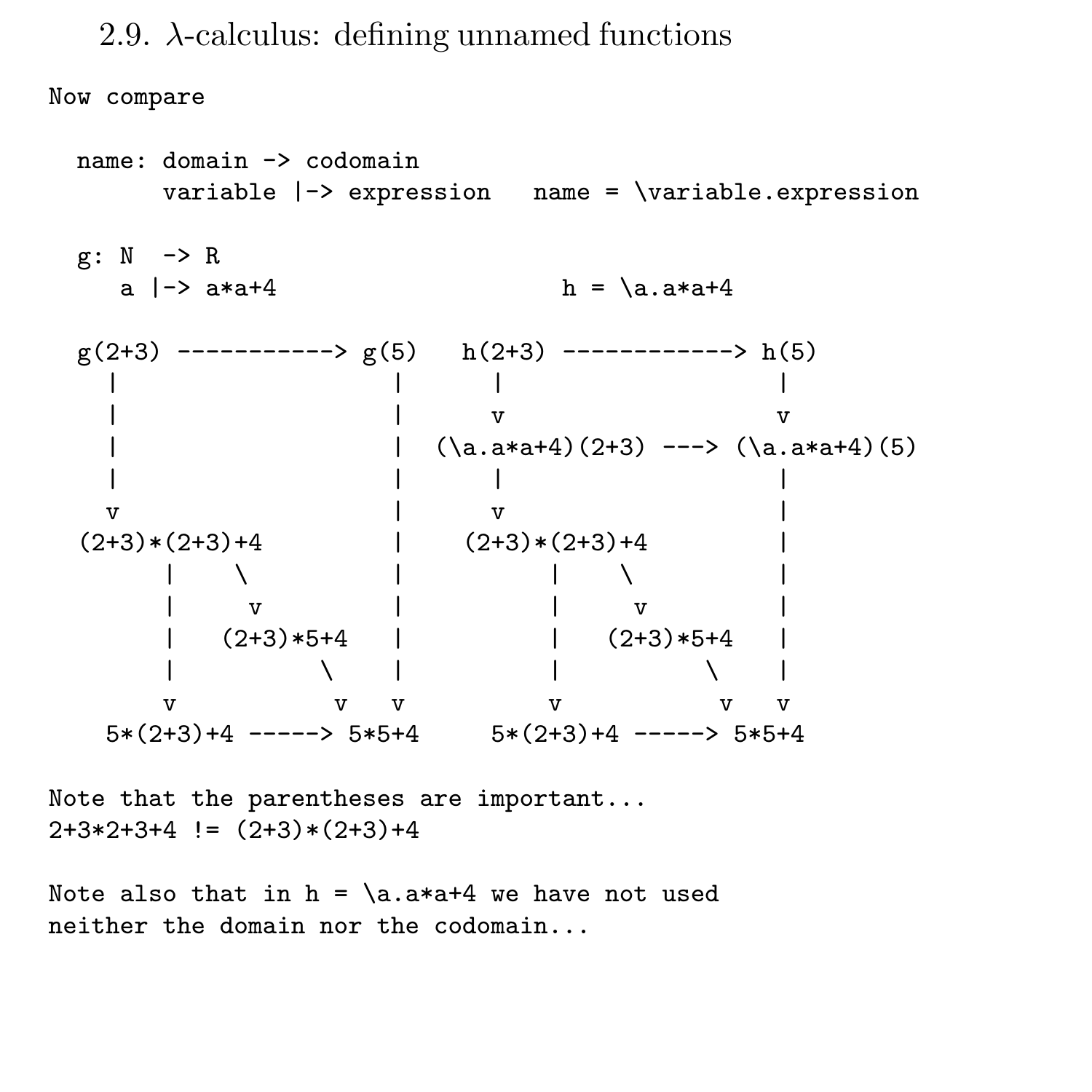2.10. Functions as lists of  $\leftrightarrow$ 's

Functions can be regarded as sets of (input,output) pairs. For example,

```
f: {4.5.6} \rightarrow Ra |-> 10a
```

```
_is the set \{(4,40), (5,50), (6,60)\}.Just as we saw to fully evaluate expressions like 2.3 + 4.5 -
the value of 2.3+4.5 is 26 because on numbers there are
no futher evaluation steps to be done -
the _value_ of the f above is \{(4,40), (5,50), (6,60)\}.
```
Alternative notations:

 $\csc(4, 40)$ , && (5,50), && (6,60)} =  $\cos(4-40, \&& 5-50, \&& 6-60$  =  $\text{Csm}(4\text{--}40$  &&  $5\text{--}50$  &&  $6\text{--}60$ } = \sm  $\{4\overline{40}$  & 5 +50 & 6 +60}

We will be sloppy with commas in the  $\{\}\not\mapsto$  notation.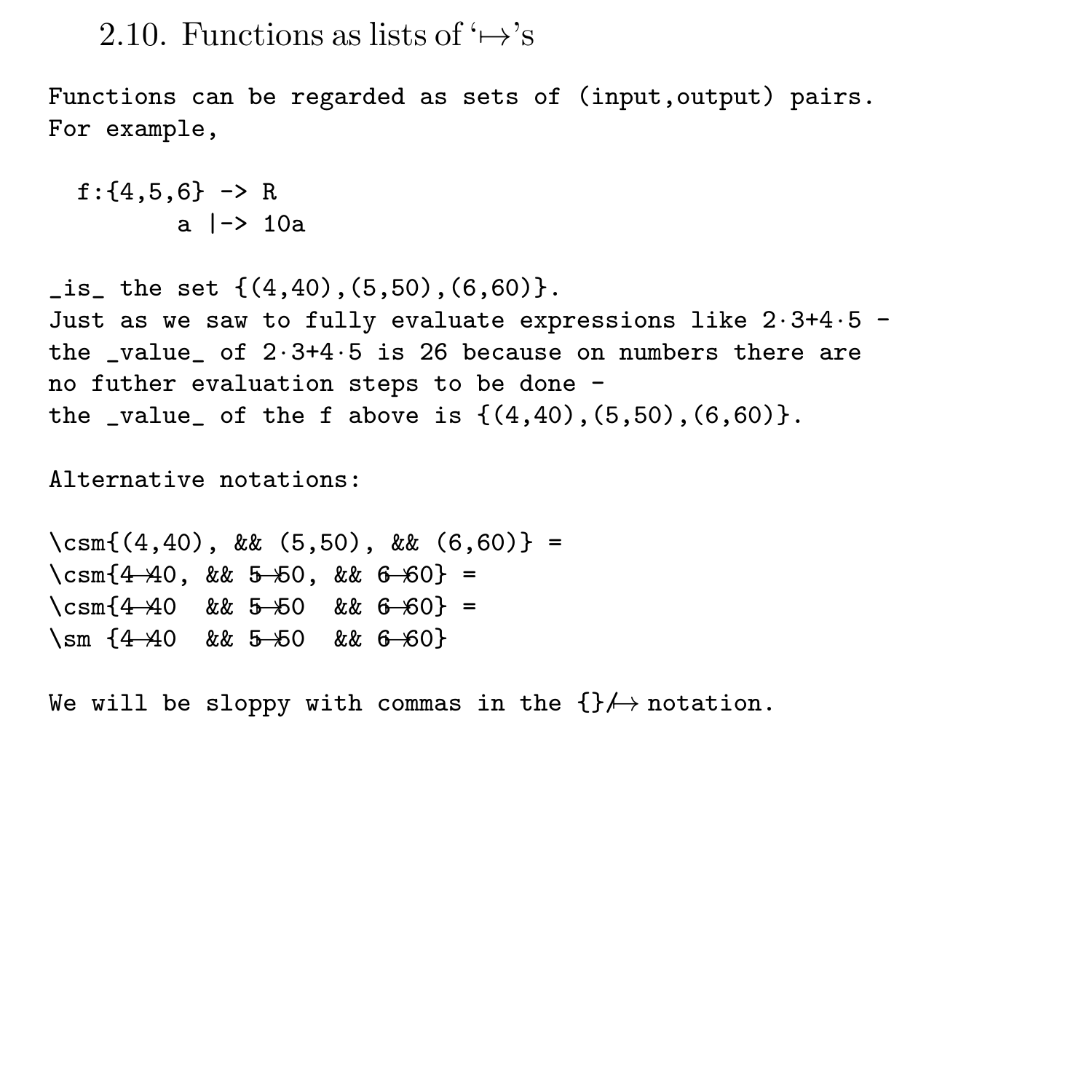2.11. Trees

We are going to use tree for lots of things, e.g.: represent constructions compare general and particular cases (with parallel trees) add and erase information track free variables / undischarged hypotheses understand translations (including Curry-Howard)

|                                                      | p                    |             | $(-2.5)$                         |      |                               | $(-2, 5)$        |         |
|------------------------------------------------------|----------------------|-------------|----------------------------------|------|-------------------------------|------------------|---------|
| p                                                    | $\pi$ 'p f           | $(-2,5)$    | $\pi'(-2,5)$                     | sqrt | $(-2,5)$                      | 5                | sqrt    |
| $\pi p$                                              | $f(\pi'$ p)          | $\pi(-2,5)$ | $sqrt(\pi'(-2,5))$               |      | $-2$                          |                  | sqrt(5) |
|                                                      | $(\pi p, f(\pi' p))$ |             | $(\pi(-2,5), \sqrt{\pi(-2,5)}))$ |      |                               | $(-2, \sqrt{5})$ |         |
|                                                      | $p: A \times B$      |             |                                  |      | $(-2,5) \in Z \times N$       |                  |         |
| p:A×B                                                | $\pi$ 'p:B           | $f : B->C$  | $(-2,5) \in Z \times N$          |      | 5∈N                           | $sqrt: N->R$     |         |
| $\pi p:A$                                            | $f(\pi'p):C$         |             | $-2 \in \mathbb{Z}$              |      | $sqrt(5) \in R$               |                  |         |
| -------------<br>$(\pi p, f(\pi' p))$ : A $\times$ C |                      |             |                                  |      | $(-2, \sqrt{5})\in Z\times R$ |                  |         |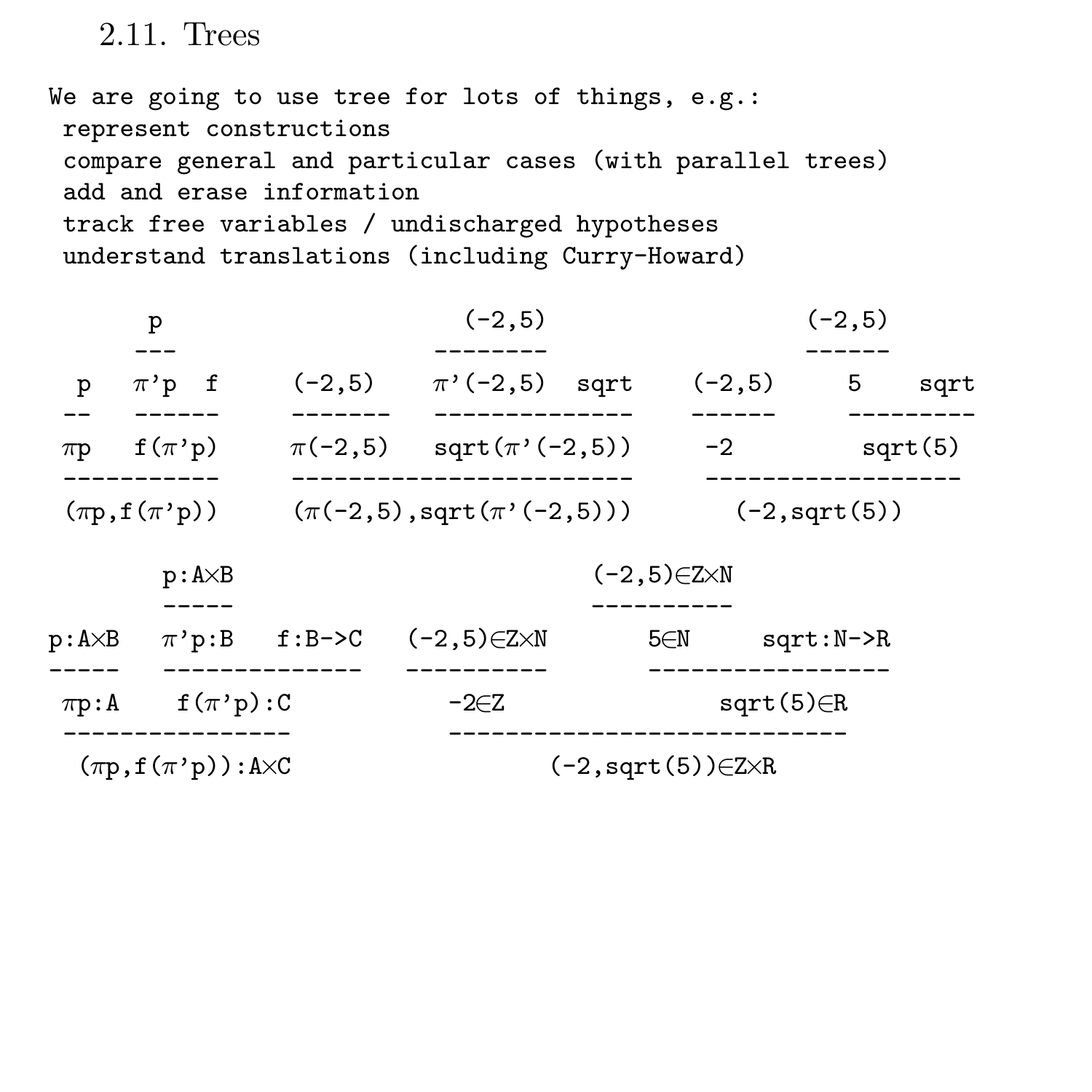2.12. Trees: free variables, discharges, sequents, Curry-Howard...

|          | $[p]$ ^1                                                               |                                | $p -p$ |                                                                | $[P&Q]$ $\hat{1}$ |      |
|----------|------------------------------------------------------------------------|--------------------------------|--------|----------------------------------------------------------------|-------------------|------|
| $[p]$ ^1 | $\pi$ 'p f                                                             |                                |        | $p -p$ $p - \pi$ 'p f -f [P&Q]^1 Q                             |                   | Q->R |
|          | $\pi p$ $f(\pi^p)$ $p \neg \pi p$ $f, p \neg f(\pi^p)$                 |                                |        | P                                                              |                   | R    |
|          | $(\pi p, f(\pi' p))$ $f, p   - (\pi p, f(\pi' p))$                     |                                |        | P&R<br>--------1                                               |                   |      |
|          | $\lambda p. (\pi p, f(\pi' p))$ $f   -\lambda p. (\pi p, f(\pi' p))$   |                                |        | P&Q->P&R                                                       |                   |      |
|          | $p: A \times B$                                                        |                                |        |                                                                |                   |      |
|          | $p:A\times B$ $\pi$ 'p:B f:B->C                                        |                                |        | $p: A \times B   -\pi' p: B$ f:B->C                            |                   |      |
|          | $\pi p:A$ $f(\pi^p p):C$                                               |                                |        | $p: A \times B$  - $\pi p: A$ $p: A \times B$  - $f(\pi p): C$ |                   |      |
|          | $(\pi p, f(\pi' p))$ : A $\times$ C                                    |                                |        | $p: A \times B \mid -(\pi p, f(\pi' p)): A \times C$           |                   |      |
|          |                                                                        | $\pi$ ':A $\times$ B->B f:B->C |        |                                                                |                   |      |
|          | $\pi$ :A $\times$ B->A fo $\pi$ ':A $\times$ B->C                      |                                |        |                                                                |                   |      |
|          | $\langle \arg\{\pi, f \circ \pi\} : A \times B \rightarrow A \times C$ |                                |        |                                                                |                   |      |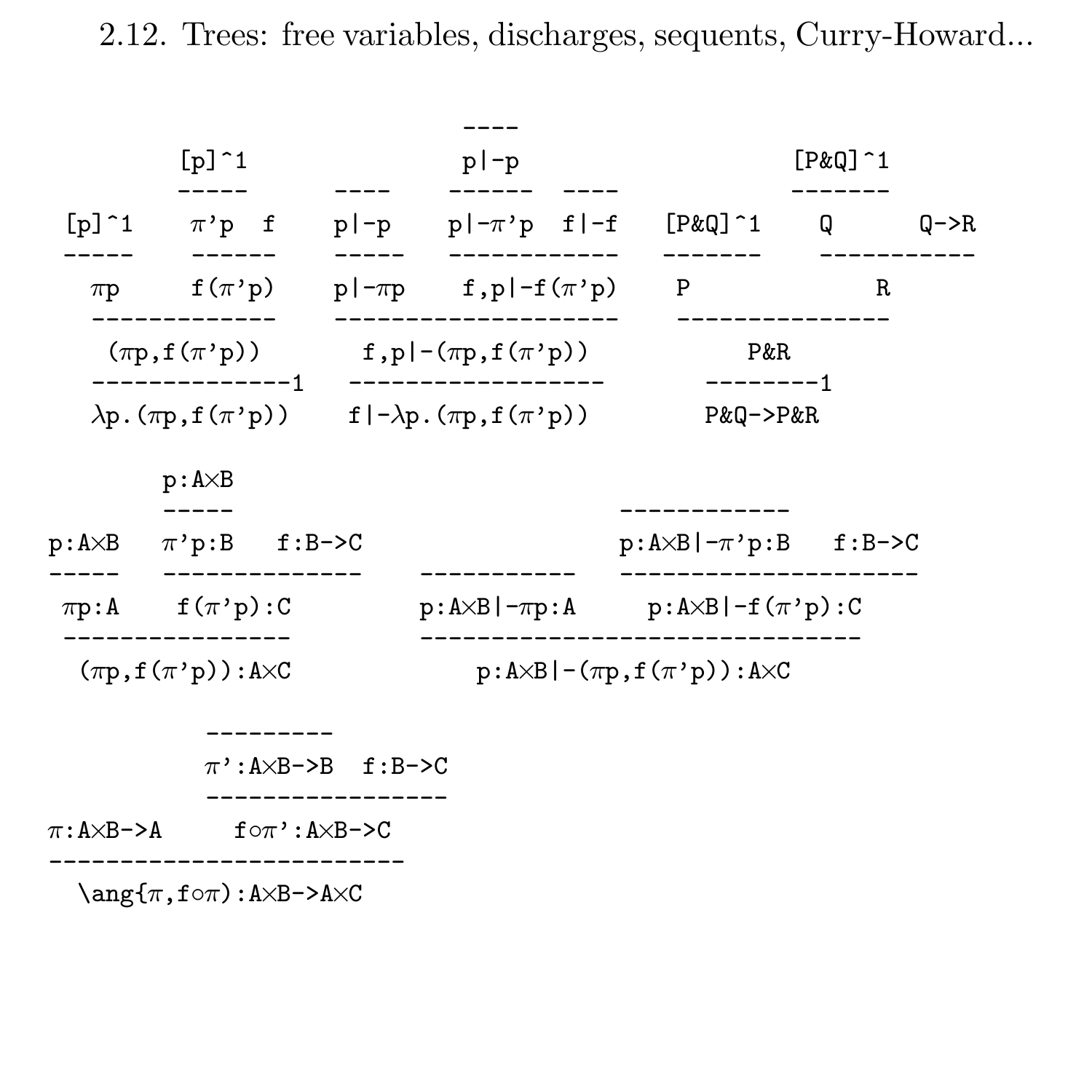2.13. Alice's logic and Bob's logic

(For students of Discrete Mathematics)

Our friends Alice and Bob have both publish books on logic, with some stylistic differences...

For Alice, Classical Propositional Logic is this,

$$
(\Omega,\top,\bot,\&,\vee,\rightarrow,\neg,\leftrightarrow)
$$

 $({0,1}, 1, 0, {(0,0)}0, {(0,0)}0, {(0,0)}1, {0,1}, {(0,0)}1,$  $(0,1)$  $\rightarrow$ 0,  $(0,1)$  $\rightarrow$ 1,  $(0,1)$  $\rightarrow$ 1,  $1\rightarrow$ 0},  $(0,1)$  $\rightarrow$ 0,  $(1,0)$  $\rightarrow$ 0,  $(1,0)$  $\rightarrow$ 1,  $(1,0)$  $\rightarrow$ 0,  $(1,0)$  $\rightarrow$ 0,  $(1,1)$ →1 },  $(1,1)$ →1 },  $(1,1)$ →1 },  $(1,1)$ →1 }

In Bob's book, Classical Propositional Logic is

 $(\Omega, \top, \&, \neg) = \dots$ 

with all the other operators being defined from this one...

How do we translate from one of these notions to another? Suppose that Alice's book has a theorem that is not in Bob's book. We may need to translate both the /theorem/ and the /proof/.

At one point, when we were studying Alice's book and feeling that we were on shaky ground, we thought of "&" as being the 4th component of the structure above...

A very low-level translation uses things like "4th component". A higher-level translation refers to components by their names.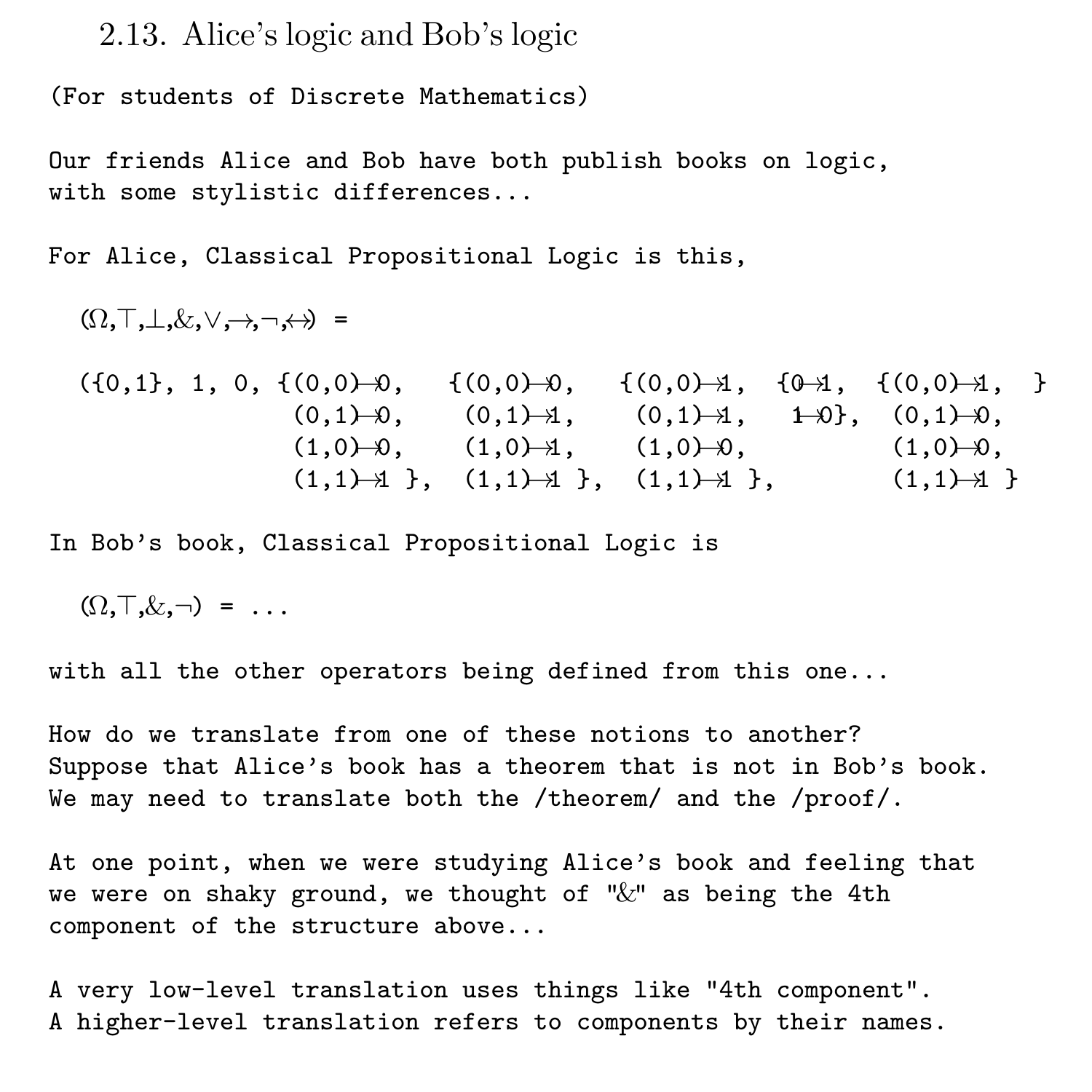# 3. (Planar) Heyting Algebras for children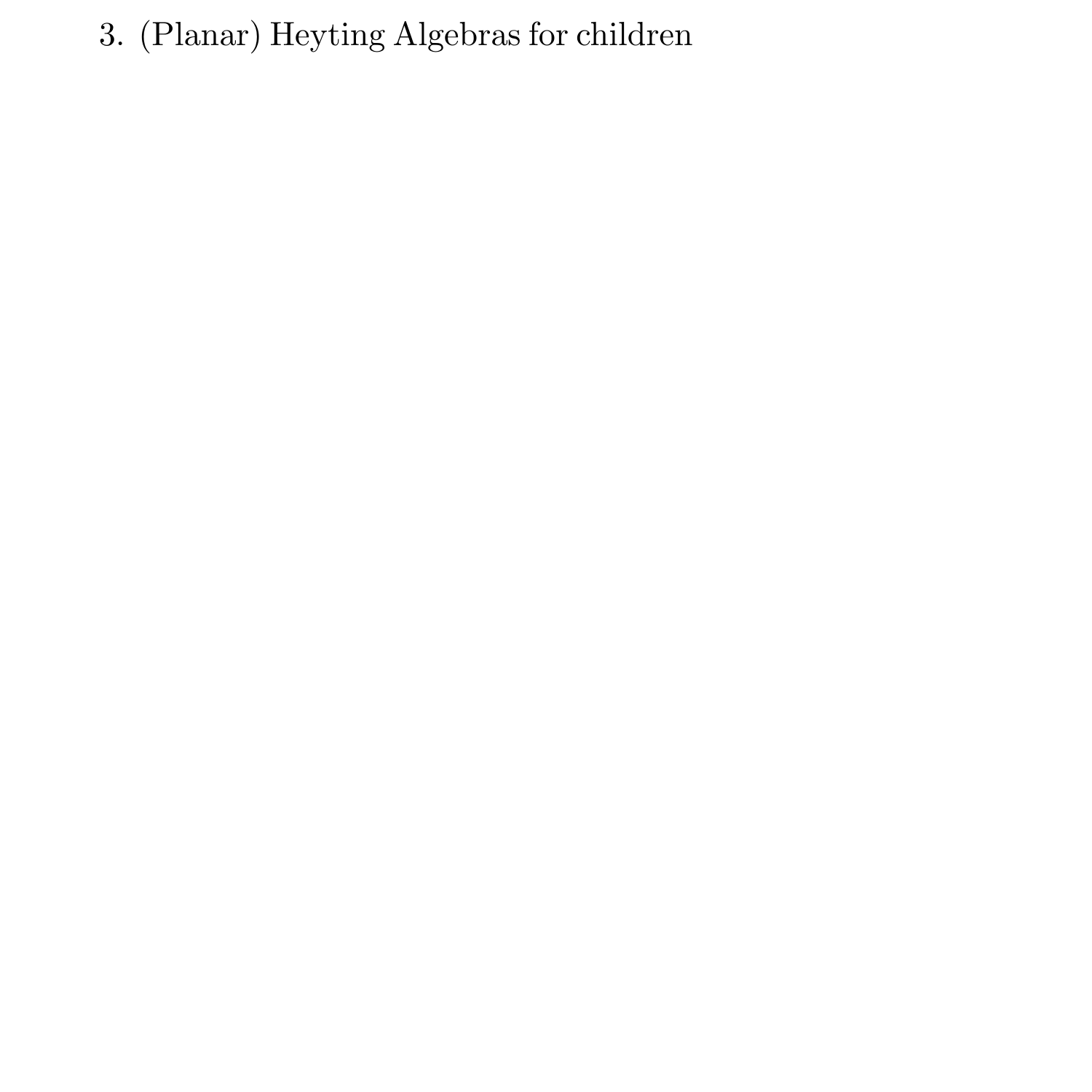3.1. A game - on  $N^2$ 

Let's consider a game played on an infinite board, N^2, with black and white pieces.

- \* This is a black piece. It is solid. It is heavy. It tends to sink. /Black pieces move down/.
- O This is a white piece. It is hollow. It is light. It tends to float. /White pieces move up/.

| Black moves:  | *             | $(x,y)$       | $(0,y)$   |           |
|---------------|---------------|---------------|-----------|-----------|
| $/ $          | $/ $          | $ $           |           |           |
| $v \, v \, v$ | $v \, v \, v$ | $v \, v \, v$ |           |           |
| $(x-1,y-1)$   | $(x,y-1)$     | $(x-1,y-1)$   | $(0,y-1)$ | $(1,y-1)$ |

\nWhite moves:

\n

| $(x-1,y+1)$ | $(x,y+1)$ | $(0,y+1)$ | $(1,y+1)$ |
|-------------|-----------|-----------|-----------|
| $ $         | $ $       | $ $       |           |
| $ $         | $ $       | $ $       |           |
| $ $         | $ $       | $ $       |           |
| $ $         | $ $       | $ $       |           |
| $ $         | $ $       | $ $       |           |
| $ $         | $ $       | $ $       |           |

Note that moves are only possible between /valid positions/ this rules out positions with x=-1.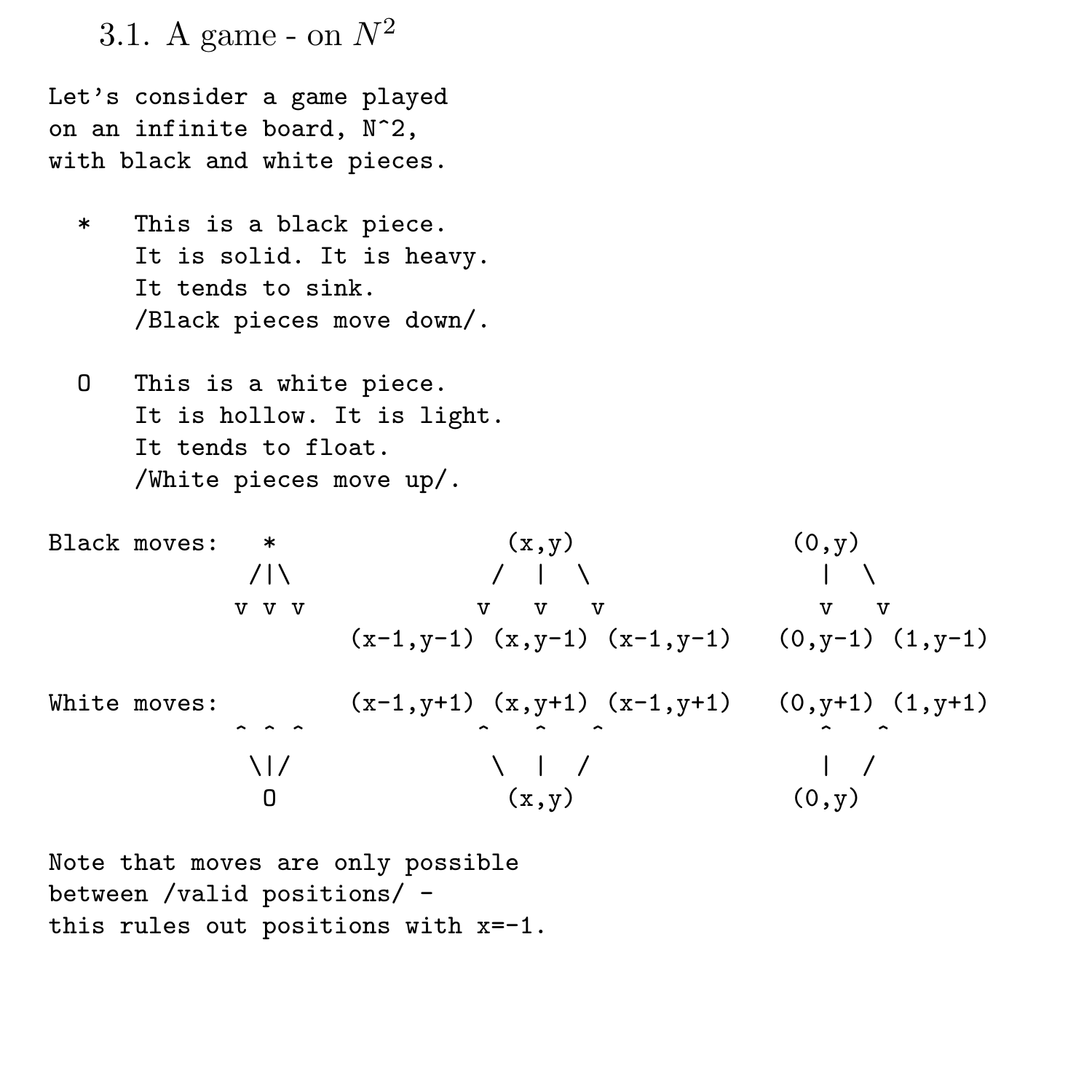3.2. A game - on subsets of  $N^2$ 

Let's consider a game played on an infinite board, N^2, with black and white pieces...

Note that moves are only possible between /valid positions/ this rules out positions with x=-1.

We may restrict the valid positions even more. Let  $A \subseteq N^2$ .

Let BM(A) be the set of black moves starting and ending on points of A, and let WM(A) be the set of white moves starting and ending on points of A.

Then  $BM(A)$  and  $WM(A)$  are sets of arrows, and  $(A,BM(A))$  and  $(A,WM(A))$  are graphs.

 $(A,BM(A))$  and  $(A,WM(A))$  are directed, acyclical graphs - DAGs.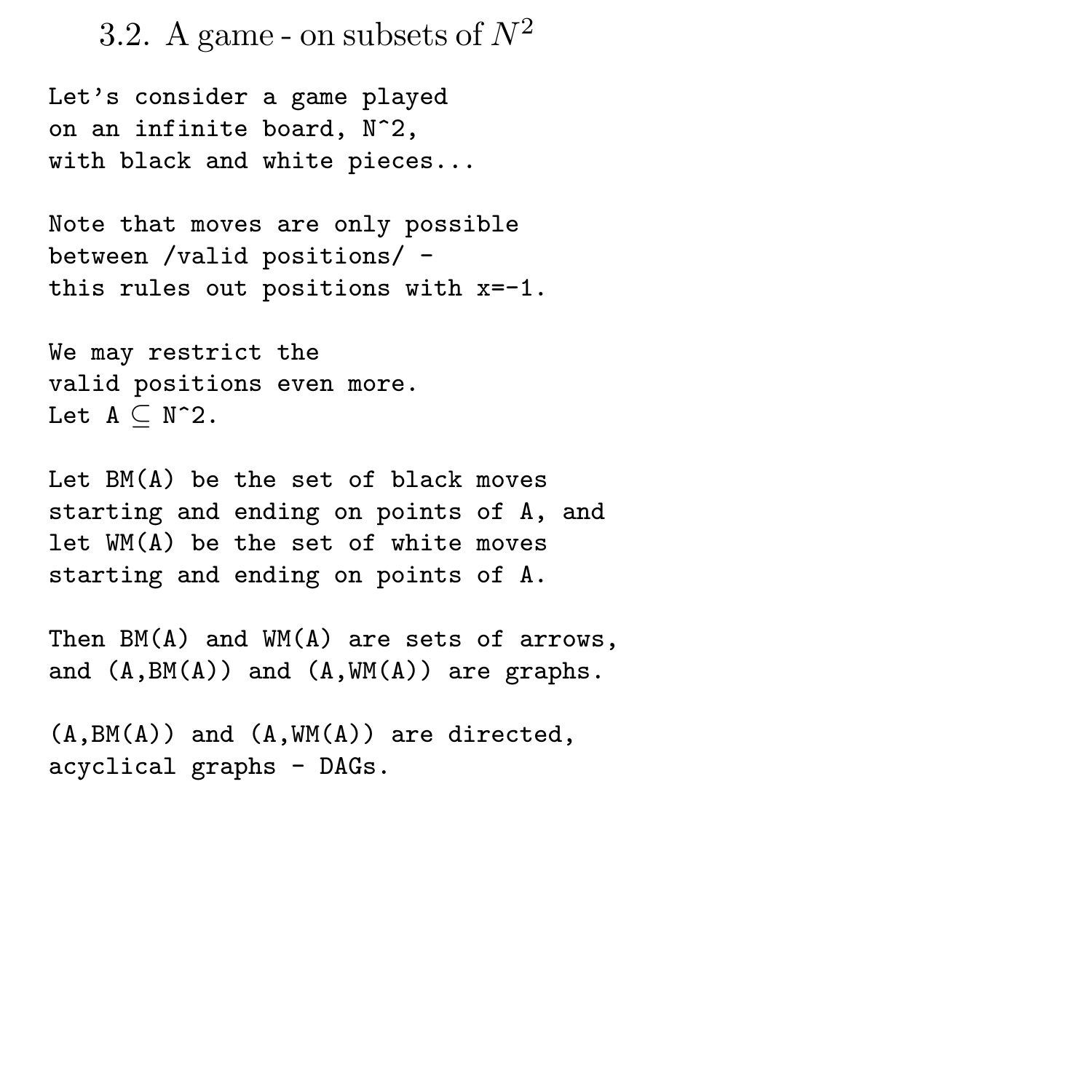3.3. A game - on  $K$ 

Let K ("Kite") be this subset of N^2:  $K = \{(1,3), (0,2), (2,2), (1,1), (1,0)\}$ 

Then (K,BM(K)) is the DAG at the left below, which is isomorphic to the DAG  $K'$  at the right...

 $(1,3)$  1 / \ / \ v v v v  $(0,2)$   $(2,2)$  2 3 \ / \ / v v v v  $(1,1)$  4  $\begin{array}{c|c}\n \cdot & 4 \\
 1,1) & 4\n \end{array}$ v v  $(0,0)$  5  $(K, BM(K)) = ({(1,3), (0,2), (2,2), (1,1), (1,0)}$  ${((1,3),(0,2))}, (1,3),(2,2)),$  $((0,2),(1,1)), ((2,2),(1,1)),$  $((1,1),(0,0))$  $K' = (\{1, 2, 3, 4, 5\},\)$ 

 $\{(1,2),(1,3), (2,4),(3,4), (4,5)\}\)$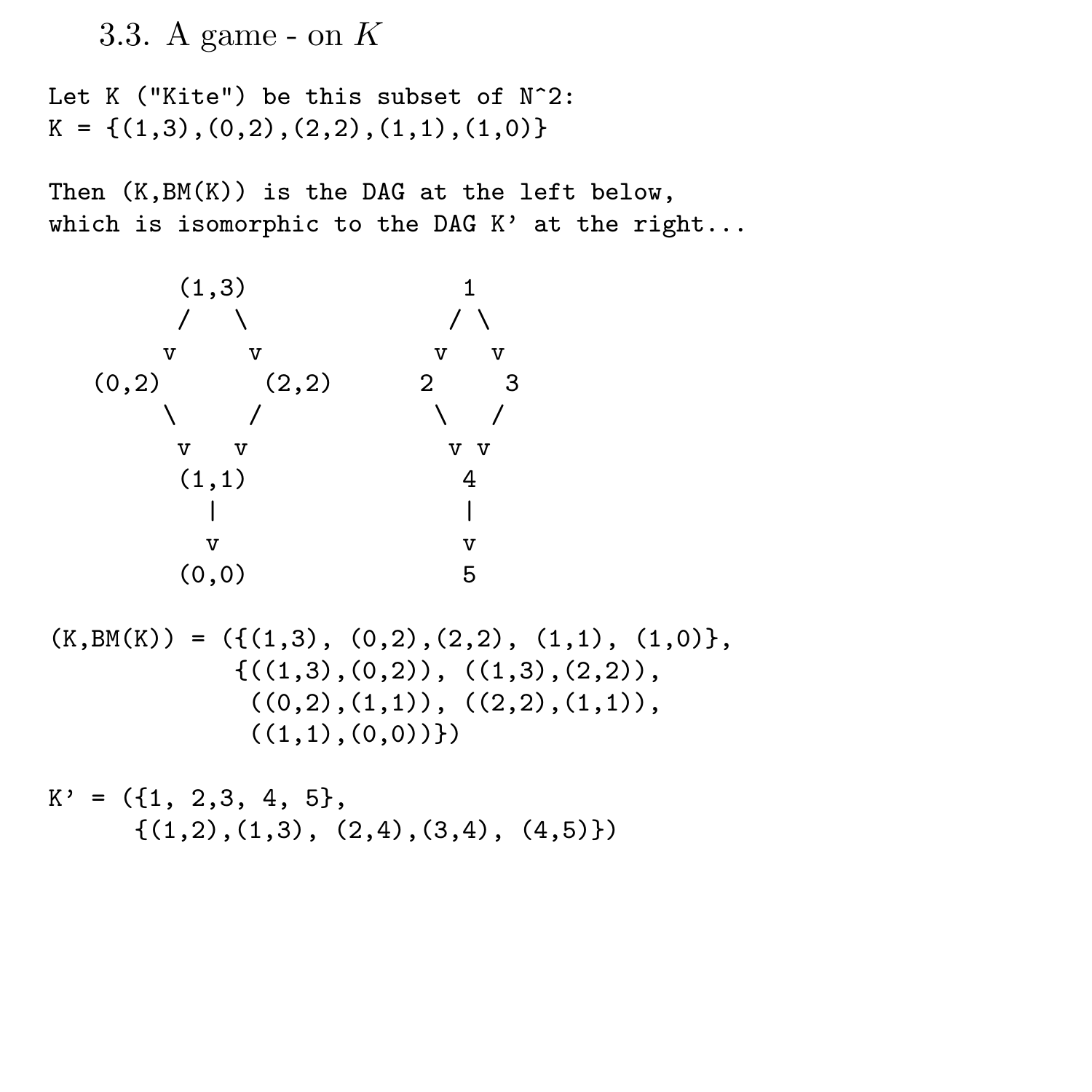## 3.4. A game - definition aborted

When I talked about ''game'' that was a trick... I just wanted to define  $BM(A)$  and  $WM(A)$  on an  $A \subseteq N^2$ . We don't need notions like ''initial position'', ''turn'', ''winning'', etc.

From now on we will forget the idea of a ''game''.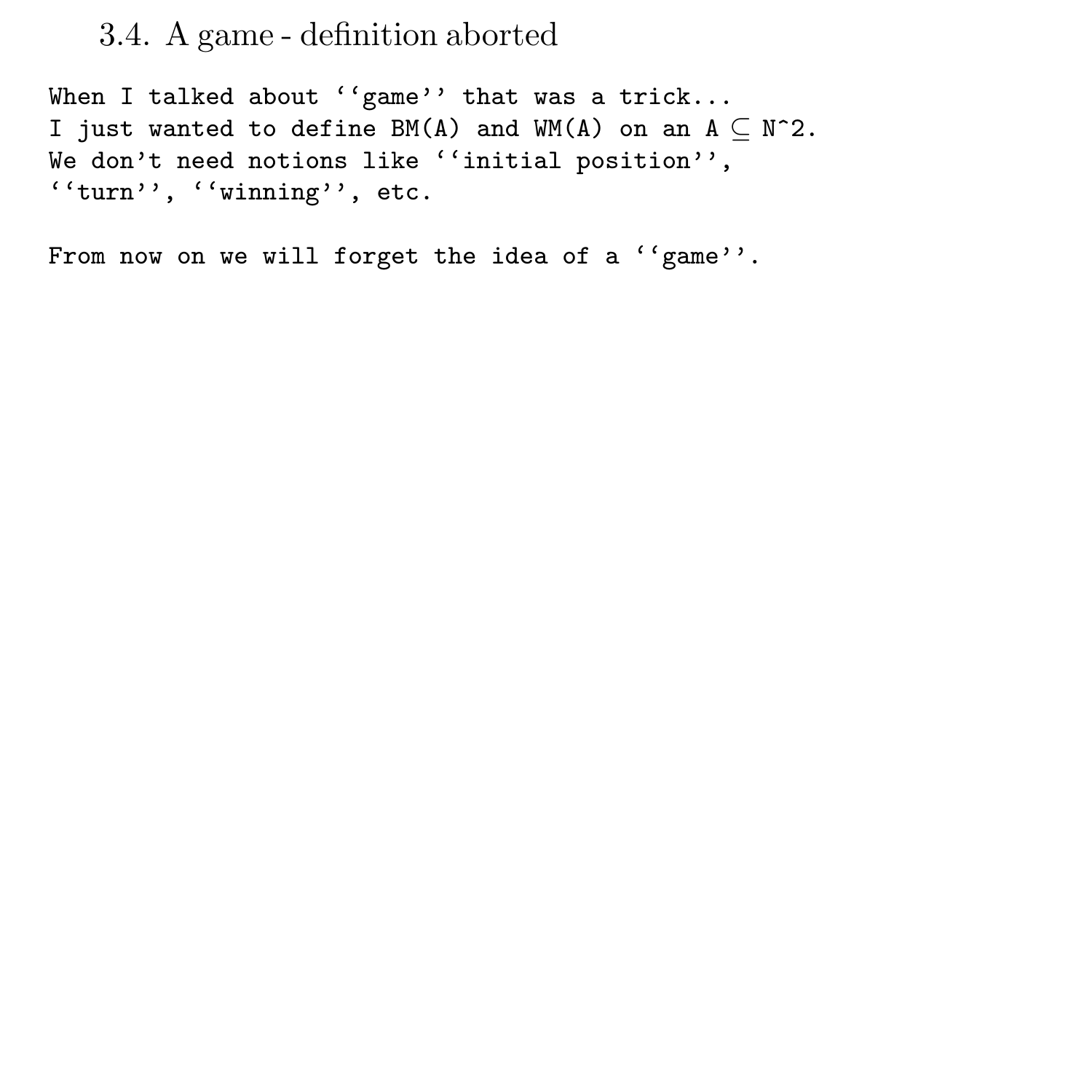#### 3.5. Transitive-reflexive closure

```
Let (A,R) be a (directed) graph; note that R \subseteq A^2.
We will write
(A, R^+) for the transitive closure of (A, R), and
(A, R^* ) for the transitive-reflexive closure of (A, R).
(A, R^+) is (A, R) ''plus all the identity arrows'',
(A, R^* ) is (A, R^* ) ''plus all the composites''.
Remember that when A \subseteq N^22then (A,BM(A)) and (A,WM(A)) are DAGs...When we pass to (A,BM(A)^**) and (A,WM(A)^**)we don't get cycles - except for the identity maps!
(A,BM(A)^* ) and (A,WM(A)^* ) are directed,
''almost acyclical'' graphs...
More precisely, (A, BM(A)^* ) and (A, WM(A)^* )are /partial orders/!
```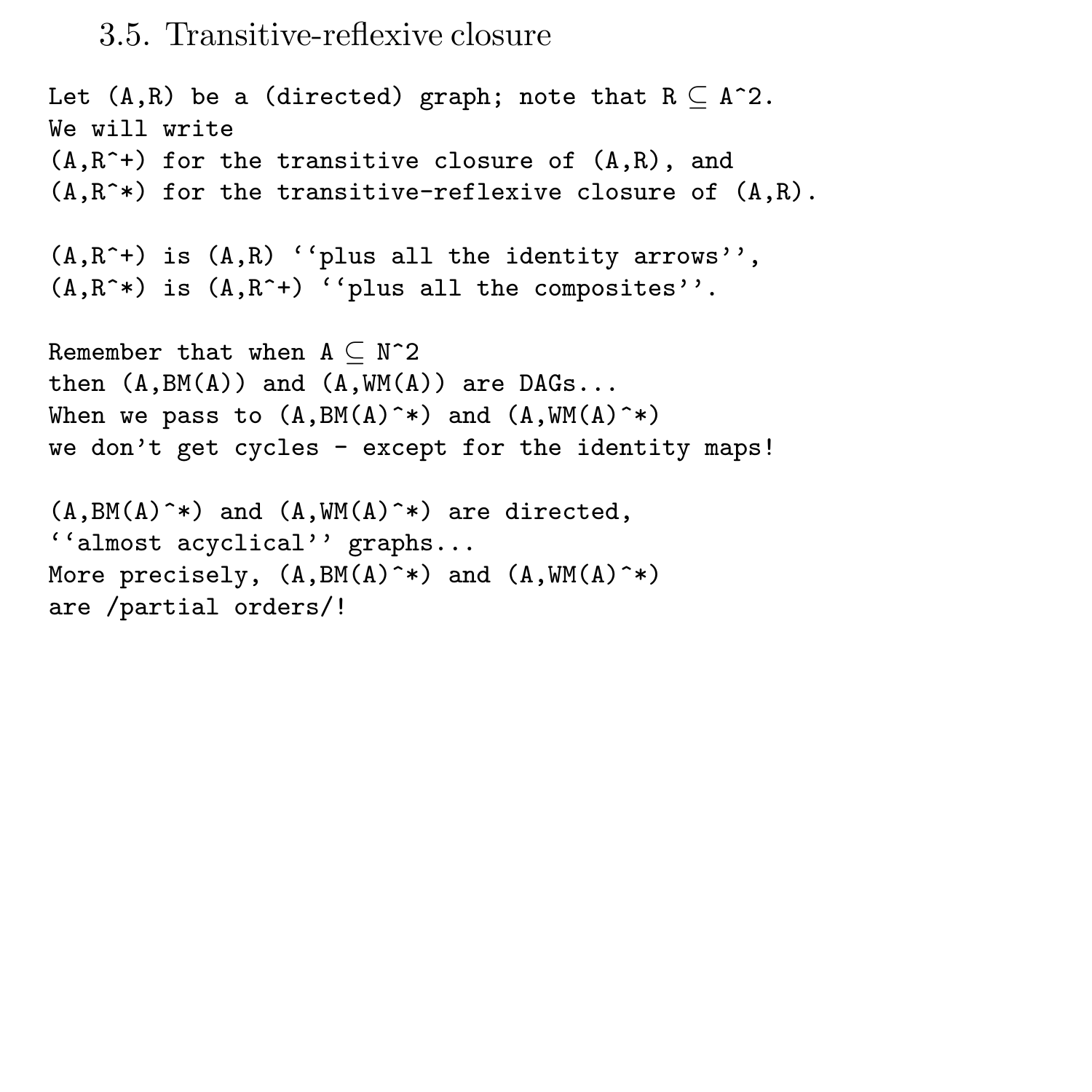## 3.6. Well-positioned subsets of  $N^2$

Let  $A \subseteq N^2$ , and let  $(\Delta x, \Delta y) \in Z^2$ . Let  $A' = \{(x + \Delta x, y + \Delta y) | (x, y) \in A\}.$ Then  $(A, BM(A))$  and  $(A', BM(A'))$  are isomorphic! For example, if A=K and  $(\Delta x, \Delta y)$ =(80,90), then  $(A,BM(A))$  and  $(A',BM(A'))$  are:

| (1,3)            | (81, 93)              |  |  |  |
|------------------|-----------------------|--|--|--|
|                  |                       |  |  |  |
| v<br>v           | v<br>v                |  |  |  |
| (0, 2)<br>(2, 2) | $(80, 92)$ $(82, 92)$ |  |  |  |
|                  |                       |  |  |  |
| v<br>v           | v<br>v                |  |  |  |
| (1,1)            | (81, 91)              |  |  |  |
|                  |                       |  |  |  |
| v                | v                     |  |  |  |
| (0,0)            | (80, 90)              |  |  |  |

We are only interested in the /graphs/ generated by subsets of N^2 - so let's create a notion of ''canonical position''...

Also, we are only interested in the graphs generated by /finite/, /nonempty/ subsets of N^2...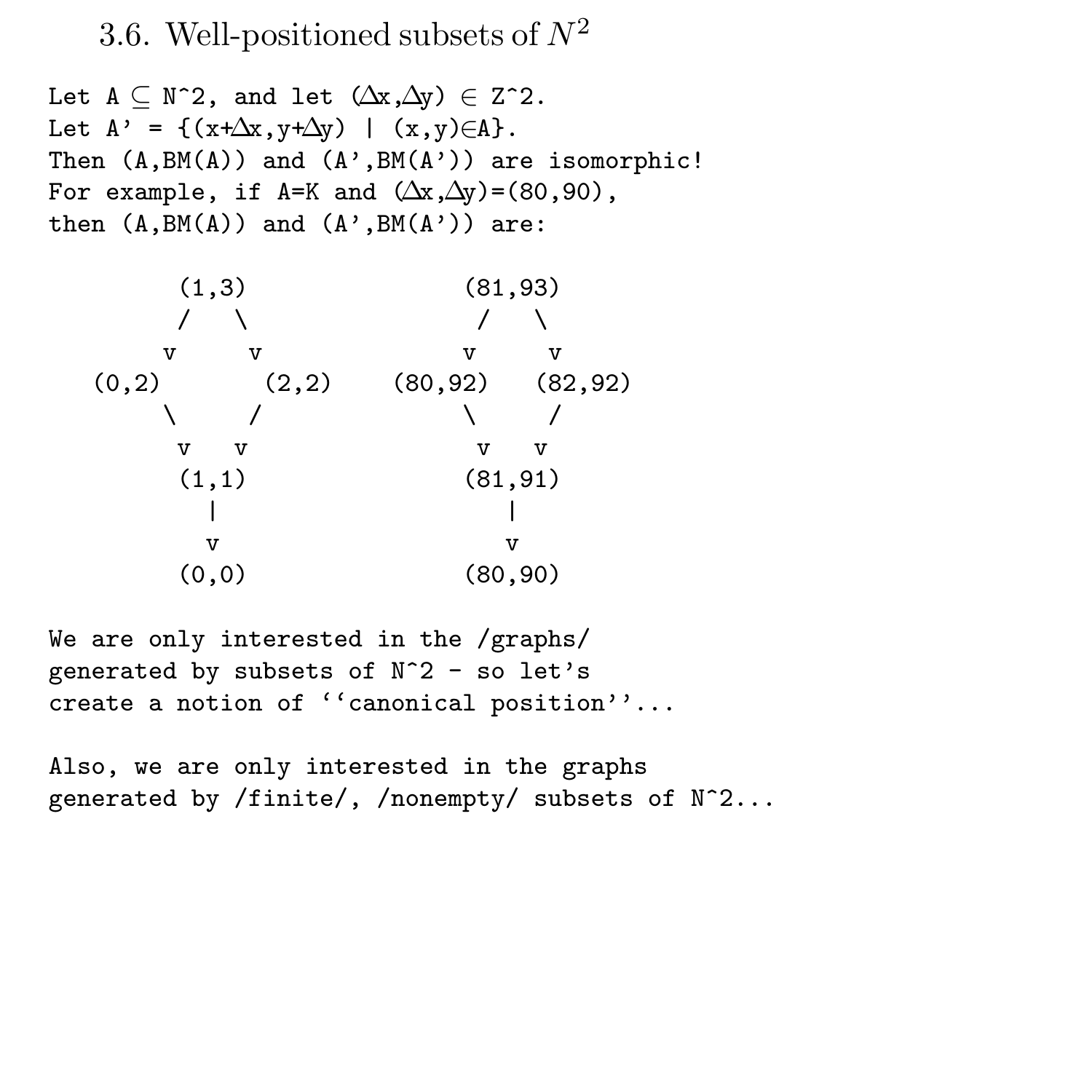3.7. Well-positioned subsets of  $N^2$  (2)

Definition: a subset A of N^2 is /well-positioned/ when it contains a point of the form  $(0,y)$ and a point of the form  $(x,0)$ , i.e., it touches both axes, i.e., it can't be translated left or down without going outside of N^2...

For any non-empty subset A of N^2, there is exactly one  $(\Delta x, \Delta y) \in N^22$ such that  $A - (\Delta x, \Delta y)$  is well-positioned.

| (1,3)            | (81, 93)              |  |  |  |
|------------------|-----------------------|--|--|--|
|                  |                       |  |  |  |
| v<br>v           | v<br>v                |  |  |  |
| (0, 2)<br>(2, 2) | $(80, 92)$ $(82, 92)$ |  |  |  |
|                  |                       |  |  |  |
| v<br>v           | v<br>v                |  |  |  |
| (1,1)            | (81, 91)              |  |  |  |
|                  | v                     |  |  |  |
| v                |                       |  |  |  |
| (0, 0)           | (80, 90)              |  |  |  |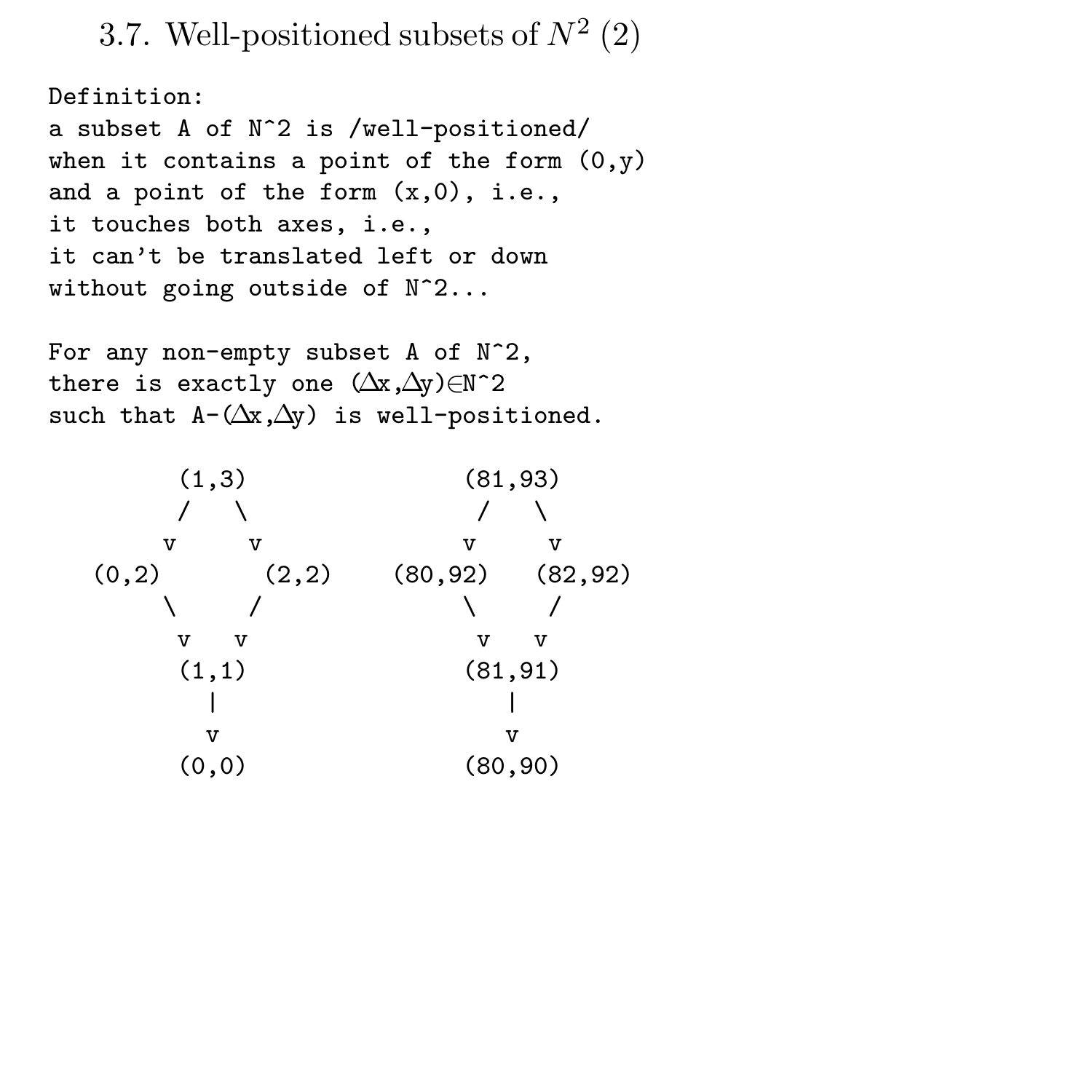3.8. ZSets

Definition: A /ZSet/ is a finite, nonempty, well-positioned subset of N^2.

The nice thing about ZSets is that we can represent them unambiguously using a bullet notation. For example,

\* \* \* \* \*

is  $\{(1,3), (0,2), (2,2), (1,1), (0,0)\}.$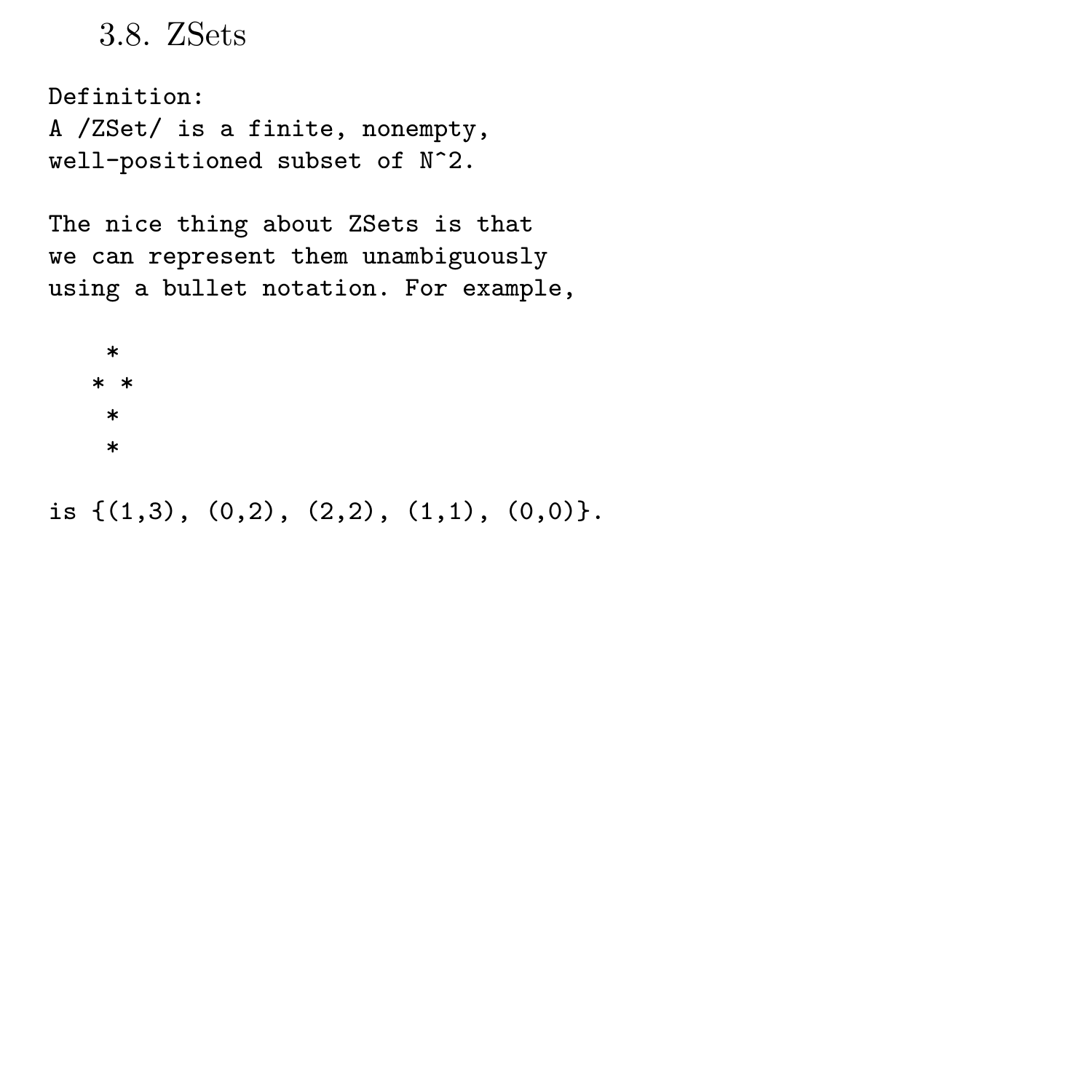3.9. ZSets, ZDAGs, ZPosets

Definitions: A /ZSet/ is a finite, nonempty, well-positioned subset of N^2. A /ZDAG/ is a DAG (A,BM(A)) or (A,WM(A)), where A is a ZSet. A /ZPoset/ is a poset  $(A, BM(A)^* )$  or  $(A, WM(A)^* )$ , where A is a ZSet. Examples: Let H ("House") be this zset here: \* \* \* \* \* then:  $(H. BM(H))$  and  $(H. WM(H))$  are ZDAGs  $(H, BM(H)^* )$  and  $(H, WM(H)^* )$  are ZPosets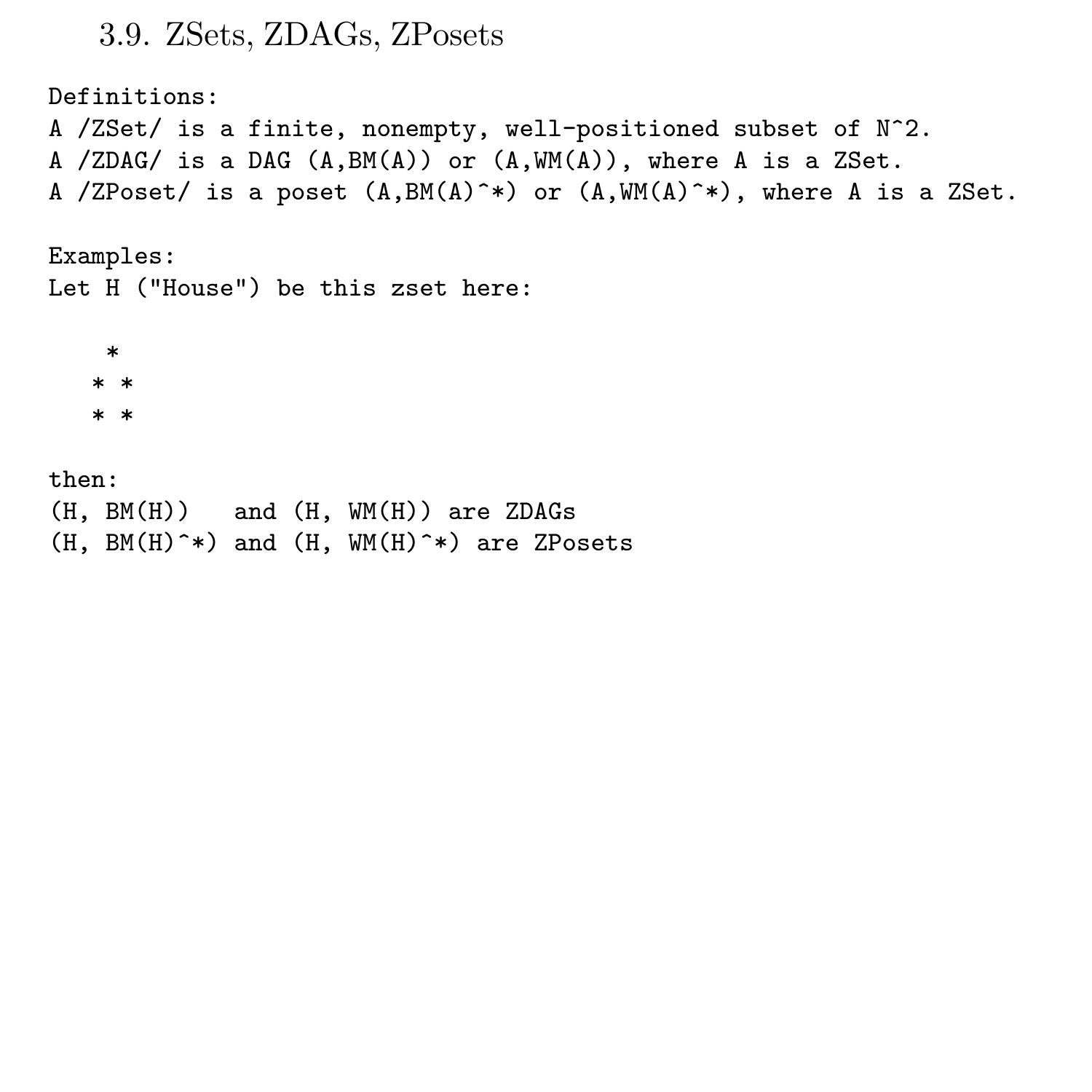#### 3.10. Zfunctions

A Zfunction is a function whose domain is a ZSet. We can represent Zfunctions using a positional notation. For example, with  $K=\{(1,3), (0,2), (2,2), (1,1), (1,0)\},$ the function f:K->N such that  $f = \{((1,3),1), ((0,2),2), ((2,2),3), ((1,1),4), ((1,0),5)\}\$ can be represented as: 1  $2<sub>3</sub>$ 4 5 Note that its domain, K, can be inferred from the shape \* \* \* \* \*

but its codomain has to be deduced from the context.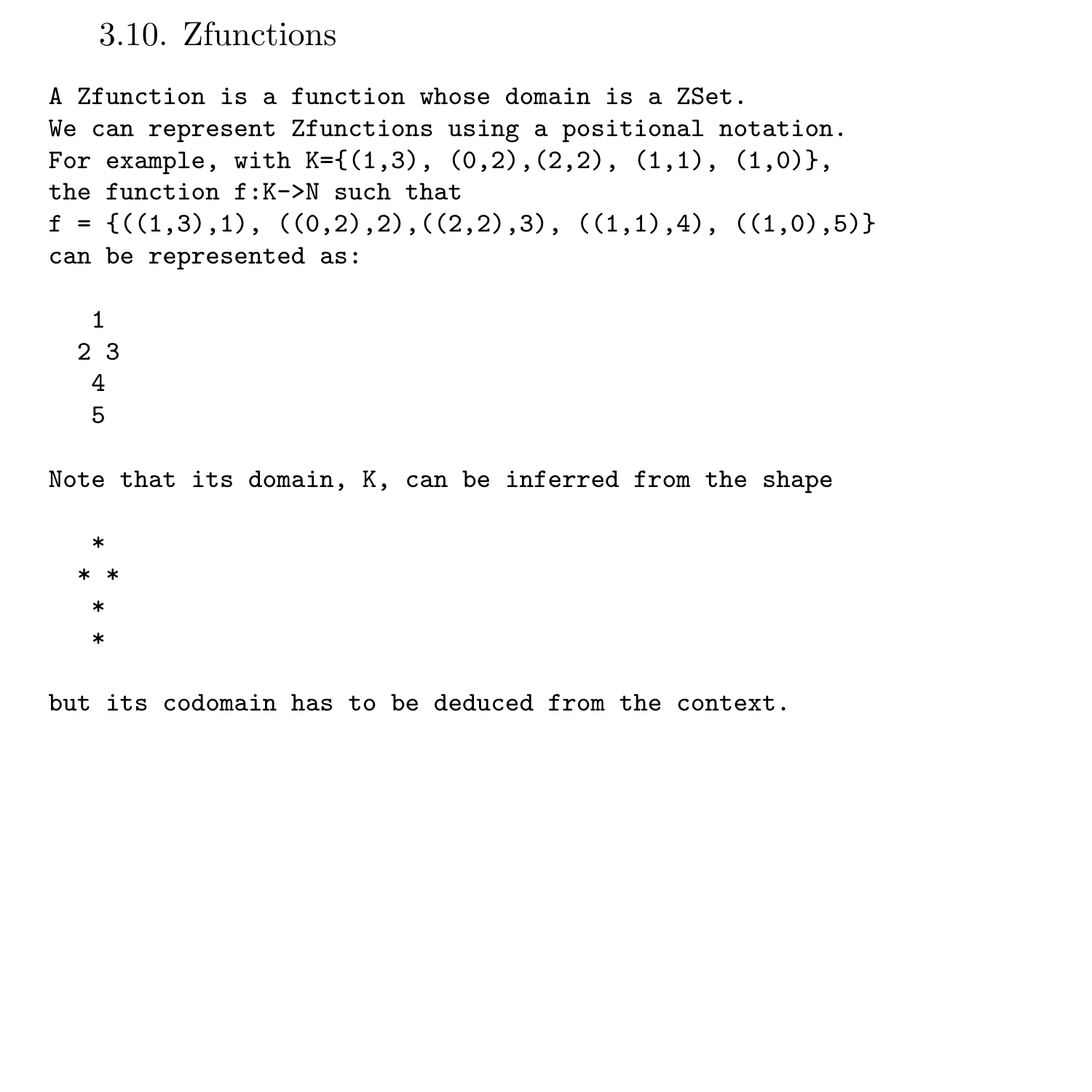#### 3.11. The reading order

The /reading order/ for a ZSet A is the bijection from A to  $\{1, 2, \ldots, |A|\}$ that enumerates the elements of A from top to bottom, going from left to right in each line. Here are some reading orders:

|    |                | 1              |
|----|----------------|----------------|
| 1  | 1              | 2 <sub>3</sub> |
| 23 | 2 <sub>3</sub> | 5<br>4         |
| 4  | 45             | 6789           |

```
The reading order can be used to formalize
a way to ''read aloud'' Zfunctions. For example,
we can read aloud
```
as 3, 2, 40, 1, 50.

(And this gives a kind of a lexicographic order on Zfunctions on the same ZSet)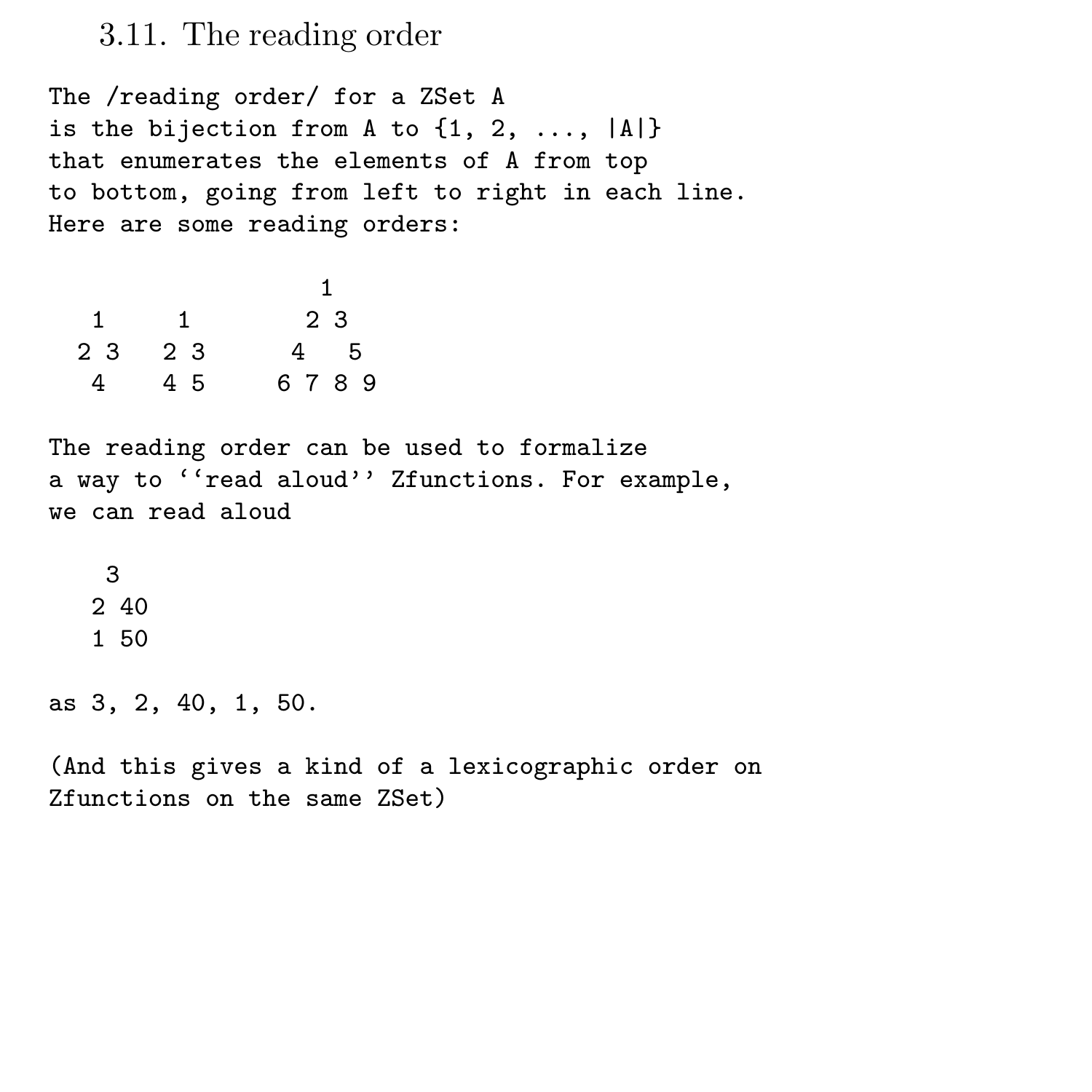3.12. ZHAs

A Heyting Algebra, as we will see later, is a structure (a logic!)  $(Ω, <, T, \bot, & >, \neg)$ in which  $\leq, \top, \bot, \&, \vee, \rightarrow, \neg$  obey the axioms of /intuitionistic/ propositional calculus.

A ZHA is a ZPoset having: a bottom point and a top point, a left wall and a right wall, all the same-parity points between the two walls, and no other points.

Some examples of ZHAs:

|       | o              | o                 |                    |  |
|-------|----------------|-------------------|--------------------|--|
|       | 0 <sub>o</sub> | 0 <sub>o</sub>    | $\circ$            |  |
|       | 000            | 000               | 0 <sub>o</sub>     |  |
|       | 0000           | 000               | 0 <sub>o</sub>     |  |
| o     | 00000          | 000               | 0 <sub>o</sub>     |  |
|       | 0000           | $0\,$ $0\,$ $0\,$ | 0 <sub>o</sub>     |  |
|       | 000            | 000               | 0 <sub>o</sub>     |  |
|       | 0 <sub>o</sub> | 0 <sub>o</sub>    | 0 <sub>o</sub>     |  |
|       | $\circ$        | $\circ$           | o                  |  |
| (dot) | (diamond5)     | $(\Gamma)$        | (squiggle) (weird) |  |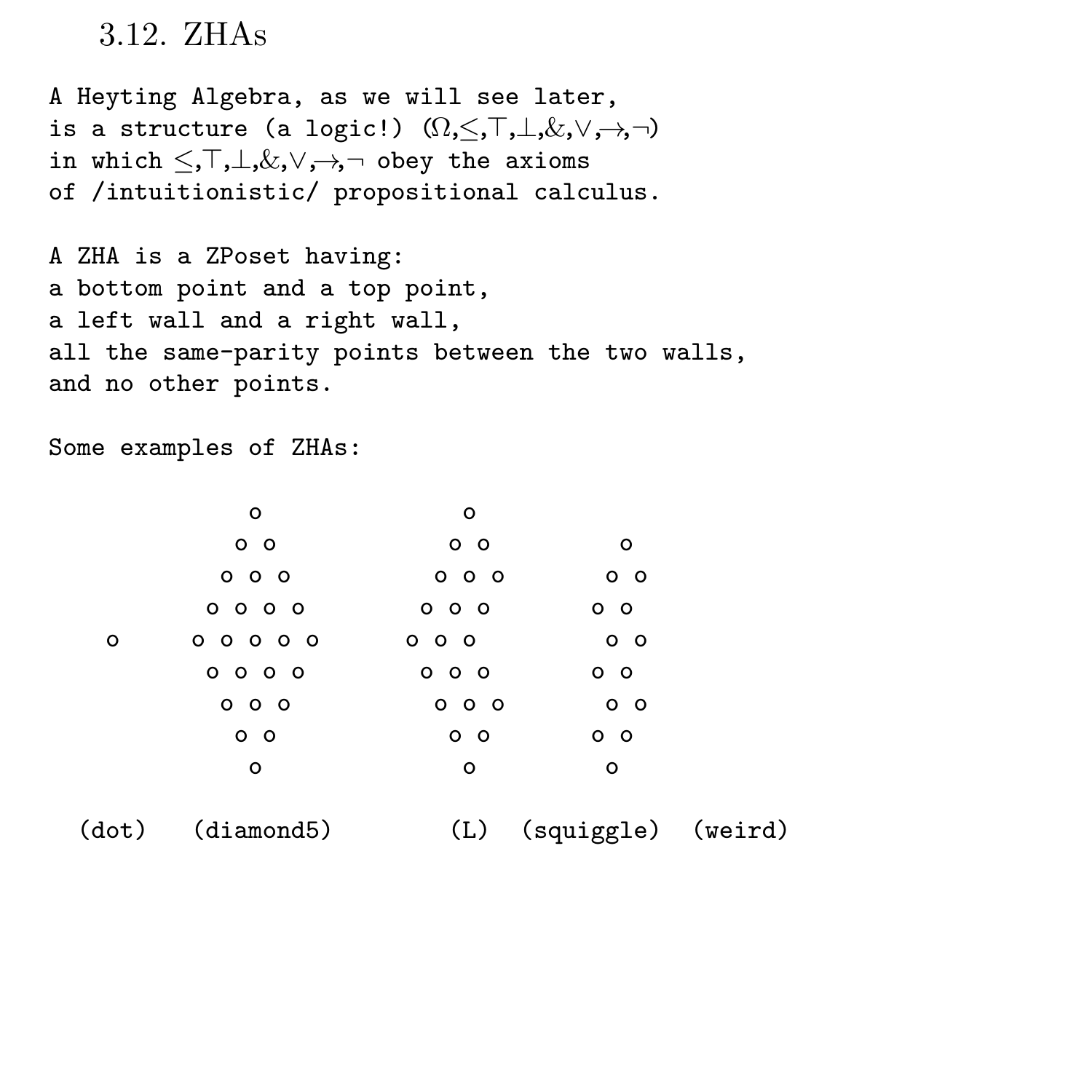3.13. ZHAs (2)

A ZHA is a ZPoset having: a bottom point and a top point, a left wall and a right wall, all the same-parity points between the two walls, and no other points.

| $\circ$           | o              |                |
|-------------------|----------------|----------------|
| $0$ 0             | o              | 0 <sub>o</sub> |
| 000               | o              |                |
| 000               | $0\quad$       | $\circ$        |
| 000               | o              | o<br>$\circ$   |
| 000               | $0\quad$       | $0\quad$       |
| 0000              | 0 <sub>o</sub> | $\circ$        |
| 0000              | $\circ$        | o              |
| $0\,$ $0\,$ $0\,$ | o              | $0\quad$       |
| 0 <sub>o</sub>    | 0 <sub>o</sub> | $0\quad$       |
| $\circ$           | $\circ$        | $\circ$        |
| This is           | This is        | This is        |
| a ZHA             | a ZHA          | NOT a ZHA      |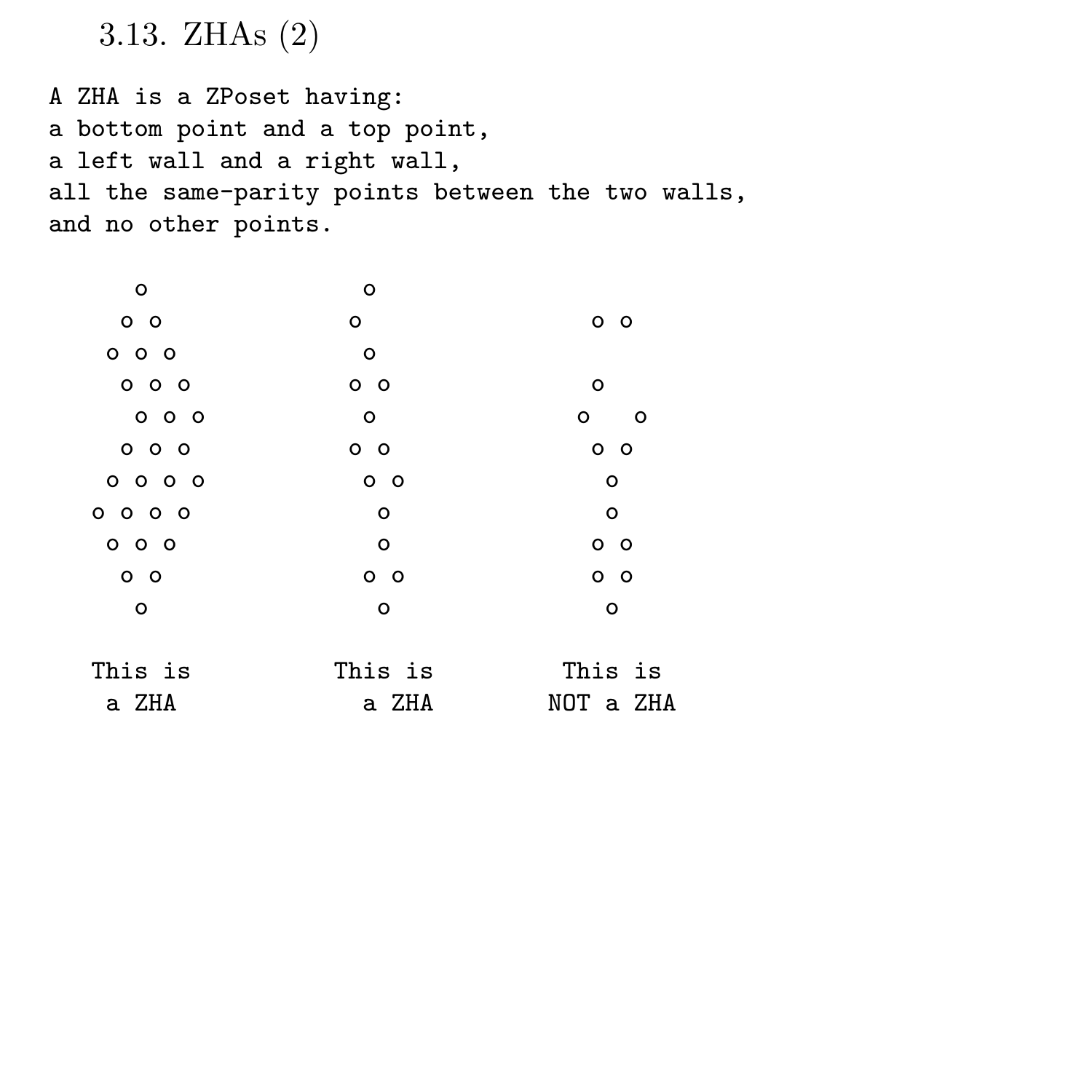```
3.14. ZHAs (formally)
```

```
A ZHA is a ZPoset having:
a bottom point and a top point,
a left wall and a right wall,
all the same-parity points between the two walls,
and no other points.
A ZHA D is generated by:
  a height maxy \geq 0a bottom point (x_0, 0)left wall and right wall functions L, R: \{0, 1, \ldots, \max y\}->N
  obeying:
    L(0)=R(0)=x_0 (bottom point)
    L(maxy) = R(maxy) (top point)
    0 \le L(i) \le R(i) (left wall \le right wall)
    L(y+1) = L(y) \pm 1 (left wall changes in unit steps)
    R(y+1) = R(y) \pm 1 (right wall changes in unit steps)
    L(y)=0 for some y (to ensure well-positionedness)
then
  D \cap \{(x,y) | x \in \mathbb{N}\}\is empty when y>maxy,
```

```
D \cap \{(x,y) | x \in N\} = \{L(y), L(y)+2, L(y)+4, \ldots, R(y)\}when y \in \{0, 1, \ldots, \max y\}.
```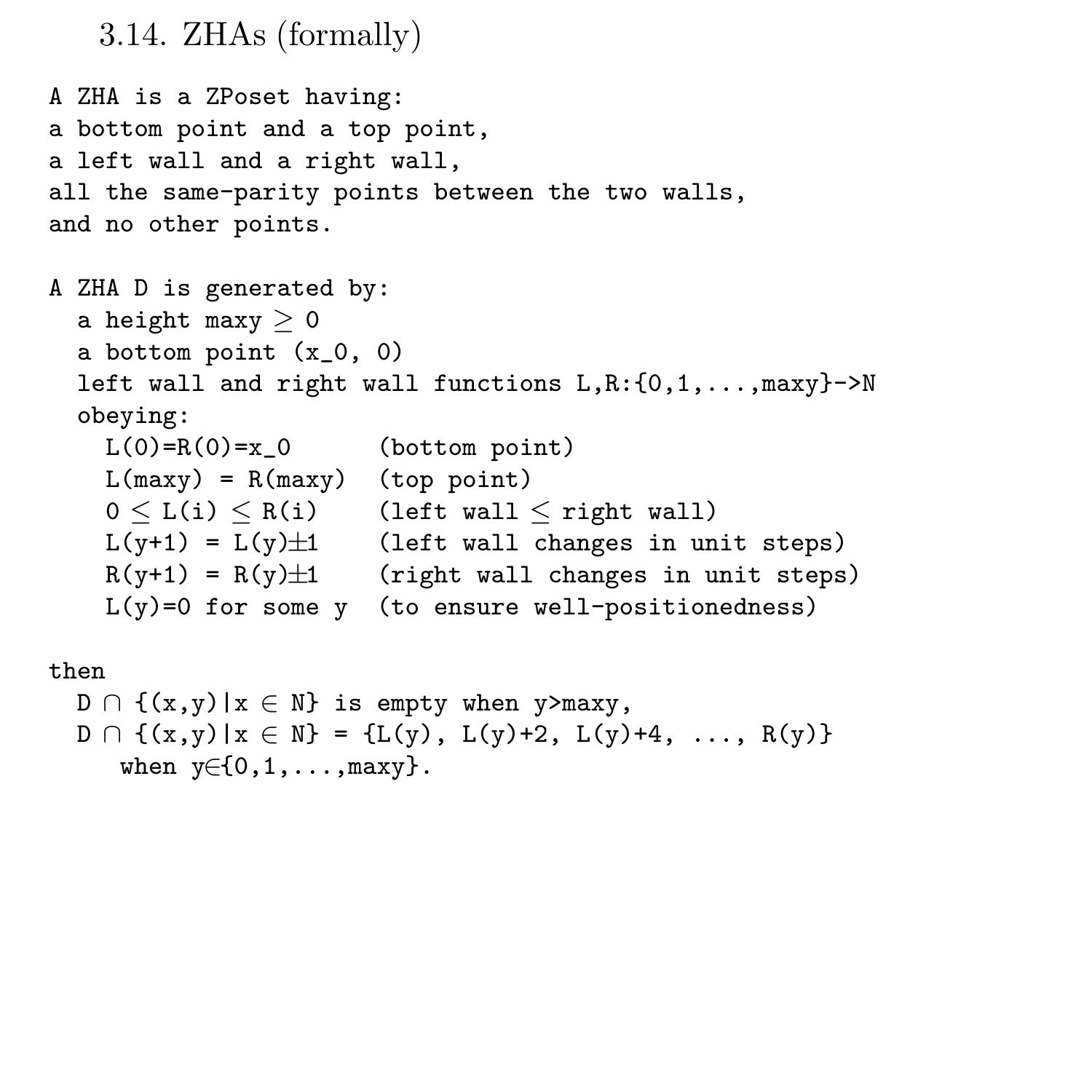3.15. ZHAs (formally) (2)

```
A ZHA is a ZPoset having:
a bottom point and a top point,
a left wall and a right wall,
all the same-parity points between the two walls,
and no other points.
```

```
o L(9)=1 R(9)=1 maxy=9 L(maxy)=R(maxy)o o
o
 o
 o
o o
o o o
 o o
  o o L(1)=3 R(1)=5o L(0)=4 R(0)=4 L(0)=R(0)=x_0=4
```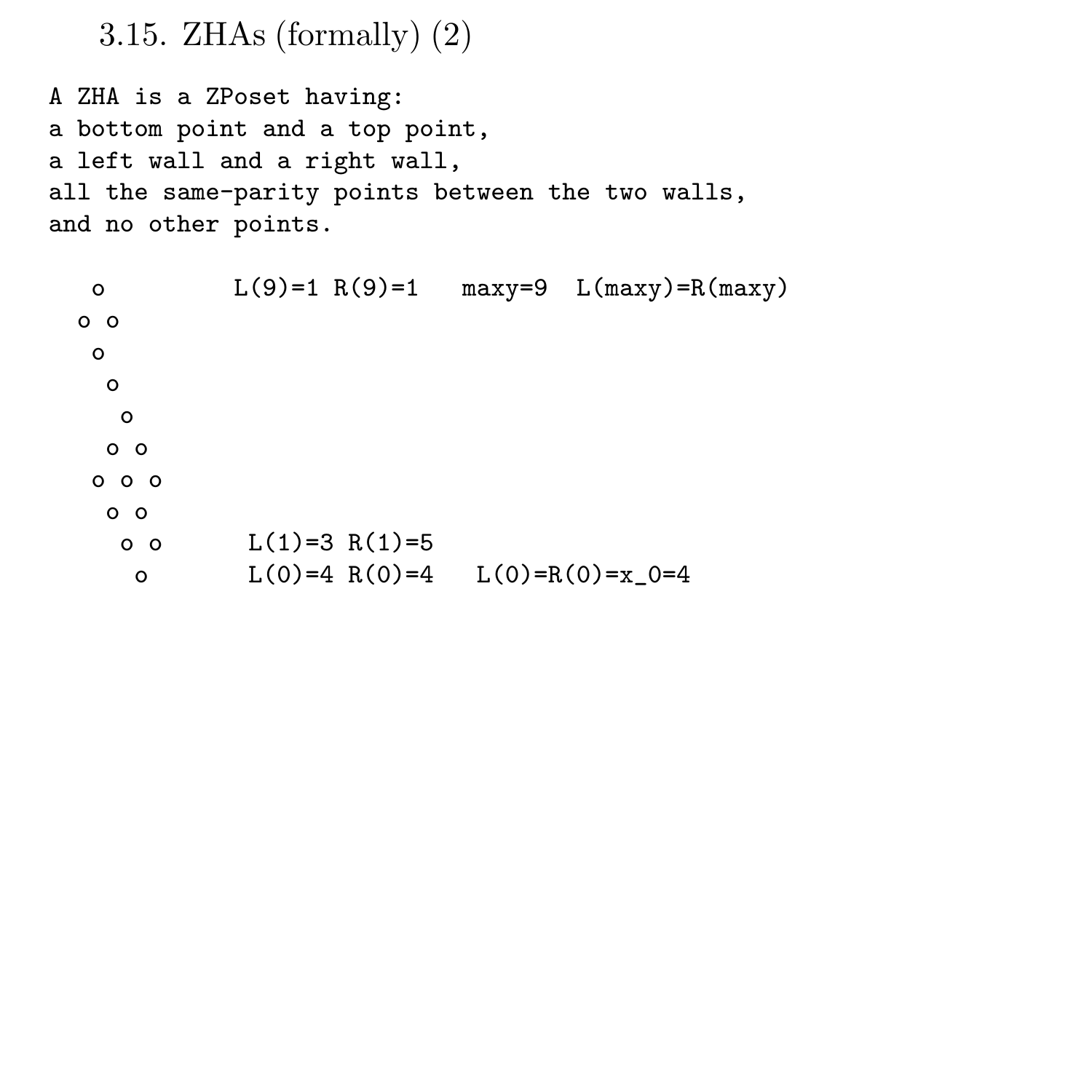```
3.16. ZHAs: the (l,r) coordinates
```

```
We can define the (1,r) coordinates
on a ZHA /informally/ in this way:
the bottom point has (1,r)=(0,0);when we go one unit northwest,
i.e., from (x,y) to (x-1,y+1),
the l coordinate increases by 1;
when we go one unit northeast,
i.e., from (x,y) to (x+1,y+1),
the r coordinate increases by 1;
We usually write the (1,r) coordinates
of a point as just lr - two digits together,
without the '('', ', ', ')'.Here are two examples:
        46
```

| 4536  | 63          |
|-------|-------------|
| 35 26 | 62 53       |
| 34 25 | 52 43       |
| 24    | 51 42 33    |
| - 23  | 50 41 32 23 |
| - 22  | 40 31 22    |
| 21    | 30 21 12    |
| 20 11 | 20 11 02    |
| 10 01 | 10 01       |
| 00    | იი          |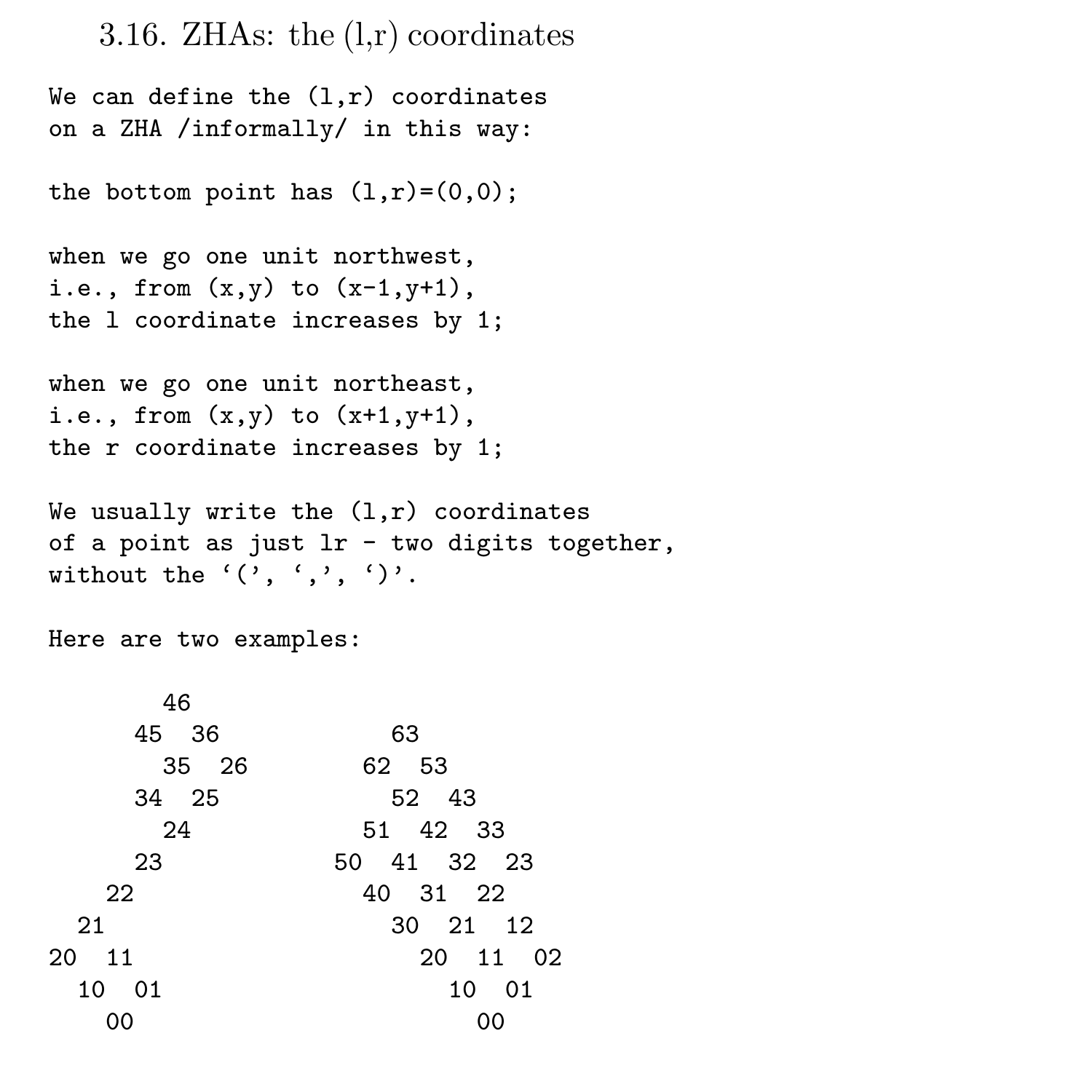3.17. ZHAs are Heyting Algebras (introduction)

Magic fact / big theorem: ZHAs are Heyting Algebras. Version for children: we will learn 1. how to interpret  $\langle \overline{y}, \overline{L}, \& \psi, \overline{y}, \overline{z}, \overline{z} \rangle$  in any given ZHA 2. what properties that  $\langle \overline{u}, \overline{u}, \overline{u}, \overline{v}, \overline{v}, \overline{v}, \overline{v} \rangle$  have to obey in a HA 3. that our ZHA operations from (1) obey the properties in (2) The properties are these:  $(id) \quad \forall P.(P\Diamond P)$  $(\text{comp}) \forall P, Q, R. (P\langle Q \rangle \& (Q\langle R) \rightarrow (P\langle R)$  $\Box$   $\forall P.(P\Box)$ (⊥) ∀P.(⊥≤P) (&) ∀P,Q,R.(P≤Q&R)↔(P≤Q)&(P≤R) (∨) ∀P,Q,R.(P∨Q≤R)↔(P≤R)&(Q≤R)  $\leftrightarrow$   $\forall P, Q, R. (P\langle Q,R \rangle \langle P \langle Q,R \rangle)$  $(\neg)$   $\neg P := P \rightarrow$ 

 $\leftrightarrow$  R+Q :=  $(P \oplus Q)\&(Q \oplus P)$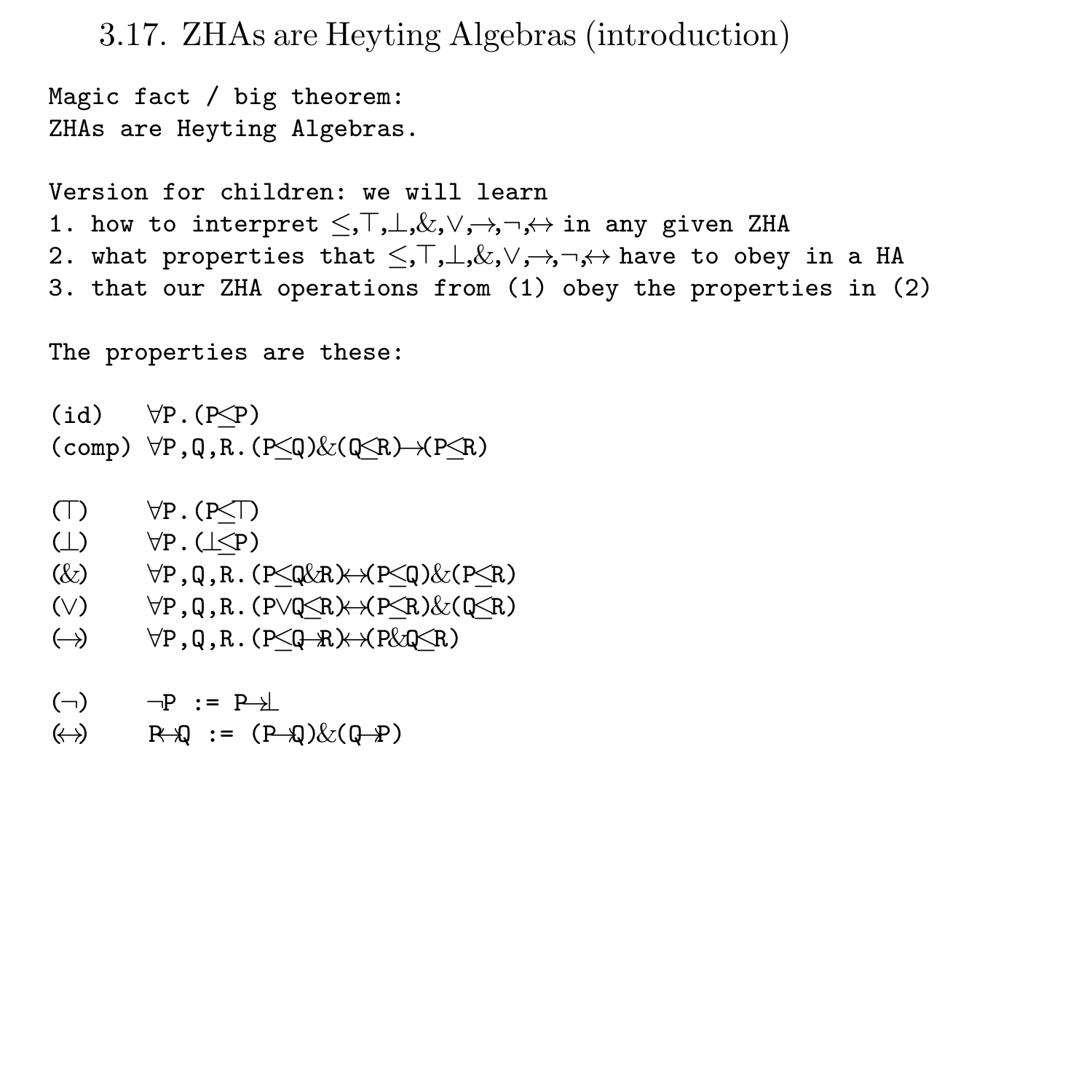3.18. Operations in ZHAs:  $\leq$ ,  $\top$ ,  $\perp$ ,  $\&$  and  $\vee$ 

```
In a ZHA H,
\top is the top element of H,
⊥ is the bottom element (00), and
P≤Q is true iff P_L≤Q_L and P_R≤Q_R, or, equivalently,
P≤Q is true iff the ZPoset (H,WM(H)^*) has an arrow P->Q.
Also:
(P_L, P_R) & (Q_L, Q_R) := (min(P_L, Q_L), min(P_R, Q_R))(P_L, P_R) \vee (Q_L, Q_R) := (max(P_L, Q_L), max(P_R, Q_R))
```
Visually, this is:

(diagram)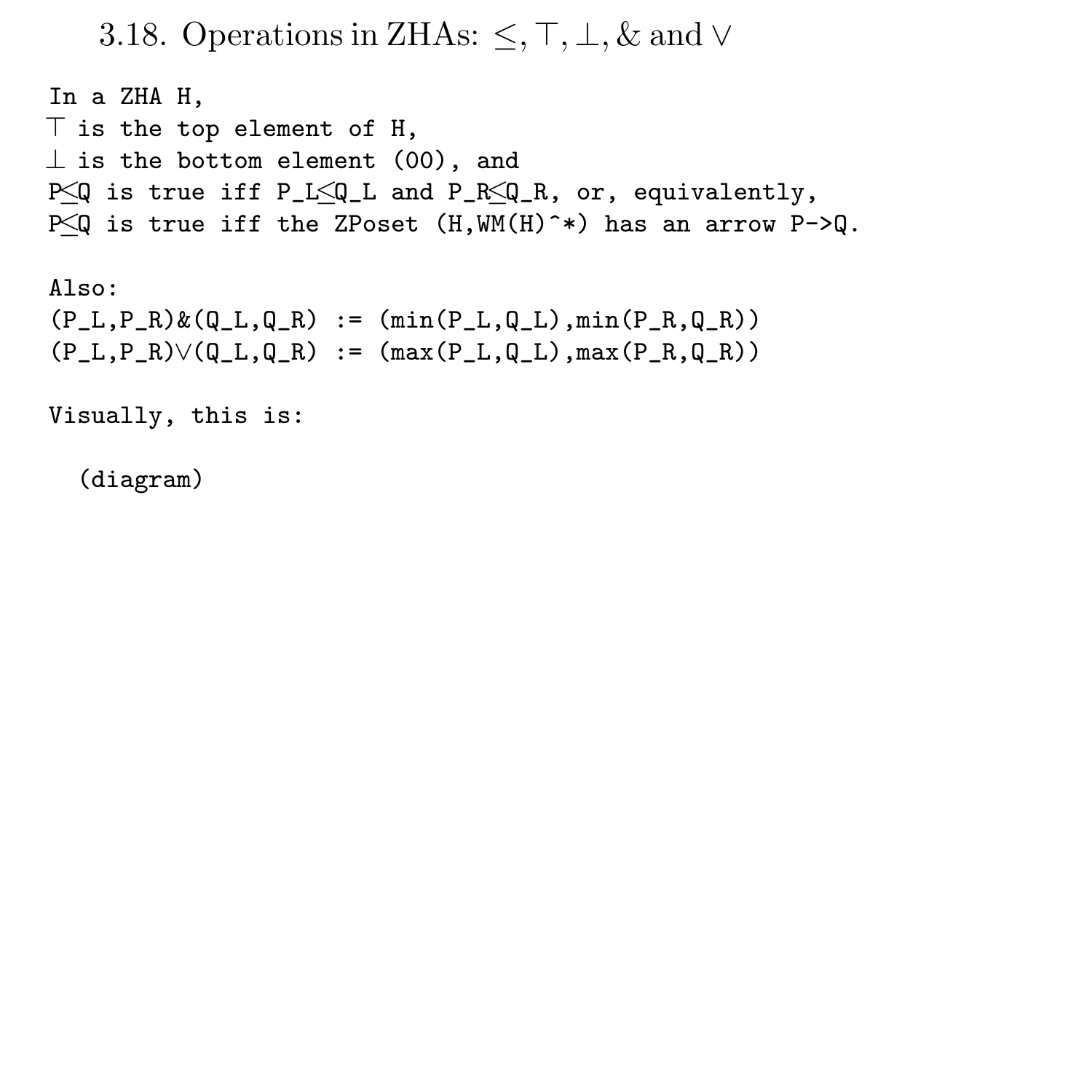3.19. Operations in ZHAs:  $\rightarrow$ 

```
In a ZHA H,
P\subseteq returns 0 or 1, (\leq: H \times H \rightarrow \{0,1\})P \downarrow returns an element of H (\rightarrow: H \times H \rightarrow H).
```
The definition of  $\rightarrow$ : H $\times$ H $\rightarrow$  H is by cases.

```
(Note: before I explain this to people I usually
ask them to remember how weird they felt the
definition of \rightarrow: {0,1}\times{0,1}\rightarrow{0,1} was when
they first saw it...)
```
 $Q-R := if \tQ$  is below R then  $\top$   $\leftarrow$  case 1 elseif Q at left of R then  $(\bigwedge)(\mathbb{Q}kR)$  <-- case 2 elseif Q at right of R then  $\Diamond$  (Q&R) <-- case 3 elseif Q is above R then R  $\leftarrow$  case 4 end

Note that the order matters! If R=22, this is  $\lambda$ Q. (which case we use to calculate Q-R):

```
4
   4 4
  2 4 3
 2 2 3 3
2 2 1 3 3
 2 1 1 3
  1 1 1
   1 1
    1
```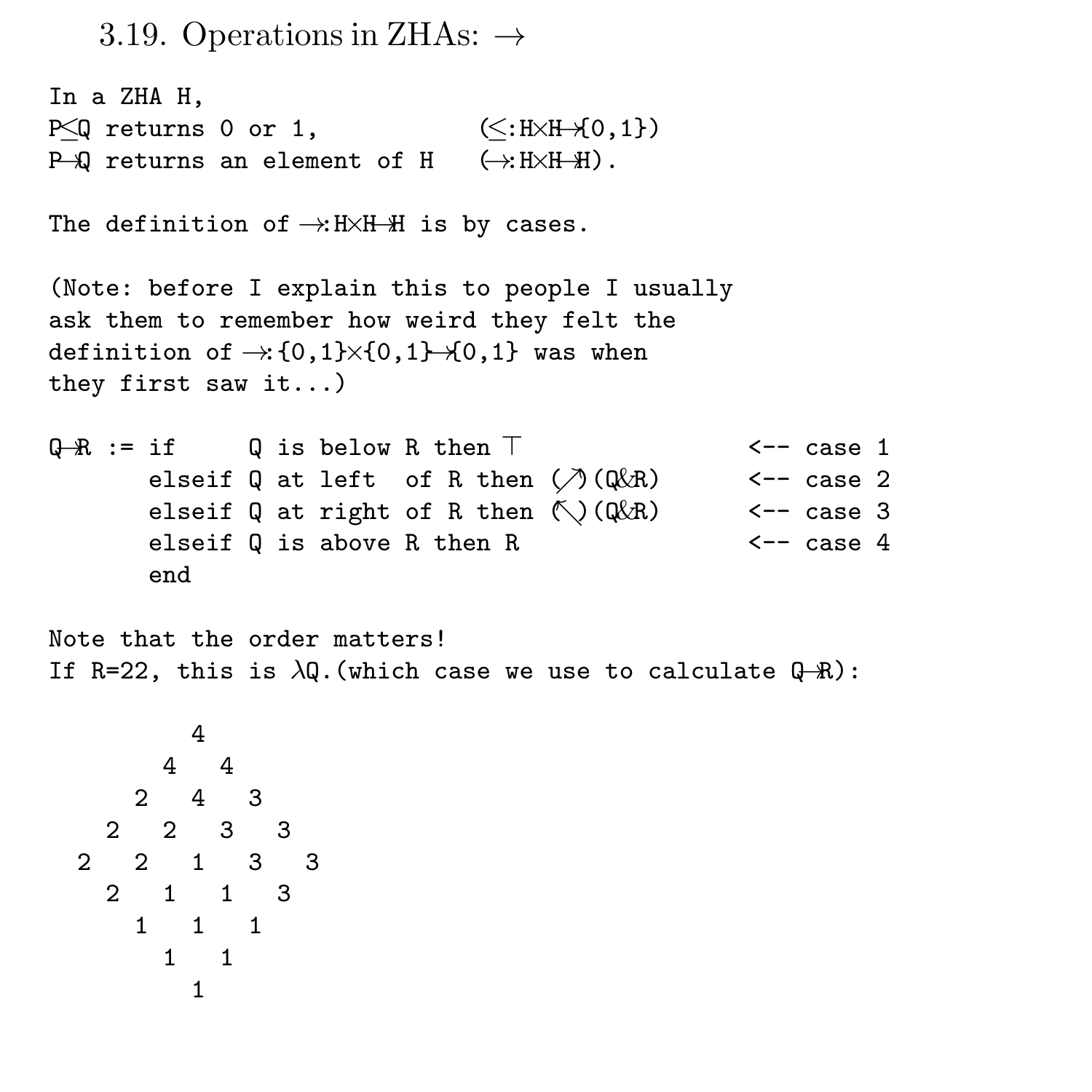3.20. Operations in ZHAs:  $\neg$  and  $\leftrightarrow$ 

The operations  $\neg$  and  $\langle - \rangle$  in a ZHA are defined in terms of others. ¬P := P->⊥  $P \leftarrow > Q := (P - > Q) \& (Q - > P)$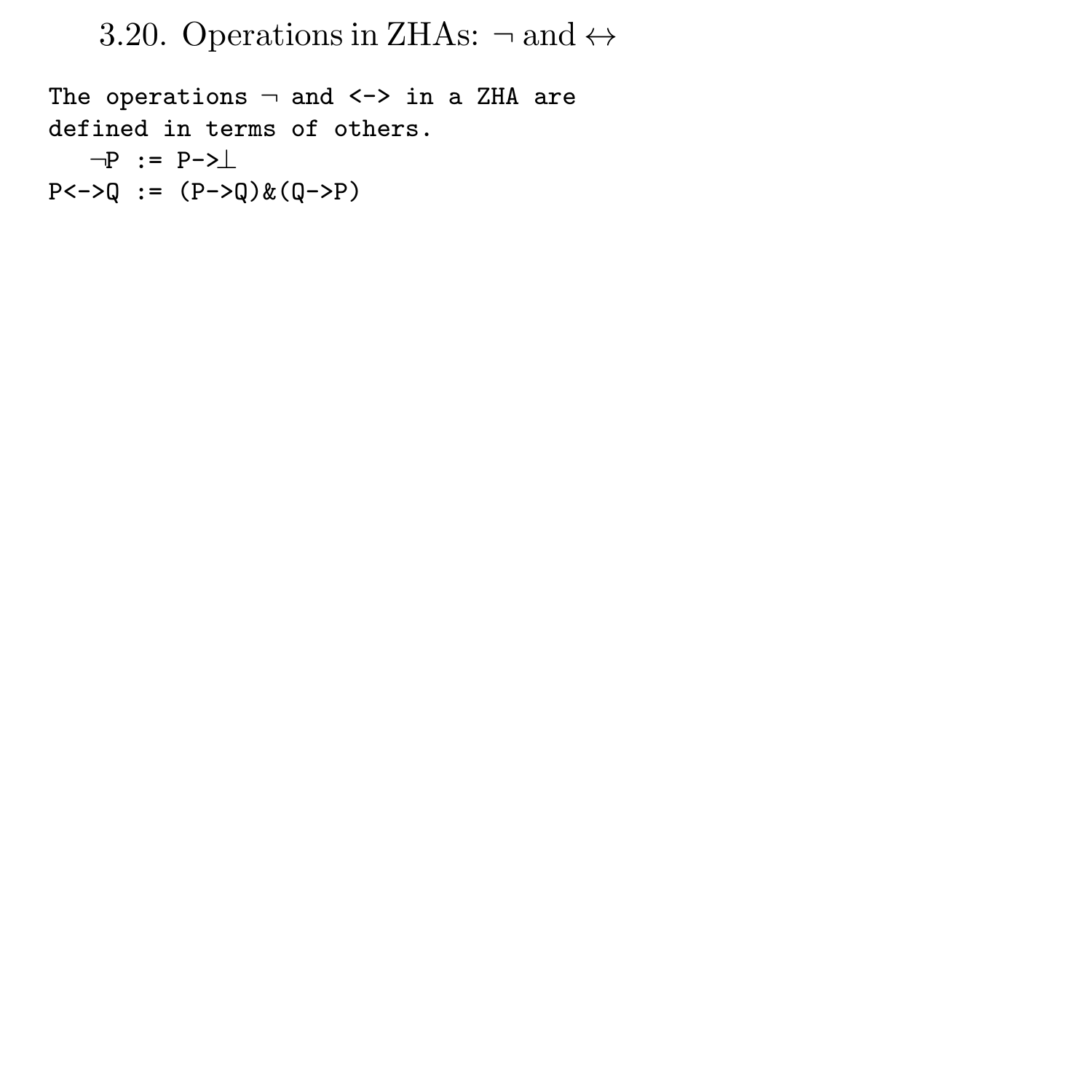3.21. Some non-tautologies: DeMorgan

In classical logic both DeMorgan laws hold: ¬(P&Q)<->(¬P∨¬Q) ¬(P∨Q)<->(¬P&¬Q) In intuitionistic logic these three implications are provable, (¬P∨¬Q)->¬(P&Q) ¬(P∨Q)->(¬P&¬Q) (¬P&¬Q)->¬(P∨Q) While this one ¬(P&Q)->(¬P∨¬Q) is false in some ZHAs, for example here: 32 22 21 12 20 11 02 10 01 00  $\neg (P \& Q) \rightarrow (\neg P \lor \neg Q)$ -- -- -- -- 10 01 10 01 ------ ---- ---- 00 02 20 --------- ------------ 32 22 ----------------------- 22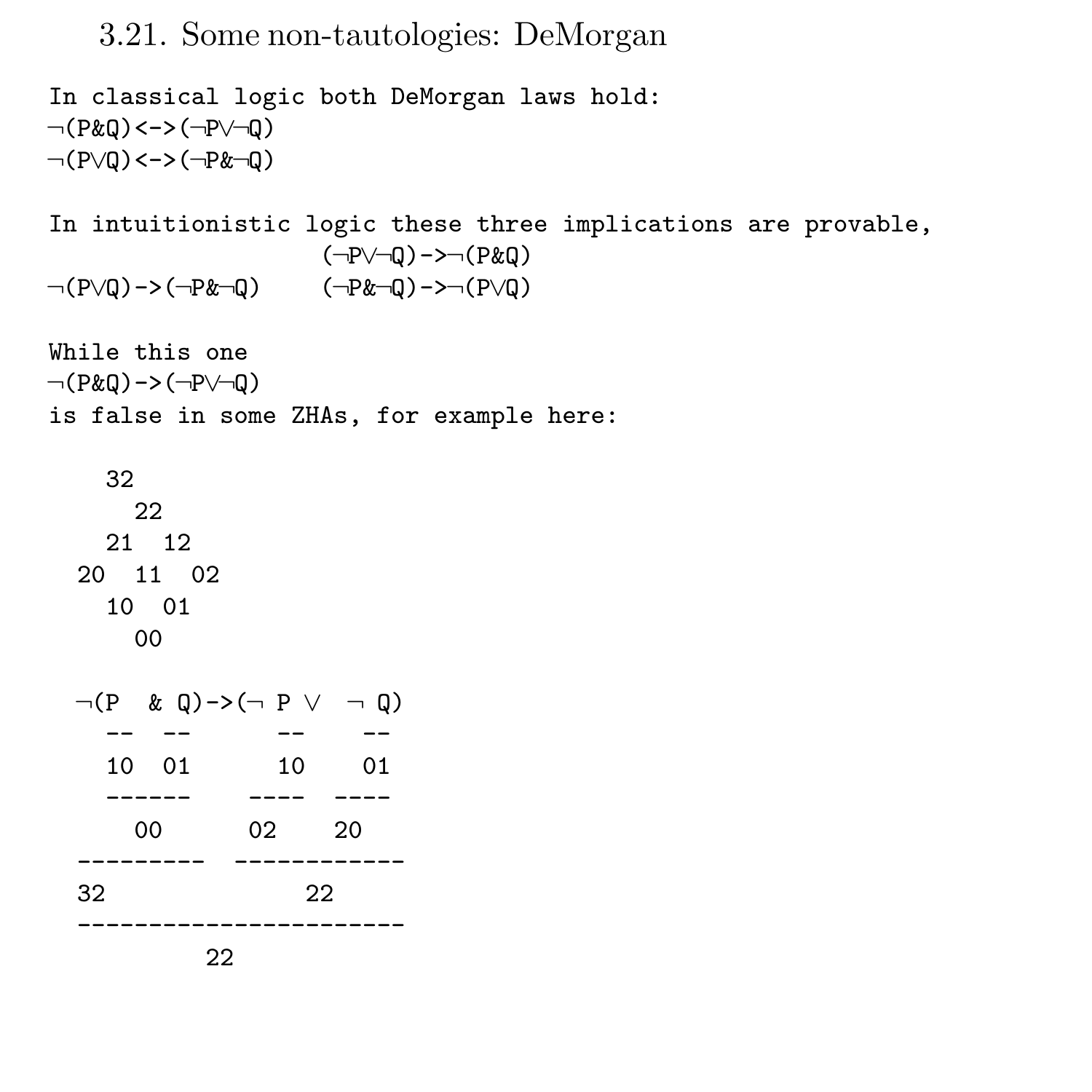3.22. Some non-tautologies:  $\neg\neg P \leq P$ 

Exercise (homework!): check that in the obvious ZHA the same as in the previous slide we have:

00 00 00 00  $(\lambda P, \neg P) = 02$  00 20 02 20 32 32 32 32 32  $(\lambda P. \rightarrow P) = 20$  32 02 20 02 00 1 0  $(\lambda P. \rightarrow P = P) = 0 0$  $(\lambda P. \neg P \Diamond P) = 1$  0 1 0 0 1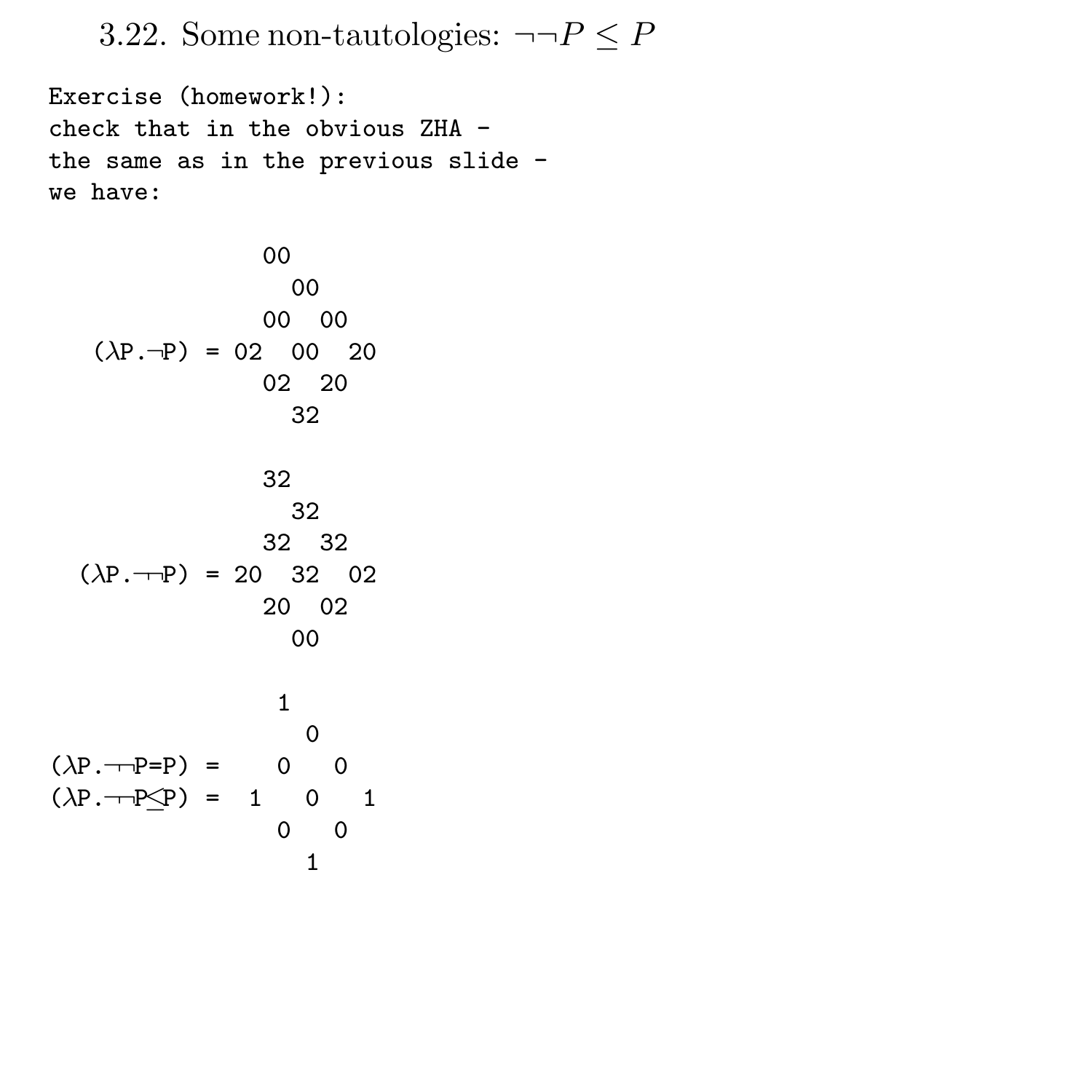#### 3.23. Lindenbaum Algebras

We've been working with algebras of truth values. What happens when we try to pass to an algebra of propositions? "Wff" = "well-formed formula". Let A = Wffs $(T, \perp, \& , \vee, \rightarrow, \neg, \leftrightarrow, P, Q, R)$  be the set of wffs built from the constants  $\top$ , $\bot$ , the operators  $\&$ , $\vee$ , $\rightarrow$ , $\rightarrow$  $\leftrightarrow$  and the atomic propositions P,Q,R - plus parentheses. Let D be the set of triples  $(P, Q, \delta)$  where  $\delta$  is a /intuitionistic/ proof of P-Q.  $\sim$  <- what is that???? Let  $D^{\frown}$  be the set of pairs  $(P,Q)$  obtained by deleting the third component of each triple  $(P,Q,\delta) \in D$ .

Then  $(A, D^{\hat{-}})$  is a directed graph.  $(A, D^{\sim})$  is reflexive and transitive - it is a /preorder/ on A. It induces a quotient  $\tilde{ }$  on A.  $(A/^*, D^*$  is a partial order - the Lindenbaum Algebra geerated by etc etc etc etc.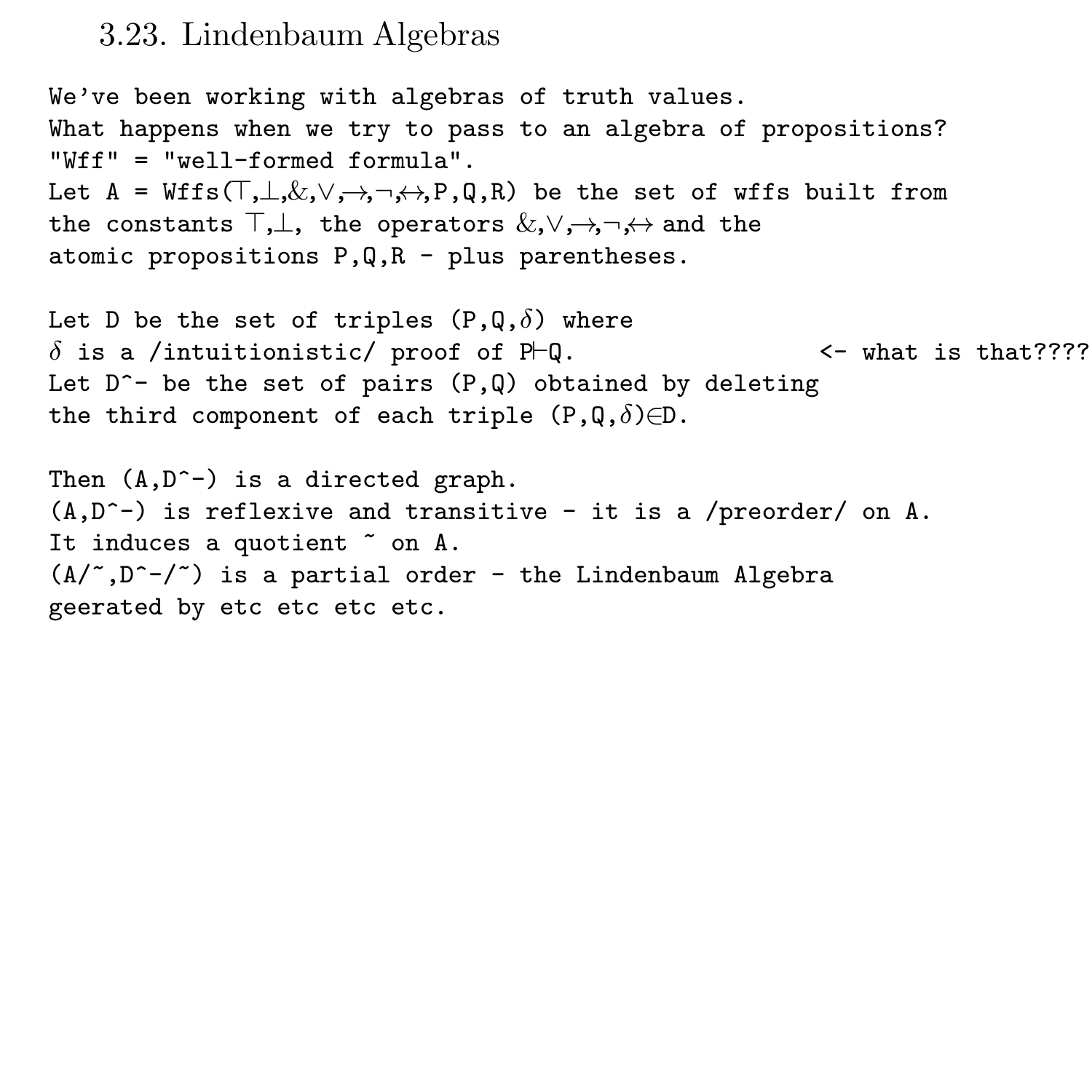3.24. Lindenbaum Algebras (2)

Let  $A = Wffs(\top, \bot, \&, \vee, \rightarrow, P, Q, R)$ . Let D be the set of triples  $(P,Q,\delta)$  where  $\delta$  is a intuitionistic proof of P $\vdash Q$  (P,Q∈A). Let  $D^{\frown}$  be the set of pairs  $(P,Q)$  obtained by deleting the third component of each triple  $(P,Q,\delta) \in D$ .

```
Then (A, D^{\hat{-}}) is a directed graph,
and the partial order (A/^*, D^*-'') is the Lindenbaum Algebra (...)
```
Lindenbaum Algebras are (free) Heyting Algebras.

We can visualize Lindenbaum Algebras by writing some wffs in A and

- 1) treating them as vertices in a directed graph
- 2) drawing the arrows in D between them
- 3) making each wff stand for its equivalence class.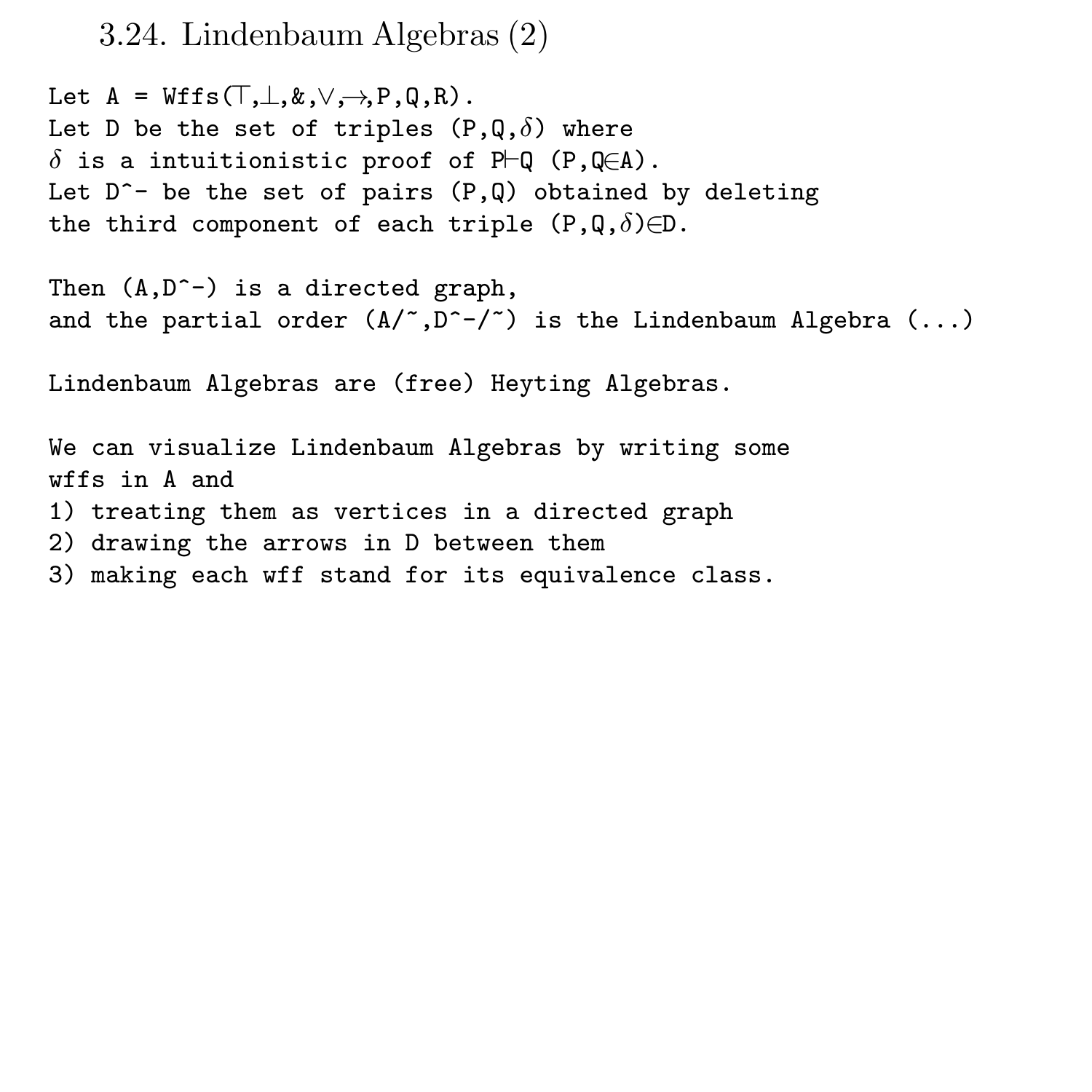3.25. Lindenbaum Algebra for classical logic

```
Let A = Wffs(\top, \bot, \&, \vee, \rightarrow, \neg, \leftrightarrow, P) be the set of wffs...
Let D be the set of triples (P,Q,\delta) where
\delta is a /classical/ proof of P\vdash Q.
Then the Lindenbaum Algebra (A/^*, D^*-'') looks like this -
more precisely, it is transitive-reflexive closure of this:
 \topP ¬P
  ⊥
This is a Heyting Algebra - but it is not free.
It is a Boolean Algebra - the free one on one generator.
```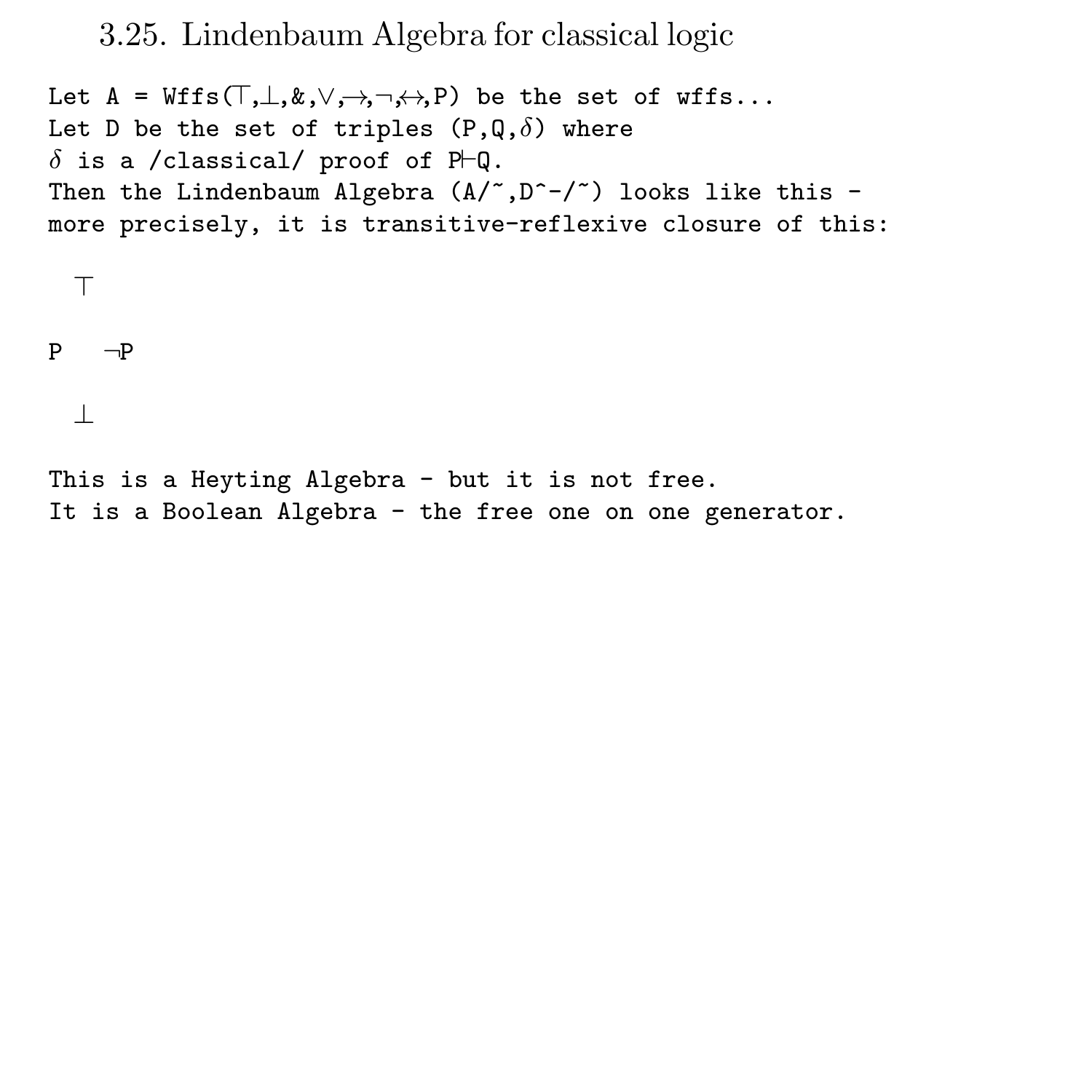3.26. Lindenbaum Algebras for classical logic (2)

```
Let A = Wffs(\top, \bot, \& , \vee, \rightarrow, \neg, \leftrightarrow, P, Q) be the set of wffs...
Let D be the set of triples (P,Q,\delta) where
\delta is a /classical/ proof of P\vdash Q.
Then the Lindenbaum Algebra (A/^*, D^*-/^*) looks like this -
more precisely, it is the transitive-reflexive closure of
this hypercube:
```

```
F
 7 E
 B 6 D
3 5 A C
  2 9 4
 1 8
   0
```
This is the free Boolean Algebra on two generators. (Hint: take P=3 and Q=5)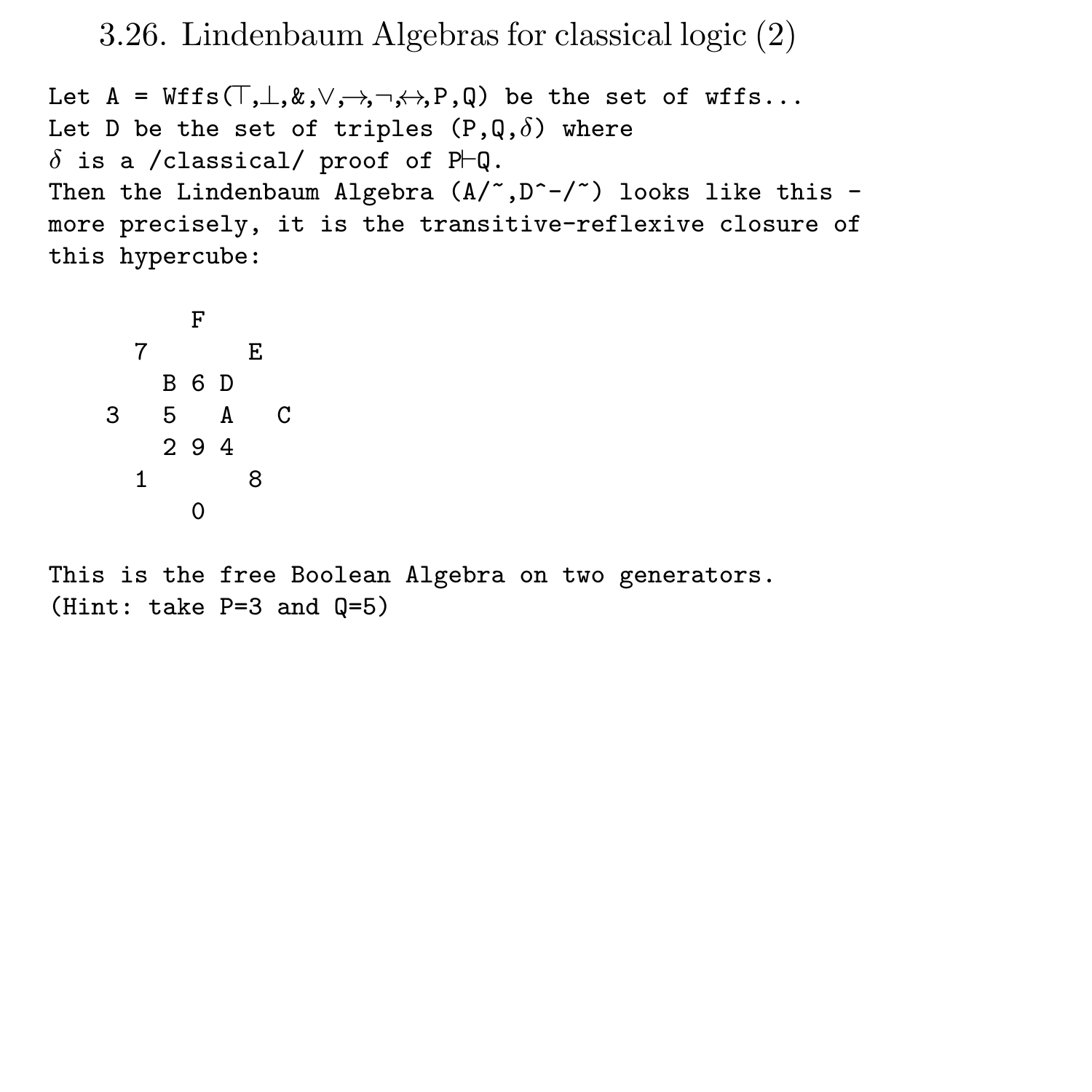3.27. Lindenbaum Algebras for IPL are infinite

```
Let I_1 = Wffs(T, \perp, \&, \vee, \rightarrow, \neg, \leftrightarrow, A) be the set of wffs...
Let D be the set of triples (P,Q,\delta) where
\delta is an /intuitionistic/ proof of P\negQ.
Then the Lindenbaum Algebra (I_1/\tilde{C}, D\tilde{C}-\tilde{C}) has at least
these distinct points:
```

| 43    | G         | $G:=F\vee F'$                                  |
|-------|-----------|------------------------------------------------|
| 42 33 | F' F      | $F:=E\vee E$ $F$ : $=F-E$                      |
| 32 23 | E.<br>E.' | $E: =D \vee D'$ $E':=E \oplus D$               |
| 31 22 | ת -<br>ים | $D := C \vee C'$ $D' := D \vee C$              |
| 21 12 | $C$ $C$ ' | $C := B \vee B$ $C$ $\cdot := C \rightarrow B$ |
| 20 11 | B,<br>– R | $B := A \vee A'$ $B' := B \rightarrow A$       |
| 10 01 | A'<br>A   | $A := 10$ $A' := \neg A$                       |
| ററ    | იი        |                                                |

A, A', B, B', ... are all distinct in the ZHA at the left above, so there cannot be an intuitionistic proof that any two of them say, E and C - are equal.

^ This is an argument for adults!!! We will make it children-friendly soon.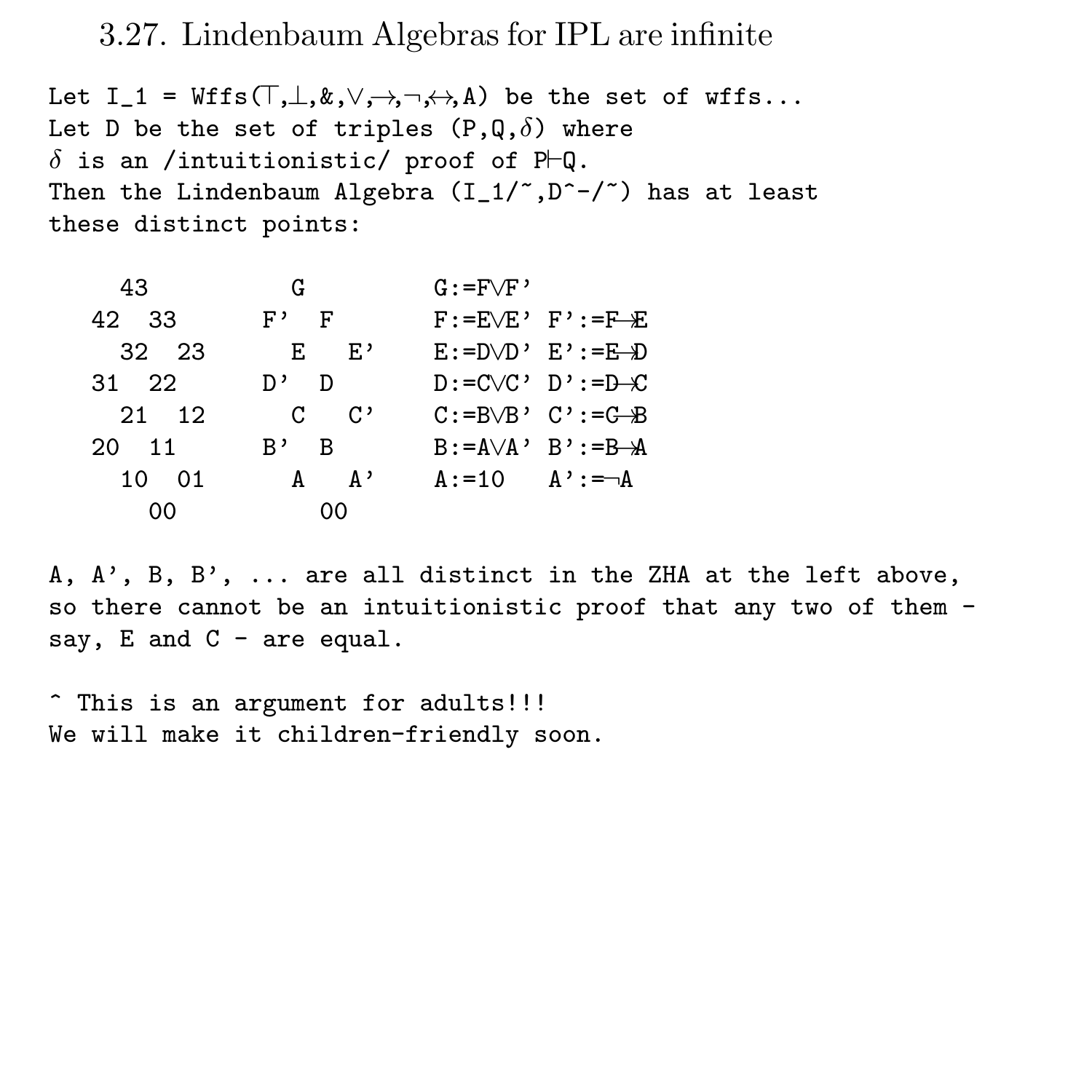## 3.28. A computer library

The "spec" for a ZHA uses one char per line...

```
> ZHA.fromspeclr("123LLR432L1"):drawf()
   64
 63 54
  53 44
 52 43 34 <- 3
51 42 33 24 <- 4
 41 32 23 <- R (means 3 again, but moved right)
40 31 22 <- L (means 3 again, but moved left)
 30 21 12 <- L (means 3 again, but moved left)
   20 11 02 <- 3
     10 01 <- 2
      00 <- 1 <- first char of the spec
```
>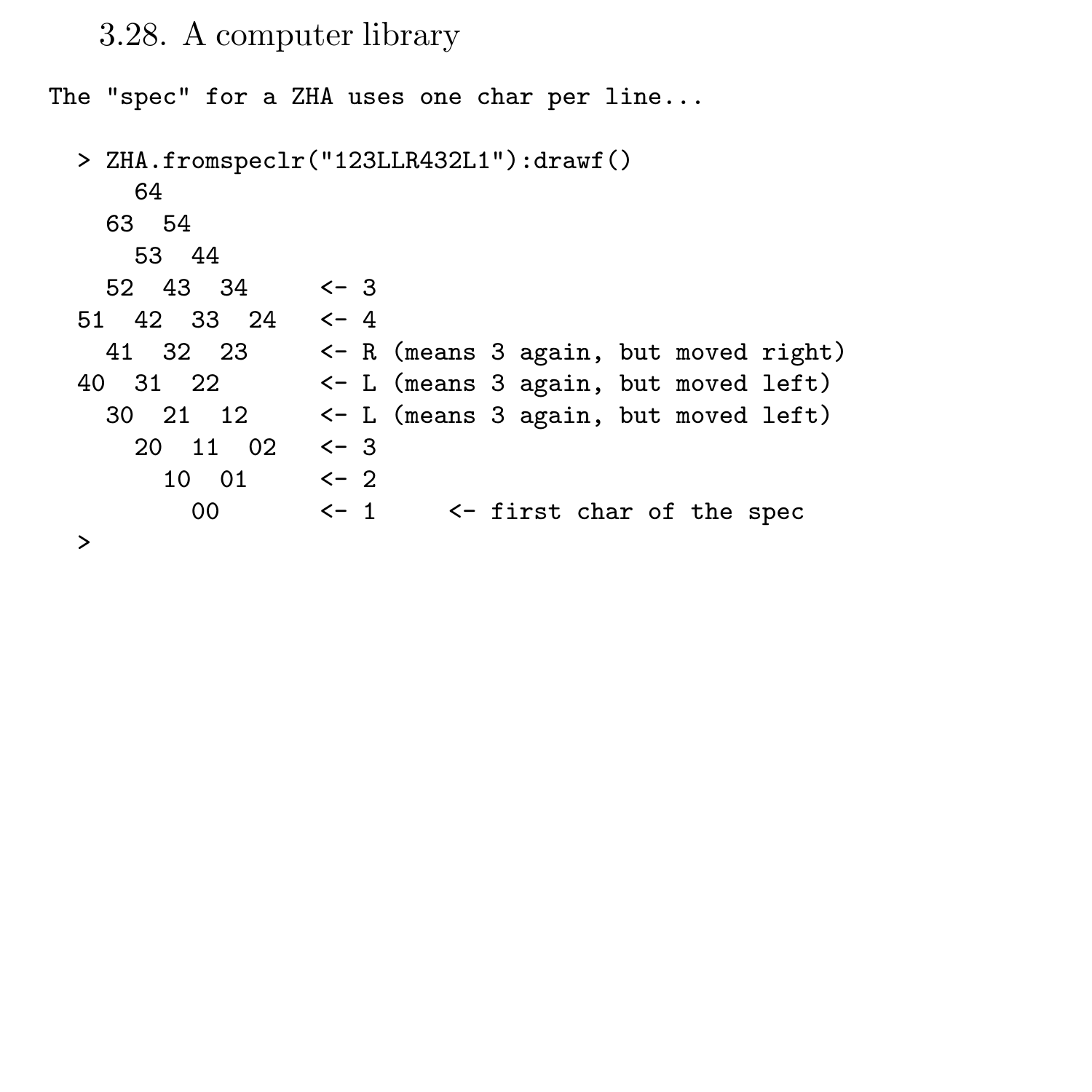3.29. A computer library (2)

We can define functions using a very compact lambda-notation, and use them to draw the values of Zfunctions.

```
LO "P Eq(P, Not(Not(P)))"
--> "function (P) return Eq(P, Not(Not(P))) end"
```

```
The ":drawL" method draws Zfunctions.
The global functions Eq, Not, And, Imp, etc
use the global variable "z" - that's why the "z =".
```

```
> z = ZHA.fromspeclr("123LLRR21"):drawf()
( \ldots )> z:drawL "P Not(P) "
( \ldots )> z:drawL "P Not(Not(P)) "
(\ldots)> z:drawL "P Eq(P, Not(Not(P)))"
      11
     00 00
   00 00 00
 00 00 00
11 00 00
 00 00 00
   00 00 11
     00 00
      11
>
```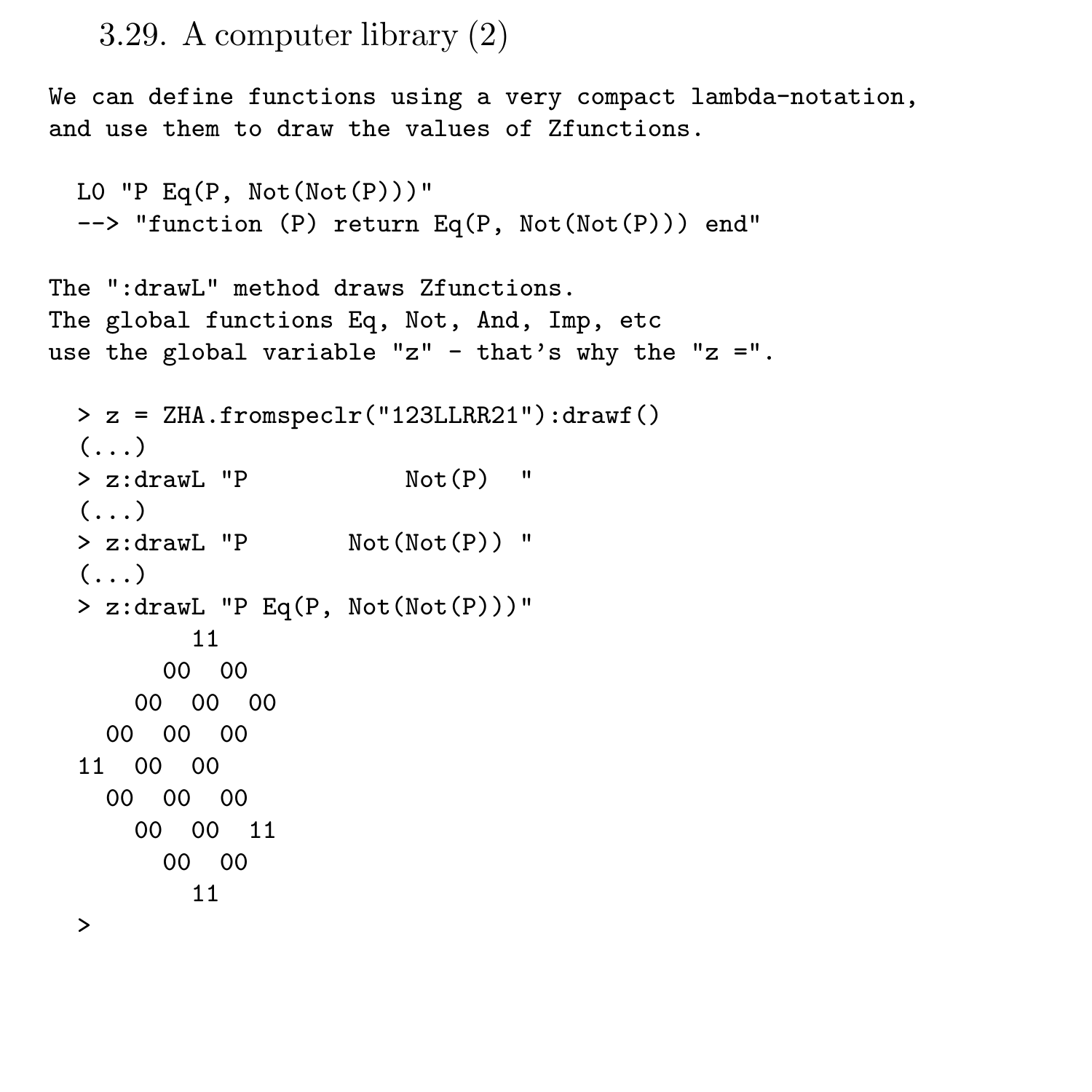3.30. When in doubt use brute force

When in doubt use brute force.

Dennis Ritchie

In the beginning, and for several years, I had very little intuition about how the  $\rightarrow$  behaved in a Heyting Algebra... And to make things worse, there are lots of things that are important in Topos Theory namely: the  $\neg\neg$  operator, modalities, sheaves, forcing about which I had no intuition whatsoever! It had to be possible to visualize them -

That was my main motivation for working with ZSets, ZHAs, etc.

Status of the project:

now I know how to visualise most of the operations and theorems in Fourman/Scott79 -

and some things about sheaves and geometric morphisms, mainly from Peter Johnstone's "Sketches of an Elephant" and now I am in a position to get help from adult toposophers!  $=) =) =)$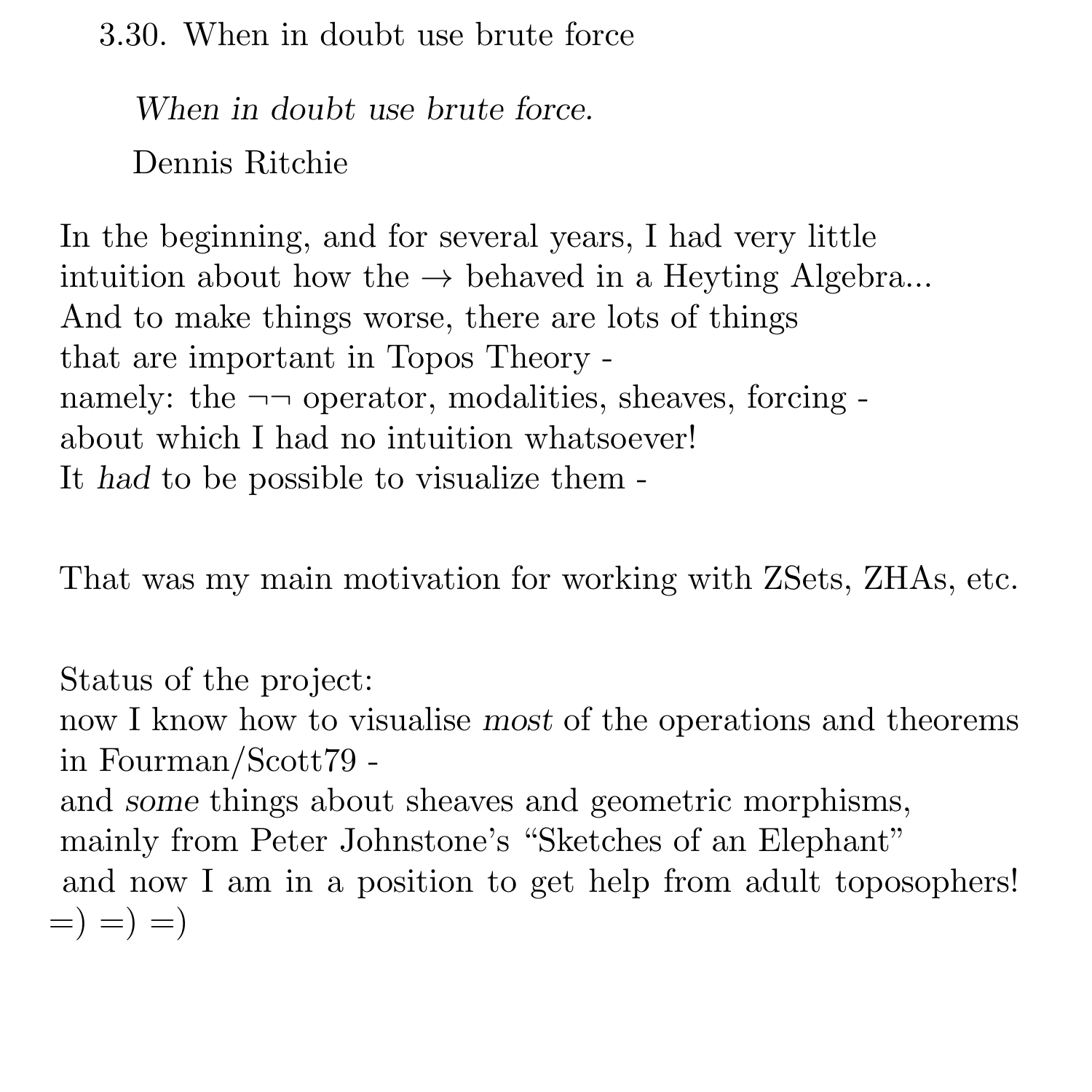# 4. Categories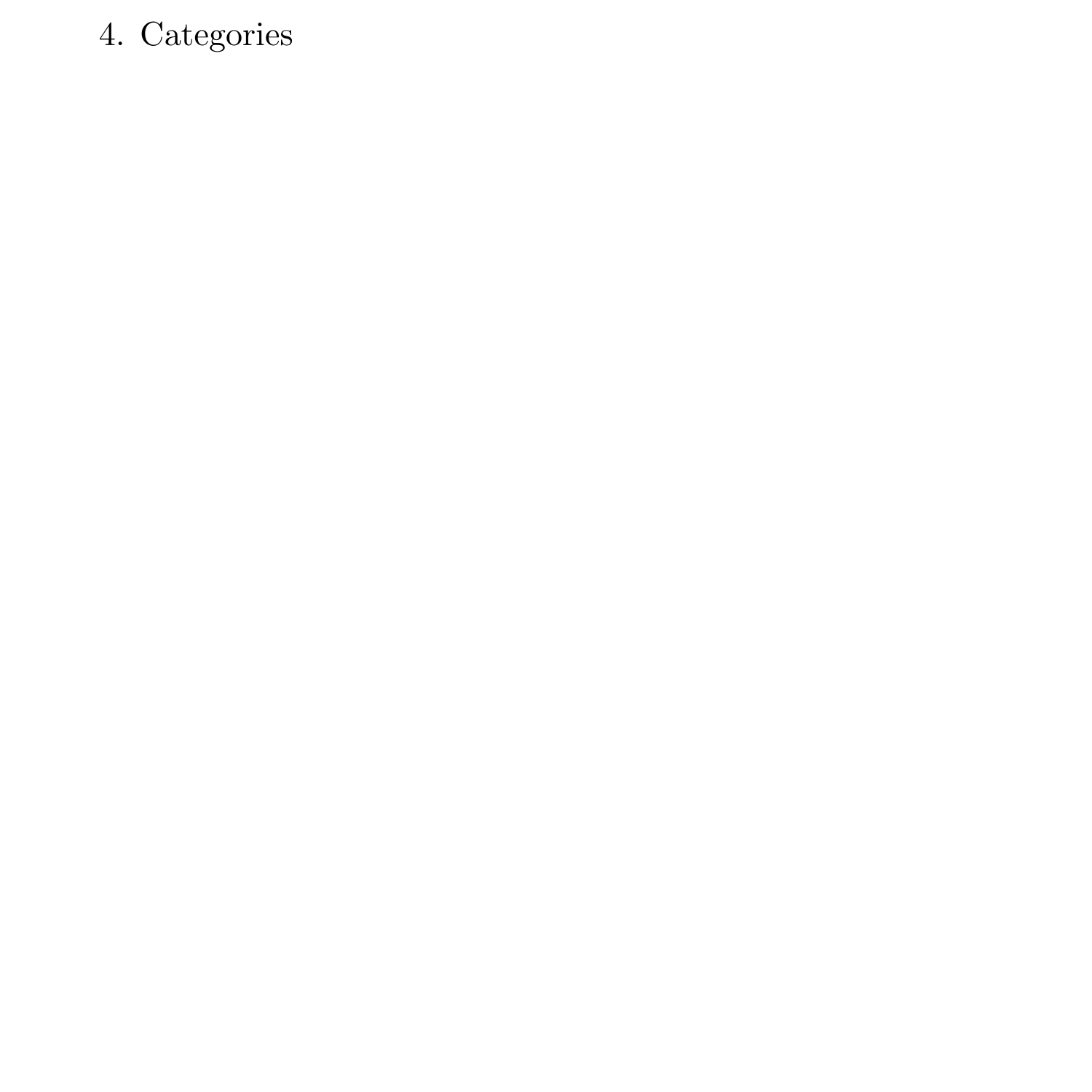4.1. Categories

A category

 $C = (C_0, Hom_C, id_C, o_C; idL_C, idR_C, assoc_C)$ 

```
is a directed graph on steroids.
C_0 is the set (<- version for children) of ''objects'' of C.
Hom_C(A, B) returns the set (\leq - same)of arrows (''morphisms'', ''maps'') from A to B.
id_C(A) returns and ''identity map'' id_A:A->A.
o_C tells how ''composable'' maps (whose tails and heads meet)
compose; we use '':' to write the composition in ''diagrammatic order''.
```
f g  
A 
$$
\leftarrow
$$
 > B  $\leftarrow$  > C  
-----  
(gof)=(f;g)

idL\_C and idR\_C tell us that identity maps are cancellable at the left and at the right:  $(id_A; f)=f$ ,  $(f; id_B)=f$ . assoc\_C tells us that composition is associative:  $(f;g); h=f$ ; $(g;h)$ .

A proto-category is just this:

```
C^{\frown} = (C_0, Hom_C, id_C, o_C)
```
Note (for adults!!!): the ''properties'' idL\_C, idR\_C, assoc\_C only make sense when we know how to compare morphisms for equality.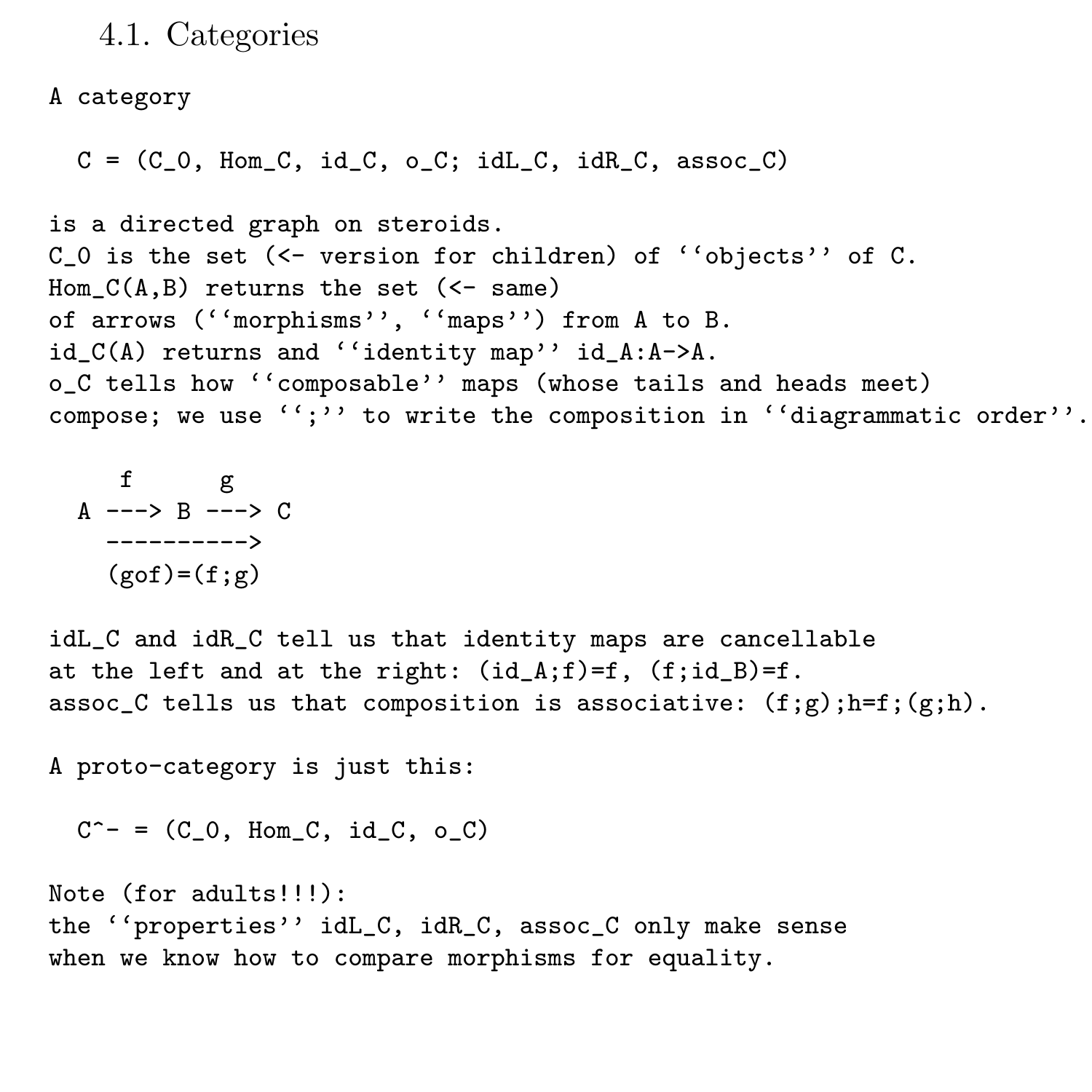4.2. Set is a category

This is our archetypal category:

Set = (Set\_0, Hom\_Set, id\_Set, o\_Set; idL\_Set, idR\_Set, assoc\_Set)

The objects of Set are sets - so, for example,  ${0,1}, {2,3,4,5,6}, {7,8,9}, \empty, \N, \R \in Set_0.$ 

The morphisms of Set are the maps between sets - so, for example,  $Hom_Set({0,1}, {2,3,4,5,6})$  has  $2^5$  elements (functions!), Hom\_Set({2,3,4,5,6}, {7,8,9}) has 5^3 elements.

Composition in Set is compostion of functions. For example:

 $2|->7$ 3|->8 4|->9 0|->4 5|->9 1|->2 6|->9  ${0,1}$  ------>  ${2,3,4,5,6}$  ----->  ${7,8,9}$ -------------------------> 0|->9 1|->7

And  $id_{-} \{7,8,9\} = \{7|-27, 8|-28, 9|-29\}.$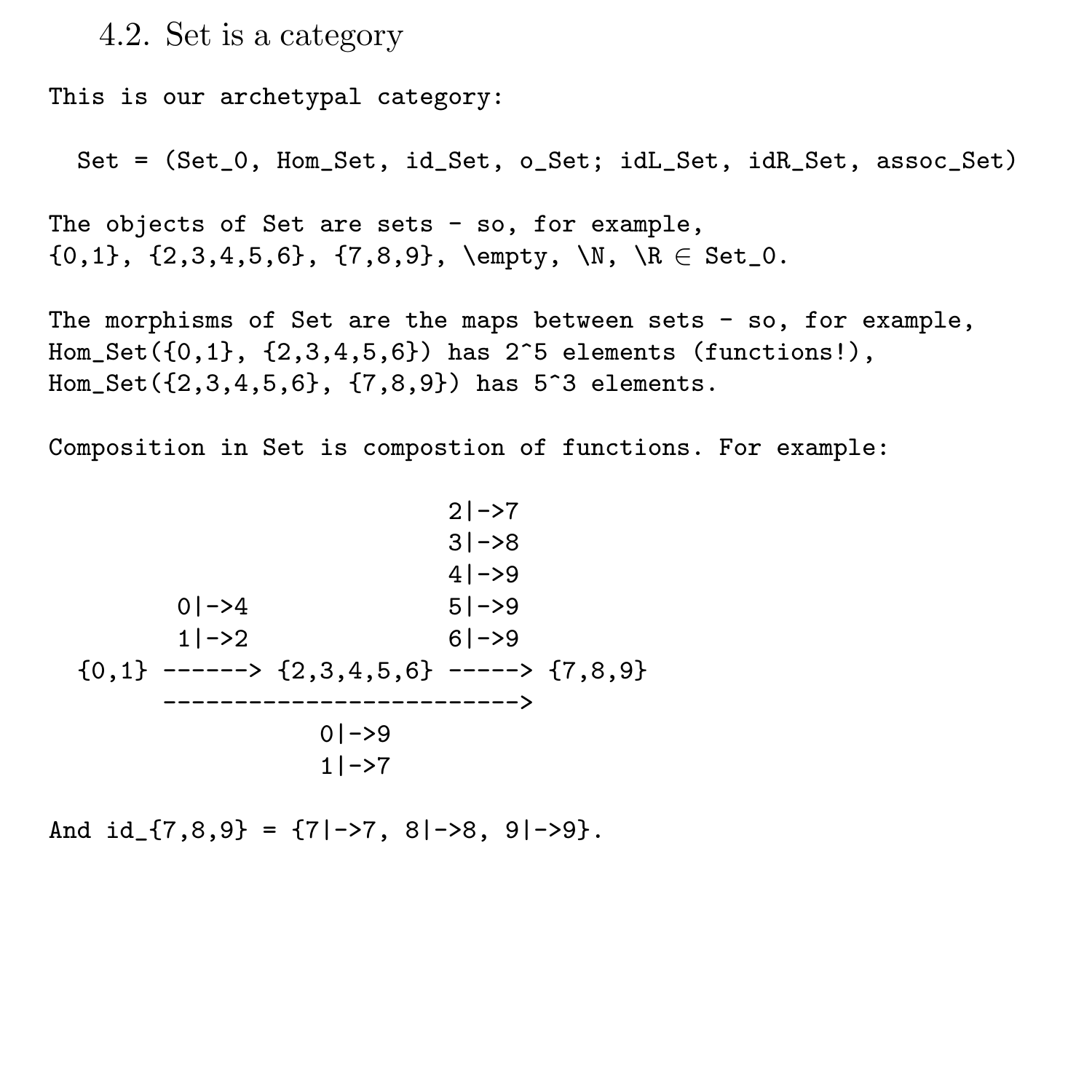#### 4.3. ZPosets are categories

A ZPoset, like K\_↓\* (the "kite" with the (transitive-reflexive closure of) BM(K)) can be seen as a category, in which

Hom  $(A, B) = / \{(A, B)\}$  when there is an arrow from A to B,  $K_{-} \downarrow *$  | \ empty when there isn't an arrow from A to B.

For example:

 $((1,3),(0,2))$   $((0,2),(1,0))$  $(1,3)$  ------------>  $(0,2)$  ------------>  $(1,0)$ ---------------------------------->  $((1,3), (1,0))$ 

Posets can be seen as categories in which each Hom-set has at most one element.

```
Warning (for children!):
The ''can be seen'' is important!!!
Many slides ago we saw K_↓* as a pair
made of a ZSet K and subset of K×K...
But K_{\perp}<sup>*</sup> ''as a category'' is a 7-uple!
Abuse of language!
```
Also, morphisms here are funny things they are not functions, they are /pairs/!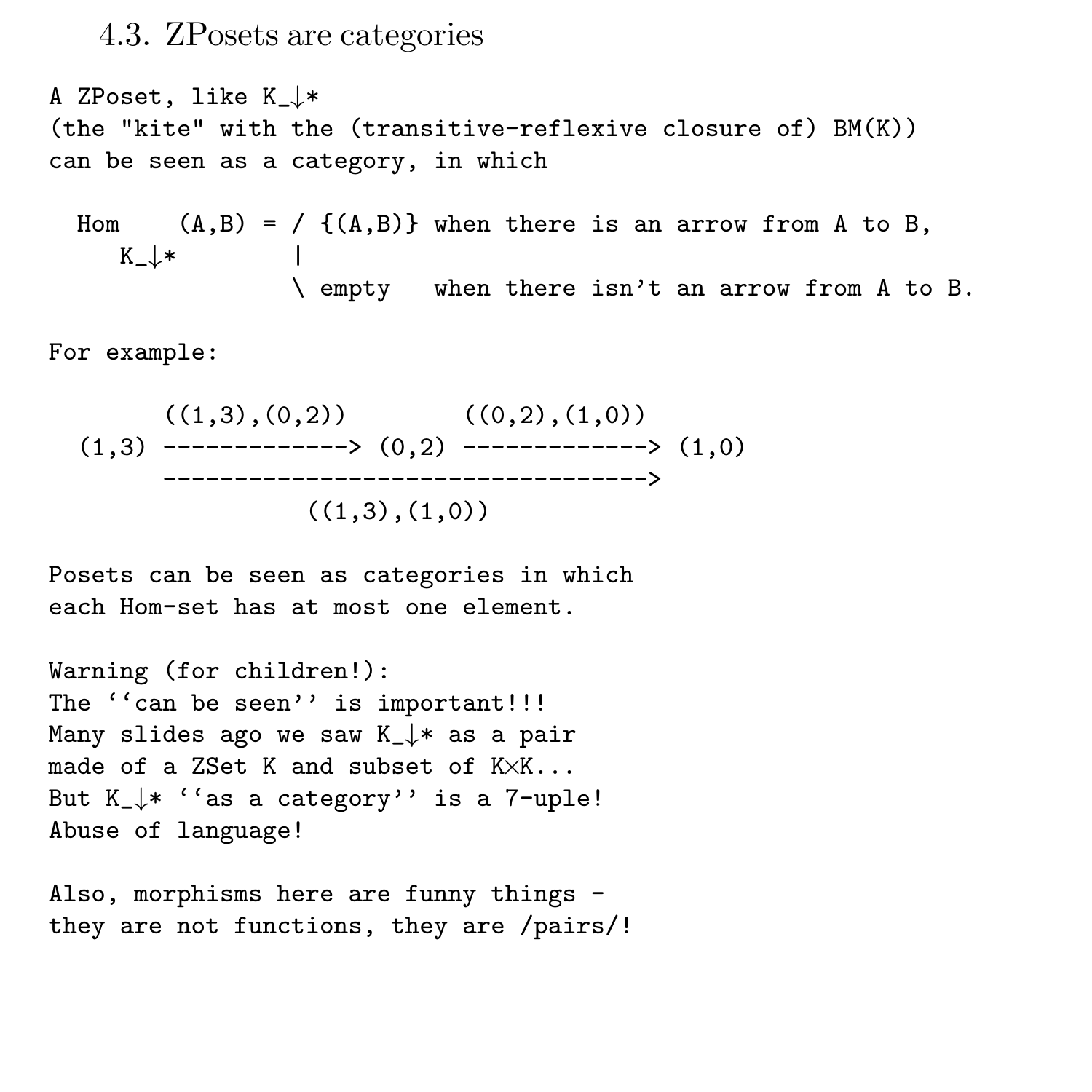4.4. Categories: associativity

```
Associativity assures us that
diagrams whose cells commute
commute fully.
Example:
```

```
A \longrightarrow B \longrightarrow C| | |
  v v v
  D \rightarrow -\rightarrow E \rightarrow -\rightarrow Fab;bc;cf = ab;(bc;cf)= ab; (be; ef)
            = (ab;be);ef
            = (ad;de);ef
```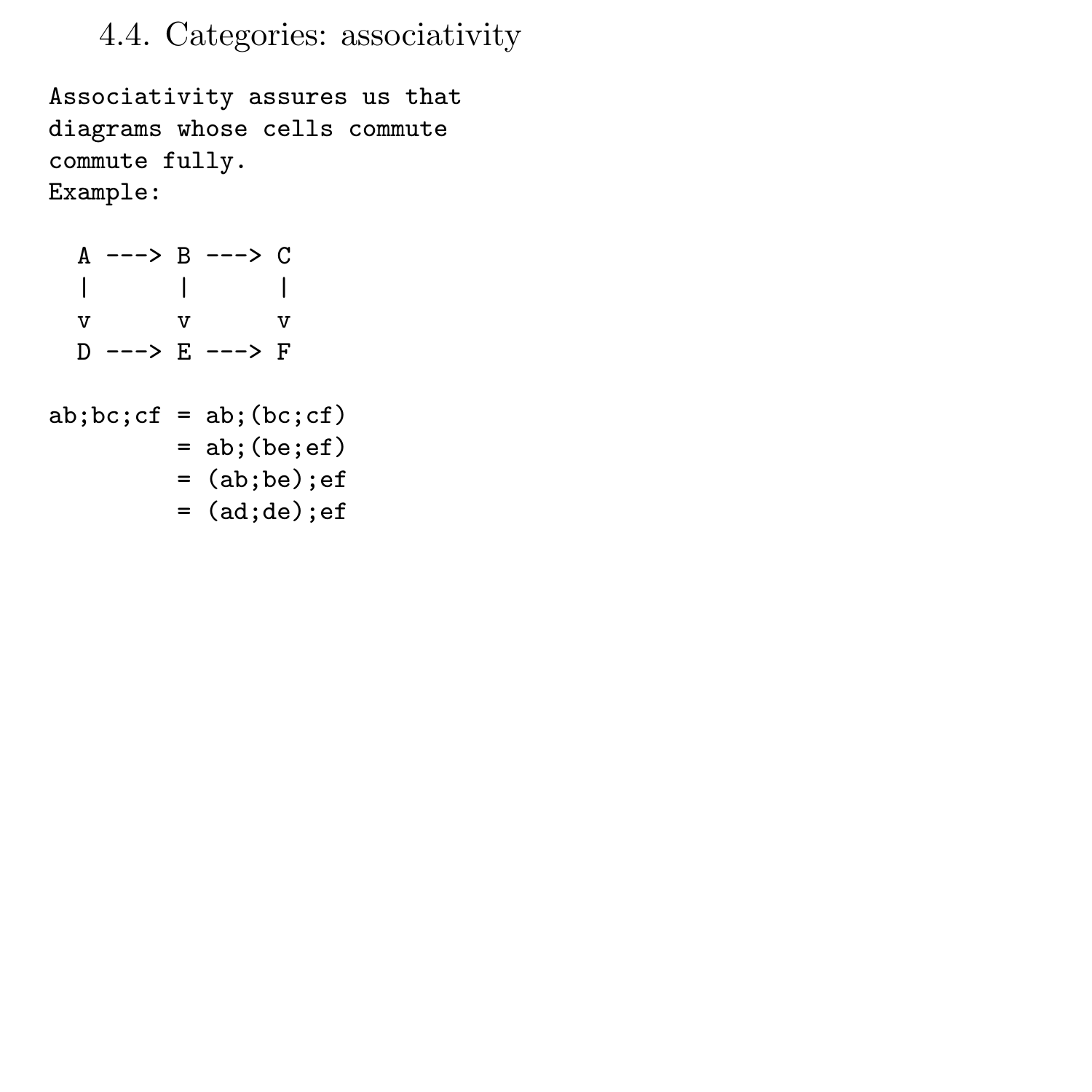4.5. Categories: iso(morphisms) and identities

```
An iso is a map f:A->B
for which there is a f^{-1}:B\rightarrow Asuch that (f;f^{-1})=id_A and (f^{-1};f)=id_B.
      f
   A \leftarrow > B\ | \
  id_A\ f−1 \id_B
       v v v
         A \leftarrow > Bf
Inverses are unique. When we have both
(f;g)=id_A and (g;f)=id_B and
(f;h)=id_A and (h;f)=id_Bthen we can prove that g=h:
  g, h<br>B \rightarrow A
                     g = g;id_A
   \setminus | \setminus = g; (f; h)
 id_B\ f \id_A = (g;f);h\overline{v} \quad \overline{v} \quad \overline{v} \quad = id \quad B:hB \rightarrow \rightarrow A = h
           g,h
Note that we used identities (id_C) to define isos
and the properties (idL_C, idR_C)
that say that they identities are neutral elements
```
to prove that inverses are unique.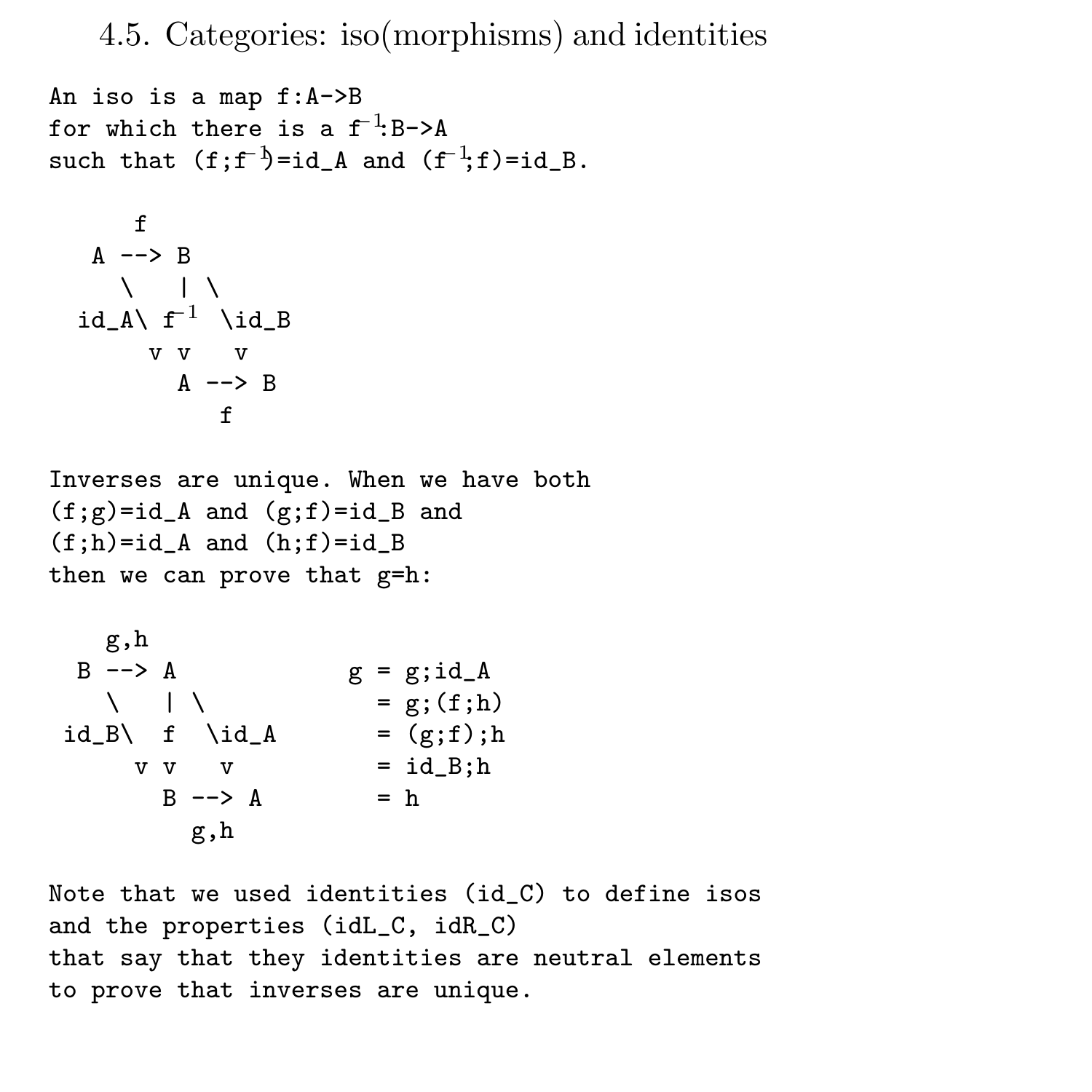4.6. Functors

```
A functor F: C \rightarrow D is:
```
 $F = (F_0, F_1; respectively, respectively)$ 

```
it is made of an _action on objects_, F_0,
that takes objects of C to objects of D,
and an _action of morphisms_, F_1,
that takes morphisms in C to morphisms in D...
and ''properties'' (that appear after the ";"):
```

```
respids_F = \forall A \in C_0. id_D(F_0(A)) = F_1(id_C(A))
respcomp_F = \forall A, B, C \in \C_0. \forall f:A \rightarrow B, g:B->C. F_1(f;g)=F_1(f);F_1(g)
```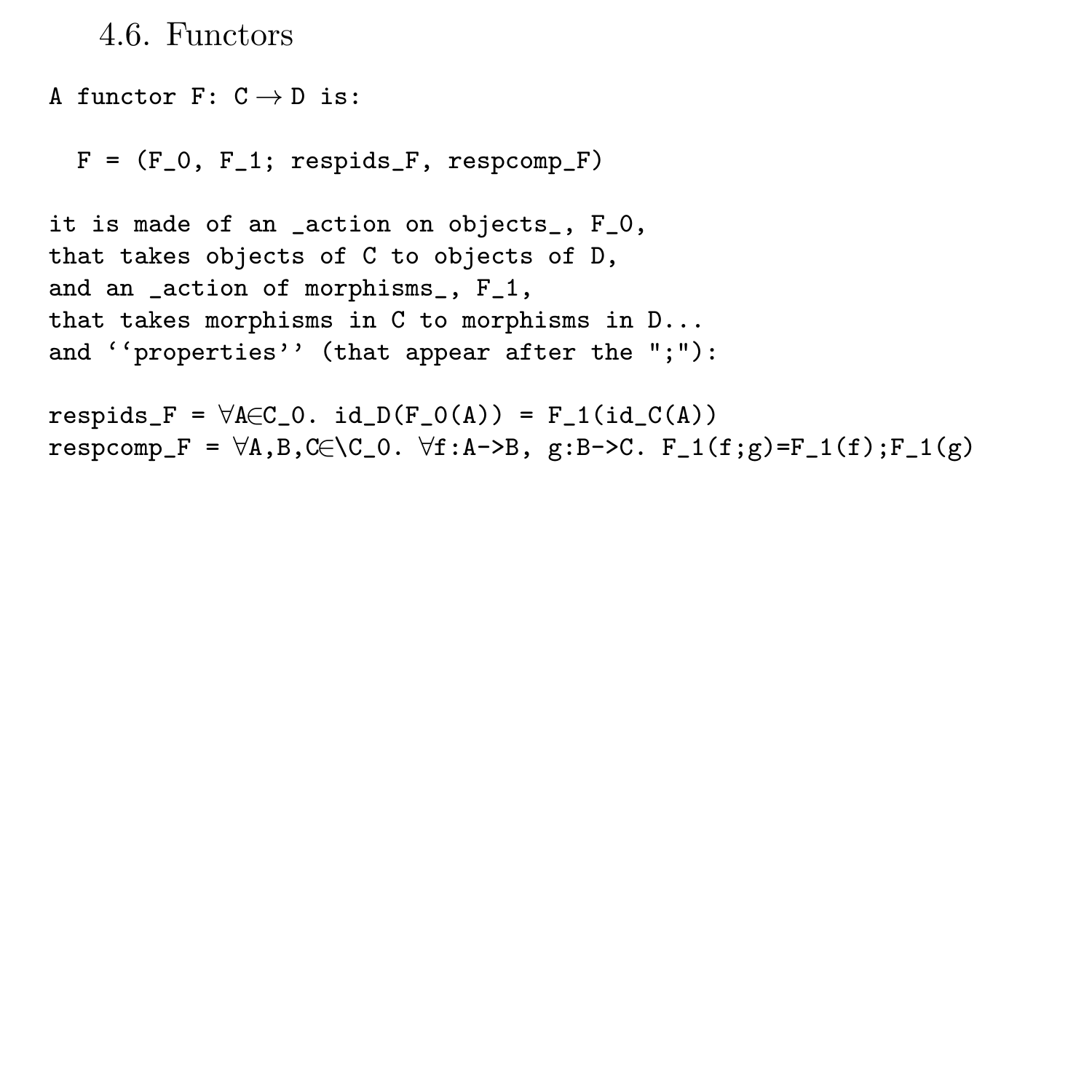4.7. Functors - on diagrams

A functor F:\C->\D takes 1. composable maps in \C to composable maps in \D 2. diagrams in \C to diagrams in \D 3. commutative diagrams in \C to commutative diagrams in \D 4. isos in \C to isos in \D

Exercise / homework: show that if the diagram at the left below commutes then its image by F commutes too, and  $F_1(f^-)=F_1(f)^{-1}$ . Note: it has lots of (common!) shorthands... You will have to figure them all out.

f f  $A \rightarrow B$  FA --> FB  $\sqrt{1 + \frac{1}{2}}$ id\  $f^{-1}$  \id id\  $f^{-1}$  \id v v v F v v v A --> B |----><br>| f |  $\begin{array}{c|c|c|c|c|c|c|c|c} & \hspace{1.5cm} & \hspace{1.5cm} & \hspace{1.5cm} & \hspace{1.5cm} & \hspace{1.5cm} & \hspace{1.5cm} & \hspace{1.5cm} & \hspace{1.5cm} & \hspace{1.5cm} & \hspace{1.5cm} & \hspace{1.5cm} & \hspace{1.5cm} & \hspace{1.5cm} & \hspace{1.5cm} & \hspace{1.5cm} & \hspace{1.5cm} & \hspace{1.5cm} & \hspace{1.5cm} & \hspace{1.5cm} & \hspace{1.$ g| |h g| |h v v v v  $FC \leftarrow > FD$ k k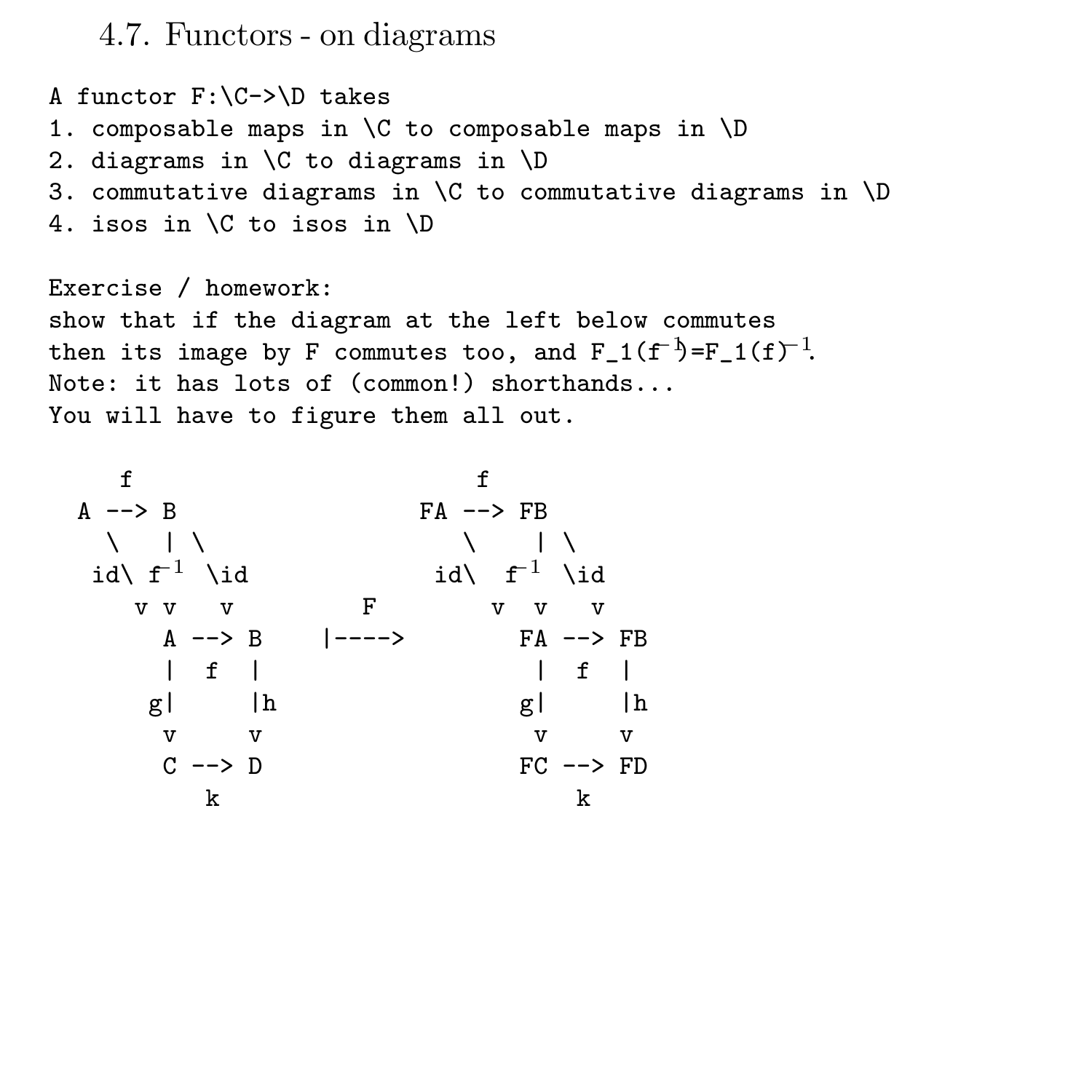4.8. Functors:  $(A \times)$  and  $(0, 1x)$ 

B |---> FB B |--> F\_0(B) | | | | f| |-> |Ff f| |-> |F\_1(f) v v v v C |---> FC C |--> F\_0(C) F F \C ---> \D \C ---> \D B |---> (A×)B B |--> (A×)\_0(B) B |--> A×B | | | | | | f| |-> |(A×)f f| |-> |(A×)\_1(f) f| |-> |λp.(πp,f(π'p)) v v v v v v C |---> (A×)C C |--> (A×)\_0(C) C |--> A×C (A×) (A×) (A×) \Set ---> \Set \Set ---> \Set \Set ---> \Set

$$
\{2,3\} \mid \rightarrow \{0,1\} \times \{2,3\}
$$
\n
$$
\mid \qquad \mid
$$
\n
$$
2|-34 \mid \qquad |-3 \qquad | \qquad (0,2)|-5(0,4), (1,2)|-5(1,4),
$$
\n
$$
3|-56 \mid \qquad \qquad | \qquad (0,3)|-5(0,6), (1,3)|-5(1,6)
$$
\n
$$
\text{v} \qquad \text{v}
$$
\n
$$
\{4,5,6\} \mid -5 \quad \{0,1\} \times \{4,5,6\}
$$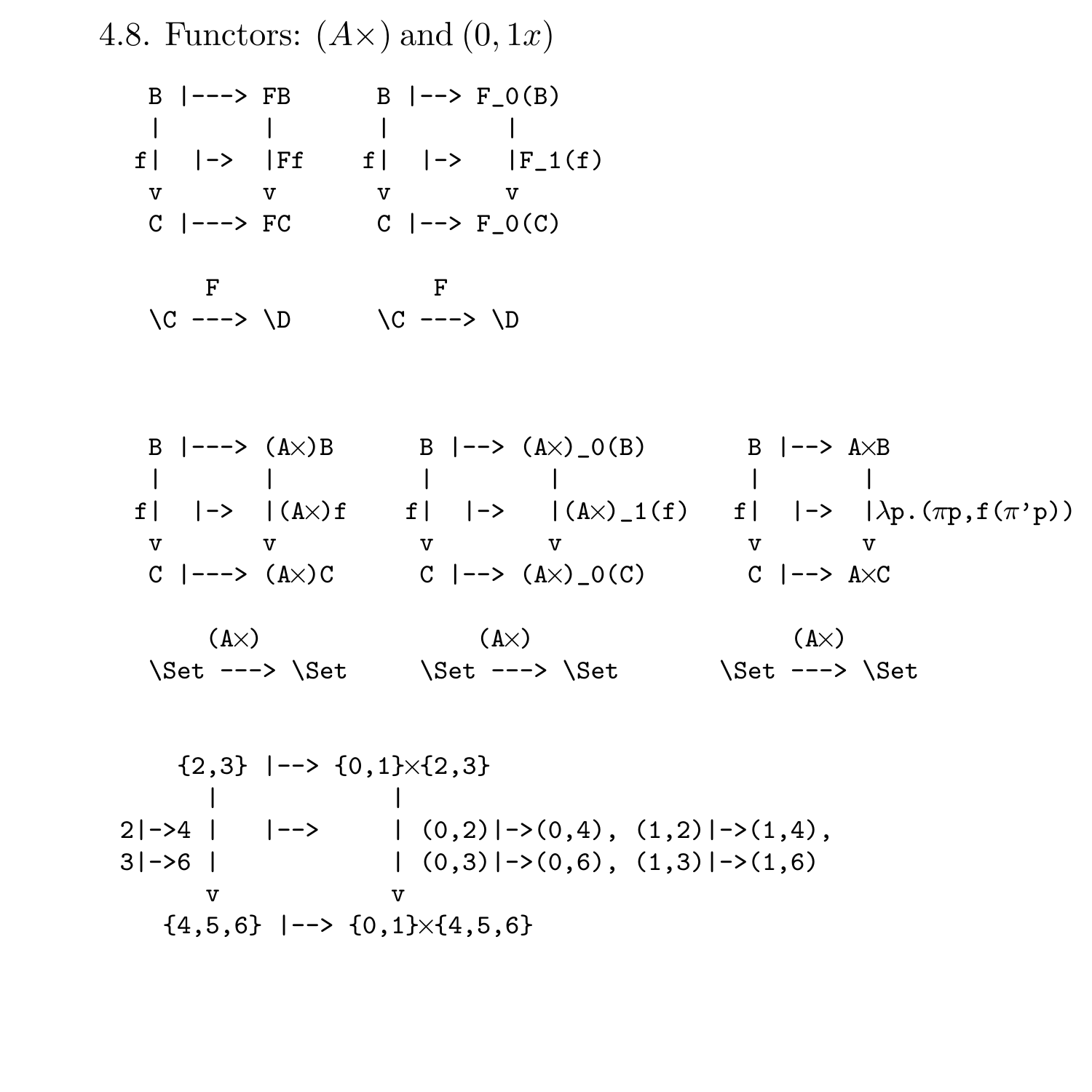4.9. Functors: why  $(A \times)_{1}(f) = \lambda p \cdot (\pi p, f(\pi' p))$ ?

$$
\frac{p:? \quad \frac{p:?}{\pi'p:? \quad f: B \to C}}{\frac{\pi p:? \quad f(\pi'p):?}{\pi p \cdot f(\pi'p):?}} \quad \frac{p: A \times B}{\pi p: A} \quad \frac{\frac{p: A \times B}{\pi'p: B} \quad f: B \to C}{f(\pi'p): C}
$$
\n
$$
\frac{\pi p: A}{\pi p \cdot f(\pi'p): A \times C} \quad \frac{\pi p: A}{\pi p \cdot f(\pi'p): A \times C}
$$
\n
$$
\frac{\pi p:?}{\pi p \cdot f(\pi'p): A \times C} \quad \frac{p: A \times B}{\pi p \cdot f(\pi'p): A \times C}
$$

How would someone find the expression  $\lambda p.(\pi p, f(\pi' p))$ ? Idea: let's try to construct a function ? :  $A \times B \to A \times C$  from  $f : B \to C$ ...

$$
\frac{?: A \times B}{?: A} \pi \xrightarrow{?: B \pi'} f: B \to C
$$
  

$$
\frac{?: A}{?: A \times C} \xleftarrow{?: C} \langle,\rangle
$$
  

$$
\frac{?: A \times C}{?: A \times B \to A \times C} \lambda
$$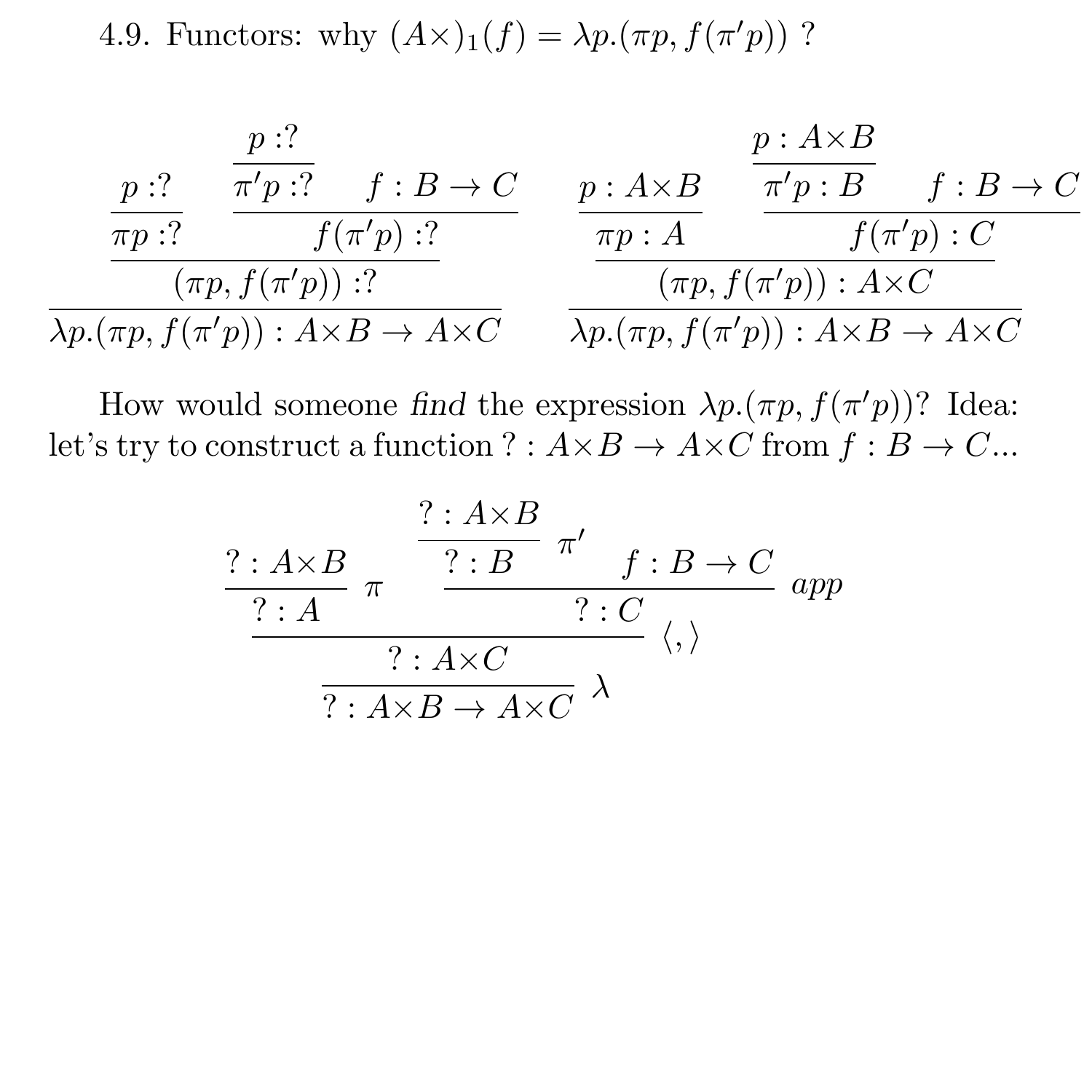## 4.10. Categories with

Almost all the time in Category Theory we work with categories with extra structure (and extra properties).

For example, Set, and each ZHA, is

- (1) a category with a terminal object
- (2) a category with binary products
- (3) a category with finite products (= 1+2)
- (4) a category with exponentials (needs 2)
- (5) a cartesian-closed category (= all the above)
- (6) a category with an initial object
- (7) a category with binary coproducts (a.k.a. binary sums)
- (8) a category with finite coproducts (a.k.a. finite sums; = 6+7)
- (9) a cartesian-biclosed category (= all the above)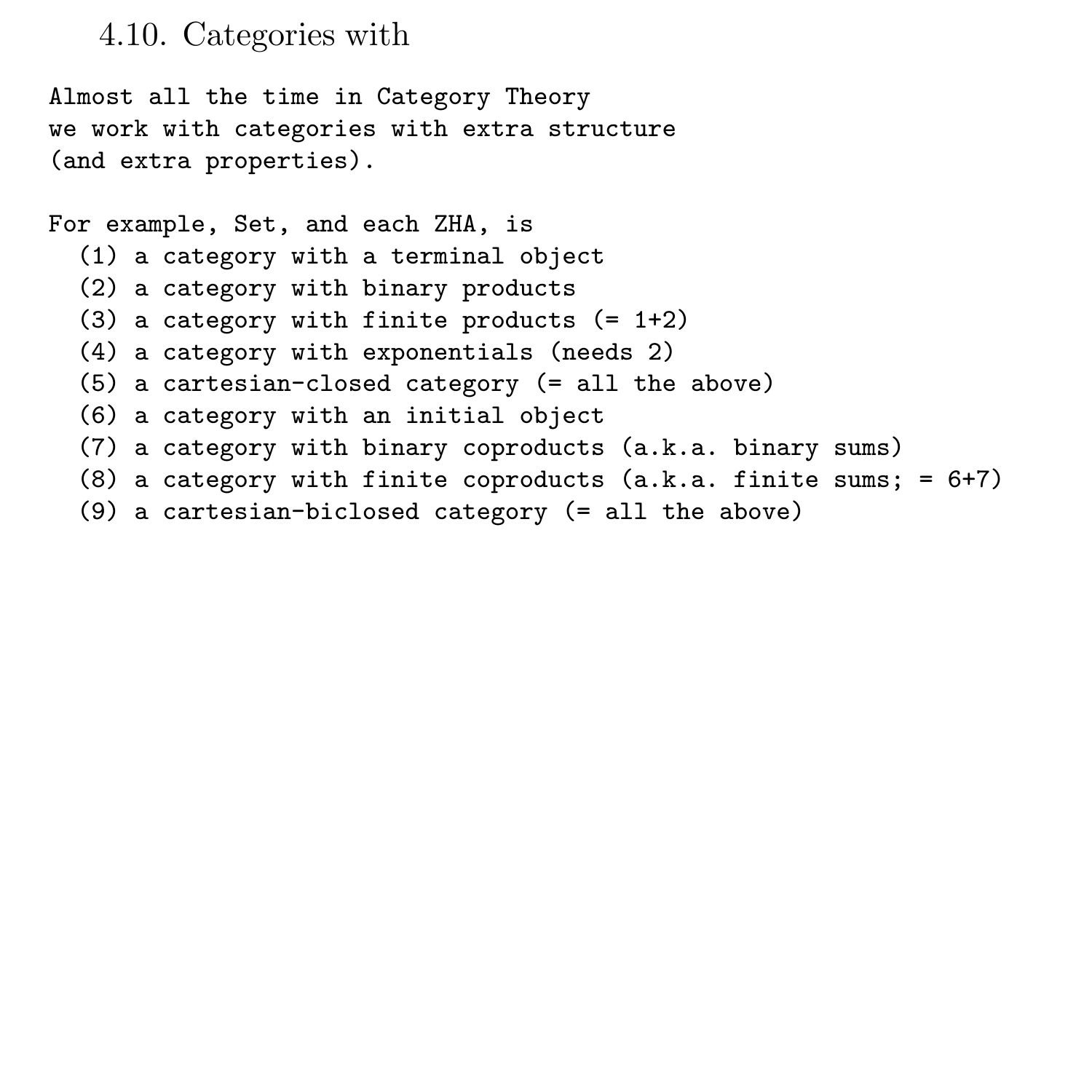## 4.11. BiCCCs

A Cartesian-biclosed category has these operations (we use some nested uples for clarity):

```
(C_0, Hom, id, ◦,
 (1,!), (\times,\pi,\pi',\leq,\geq), (\rightarrow,\circ,\sharp),
 (0, i), (+, i, i', [1])
```
We are omitting the ''properties'' that these operations obey.

Trick: a (bi-)Heyting Algebra has exactly the same structure as a (bi-)CCC. A (bi-)Heyting Algebra is a (bi-)CCC in which each Hom-set has at most one element.

```
(See the handouts!)
```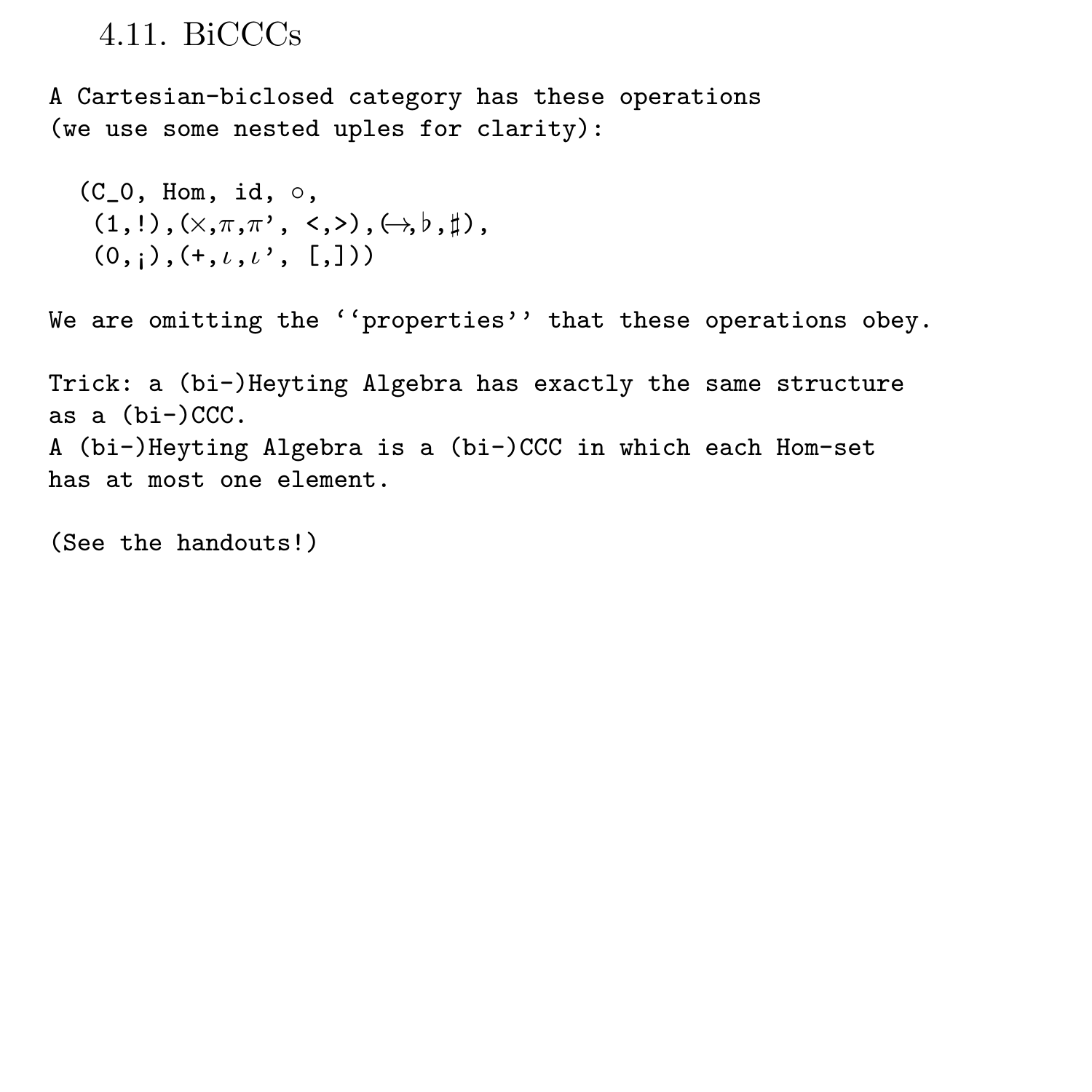5. Logic on subsets of ZDAGs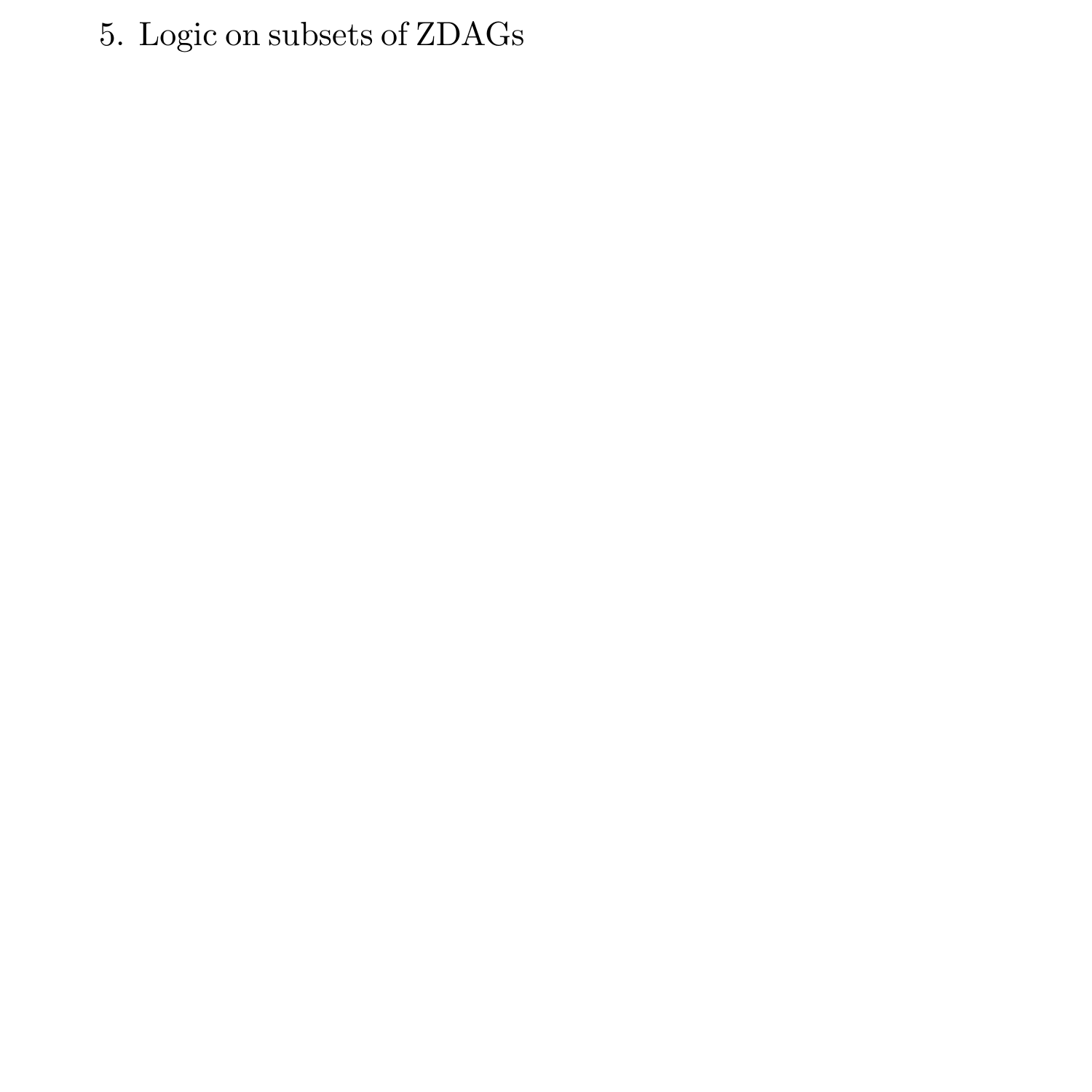5.1. Order topologies

Let (A,R) be a graph. Example:  $(A,R) = (\{1,2,3\}, \{(1,3), (2,3)\})$ . 1 2  $\sqrt{ }$ v v 3

A \_topology\_ on a set X is a set of subsets of X (the "open sets"). A graph  $R \subset A \times A$  induces a topology on A. Here's how:

 $O(A) = \{UCA \mid (1 \in U \rightarrow 3 \in U) \& (2 \in U \rightarrow 3 \in U)\}\$ \---------/ \---------/ condition condition induced by induced by 1->3 2->3

If we order the open sets by inclusion we get a partial order,  $(O(A), \subseteq)$ . Let's draw it as a graph.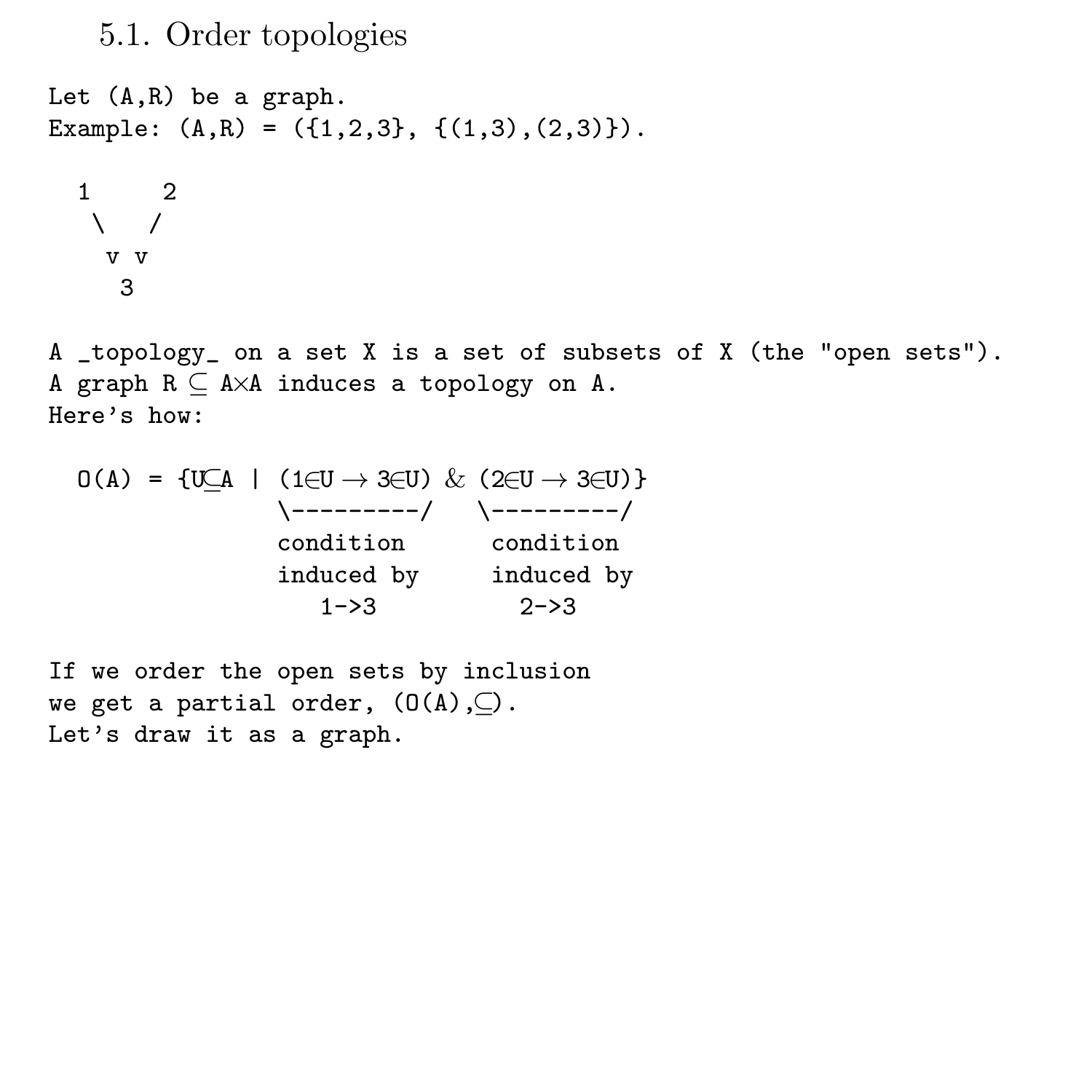5.2. Order topologies (2)



 $(Q(A), R)$  (O(A),  $Q$ ) (O(A),  $Q$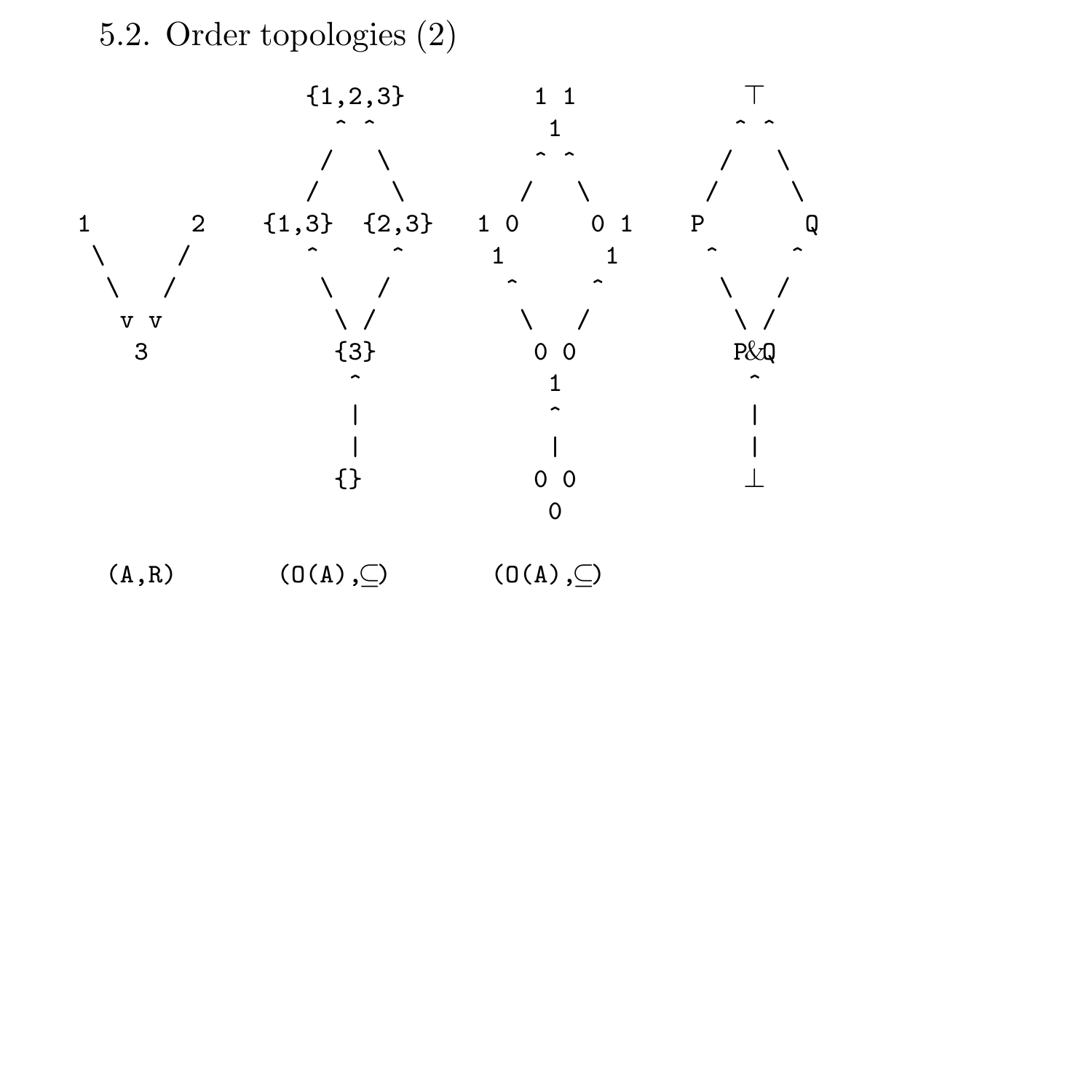5.3. Topologies are Heyting Algebras

Look into almost any CT book and you find this: for any topological space  $(X,0(X))$ the poset  $(0(X), \subseteq)$  is a Heyting Algebra. A HA is a structure  $(\Omega, \leq, \top, \bot, \&, \vee, \rightarrow, \neg)$ obeying certain properties. What are  $\Omega, \leq, \top, \bot, \&, \vee, \rightarrow, \neg?$  $\Omega$  := 0(X) the open sets are the truth values.  $\top$  := X because  $\top$  is true everywhere  $\perp$  := {} because  $\perp$  is true everywhere ≤ := ⊆ P&Q :=  $\{x \in X \mid x \in P \& x \in Q\}$  P&Q is true where both P and Q are P∨Q := {x∈X | x∈P ∨ x∈Q} P∨Q is true where either P or Q are  $P \rightarrow Q := \{x \in X \mid x \in P \rightarrow x \in Q\}$  P $\rightarrow Q$  is true where P implies Q < - oops. Problem: the definition of P→Q does not work always it \_sometimes\_ produces a non-open output even when both its inputs are open... example:

0 0 1  $0 \t0 \t-2 \t1 \t0 = 1 \t1$ 1 1 1 0 1 0 (open) (open) (non-open)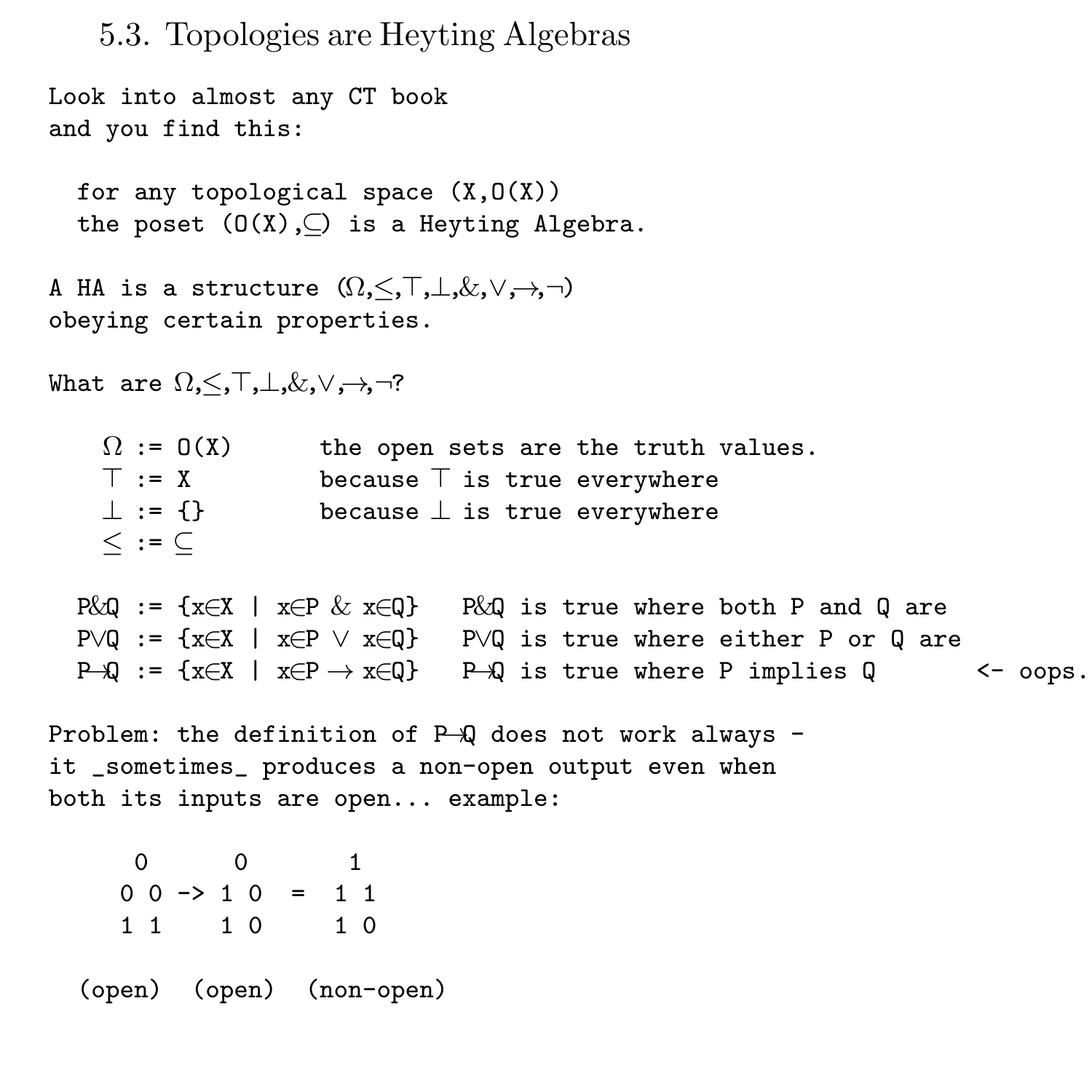# 5.4. Order topologies: non-open subsets

A subset B⊆A is non-open when it has a 1 above a 0 with an arrow 1->0 between them... for example, {2} is not open:

1 2 0 1  $\setminus$  /  $\setminus$  / v v v v 3 0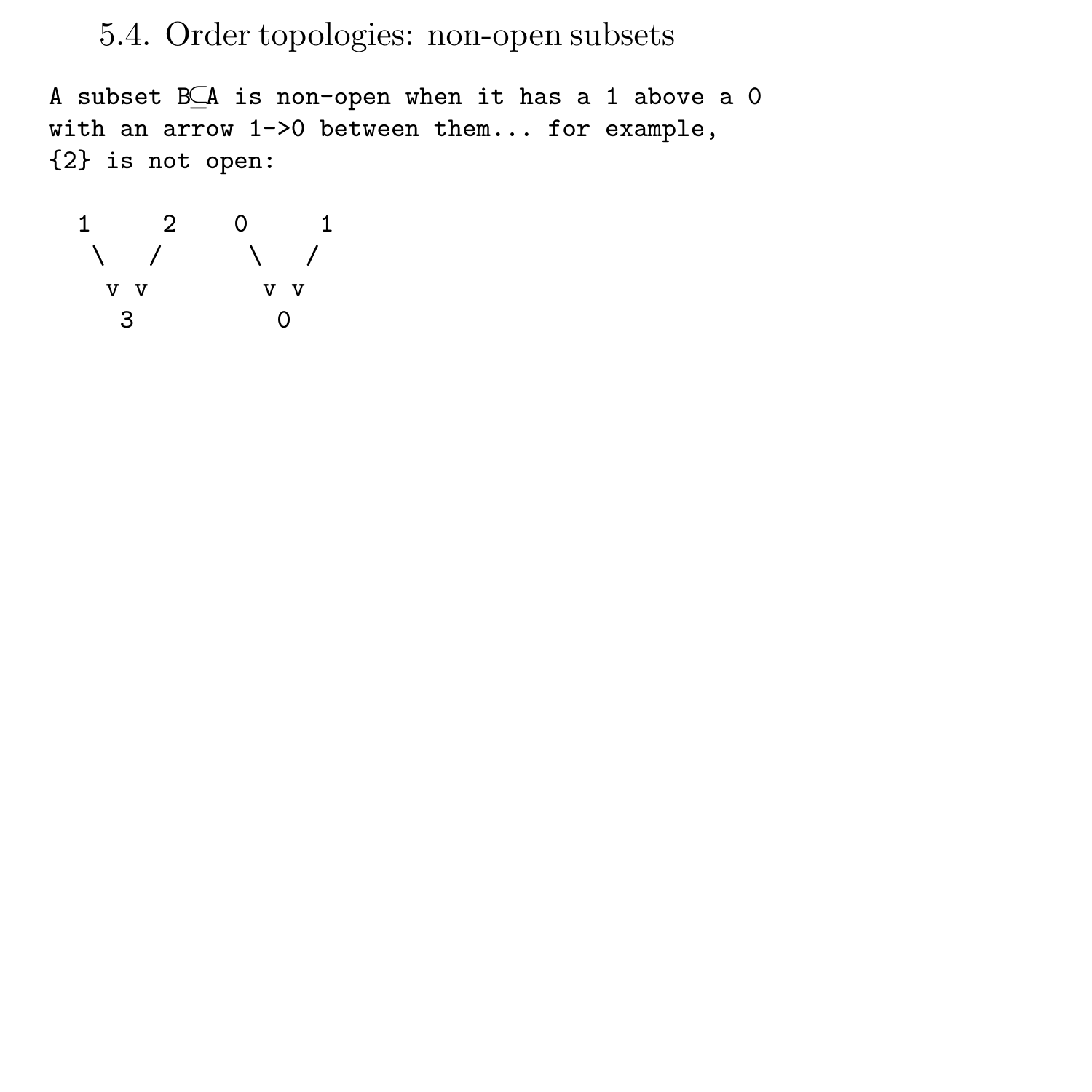### 5.5. Order topologies: stable subsets

When I explain these things to children I find it better to start using the term ''stable subset'' (or stable function) instead of ''open subset''.

```
The idea:
'1's are ''things'' (which are heavy),
'0's are ''empty spaces''.
The '1's want to fall down.
For example, 010 is unstable:
  0 1 0 0
   \begin{array}{ccccccc} \backslash & / & & & \backslash & / \end{array}v v - - > v v
     0 1
Then
P(**) = \{0, 0, 0, 0, 0, 1, 0, 1, 1, 0, 1, 0, 1, 1, 1, 1\}* 0 1 0 1 0 1 0 1
0(*) = \{0, 0, 0, 0, 0, 1, 1, 0, 1, 1\}* 0 1 1 1 1
The 'P' means ''parts'', but
The 'O' means ''open sets'',
for technical reasons that we will understand much later...
(Children don't know topology - I mean, usually)
```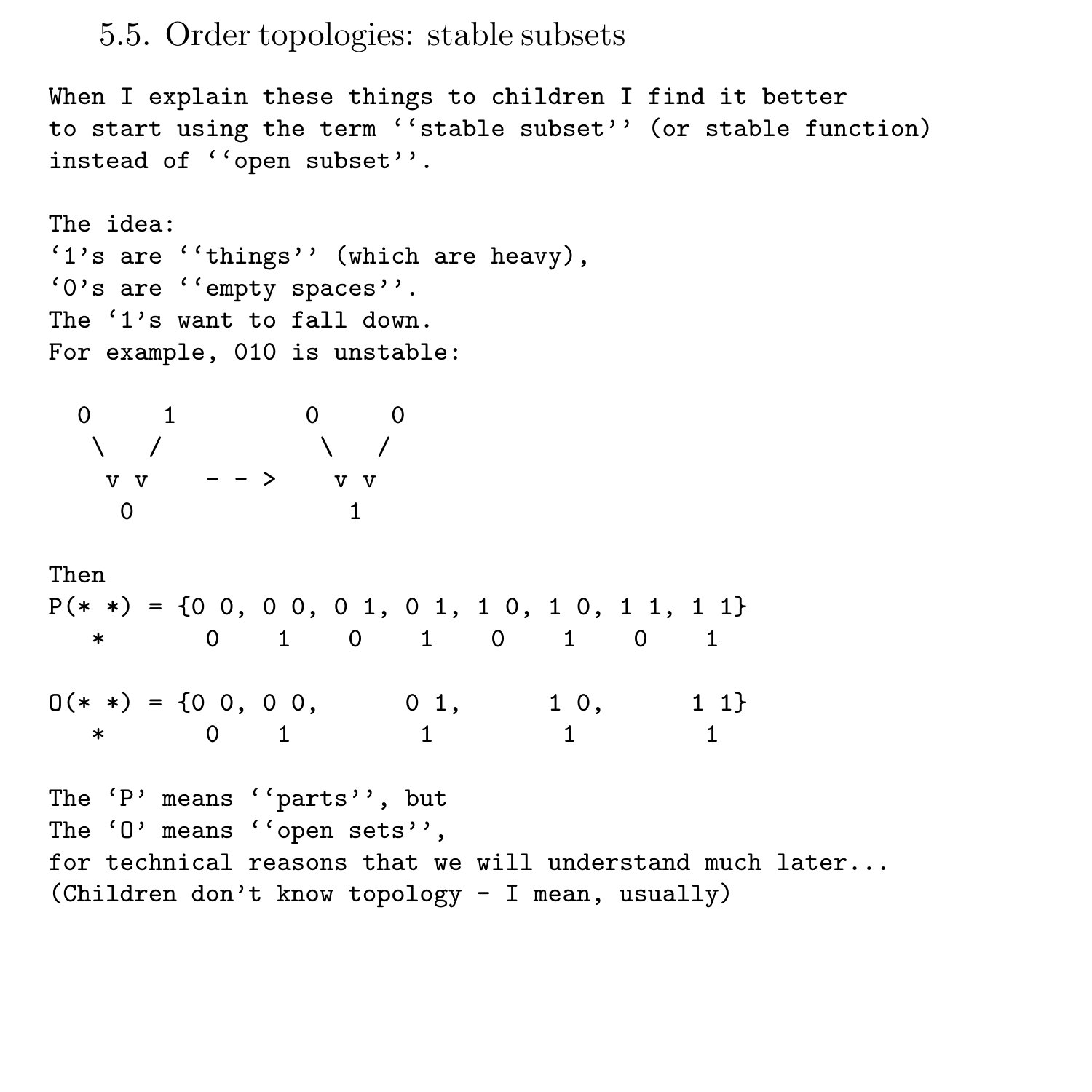5.6. Fixing the implication

The fix:

 $P \rightarrow Q := \{x \in X \mid x \in P \rightarrow x \in Q\}$  <-- bad  $P \rightarrow Q := \{x \in X \mid x \in P \rightarrow x \in Q\}^{\circ}$  <-- good (" $\circ$ " means "interior")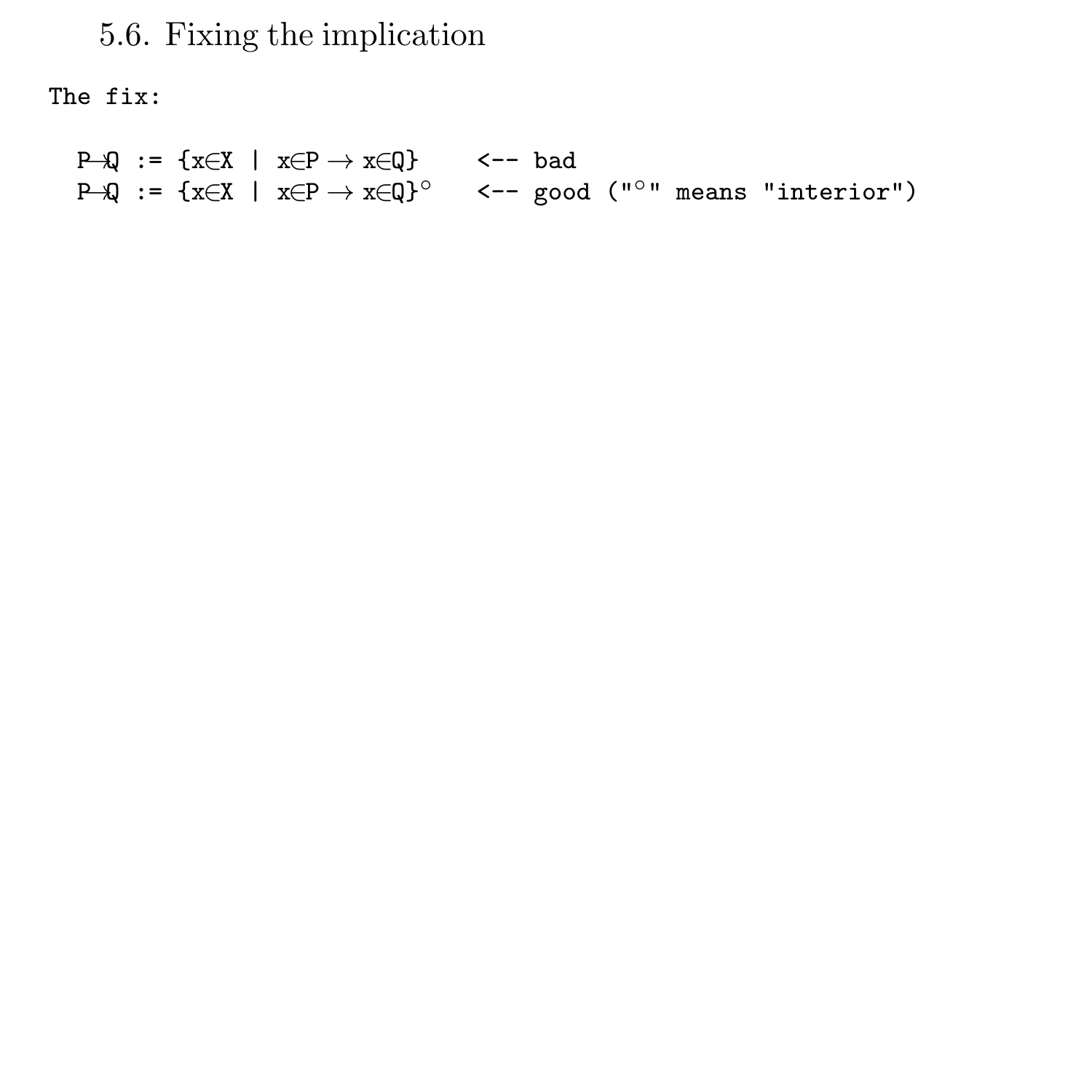# 5.7. Modal logic for children (...but not now)

We can do MUCH better than just adding an "<sup>○</sup>". Let  $(A,R)$  be a graph, and  $(A,O(A))$  its order topology. These are two logics:

$$
I = (\Omega_1, \leq, \top, \bot, \&, \vee, \rightarrow, \neg)
$$
\n
$$
I \quad I \quad I \quad I \quad I \quad I \quad I
$$
\n
$$
M = (\Omega_1, \leq, \top, \bot, \&, \vee, \rightarrow, \neg, \square, \Diamond)
$$
\n
$$
M \quad M \quad M \quad M \quad M \quad M \quad M \quad M
$$
\n
$$
"I" is the intuitionistic logic we've been working on.\n
$$
"M" is a modal logic (S4).
$$
\n
$$
\Omega_{\text{L}}I = O(\text{A})
$$
\n
$$
\Omega_{\text{L}}M = P(\text{A})
$$
\n
$$
P \rightarrow Q := \square (P \rightarrow Q)
$$
\n
$$
I \quad M \quad M
$$
\n
$$
"I" is the intuitionistic logic we've been working on.\n
$$
\Omega_{\text{L}}M = P(\text{A})
$$
\n
$$
P \rightarrow Q := \square (P \rightarrow Q)
$$
\n
$$
I \quad M \quad M
$$
$$
$$

- 1) Modal Logic for children
- 2) Godels embedding of intuitionistic logic into S4, for children

But we won't go that way now!!!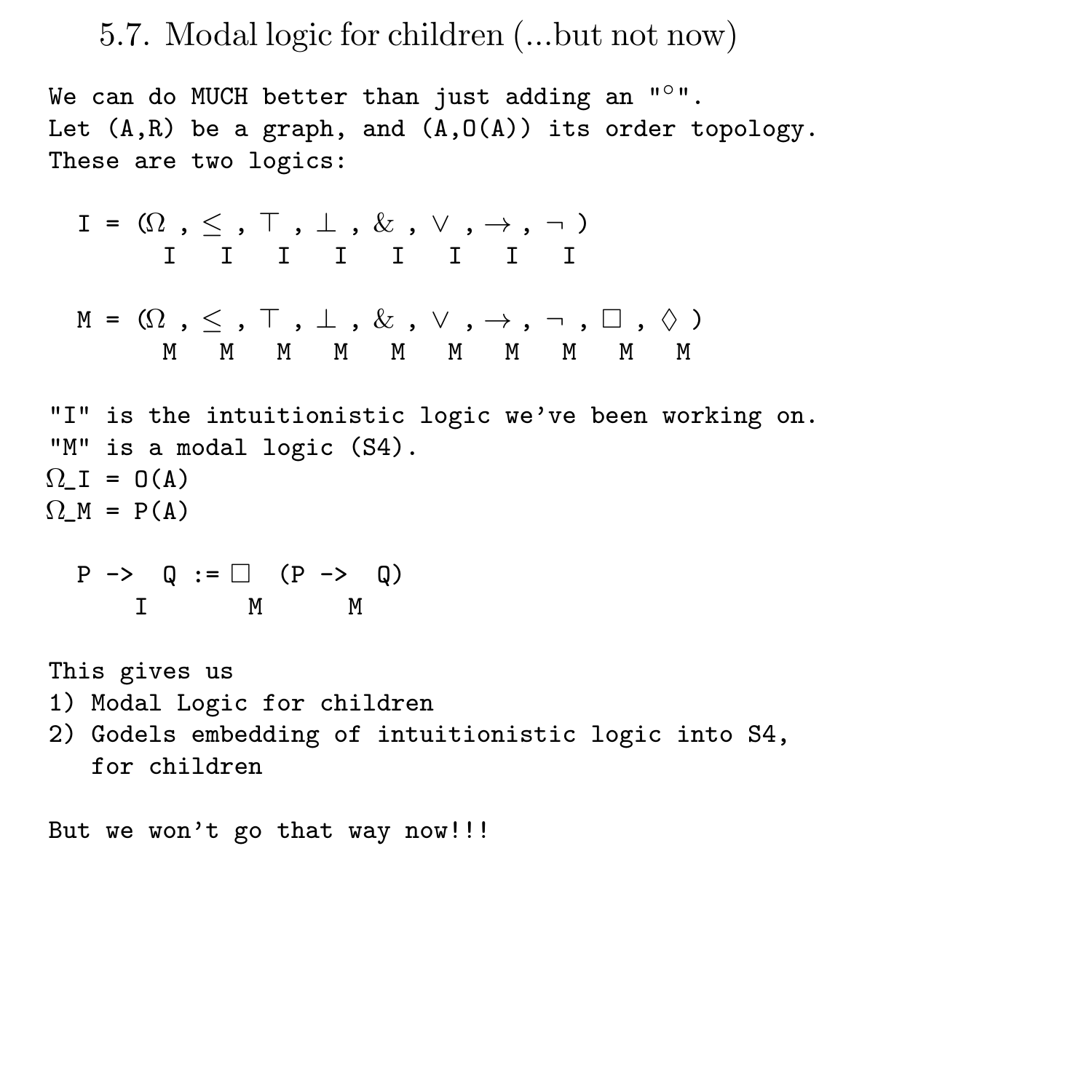# 5.8. Some order topologies are ZHAs

For example,

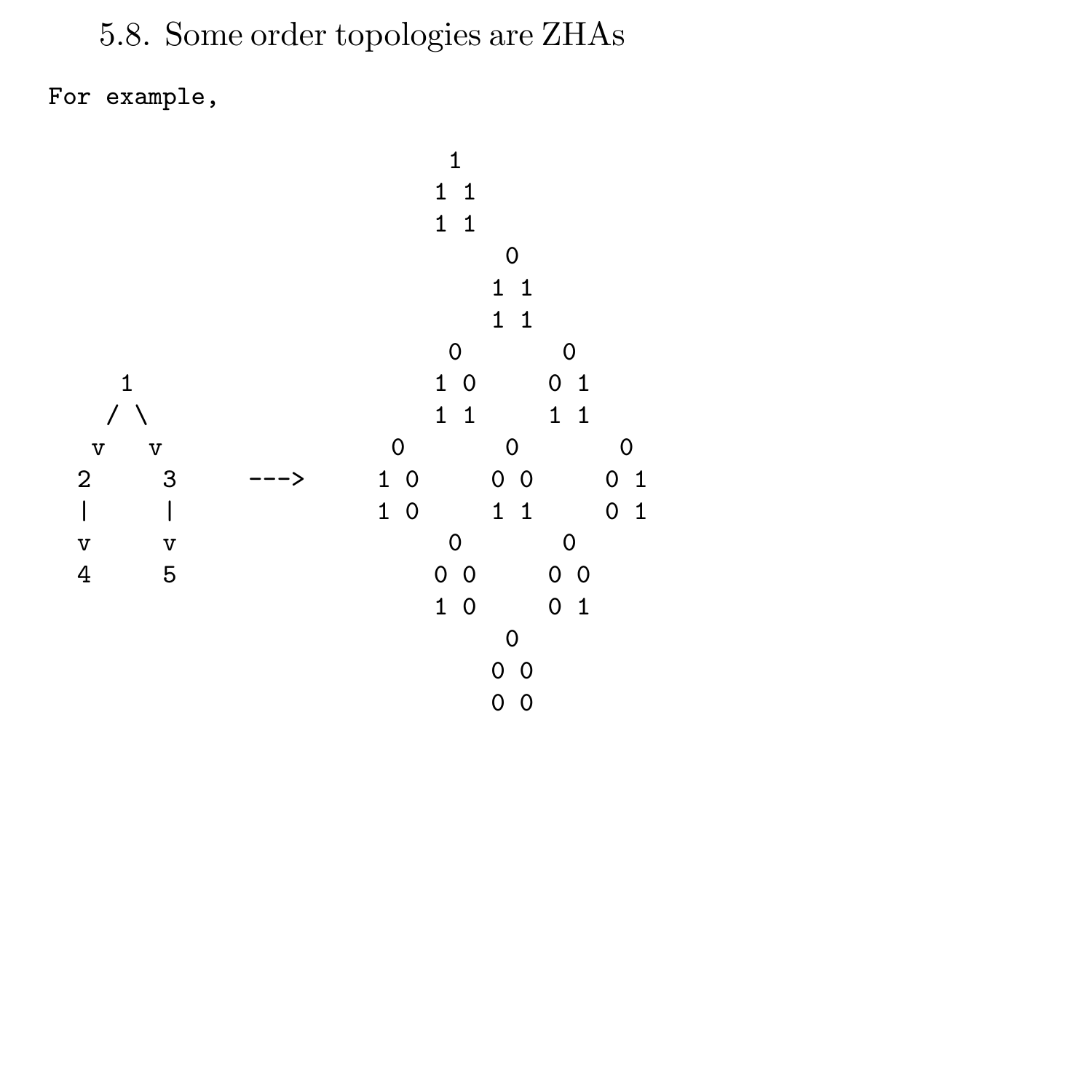### 5.9. The generators of a ZHA

```
Let (A,BM(A)) be a ZDAG, and
let (H, WM(H)) be a ZHA such that (H, WM(H)^*')\simeq(0(A), \subset).
Let G=Gen(H) - the ''generators'' of H - be the points of H
with exactly one arrow going into them (in the ZDAG).
Then Gen(H) is /exactly/ the image of $A$ in $H$ by the inclusion '\downarrow'!
Magic! =)
                        1
                       1 1
                       1 1
                           \Omega1 1
                          1 1
                        0 0
    \begin{array}{ccc} 1 & 10 & 01 \\ 1 & 11 & 11 \end{array}/ \ 1 1 1 1
  v v 0 0 0
 2 3 ---> 10 00 01<br>
1 1 10 11 01
  | | 1 0 1 1 0 1
  v v 0 0
  4 5 0 0 0 0
                       1 0 0 1
                           0
                          0 0
                          0 0
```
Can we recover  $$(A, BM(A))$ \$ from  $GCH$$ ? Well, sort of.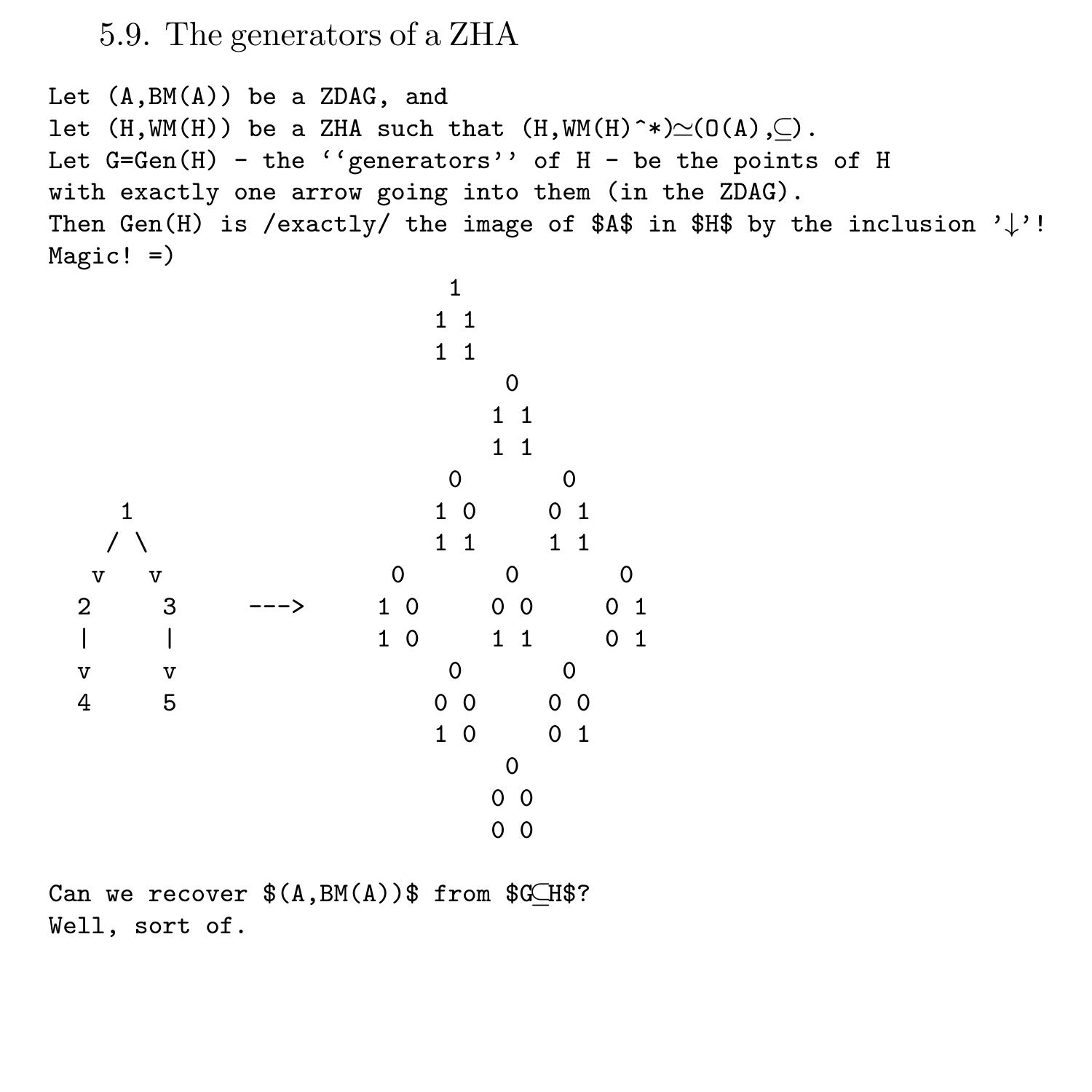5.10. The generators of a ZHA (2)

Let  $(A,BM(A))$  be a ZDAG, and let  $(H, WM(H))$  be a ZHA such that  $(H, WM(H)^*')\simeq(\D$ pens $(A), \subset)$ . Let G=Gen(H). Can we recover  $$(A, BM(A))$ \$ from  $GCH$$ ? Almost - we can make G inherit an order from H... Important: we need to look at H as a ZPoset, not as a ZDAGs, and we need to invert the direction of the arrows.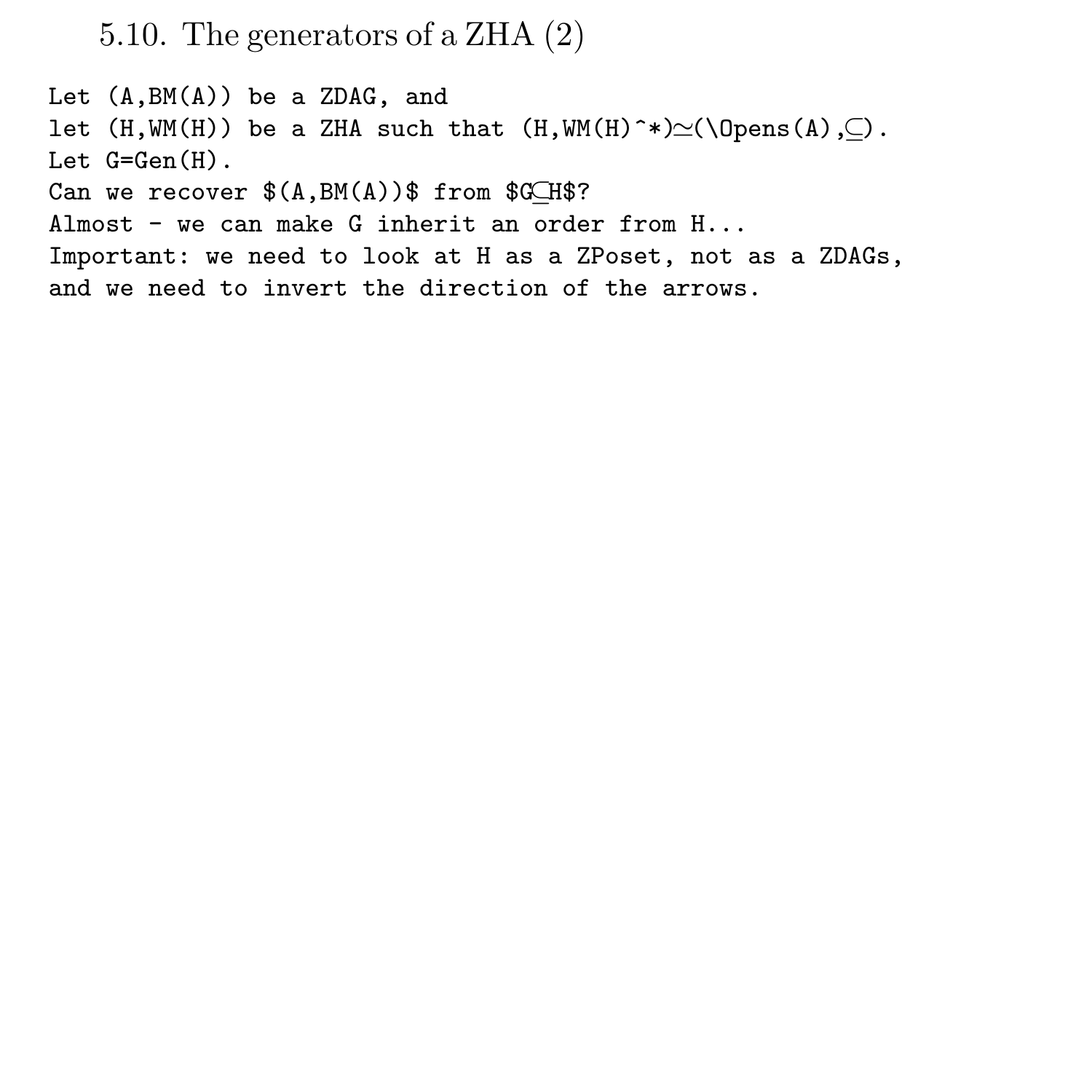## 5.11. The generators of a ZHA (3)

Look:  $(A, BM(A)^* ) \simeq (G, R^* ).$ 

|       | 33    | $\sim$ $\sim$ $\sim$ | 32 13                                    |
|-------|-------|----------------------|------------------------------------------|
|       | 32 23 | 32                   | $\vert \ \ \vert$                        |
| 32 13 | 22 13 | 13                   | $V$ $V$ $V$                              |
| 20 12 | 21 12 | $\ldots$ 12          | 20 12                                    |
| 10 01 | 20 11 | 20.,                 | $\begin{array}{ccc} & & 1 & \end{array}$ |
|       | 10 01 | 10 01                | V V V V                                  |
|       | - 00  | $\cdots$             | 10 01                                    |
|       |       |                      |                                          |

 $(A, BM(A))$  (H, WM(H)) (G, R)  $\simeq$ (\Opens(A), $\subset$ )

Now let's divide the generators in G⊆H into two classes according to the direction of the (only) arrow that points to them. In the example above we have Gennw(H)={10,20,32} and Genne(H)={01,12,13}. The order on G is the columns  $32 - 20 - 10$  and  $13 - 12 - 01$ , plus some intercolumn arrows.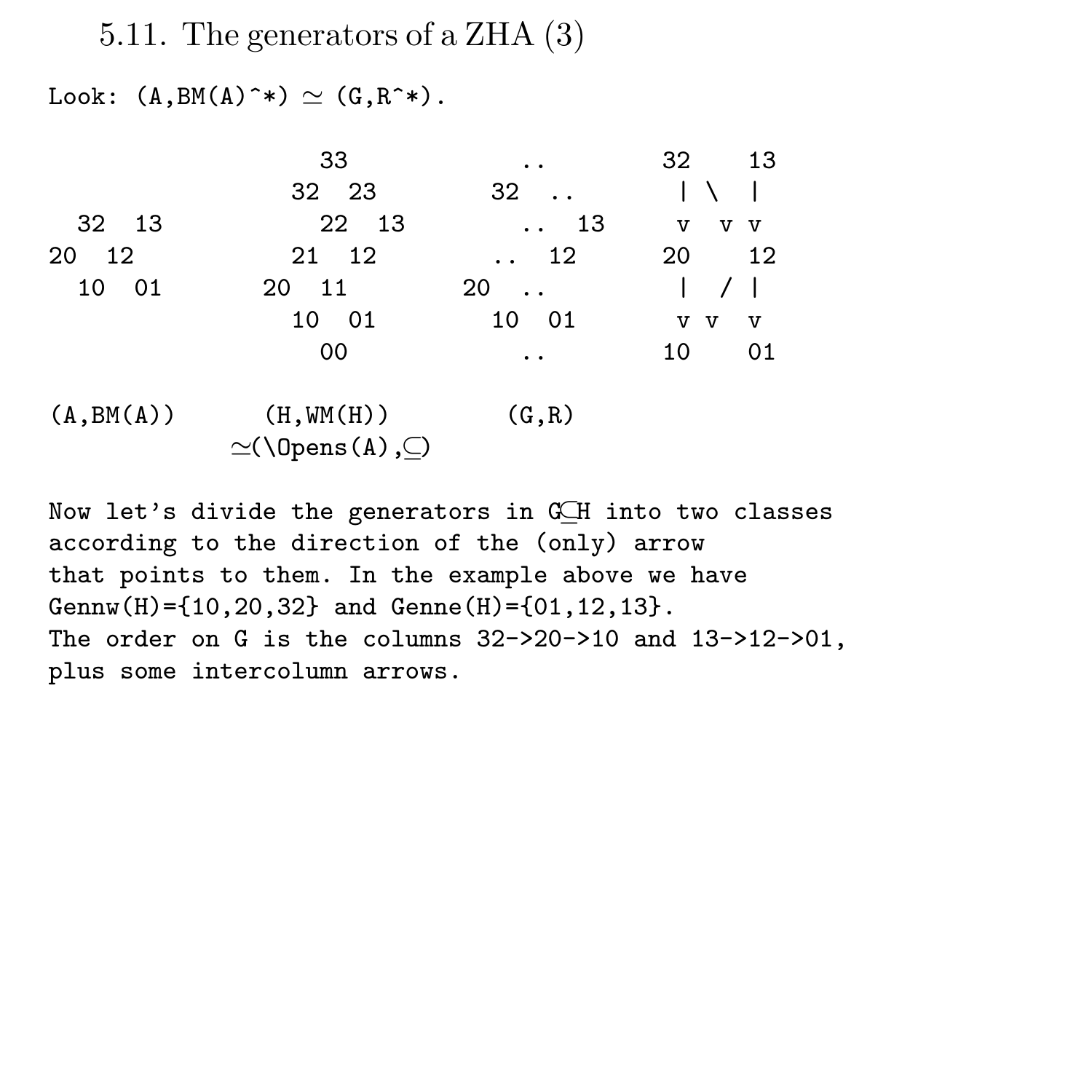# 5.12. The generators of a ZHA (4)

What happens when we "omit the other digit", and write 1\_, 2\_, 3\_... for the left-wall generators and \_1, \_2, \_3... for the right-wall generators?



 $(A, BM(A))$  (H,  $WM(H))$  (G, R)  $\simeq$ (\Opens(A), $\subset$ )

It becomes easier to create homework problems!!! We can specify the two-column graphs as (height of the left column, height of the right column, inter-wall arrows from left to right, inter-wall arrows from right to right)

The ZHA above is generated by the two-column graph  $(3, 3, {3->2}, {2->1}).$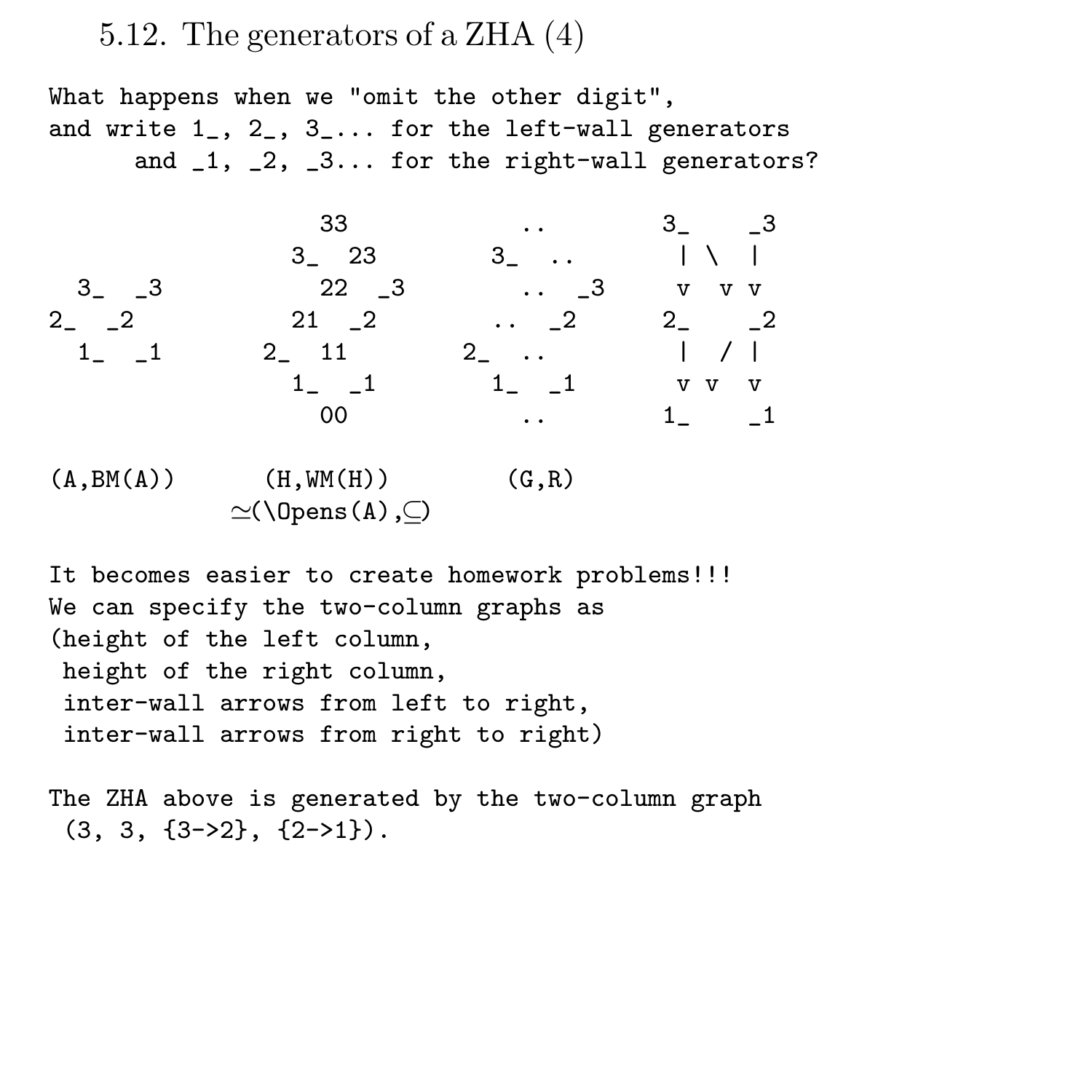5.13. The generators of a ZHA: homework ideas

- 1) Draw the ZHA correponding to each of the 2-column graphs specified below:
	- $(3, 4, {\{\},\ {\})$  $(3, 4, {\})$ ,  $\{-4->4\})$  $(3, 4, \{\}$ ,  $\{4\rightarrow3\})$  $(3, 4, \{\}, \{-4-\geq2\})$  $(3, 4, \{\}, \{-3-\geq2\})$  $(3, 4, {\})$ ,  $\{-4->3, -3->2\})$  $(3, 4, \{-2, -1\}, \{\})$  $(3, 4, \{-2, -1\}, \{-4-\geq 3\})$  $(3, 4, \{-2, 1\}, \{-4\rightarrow 3, 3\rightarrow 2\})$
- 2) Draw the ZHA etc etc for these string specs: "123RRLL2L321"  $( \ldots )$
- 3) Find the 2-column graph and the string spec that generate each of the ZHAs below:  $( \ldots )$
- 4) For each of the ZPosets below draw its topology as a graph.

|     |                   | 0 <sub>o</sub> |
|-----|-------------------|----------------|
| 000 | $0\,$ $0\,$ $0\,$ | 000            |
|     | 0 <sub>0</sub>    | 0 <sub>o</sub> |

(They are not going to be ZDAG-ish or ZPoset-ish, because when we have three independent points the topology contains a cube)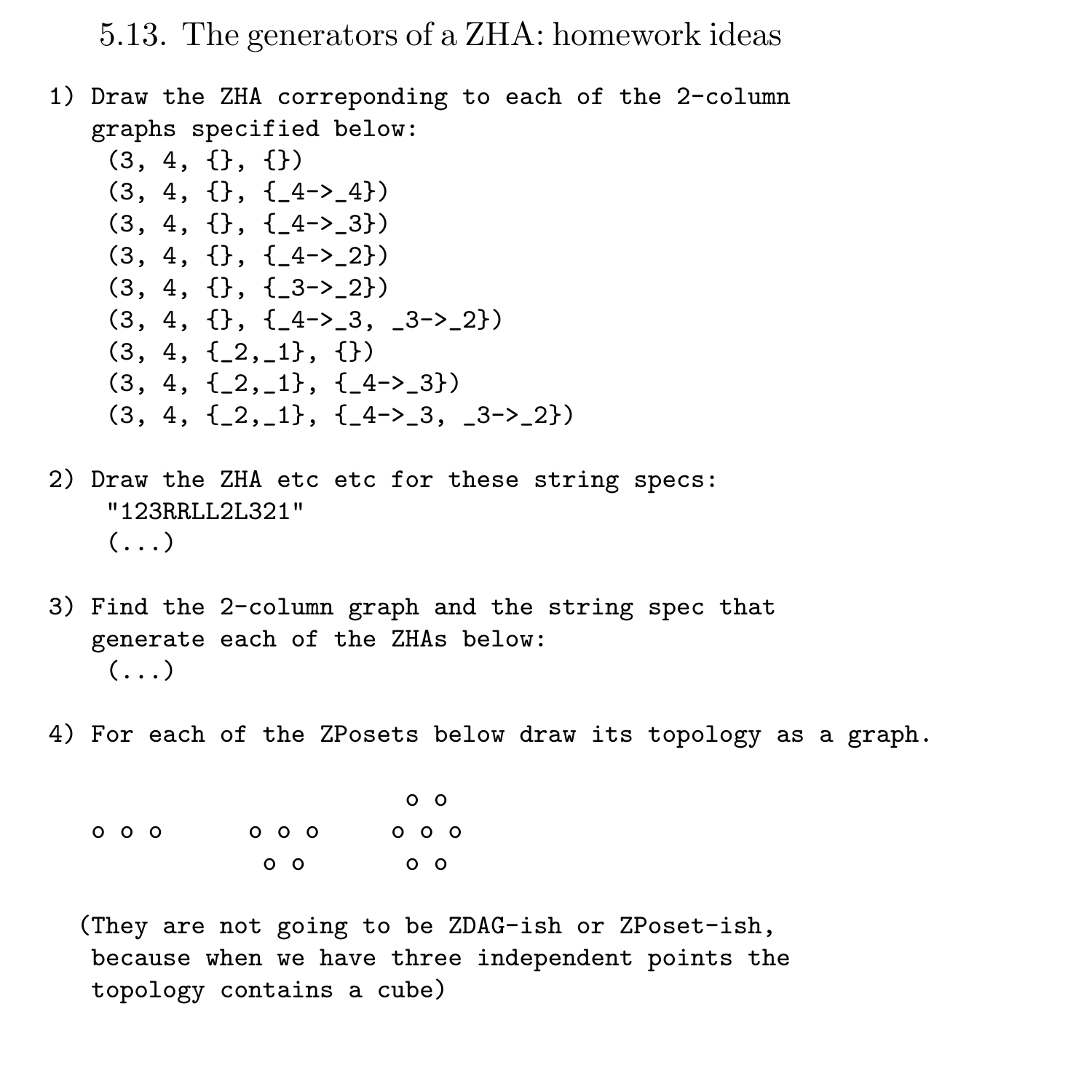6. Modalities for children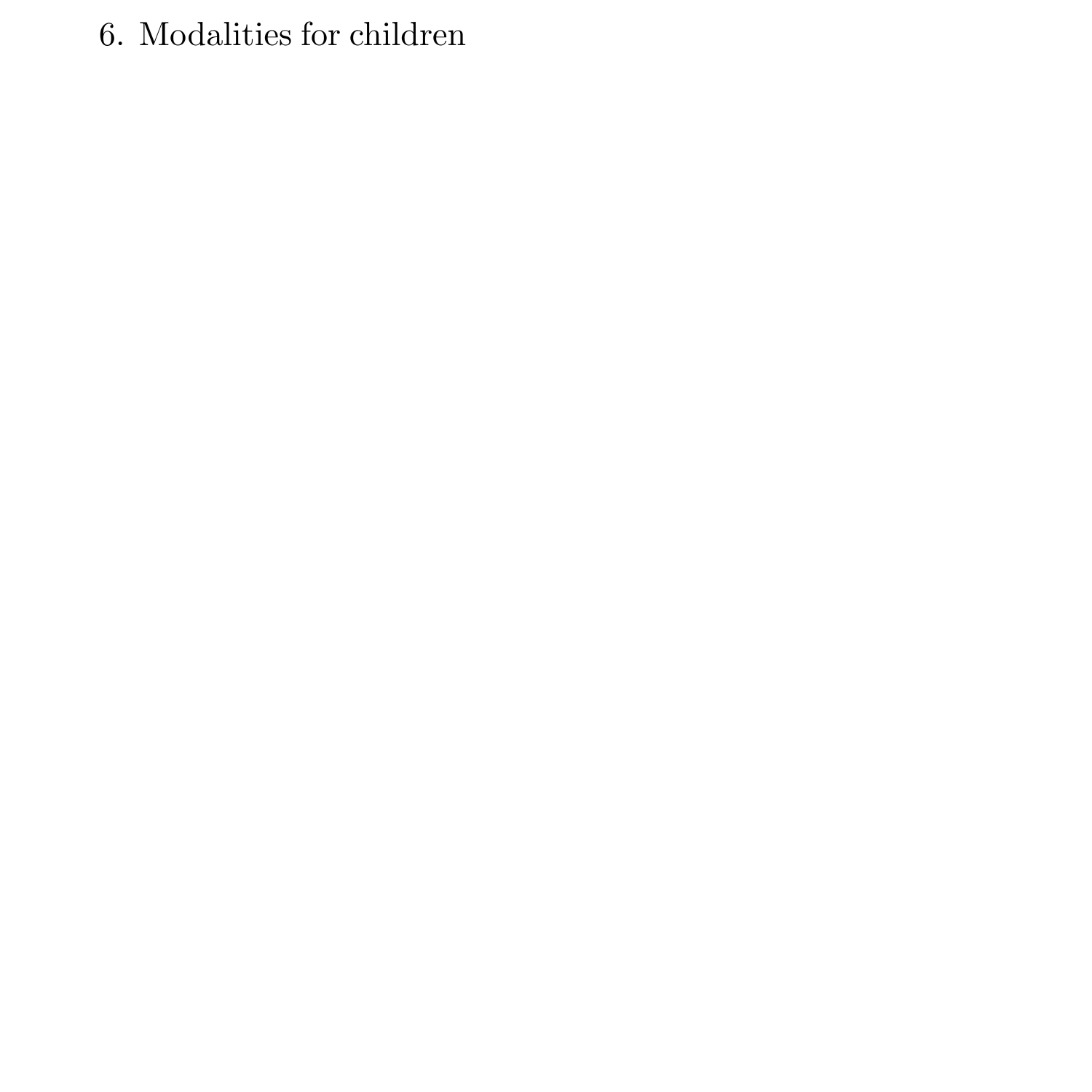6.1. The axioms

A modality on Omega is an operation J:  $\Omega \rightarrow \Omega$  obeying these axioms:  $M1: P \le J(P)$  $M2: J(J(P)) \le J(P)$  $M3: J(P&0) = J(P)&J(0)$ What do these axioms \_mean\_ (e.g., geometrically, on ZDAGs)? • Equivalent elements form diamond-shaped regions • Stable elements form a sub-ZDAG To understand and prove this we start with \_consequences\_ of M1, M2, M3 What familiar operations obey these axioms? •  $I(P)$  := P (the "identity" modality) •  $T(P)$  :=  $T$  (the "true" modality)  $\bullet$   $0_A(P)$  := A or P (the "or" modality) • E\_A(P) := A -> P (the "implication" (exponential) modality)  $\bullet$  B\_A(P) :=  $(P \rightarrow A) \rightarrow A$  ("boolean quotient" - general case) •  $B(P)$  :=  $B_{\perp}(P)$  ("boolean quotient" - particular case))  $= (P \rightarrow \perp) \rightarrow \perp$  $=$   $\neg$  $P$ 

What other operations obey these axioms?

• Modalities on ZDAGs correspond to dividing by diagonal lines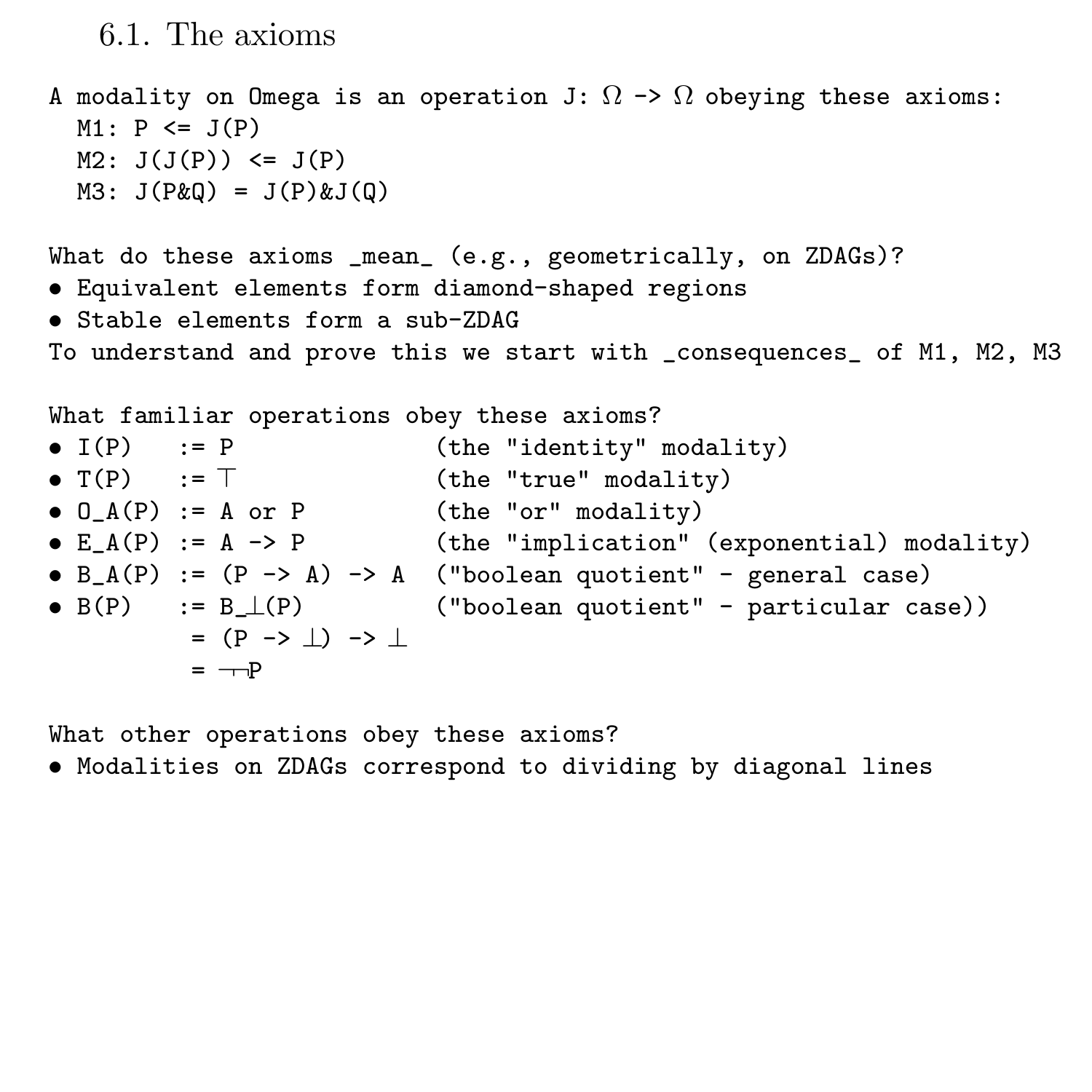6.2. Fourman/Scott1979: "Sheaves and Logic" This is an excerpt – pages 329-331 – from M.P. Fourman and D.S. Scott's "Sheaves and Logic", that was published in SLNM0753 ("Applications of Sheaves: Proceedings of the Research Symposium on Applications of Sheaf Theory to Logic, Algebra and Analysis - Durham, july 9-21, 1977").

2.18. ELEMENTARY J-OPERATORS. In these examples  $\Omega$  is a given cHa.

(i) The closed quotient. The operator is defined by

$$
J_a p = a \vee p.
$$

This is obviously a J-operator, and the congruence relation is:

$$
a \vee p = a \vee q.
$$

The set of fixed points (quotient lattice) is:

$$
\{p \in \Omega \mid a \le p\}.
$$

Classically speaking in the spatial case where  $\Omega = \mathcal{O}(X)$ , the quotient corresponds to the topology on the closed subspace complementary to the open set a.

This quotient makes the element a "false" and is the least such.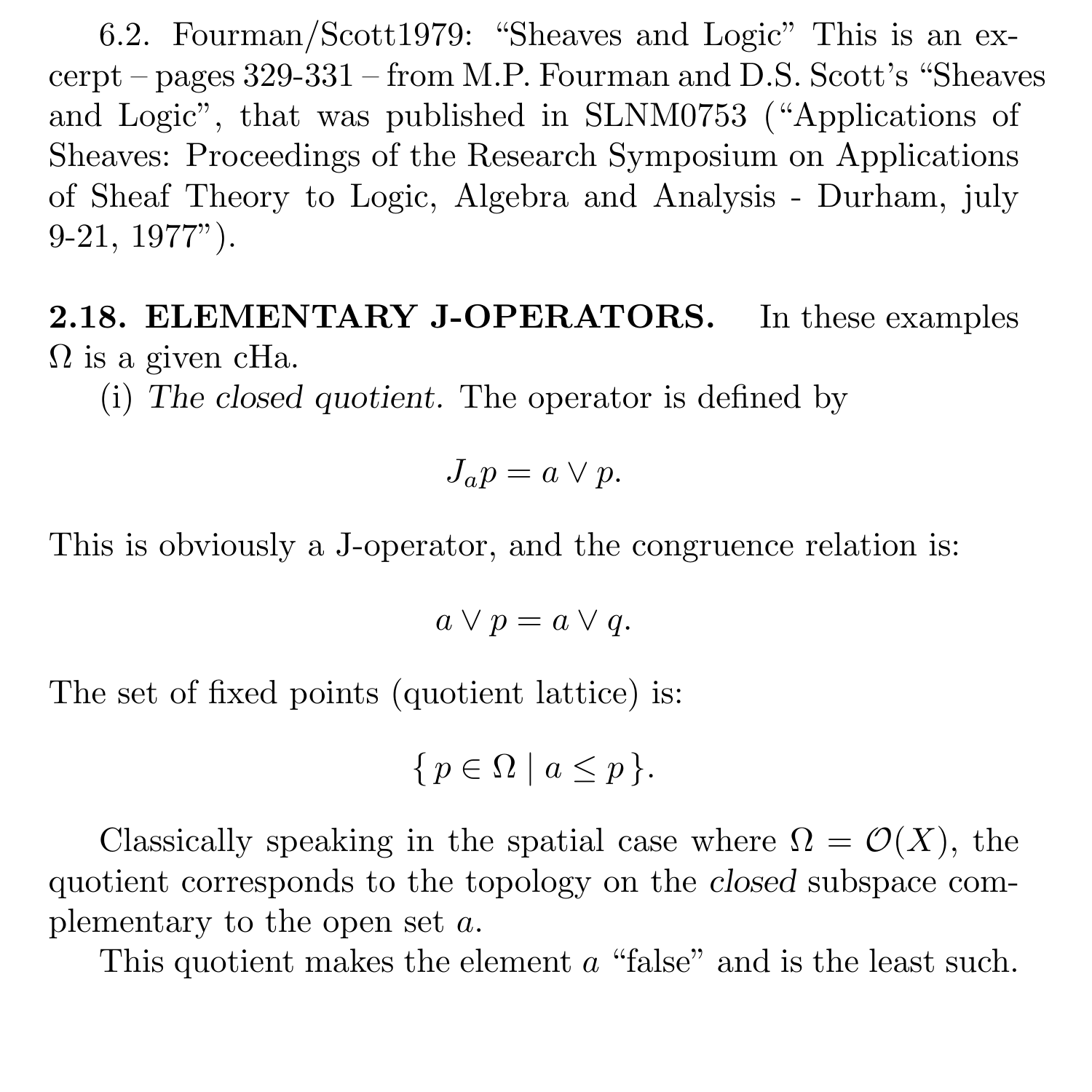6.3. Fourman/Scott1979 (2)

(ii) The open quotient. The operator is defined by:

$$
J^a p = a \to p.
$$

The congruence relation is:

$$
a\&p = a\&q
$$
 (equivalently,  $a \leq p \leftrightarrow q$ ).

The set of fixed points is thus isomorphic to

$$
\Omega_a = \{ p \in \Omega \mid p \le a \}.
$$

Intuitionistically speaking in the spatial case, this quotient corresponds to the topology on the open subspace a. This quotient makes a "true" and is the leat such.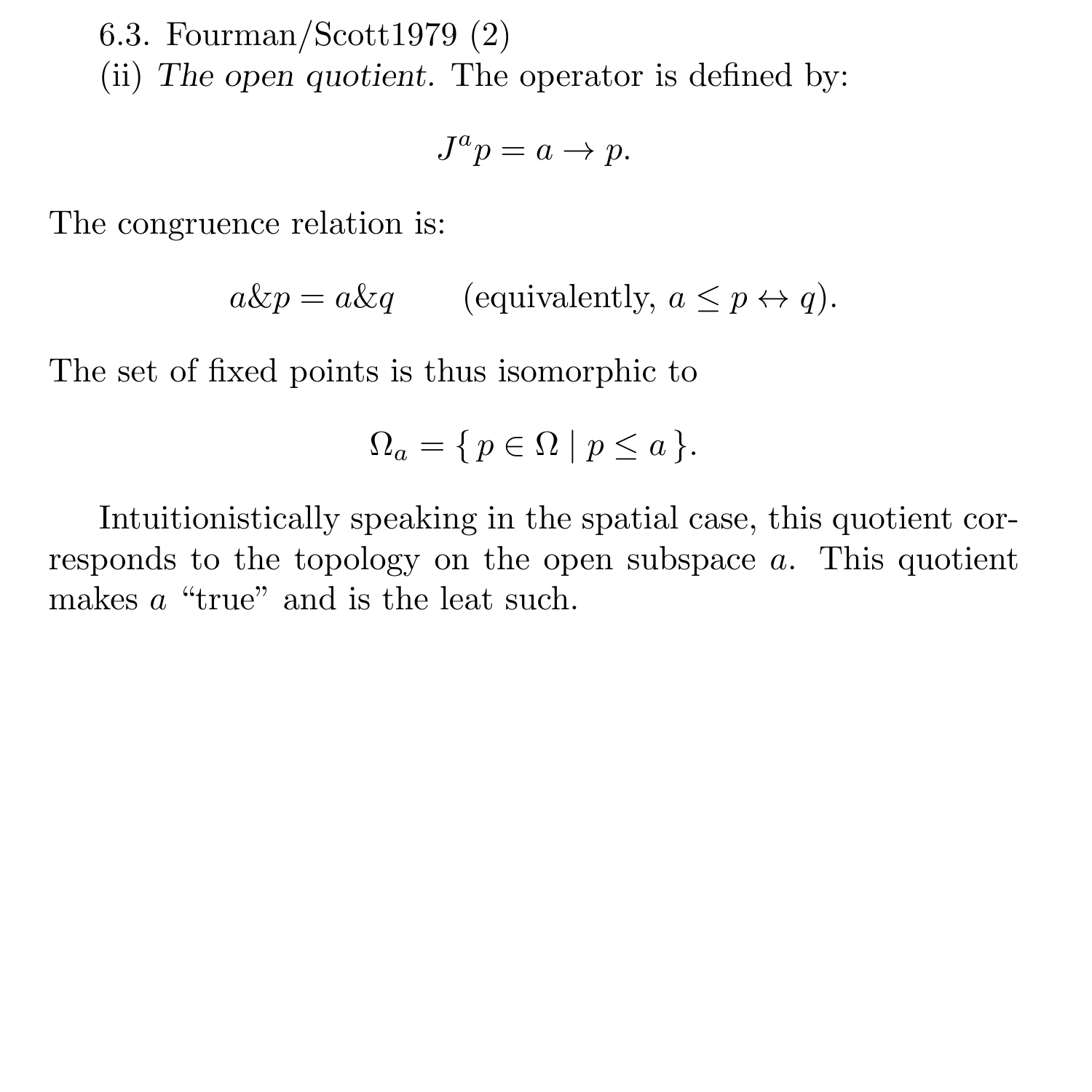6.4. Fourman/Scott1979 (3)

(iii) The Boolean quotient. The operator is defined by:

$$
B_a p = (p \to a) \to a.
$$

The congruence relation is:

$$
p \to a = q \to a.
$$

The set of fixed points is

$$
\{p \in \Omega \mid (p \to a) \to a \le p\}.
$$

In case  $a = \perp$ , this is the well-known  $\neg$ -quotient giving the (complete) Boolean algebra of "stable" elements. For arbitrary a, we could first form  $\Omega/J_a$  and follow this by the  $\neg$ -quotient to obtain  $\Omega/B_a$ . (In general, if  $J \leq K$ , then  $\Omega/K$  is a quotient of  $\Omega/J.$ 

We remark that in general  $\Omega/J$  is a cBa iff  $J = B_J$ . Further, is  $\Omega$  is already Boolean, then every J-operator on  $\Omega$  is of the form  $B_a = J_a$ .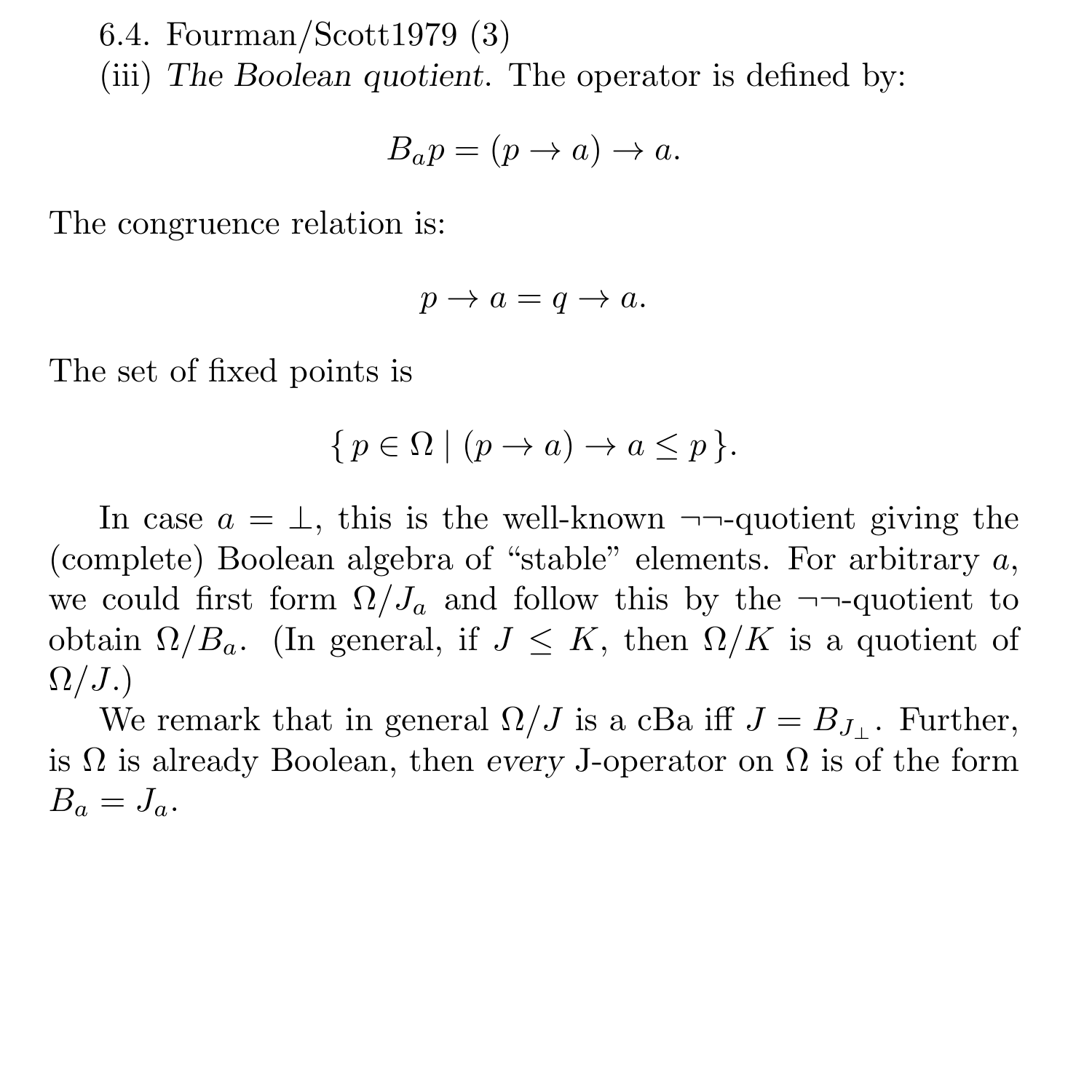6.5. Fourman/Scott1979 (4)

(iv) The forcing quotient. The operator is a combination of previous ones:

$$
(J_a \& J^b)p = (a \lor b)\& (b \to p).
$$

The congruence relation is a conjunction:

$$
a \lor b = a \lor q
$$
 and  $b\&p = b\&q$ .

The set of fixed points is:

$$
\{p \in \Omega \mid b \to p \le a \to p\}.
$$

The point of the quotient is that it provides the least J-operator such that  $Ja < Jb$ ; that is, we take the least quotient that "forces"  $a \rightarrow b$  to be true. If we want to force a sequence of statements  $a_i \rightarrow b_i$ , for  $i < n$ , the operator needed is  $\bigvee_{i \leq n} (J_{a_i} \& J_{b_i})$ . It is important to note that in general sup's of J-operators cannot be calculated pointwise. We shall see below, however, that it is possible to find a finite expression for this particular sup. (We owe this remark to John Cartmell).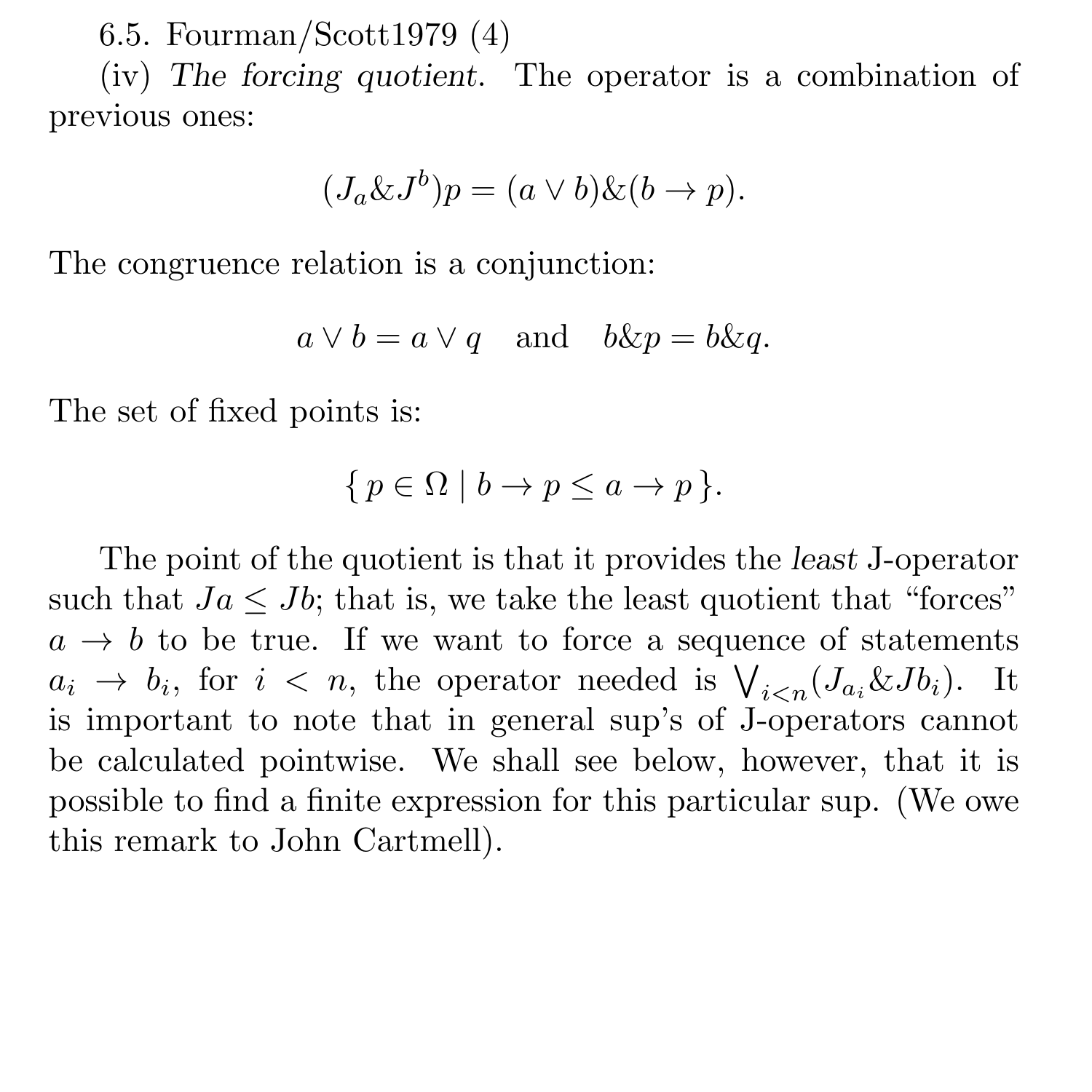6.6. Fourman/Scott1979 (5)

(vi) A mixed quotient. The interest of this example lies in the fact that it has a neat finite definition:

$$
(B_a \& J^a)p = (p \to a) \to p.
$$

The congruence relation is:

$$
(p \to a) \to p = (q \to a) \to q,
$$

which is equivalent to the conjunction:

$$
a\&p = a\&q
$$
 and  $p \rightarrow a = q \rightarrow a$ .

The set of fixed points is:

$$
\{p \in \Omega \mid (p \to a) \to p \le p\}.
$$

It is difficult to make this set vivid except to say that it is the set of elements p satisfying Pierce's law (for a fixed a).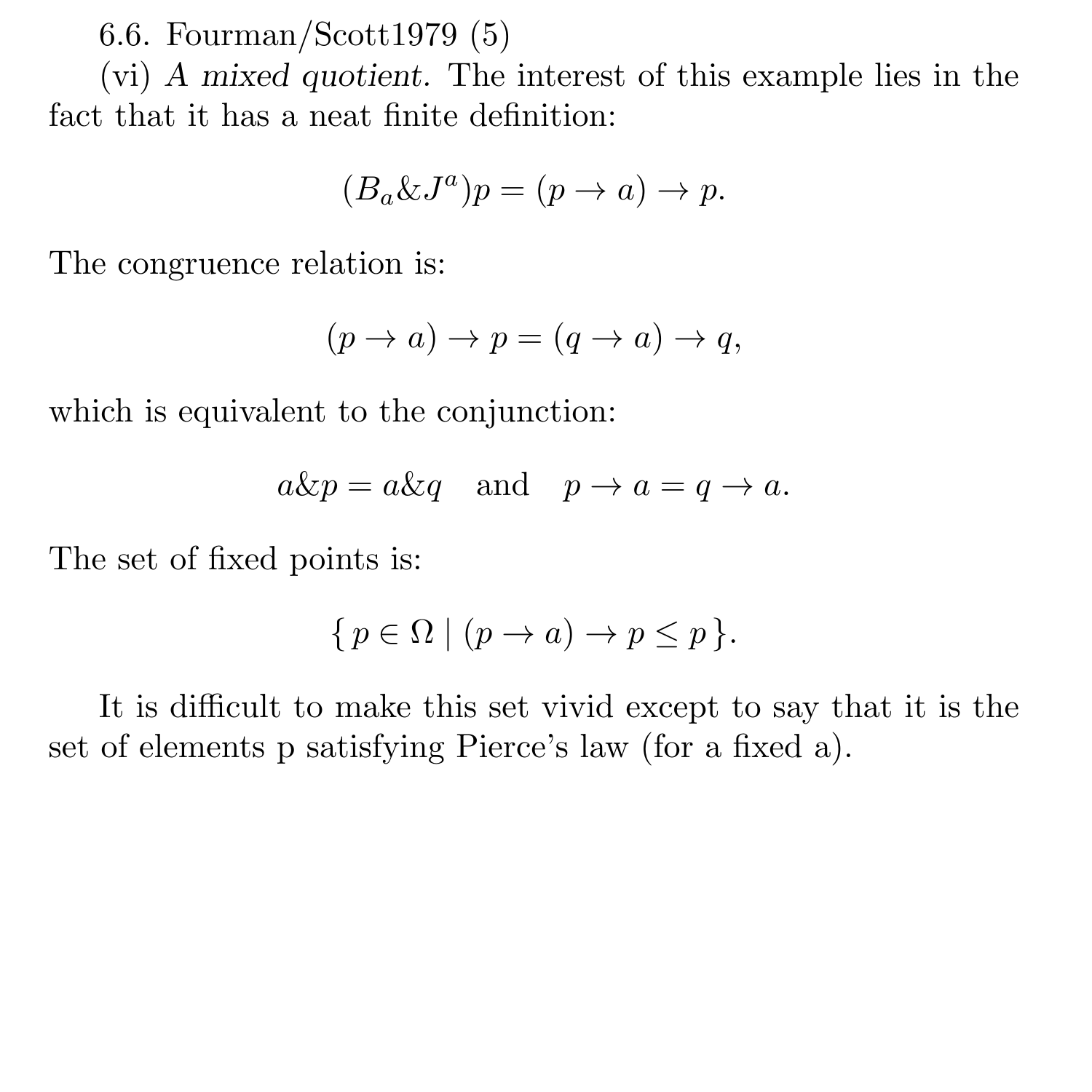6.7. Fourman/Scott1979 (6)

If we take a polynomial in  $\rightarrow$ , &,  $\vee$ ,  $\perp$ , say  $f(p, a, b, \ldots)$ , it is a decidable question whether for all  $a, b, \ldots$  it defines a J-operator. This does not, however, help us very much in cataloguing such operators (nor in seeing what good they are!) Some techniques can be developed from the following formulae, which were pointed out to us by Cartmell, see also [33] and [47].

**2.19. PROPOSITION.** In the following,  $K$  is an arbitrary J-operator,  $\top$  is the constant function (the greatest J-operator with the most trivial quotient), and  $\perp$  is the least J-operator (namely, the identity function on  $\Omega$ ):

| (i) $J_a \vee J_b$              | $=$ $J_{a\vee b}$ | (ii) $J^a \vee J^b$                      | $=$ $J^{a\&b}$   |
|---------------------------------|-------------------|------------------------------------------|------------------|
| (iii) $J_a \& J_b = J_{a \& b}$ |                   | $(iv)$ $J^a \& J^b$                      | $= J^{a \vee b}$ |
| $(v)$ $J_a \& J_a$ = $\perp$    |                   | (vi) $J_a \vee J^a$                      | $=$ T            |
| (vii) $J_a \vee K$              | $=$ $K \circ J_a$ | (viii) $J^a \vee K = J^a \circ K$        |                  |
| $(ix)$ $J_a \vee B_a = B_a$     |                   | (x) $J^a \vee B_b = B_{a \rightarrow b}$ |                  |

Proof. Equations (i)-(iv) are easy calculations; while (v) comes down to showing  $p = (a \vee p) \& (a \rightarrow p)$ . Formula (vi) is a direct consequence of (vii) (equally, of (viii)).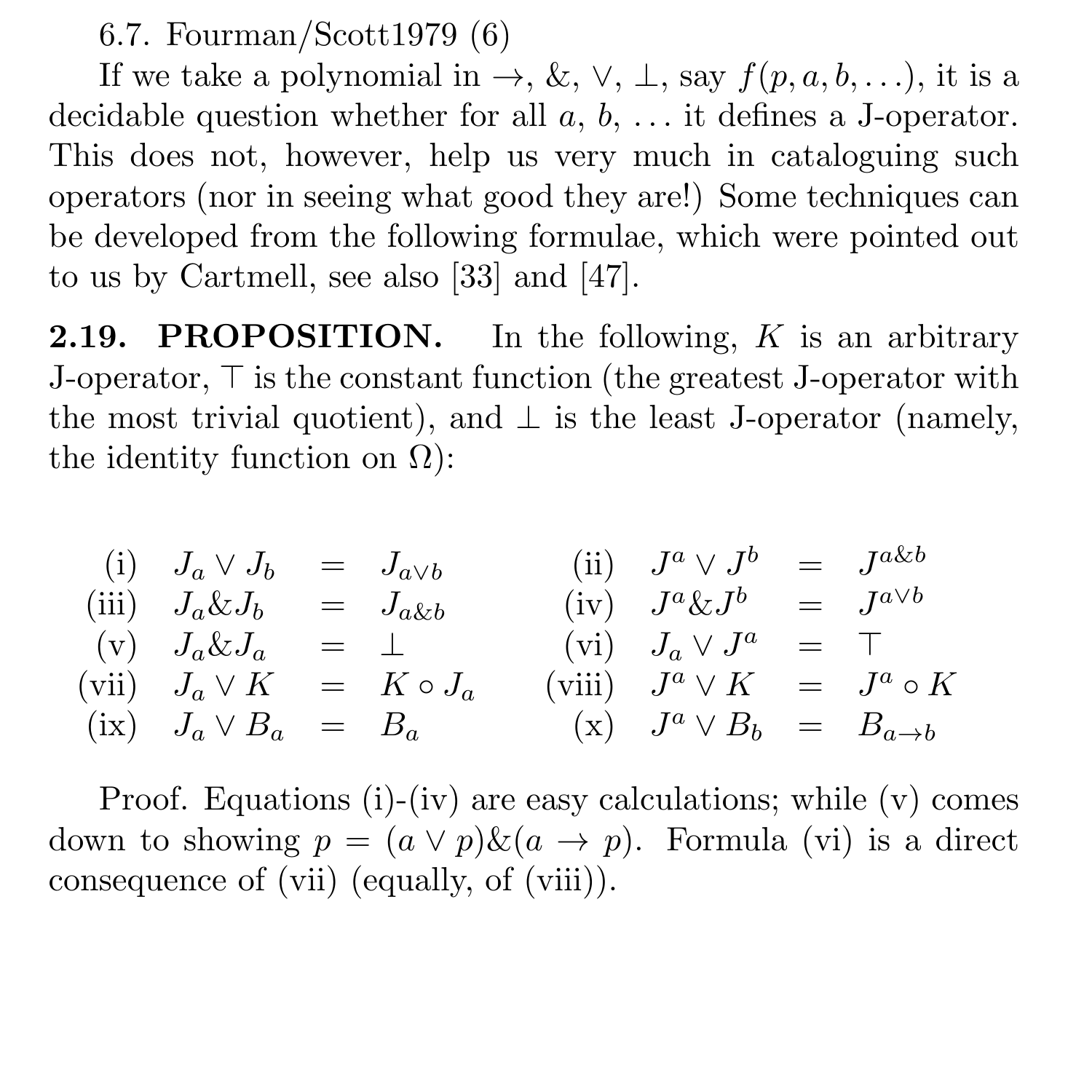# 6.8. How different modalities interact

(There is an algebra of modalities!) How does a modality interact with  $\&$ ,  $\vee$ ,  $\rightarrow$ , etc?

What interesting things can we do with modalities?

- Quotients
- Sheafness, sheaves, sheafification (from topos theory)
- Geometric morphisms (from topos theory)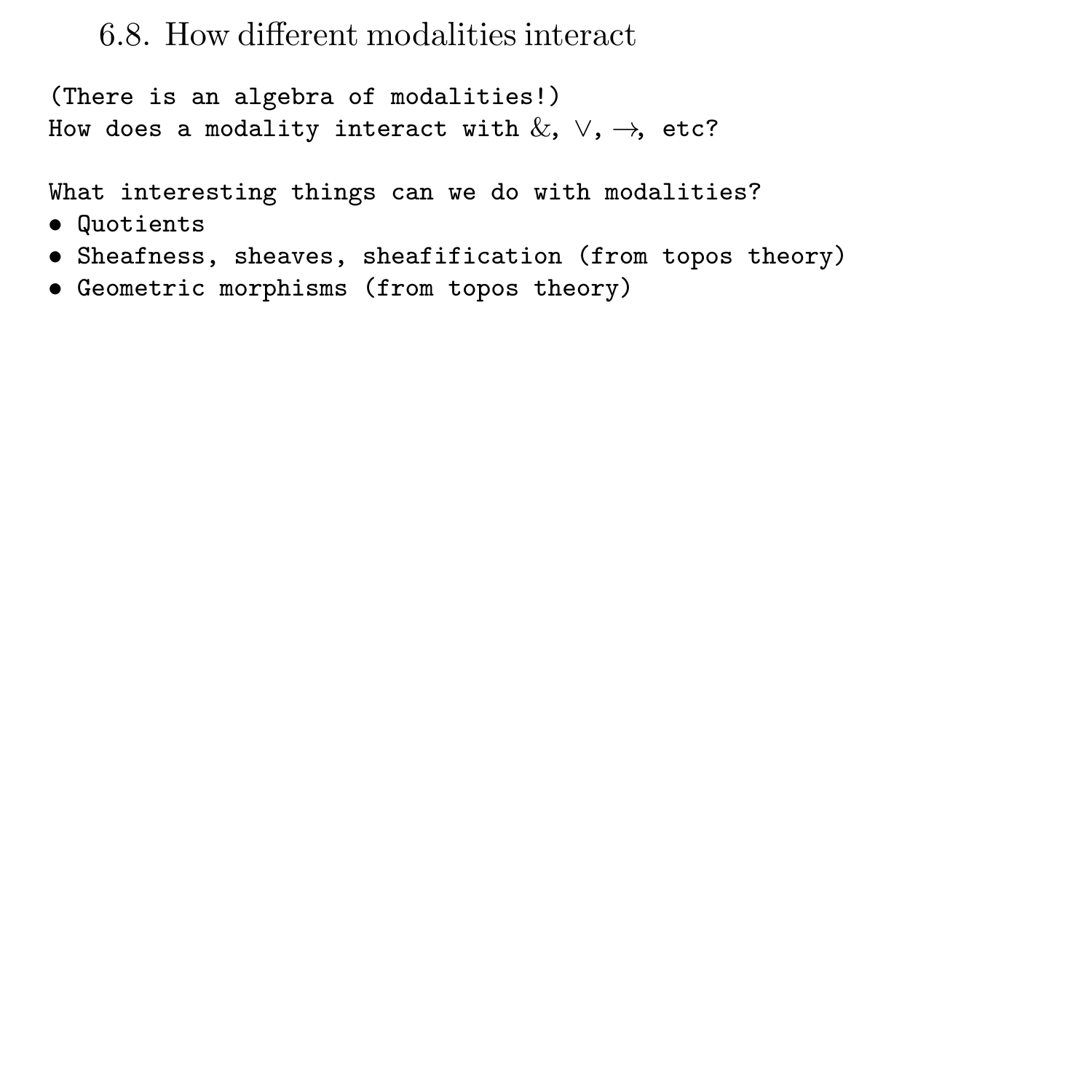6.9. Diamond-shaped regions

A region (i.e., a subset) of a ZDAG is \_diamond-shaped\_ if it has • a top element • a bottom element • all elements between the top and the bottom, and nothing else Formally, the \_diamond between A and B\_ is  $Db(A, B) := \{P \text{ in } Omega \mid A \leq P \leq B\}$ Example: in  $33$  ... 32 23 .. .. 22 13 22 .. 12 03 we have  $Db(01.22) = 12$ . 11 02 {01,02,11,12,22} = 11 02 10 01 .. 01 00 ..

(Note: the standard terminology is "intervals")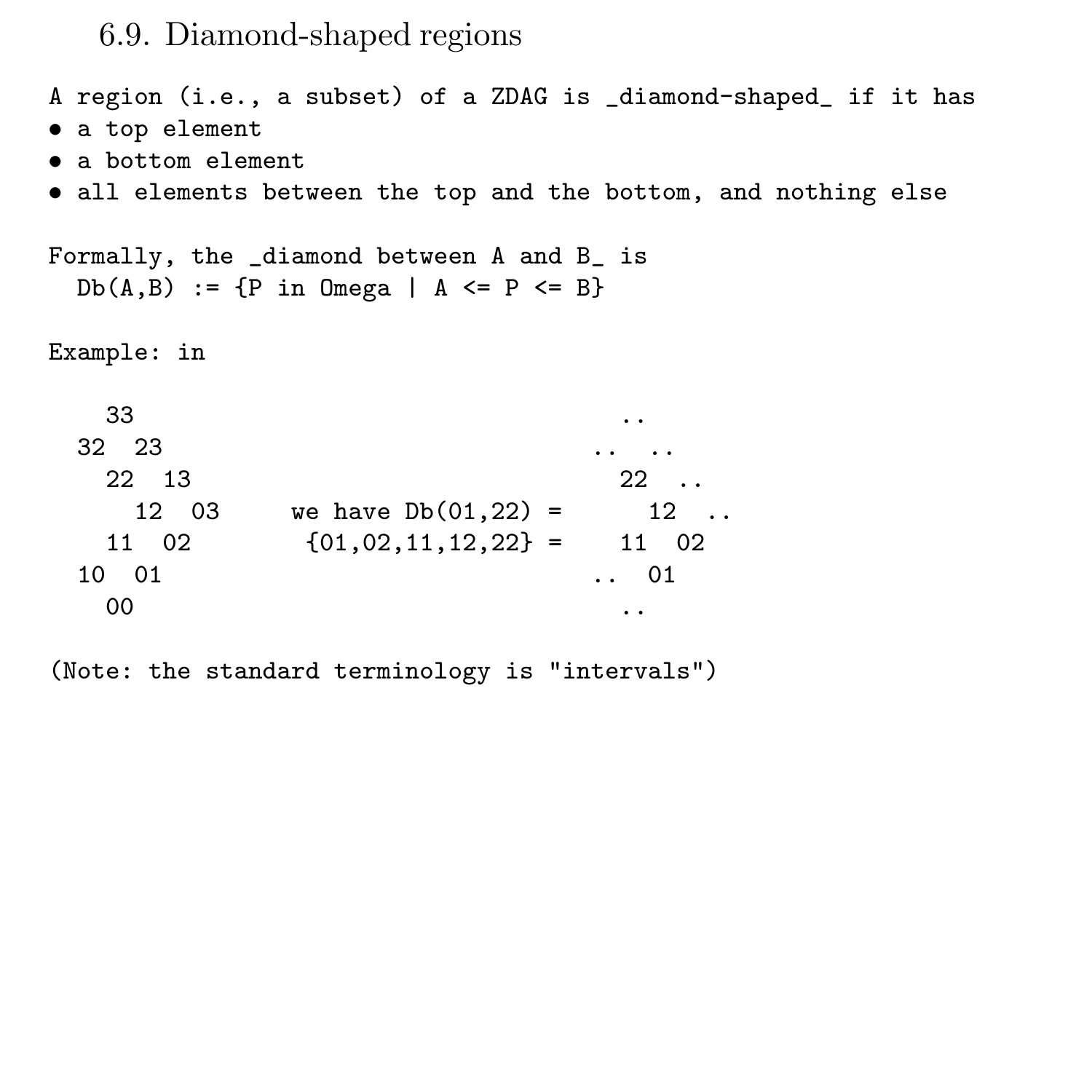6.10. Stable and equivalent truth-values

```
Remember: a modality on \Omega is an operation J: \Omega \rightarrow \Omega obeying these axioms:
  M1: P \leq J(P)M2: J(J(P)) \le J(P)M3: J(P\&Q) = J(P)\&J(Q)M1 means that applying J once moves up,
M2+M1 mean that applying J a second time does not move further up.
(What is M3?)
Let's say that P is _stable_ when P = J(P),
and that P and Q are _equivalent_ when J(P) = J(Q).
Formally:
  St(P) := (P = J(P)) (returns true or false)
  Sts := \{ P \text{ in } \mathbb{O}m \mid \text{St}(P) \text{ (returns a set)} \}P==Q := (J(P) = J(Q)) (returns true or false)
  E(P) := \{Q \text{ in } \mathbb{O}m \mid P == Q\} (returns a set)
  Es := \{E(P) | P \text{ in } 0m\} (returns a partition)
```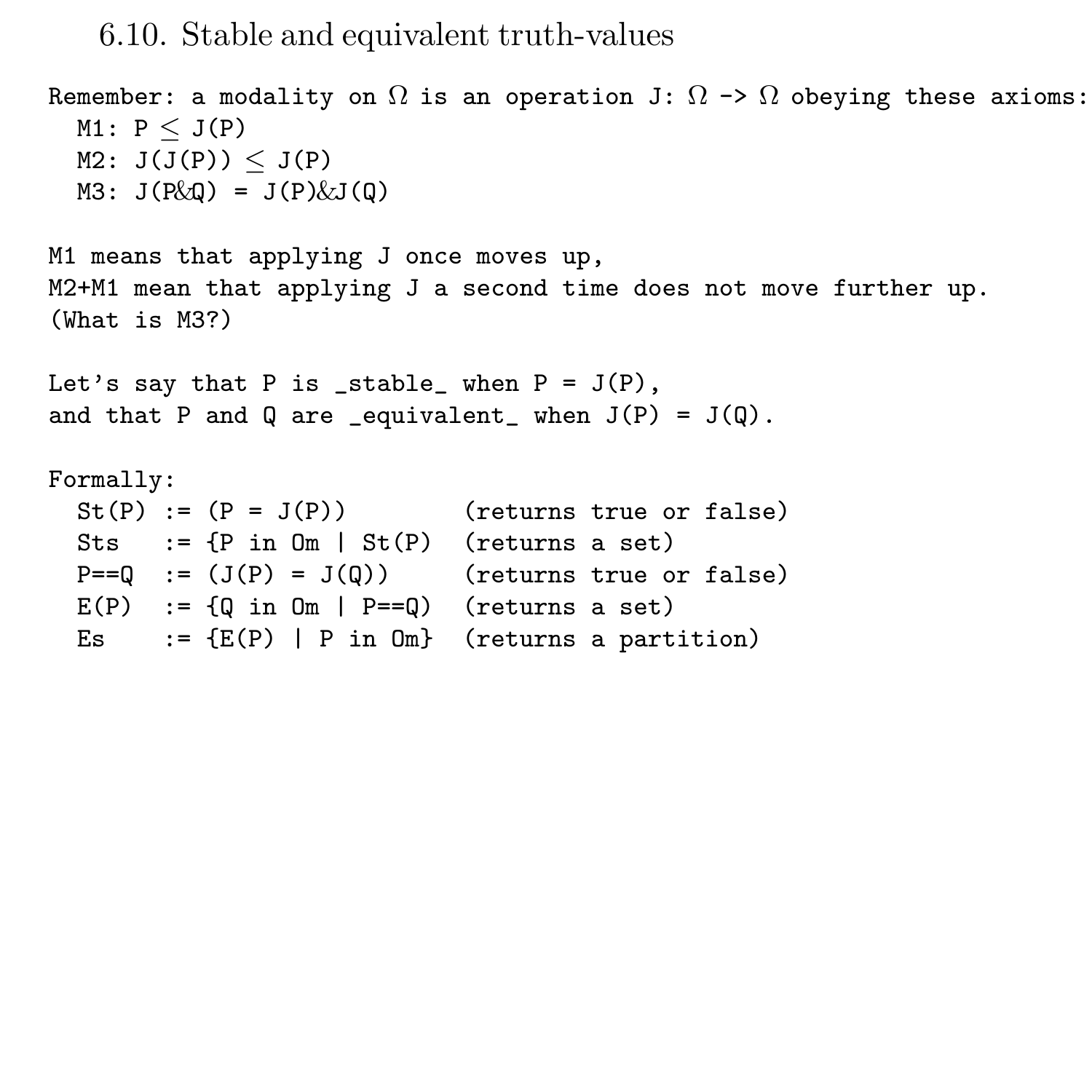6.11. Stable and equivalent truth-values (2)

Let's look at an example. When  $J(P) := B(P) = not not P$ , we have

| 33    | 33                                | $\cdot$ .   |
|-------|-----------------------------------|-------------|
| 32 23 | 33 33                             | $\cdots$    |
| 22 13 | 33 33                             | $\cdots$    |
|       | $Om == 12 03 (P ->J(P)) == 33 03$ | $Sts == 03$ |
| 11 02 | 33 03                             | $\cdots$    |
| 10 01 | 10 03                             | $10 \ldots$ |
| 00    | 00                                | 10          |

and the equivalence classes are:

|          | the state of the state of the state of the state of the state of the state of the state of the state of the state of the state of the state of the state of the state of the state of the state of the state of the state of t | 33 |
|----------|--------------------------------------------------------------------------------------------------------------------------------------------------------------------------------------------------------------------------------|----|
|          | 32 23                                                                                                                                                                                                                          |    |
| $\cdots$ | . 22 13                                                                                                                                                                                                                        |    |
|          | . 03 12                                                                                                                                                                                                                        |    |
|          | $\cdots$ $\cdots$ $\cdots$ $\cdots$ $\cdots$ 02 11 $\cdots$                                                                                                                                                                    |    |
|          | 10   01                                                                                                                                                                                                                        |    |
| - 00     | the contract of the contract of the contract of the contract of the contract of                                                                                                                                                |    |

i.e., Es = {{00}, {10}, {01,02,03}, {11,12,13,22,23,32,33}}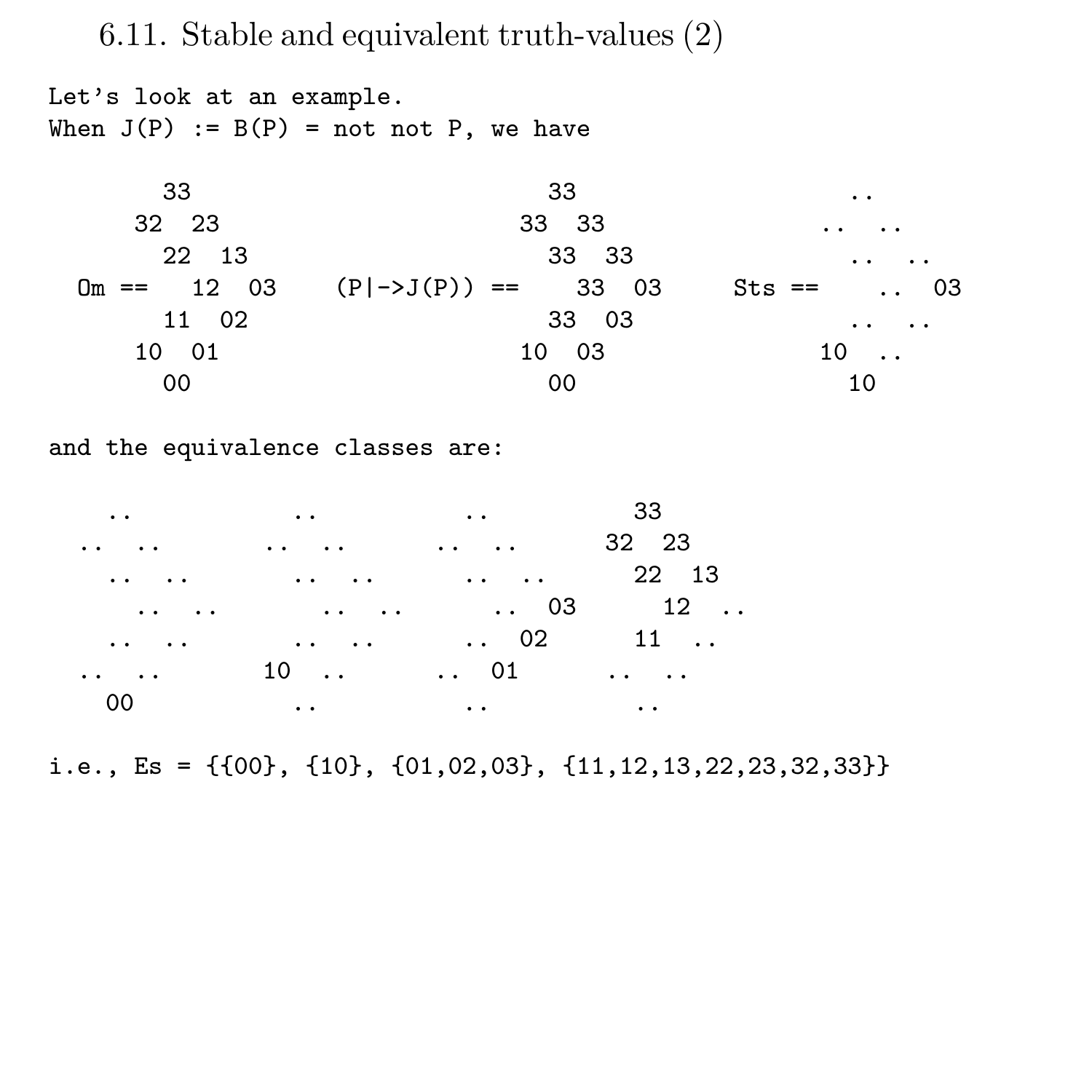6.12. What is axiom M3? Introduction

Remember: a modality on  $\Omega$  is an operation J:  $\Omega \rightarrow \Omega$  obeying these axioms:  $M1: P \leq J(P)$ M2:  $J(J(P)) \le J(P)$  $M3: J(P\&Q) = J(P)\&J(Q)$ M3 implies \_monotonicity\_, which is: Mo:  $P < Q$  implies  $J(P) < J(Q)$ but this is not obvious. Let's prove that in several steps. .. .. .. .. .. .. .. .. .. .. .. 64 .. 46 .. J(P) J(Q) .. .. .. .. .. .. ^ ^ .. .. .. 44 .. .. ..  $\setminus /$ <br>.. .. .. .. .. .. .. J(P)&J(Q) .. .. .. .. .. .. .. .. J(P)&J(Q) .. .. .. .. .. .. ..

.. .. .. .. .. .. .. 31 .. 13 .. P Q .. .. .. .. ^ ^  $\ldots$  11  $\ldots$ .. .. P&Q

..

Let  $P=31$ ,  $Q=13$ ,  $J(P)=64$ ,  $J(Q)=46$ . Then  $P(x)=11$  and  $J(P)\&J(0)=44$ , but without M3 we wouldn't know where is  $J(P(x)) = J(11) \ldots$  it could be anything above 11.

M3 tells us that  $J(11)=J(P\&Q)=J(P)\&J(Q)=64\&46=44$ , which is below  $J(P)=64$  and  $J(Q)=46...$ (Actually  $J(11)$  is the topmost value below  $J(P)$  and  $J(Q)$ .)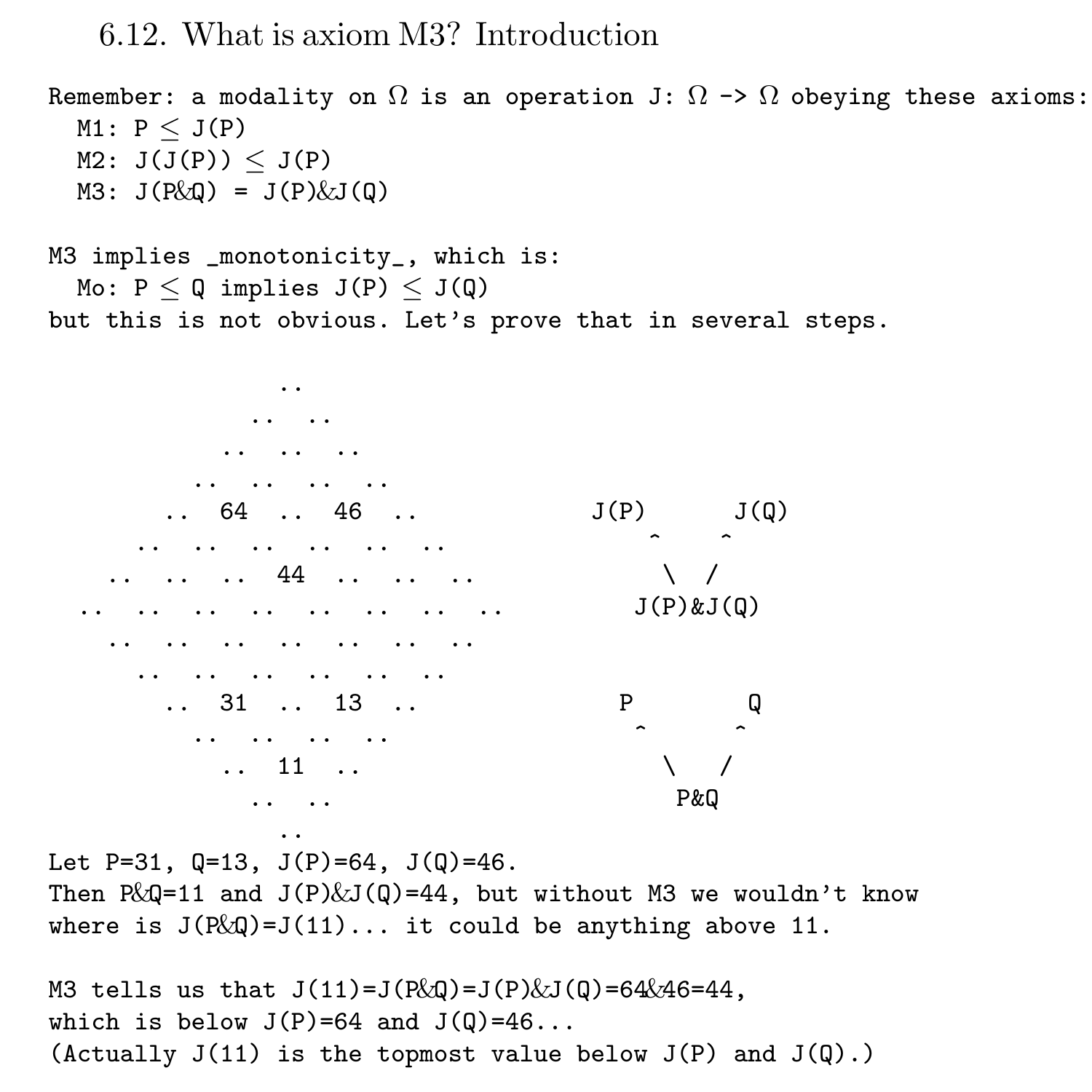6.13. What is axiom M3? Monotonicity for products

```
M3 implies that J(P\&Q)=J(P)\&J(Q),
so let's rewrite the "J(P)&J(Q)" as "J(P&Q)" in our diagram.
M3 implies that when we apply J to all elements of a
product diagram P \leftarrow P \& Q \rightarrow Q, we do have arrows
in its image J(P) <- J(P\&Q) -> J(Q).
Formally, this is
 Mp: J(P\&Q) \leq J(P), and J(P\&Q) \leq J(Q)("monotonicy for products")
              ..
           .. ..
          .. .. ..
        .. .. .. ..
       .64 .46 . J(P) J(Q).. .. .. .. .. .. ^ ^
   .. .. .. 44 .. .. .. \ /
 .. .. .. .. .. .. .. .. .. J(P&Q)
   .. .. .. .. .. .. ..
     .. .. .. .. .. ..
      .. 31 .. 13 .. P
       .. .. .. .. ^ ^
         \cdots 11 \cdots.. .. P&Q
            ..
```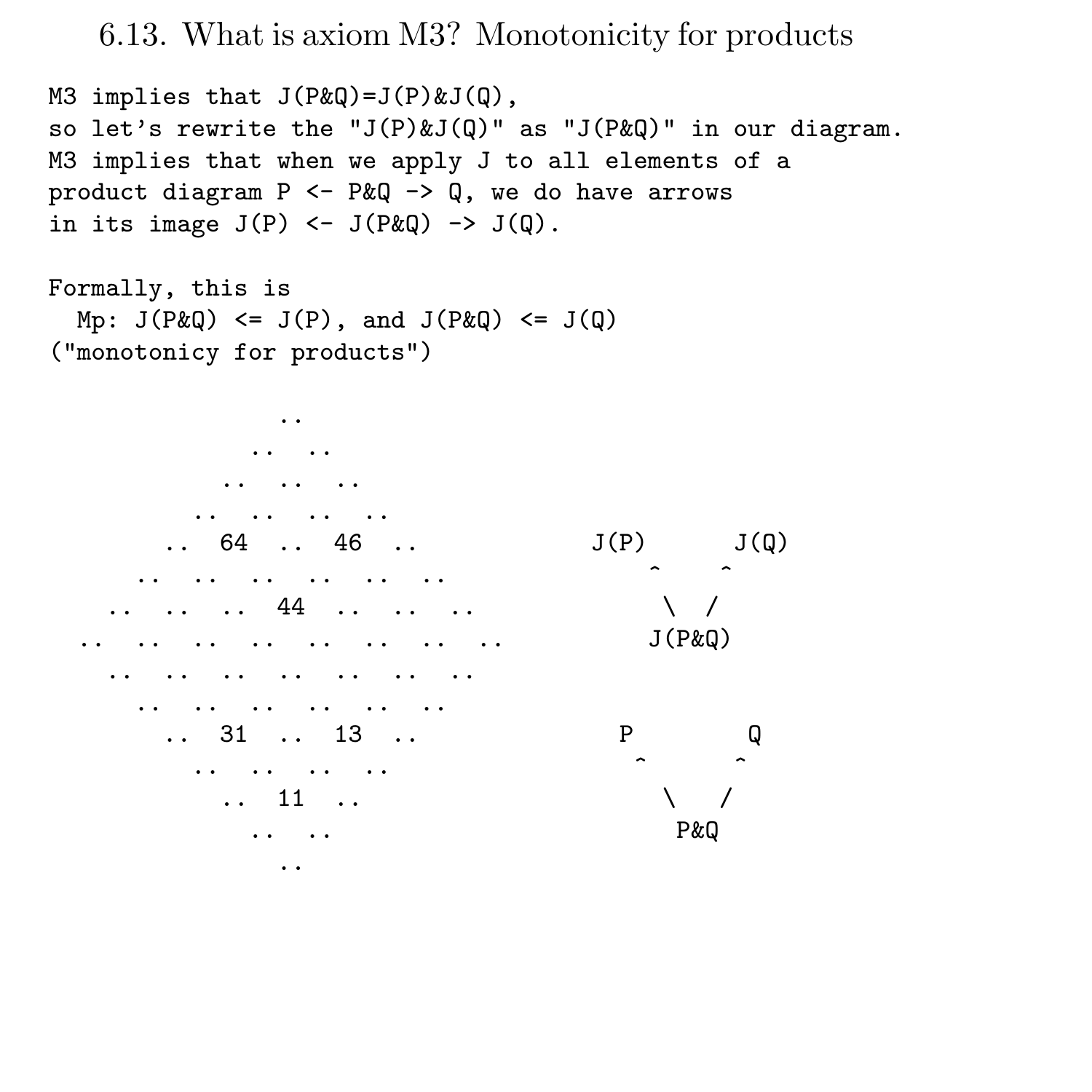6.14. What is axiom M3? Monotonicity

```
When P \le Q we have P = P \& Q,
and a part of the previous diagram collapses..
If P = P \& Q = 11, Q = 13, J(P) = J(P \& Q) = 44, J(Q) = 46,
and we have:
```
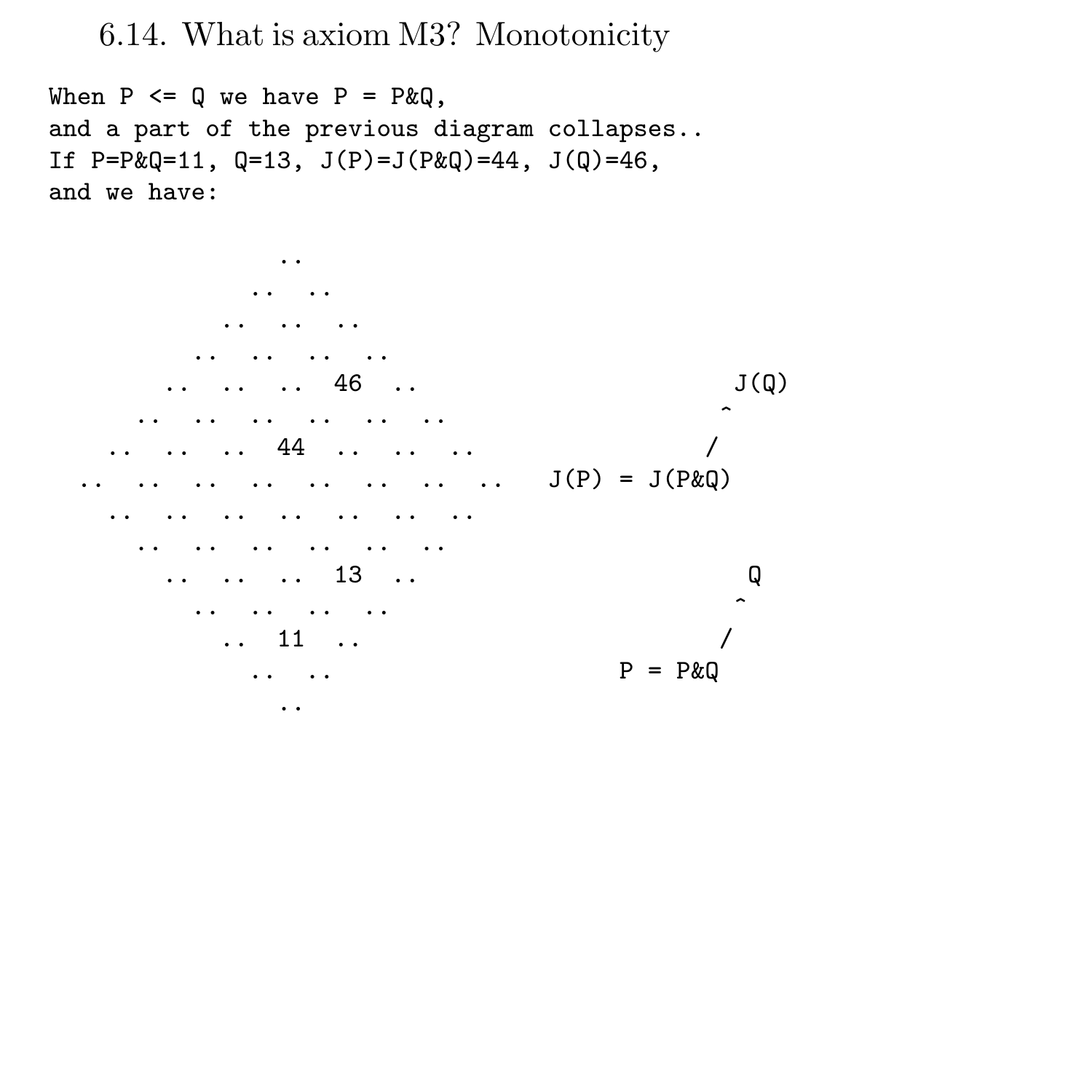6.15. What is axiom M3? Monotonicity (2)

Formally:

----------------M3 ---------------  $J(P \& Q) = J(P) \& J(Q)$   $J(P) \& P(Q) \le J(Q)$ ------------Mp := -----------------------------------  $J(P\&Q) \leq J(Q)$  $P$ <= $Q$  $=$ P=P&Q ----------- ------------Mp  $P \leq Q$   $J(P) = J(P \& Q)$   $J(P \& Q) \leq J(Q)$ ----------Mo := -------------------------  $J(P) \leq J(Q)$   $J(P) \leq J(Q)$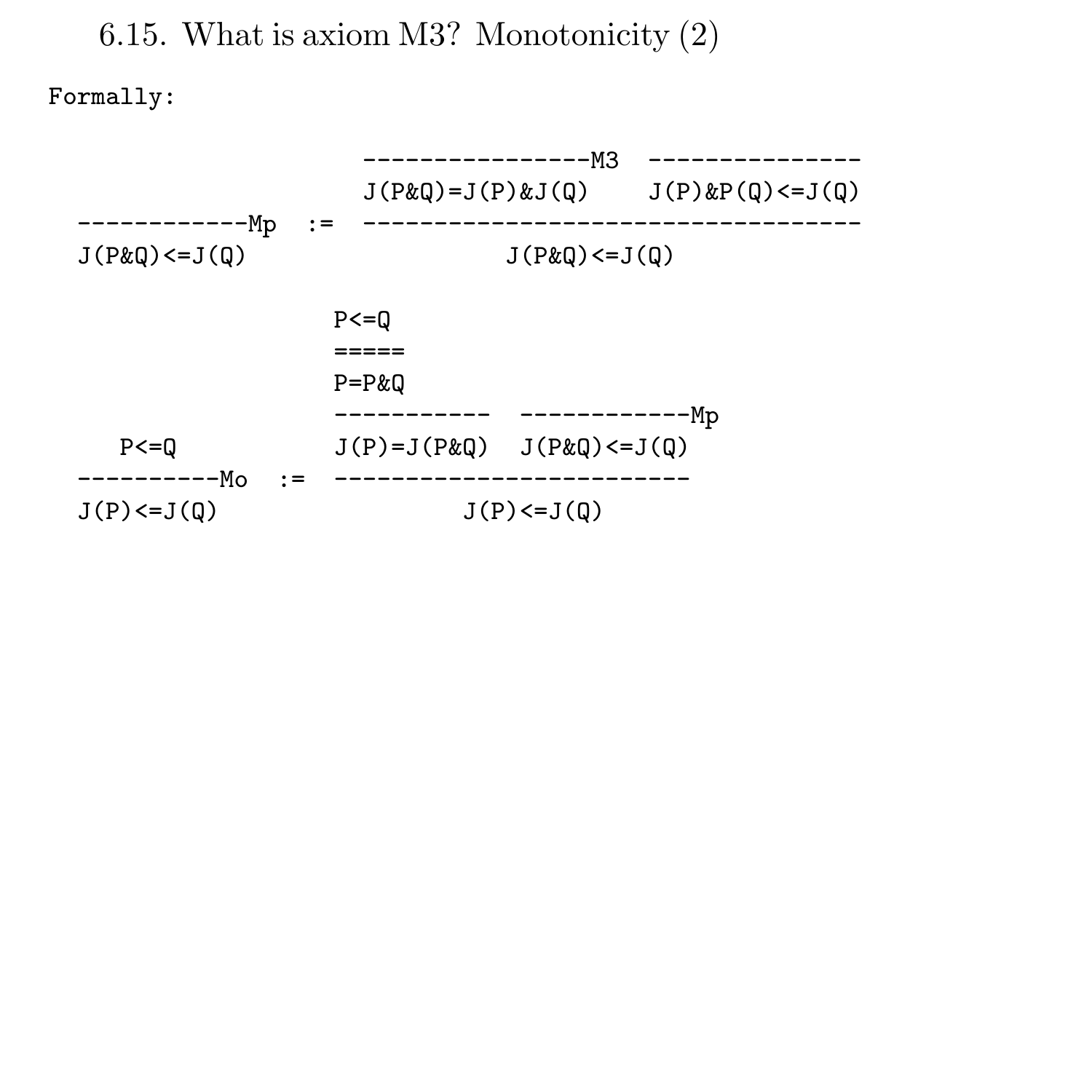### 6.16. The sandwich lemma

From

 $M1: P \le J(P)$  $M2: J(J(P)) \le J(P)$  $M3: J(P&0) = J(P)&J(0)$ 

We can prove that if P  $\leq Q \leq J(P)$  then P and Q (and J(P)) are equivalent More formally ("sandwich lemma"):

SL: If  $P \leq 0 \leq J(P)$  then  $P == 0$ .

Proof:

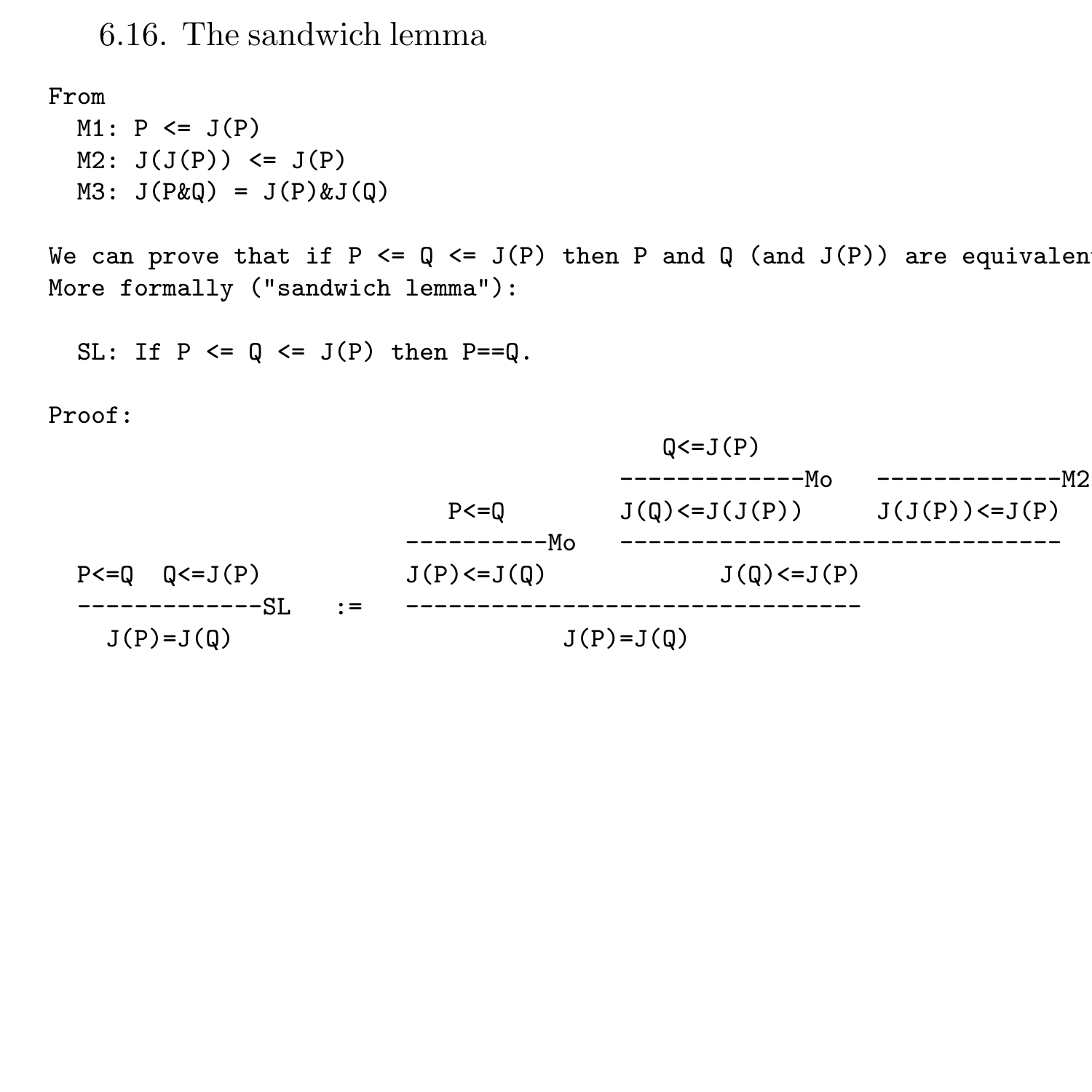6.17. The sandwich lemma: equivalence classes don't have holes

Sandwich lemma:

```
SL: If P<=Q<=J(P) then P==Q.
```
What does that mean? Let's look again at our example. This was an equivalence class,

33 32 23 22 13 12 .. 11 .. .. .. .. and  $J(12) = 33$ . Making P=12 and Q=22 in the sandwich lemma, we have  $P \leq 0 \leq J(P)$ , i.e., 12  $\leq 22 \leq 33$ . and, by C1, P==Q, i.e., 12==22, i.e., J(12)=J(22)=33. The sandwich lemma is very powerful. If we know that  $J(11)=33$ , then, using it for all elements between 11 and 33, we get that  $J(12)=J(13)=J(22)=J(23)=J(32)=33$ .

The sandwich lemma says that equivalence classes do not have "holes".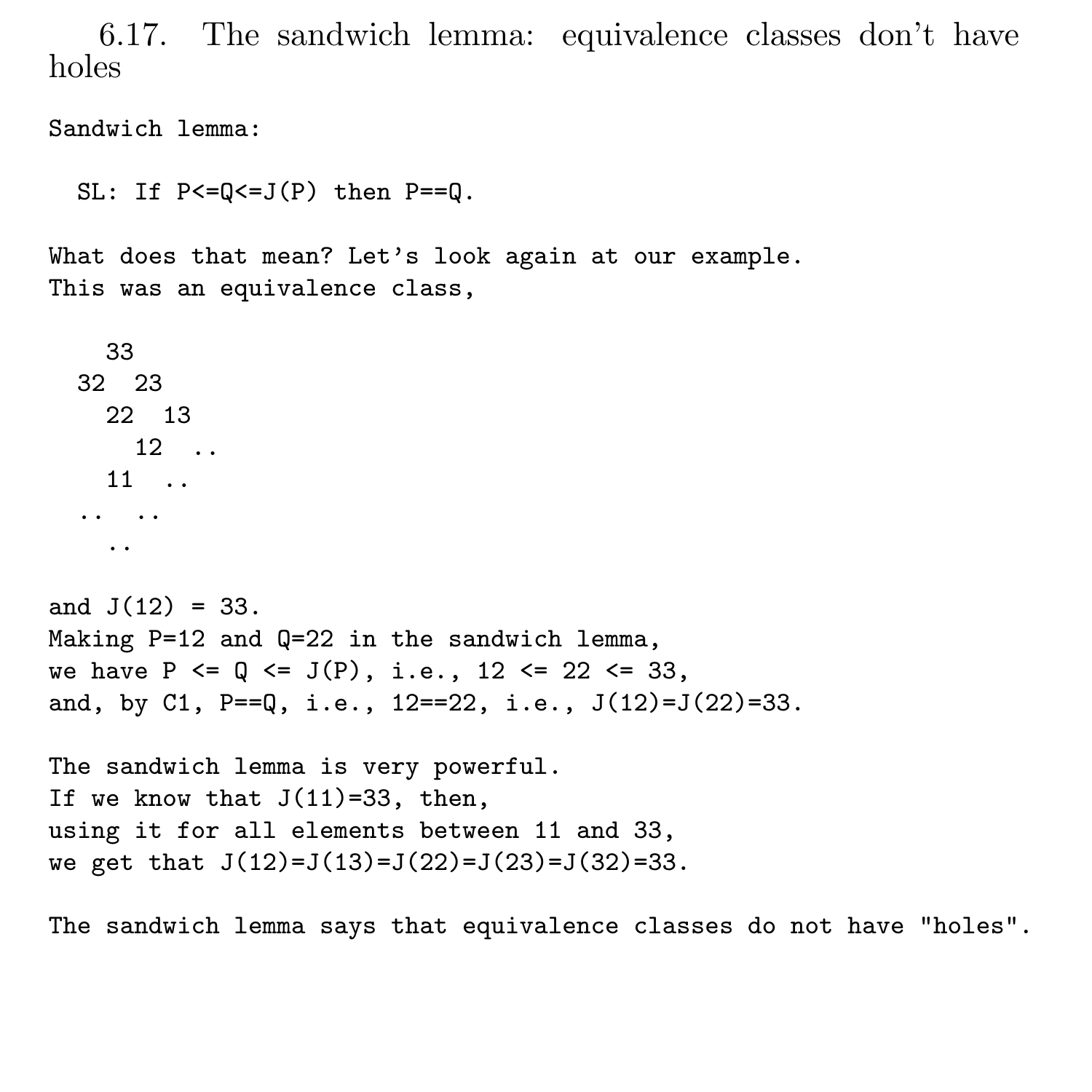6.18. Equivalence classes: the bottom element lemma

The axiom  $M3: J(P&0) = J(P)&J(0)$ can be extended to P&Q&R, P&Q&R&S, etc. Look:

 $J(P\&Q\&R) = J(P\&Q\&R))$  $= J(P) & J(Q k R)$  $= J(P) & J(Q) & J(R)$ 

What happens when we take the "&" of all the truth-values in an equivalence class, and then we apply J to it? Let's look at an example. Let E := {11,12,13,22,23,32,33} and  $k = 11k12k13k22k23k32k33$  (= 11).

```
33
32 23
 22 13
  12 ..
 11 ..
.. ..
 ..
J(kE) = J(11 \& 12 \& 13 \& 22 \& 23 \& 32 \& 33)= J(11) & J(12) & J(13) & J(22) & J(23) & J(32) & J(33)
     = 33 & 33 & 33 & 33 & 33 & 33 & 33
      = 33
```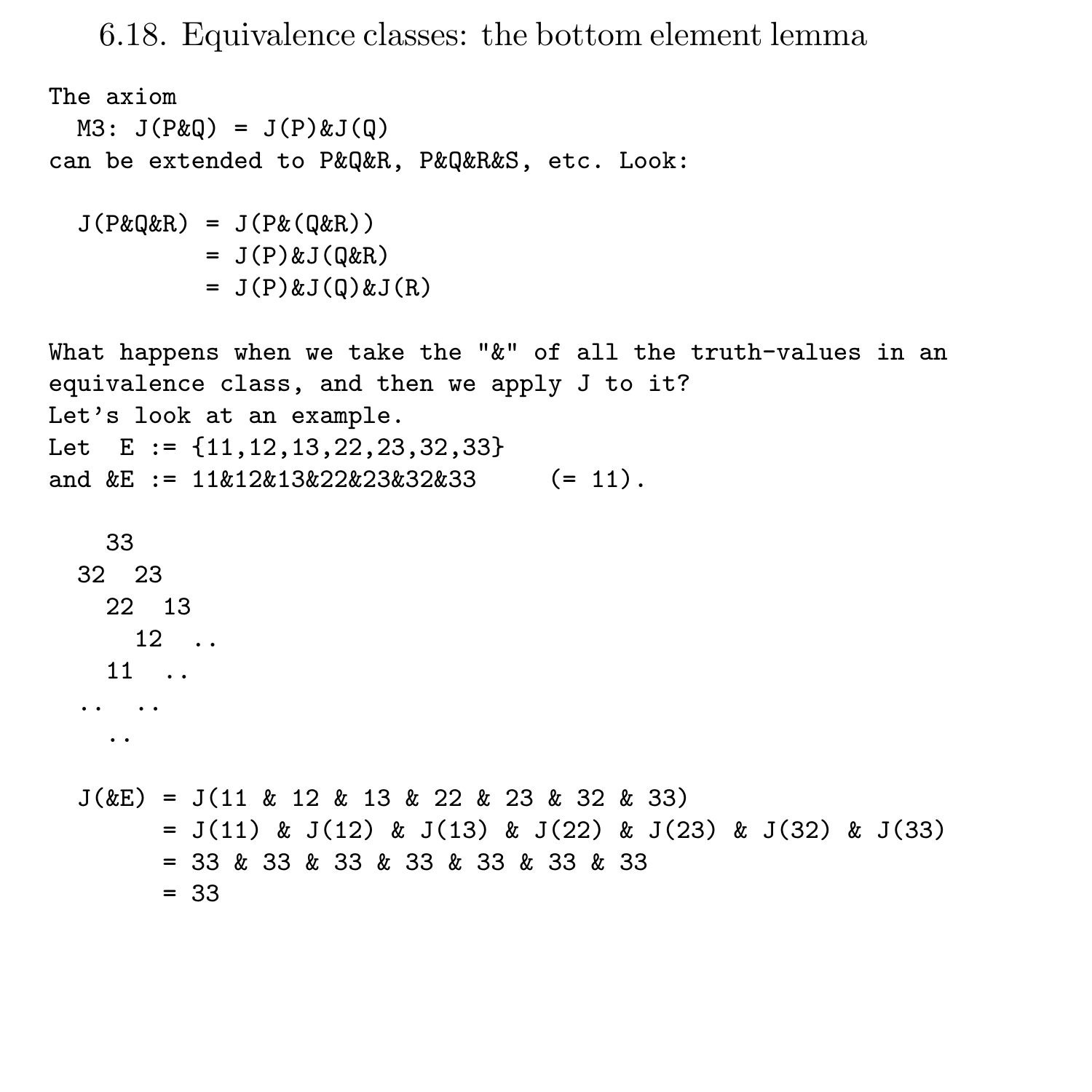6.19. Equivalence classes: the bottom element lemma (2)

```
Let E := {11,12,13,22,23,32,33}
and &E := 11&12&13&22&23&32&33 (= 11).
   33
 32 23
   22 13
    12 ..
   11 ..
  .. ..
   ..
 J(kE) = J(11 \& 12 \& 13 \& 22 \& 23 \& 32 \& 33)= J(11) & J(12) & J(13) & J(22) & J(23) & J(32) & J(33)= 33 & 33 & 33 & 33 & 33 & 33 & 33
       = 33
So, &E is ==-equivalent to all other elements of E,
and &E is below all other elements of E...
That means that &E is the bottom element of that equivalence class,
and, by the sandwich lemma, the equivalence class is made of
all elements between &E and J(&E).
TYPESET THIS IN RED:
```
(That only works for \_finite\_ conjunctions, but we are working only with finite cases...)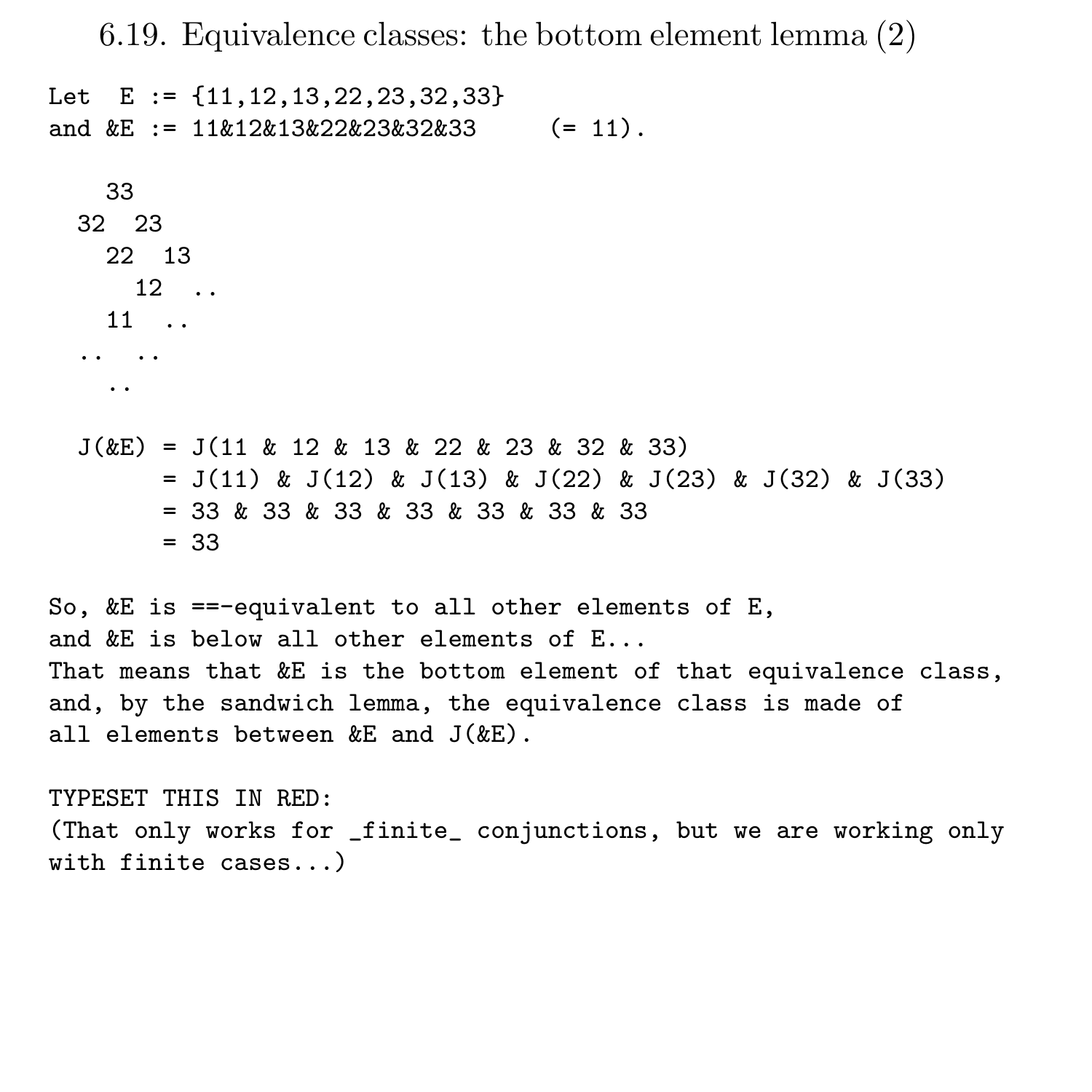6.20. Equivalence classes: the bottom element lemma (3)

A small modification of that previous argument leads to this: let E be any non-empty set of equivalent elements of Om. Then the diamond-shaped region

 $E' := D(kE, J(kE))$ 

having &E as its bottom element and J(&E) as its top element contains E, and all elements in E' are equivalent.

For example, in

33 32 23 22 13 12 .. 11 .. .. .. ..

let E :=  $\{13, 22\}$ ; note that  $J(13)=J(22)=33$ , and that  $kE = 13k22 = 12$ . Then

$$
J(\&E) = J(13 \& 22)
$$
  
= J(13) & J(22)  
= 33 & 33  
= 33...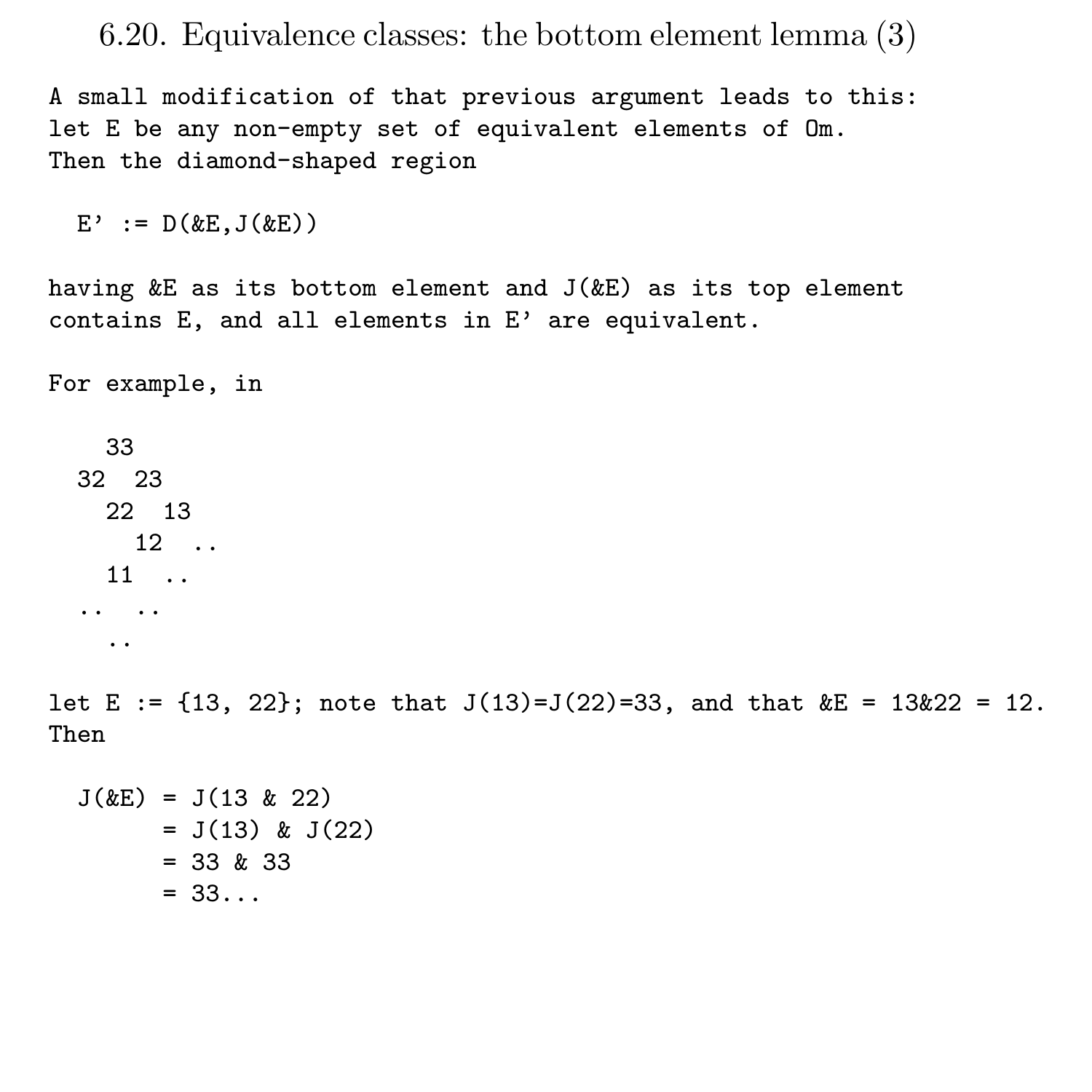6.21. Equivalence classes: the bottom element lemma (4)

let E :=  $\{13, 22\}$ ; note that  $J(13)=J(22)=33$ , and that  $kE = 13k22 = 12$ . Then

$$
J(kE) = J(13 & 22)
$$
  
= J(13) & J(22)  
= 33 & 33  
= 33,

and all elements in the diamond-shaped region

E' :=  $D(kE, J(kE)) = D(12,33) = {12,13,22,23,32,33}$ 

are equivalent; this new lemma takes any arbitrary non-empty set of equivalent elements, and extends it to a diamond-shaped set of equivalent elements. In our example it extends E={13,22} to E={12,13,22,23,32,33}, ie.,

|          | 33  |             |
|----------|-----|-------------|
|          |     | 32 23       |
| 22 13    |     | 22 13       |
| $\cdots$ | to: | $12 \ldots$ |
| .        |     |             |
|          |     |             |
|          |     |             |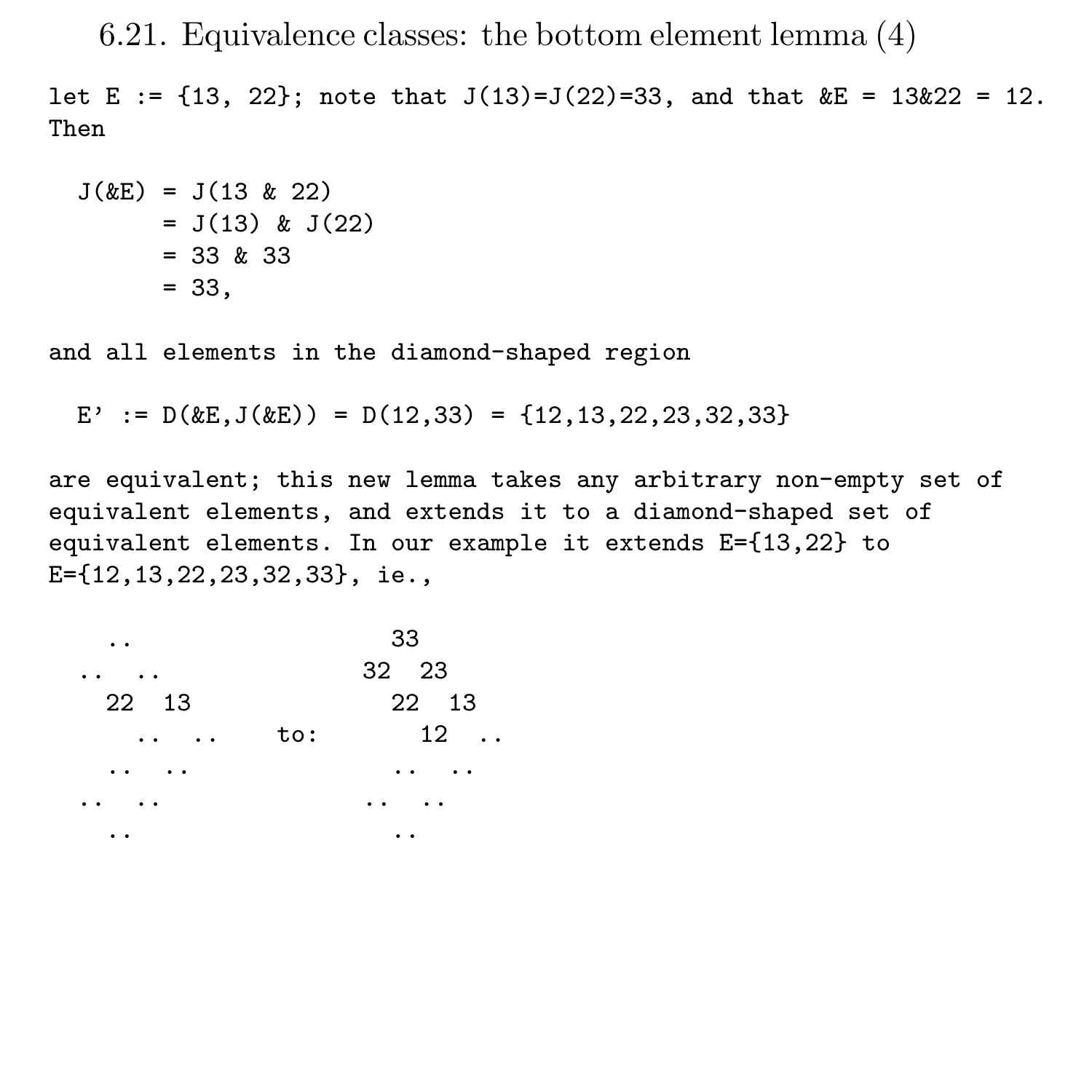6.22. An operation dual to J

Let Eq(P) be the equivalence class of P. Formally,

 $Eq(P) := \{Q | J(P)=J(Q)\}.$ 

We know that  $J(P)$  returns the top element of  $Eq(P)$ . We saw, by the bottom element lemma, that each  $Eq(P)$  has a bottom element Let's denote that bottom element by B(P). Formally,  $B(P)$  is the " $k$ " of all elements of  $Eq(P)$ . (A finite conjunction because we are in the finite case!)

We have that  $Eq(P)$  is made of all elements between  $B(P)$  and  $J(P)$ , and nothing else...

We will return to this later.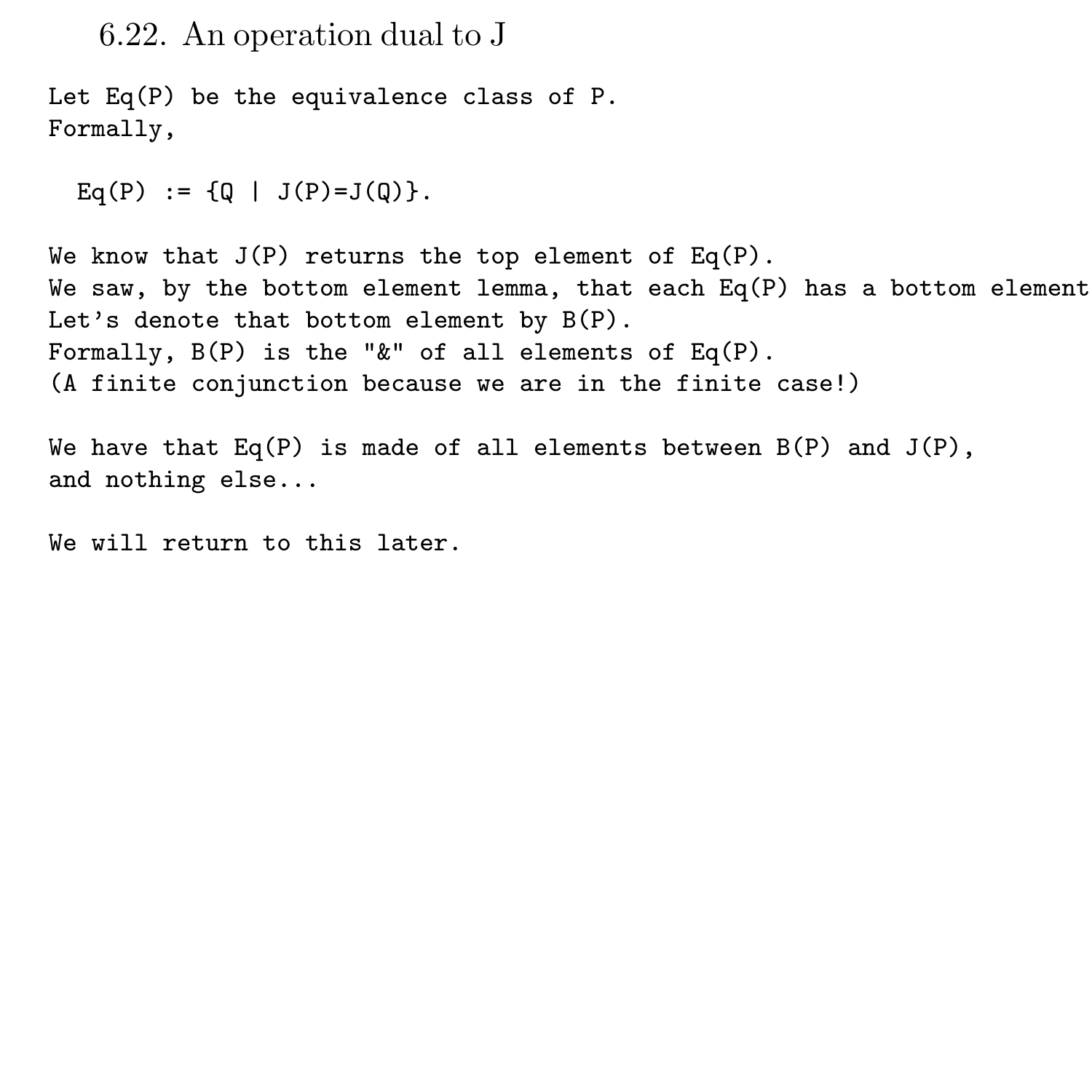6.23. How J interacts with  $\&$ 

We know (proofs later!) that "&" is monotonous on both its inputs, and that P<=J(P) and that J is monotonous, i.e.,

| $P \le P'$ | $0 < = 0'$     |              | $P \leq 0$      |
|------------|----------------|--------------|-----------------|
|            |                |              |                 |
| P&O<=P'&O  | $P&Q\leq P&Q'$ | $P \le J(P)$ | $J(P) \le J(Q)$ |

These things mean that for any truth-values P and Q we know some relations between  $P\&Q, J(P)\&Q, \ldots, J(J(P)\&J(Q))$ :

```
J(J(P)&J(Q))
              \hat{\phantom{a}} \hat{\phantom{a}} \hat{\phantom{a}} \hat{\phantom{a}}/ | \
           \prime | \
J(J(P)&Q) J(P)&J(Q) J(P&J(Q))
      \bullet \bullet \bullet \bullet \bullet \bullet| \/ \/ |
      | /\ /\ |
  J(P)&Q J(P&Q) P&J(Q)
          \hat{a} \hat{a} \hat{a} \hat{a}\backslash | /
             \ | /
               P&Q
But M3 tells us that J(P\&Q)=J(P)\&J(Q), so at least the two middle
vertices in the cube-shaped diagram above yield the same result...
```
Actually we can prove more: J(P&Q) is equal to all the four upper truth-values in the diagram above. Proofs:

```
J(J(P) \& Q) = J(J(P)) \& J(Q) = J(P) \& J(Q)J(P&J(0)) = J(P)&J(J(0)) = J(P)&J(0)J(J(P) & J(Q)) = J(J(P)) & J(J(Q)) = J(P) & J(Q)
```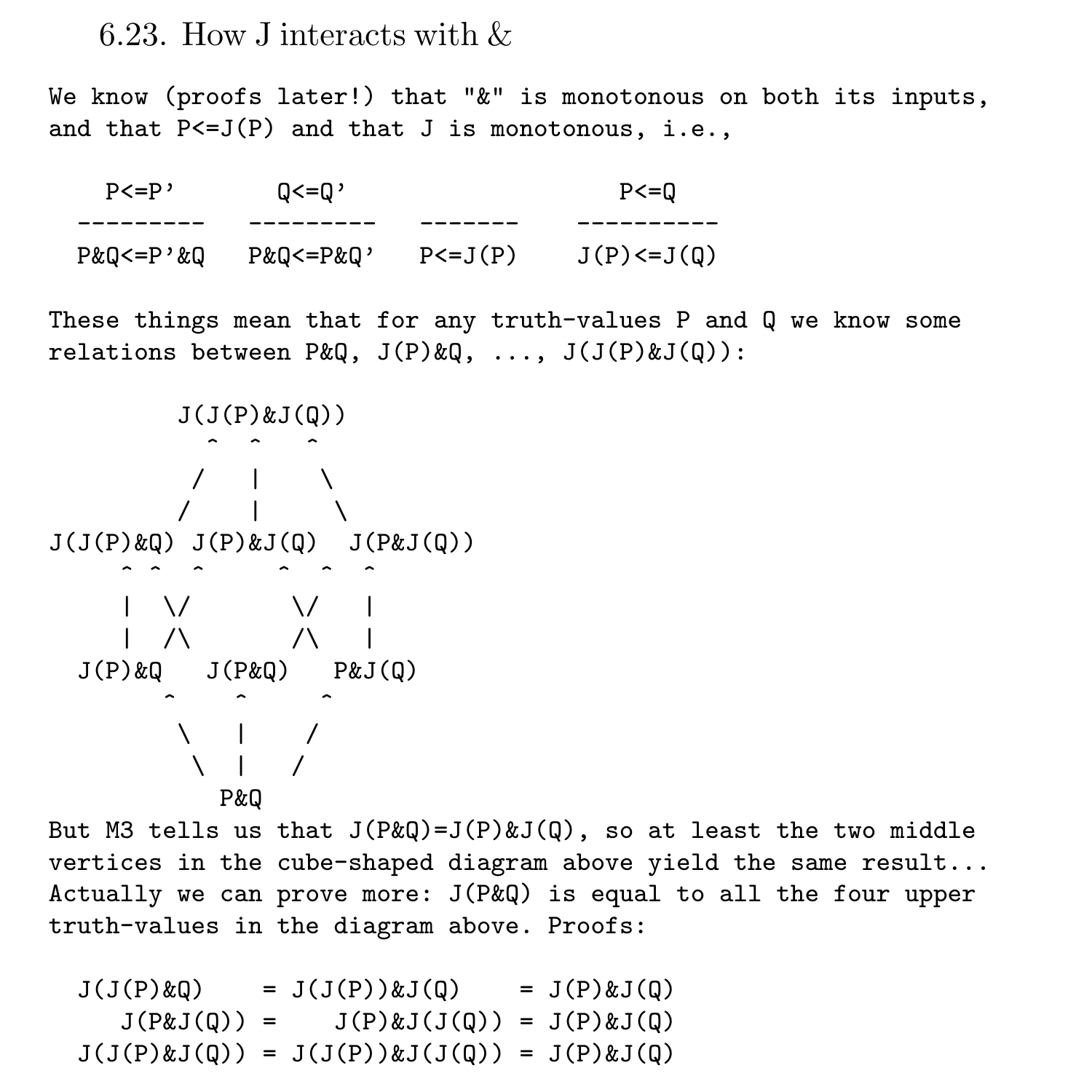6.24. How J interacts with ∨

We know (proofs later!) that "∨" is monotonous on both its inputs, and (again!) that P<=J(P) and that J is monotonous, i.e.,

| $P \le P'$     | $0 < = 0'$     |              | $P \leq 0$      |
|----------------|----------------|--------------|-----------------|
|                |                |              |                 |
| $PvQ \le P'vQ$ | $Pv0 \le Pv0'$ | $P \le J(P)$ | $J(P) \le J(Q)$ |

These things mean that for any truth-values P and Q we know these relations between  $PvQ$ ,  $J(P)vQ$ , ...,  $J(J(P) & J(Q))$ :

```
J(J(P)\vee J(Q))\hat{\phantom{a}} \hat{\phantom{a}} \hat{\phantom{a}} \hat{\phantom{a}}/ | \
              \prime | \
J(J(P)∨Q) J(P)∨J(Q) J(P∨J(Q))
        \bullet \bullet \bullet \bullet \bullet \bullet| \/ \/ |
        | /\ /\ |
   J(P)∨Q J(P∨Q) P∨J(Q)
            \hat{a} \hat{a} \hat{a} \hat{a}\backslash | /
               \ | /
                  P∨Q
```
But we know more. We can prove that we have  $J(J(P)\vee J(Q))\leq J(P\vee Q)$ ,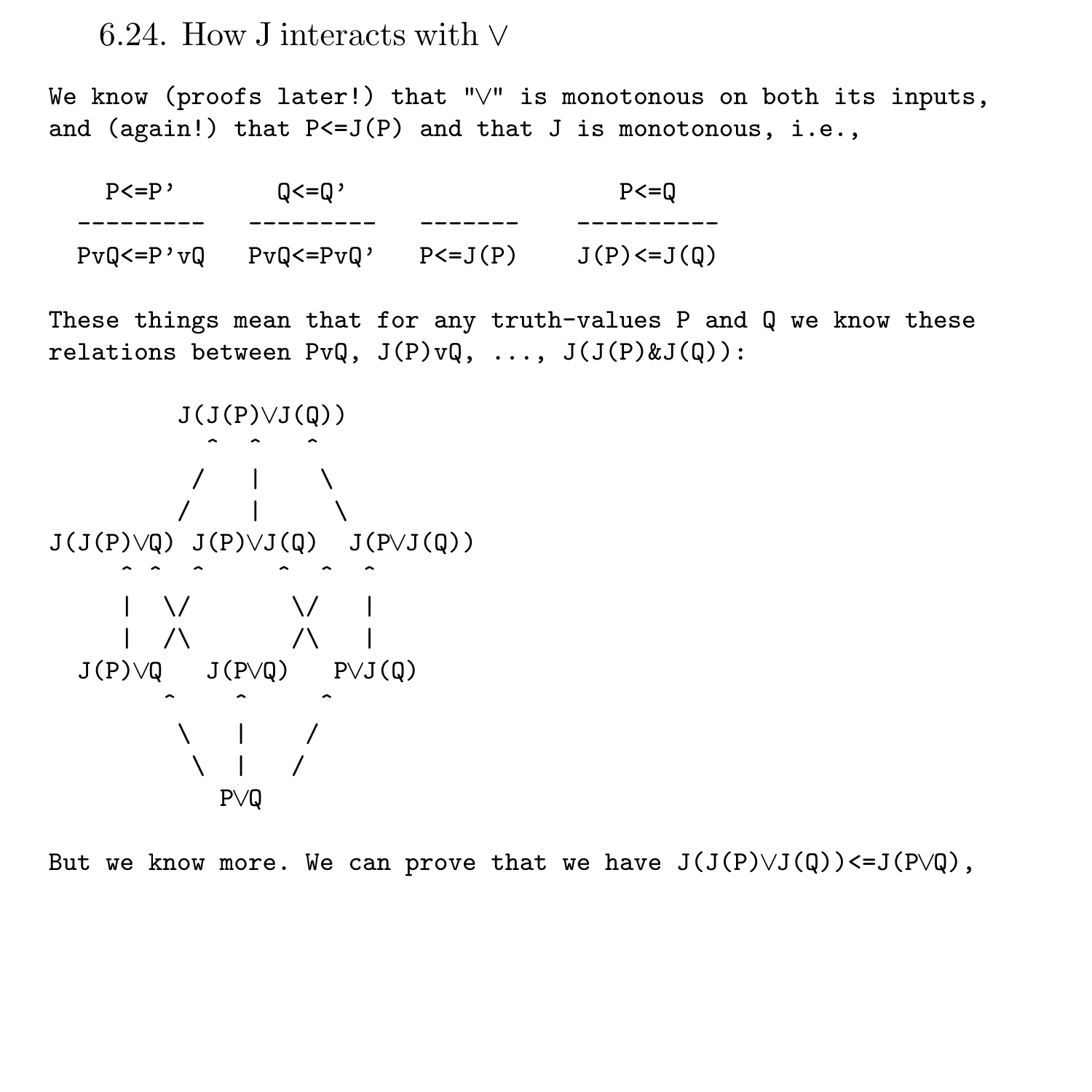### 6.25. How J interacts with  $\vee$  (2)

But we know more. We can prove that we have  $J(J(P)\vee J(Q))\leq J(P\vee Q)$ ,

------ ------ P<=P∨Q Q<=P∨Q ------------Mo ------------Mo  $J(P) \leq J(P \vee Q)$   $J(Q) \leq J(P \vee Q)$ --------------------------- J(P)∨J(Q)<=J(P∨Q) -----------------------Mo ----------------M2  $J(J(P)\vee J(Q))\leq J(J(P\vee Q))$   $J(J(P\vee Q))=J(P\vee Q)$ --------------------------------------------  $J(J(P)\vee J(Q))\leq J(P\vee Q)$ 

and this implies that all the 4 truth-values in the upper lozenge are equal...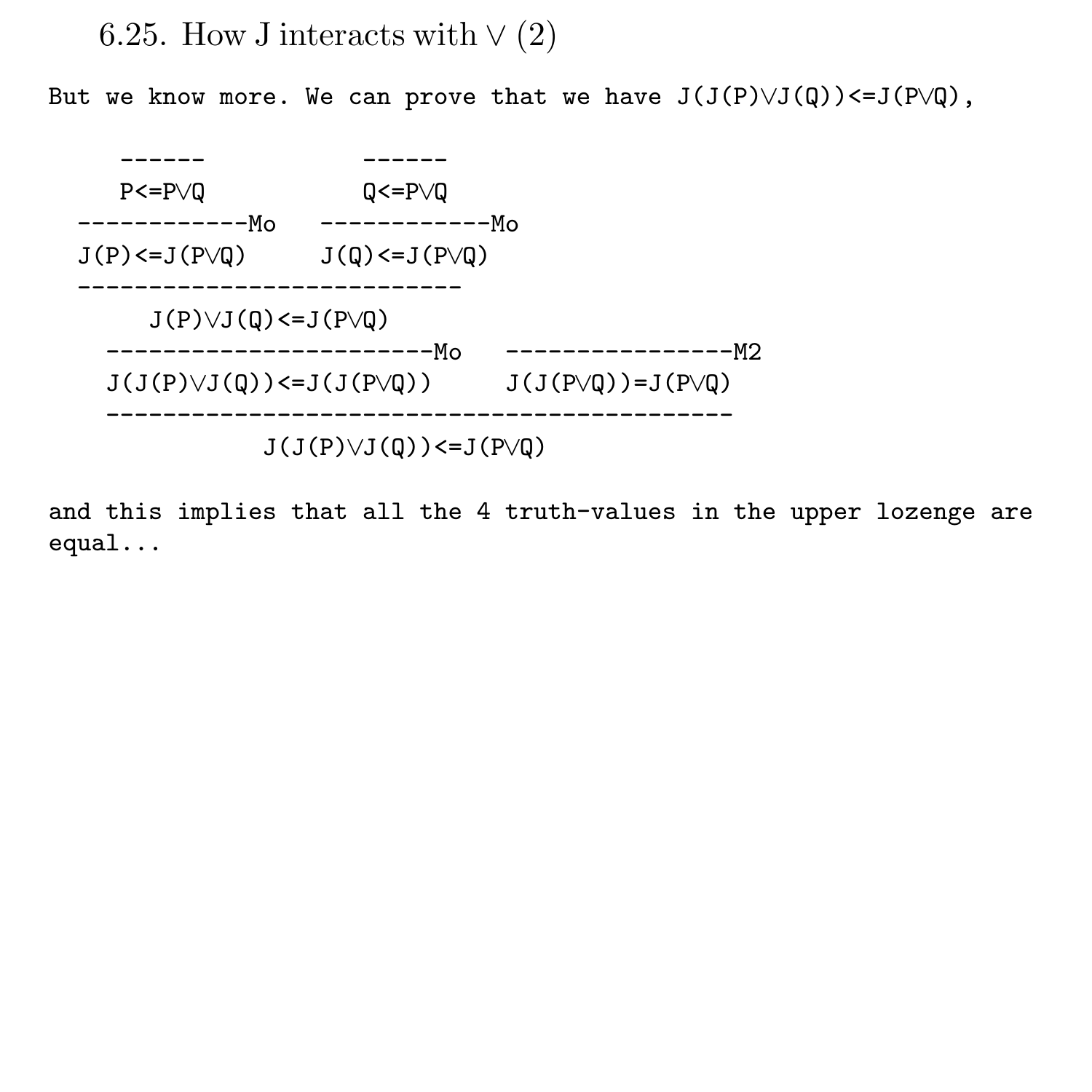### 6.26. How ZHAs are cut into equivalence classes

We saw that the equivalence classes of J are diamond-shaped regions, but we don't know yet how which ways of splitting a ZHA into diamond-shaped regions correspond to "J"s that obey M1, M2 and M3... For example, does this correspond a valid J?

/\ 55 / \ 55 55 / /\ 55 55 35 / / \ 55 55 35 35 /\ /\ \ 51 55 33 35 35 /\ \/ \ \ (\*) 50 51 33 33 35 35 \ \ \ /\ / 50 51 33 13 35 \ \/\/ \/ 50 21 13 13 \/ / / 21 13 13 \/ / 13 13 \ / 13 \/

It turns out that no. Look at the frontiers between equivalence classes. We will see two separate arguments.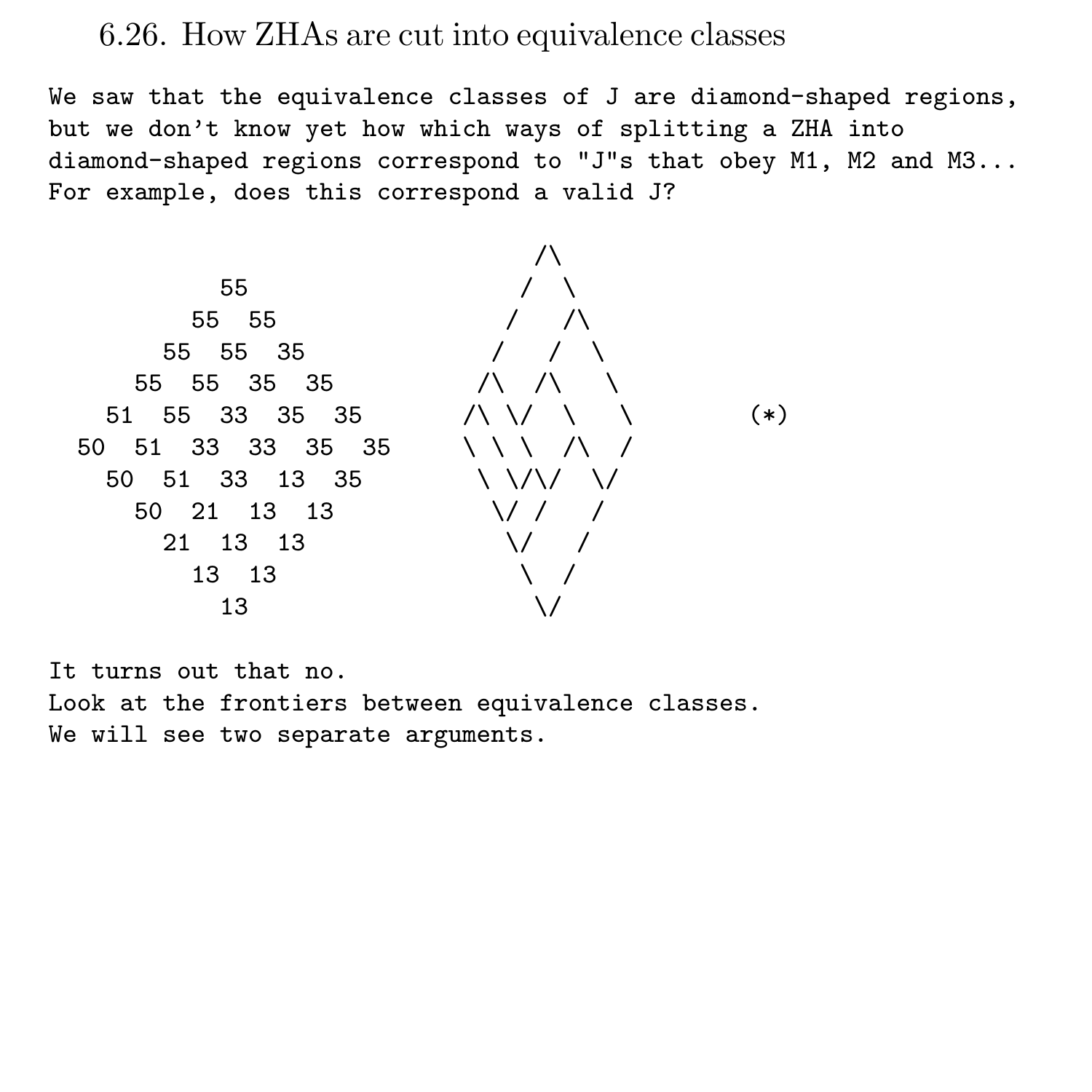## 6.27. How ZHAs are cut into equivalence classes (2)

The first, based on the fact that  $J(Q)=J(R)$  implies  $J(P\&Q)=J(P\&R)$ , shows that borders that make lambda and mirrored lambdas are not possible,

| $\sqrt{ }$ | $\sqrt{ }$  | $\sqrt{ }$  | $\sqrt{ }$ |
|------------|-------------|-------------|------------|
| ハヽ         | $/$ $/$     | ハハ          | $\sqrt{2}$ |
| \/\/       | $\sqrt{\}}$ | $\sqrt{}$   | \\/        |
| $\vee$     | $\lambda$ / | $\lambda$ / | $\sqrt{ }$ |
|            |             |             |            |

(lambda) (mirrored lambda) (y) (mirrored y)

and a second one, based on the fact that  $St(P)$  and  $St(Q)$  implies  $St(P\&Q)$ , that shows that borders that make "y"s and mirrored "y"s are not possible.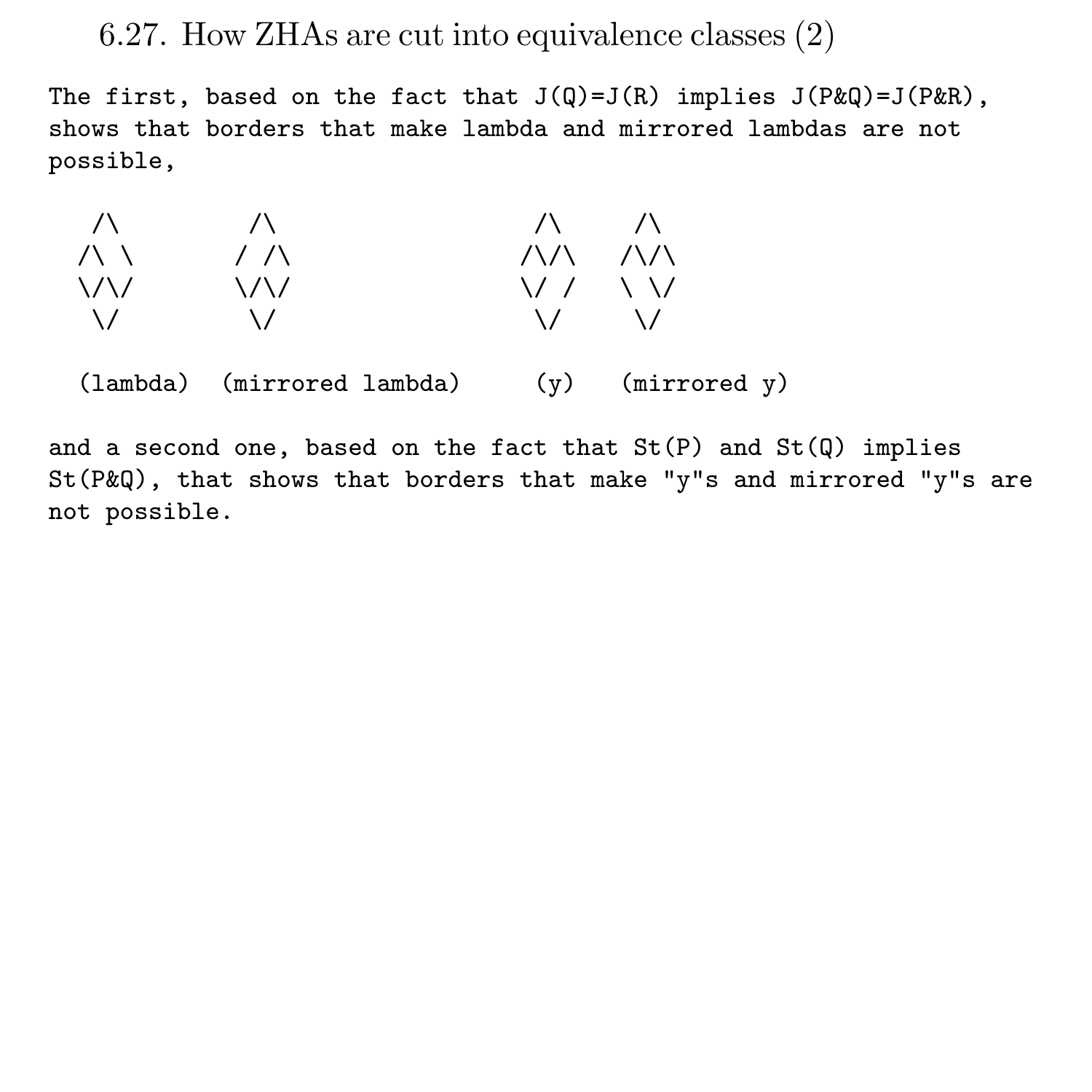6.28. Borders like lambdas are not possible

Lemma: if Q==R then P&Q==P&R ("'&' preserves equivalence"). Proof:

 $J(Q)=J(R)$ -------------------  $J(Q) = J(R)$   $J(P) & J(Q) = J(P) & J(R)$ -------------&pe := =================== J(P&Q)=J(P&R) J(P&Q)=J(P&R)

Diagrammatically, we can use "P&" to "move southwest", as here:

| Ρ<br>O   | 34<br>52 |
|----------|----------|
|          |          |
| P&Q<br>R | 14<br>32 |
|          |          |
| Q&R      | 12       |

In the diagram  $(*)$  we have  $J(34)=J(14)=35$ , but  $J(32)=33$  and  $J(12)=13$ ; if we take  $P=52$ ,  $Q=34$ ,  $R=14$ , the lemma &pe would imply that  $J(32)=J(12)$ , which does not hold. Diagrammatically, the lemma "&pe" implies that the lines marking the frontiers between different equivalence classes cannot make either a "lambda" or its mirror image...

$$
\begin{array}{ccc}\n\wedge & \wedge \\
\wedge \wedge & \wedge \\
\vee \vee & & \vee \\
\vee & & \vee\n\end{array}
$$

(lambda) (mirrored lambda)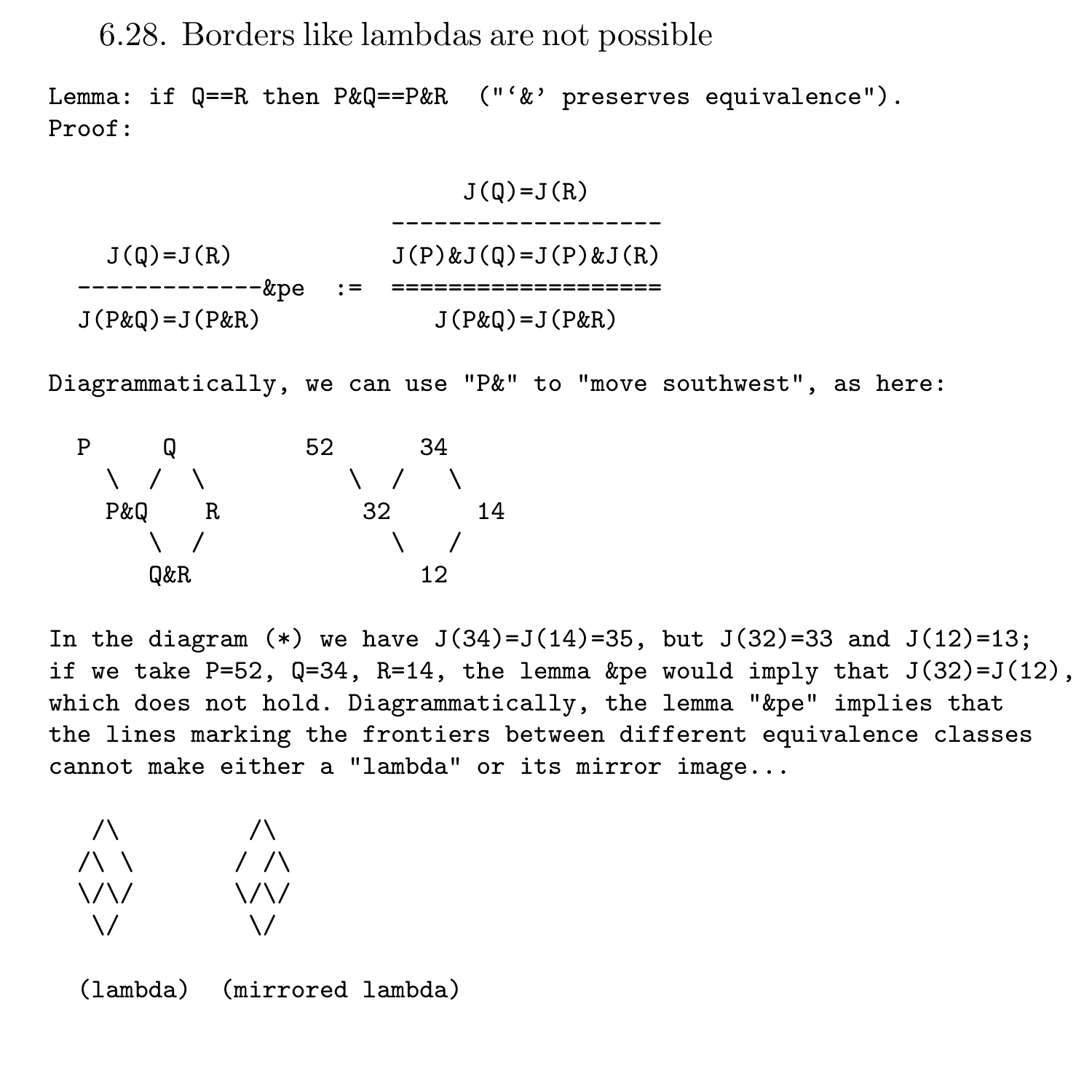6.29. Borders like "y"s are not possible

Lemma:  $St(P)$  and  $St(Q)$  implies  $St(P\&Q)$  (" $\&$  preserves stability") Proof:

 $P=J(P)$   $Q=J(Q)$ ============== ----------------M3  $P=J(P)$   $Q=J(Q)$   $P\&Q=J(P)\&J(Q)$   $J(P)\&J(Q)=J(P\&Q)$ --------------&ps := --------------------------------- P&Q=J(P&Q) P&Q=J(P&Q)

We start with the case in which our ZHA is a lozenge. We know that equivalence classes are diamond-shaped regions. When the ZHA is a lozenge, the equivalence classes are lozenges too.

Let's look at this example. Here are a ZHA H and a function J: H -> H on it; J obeys M1 and M2 - remember the geometrical meaning of M1 and M2! - and we want to show that that J cannot obey M3 too.

| 33          | 33          |                   |
|-------------|-------------|-------------------|
| 32 23       | 33 33       | $\sqrt{ }$        |
| 31 22 13    | 31 33 13    | $\wedge$ $\wedge$ |
| 30 21 12 03 | 31 31 13 13 | $1$ $1$           |
| 20 11 02    | 31 13 13    | $\setminus$ / /   |
| 10 01       | 13 13       | $\sqrt{ }$        |
| $_{00}$     | 13          | $\sqrt{ }$        |
|             |             |                   |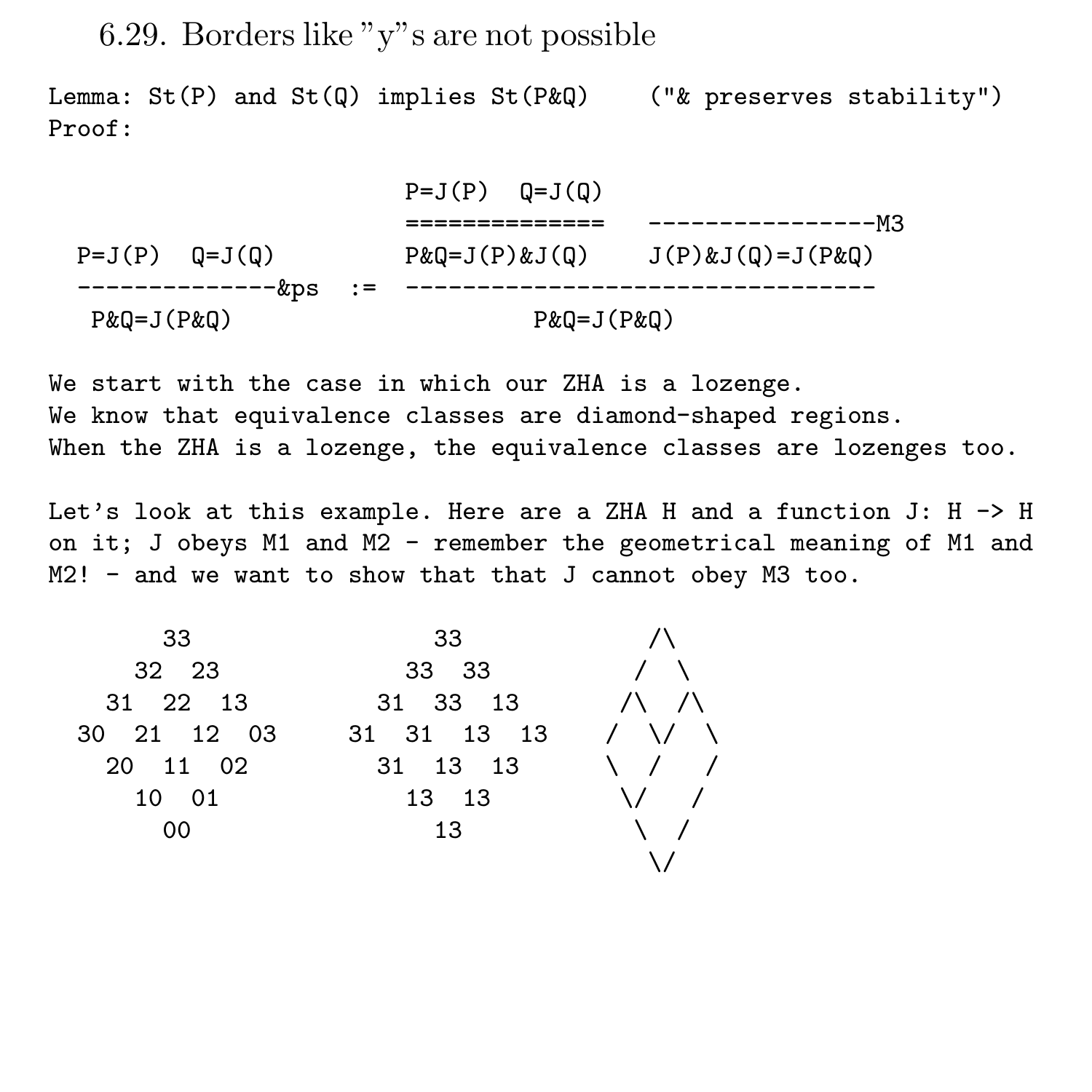### 6.30. Borders like "y"s are not possible (2)

Let's look at this example. Here are a ZHA H and a function J: H -> H on it; J obeys M1 and M2 - remember the geometrical meaning of M1 and M2! - and we want to show that that J cannot obey M3 too.

```
33 \land32 23 33 33 / \
 31 22 13 31 33 13 /\ /\
30 21 12 03 31 31 13 13 / \/ \
 20 11 02 31 13 13 \ / /
  10 01 13 13 \/ /
   00 13 \sqrt{7}\/
```
Let  $P'$  be the truth-value at the left of the vertex of the "y", and  $Q'$  be the truth-value at the right of the vertex of the "y". In this example,  $P'=12$  and  $Q'=21$ . Let  $P$  be  $J(P')$ , and  $\theta$  be  $J(\theta')$ . The line from P' to P points exactly northwest, and the line from Q' to Q points exactly northeast; because of this,  $P' \& Q'$  is equal to  $P \& Q$ , and  $P' \& Q'$  is the truth-value just below the vertex of the "y". Let R be  $P\&Q = P'\&Q'$ .

P and Q are stable, and so, by "&ps", R=P&Q=P'&Q' must be stable too. But, by hypothesis, the top element of the equivalence class of R is Q, so R is not stable, and thus the J in our example cannot obey M3.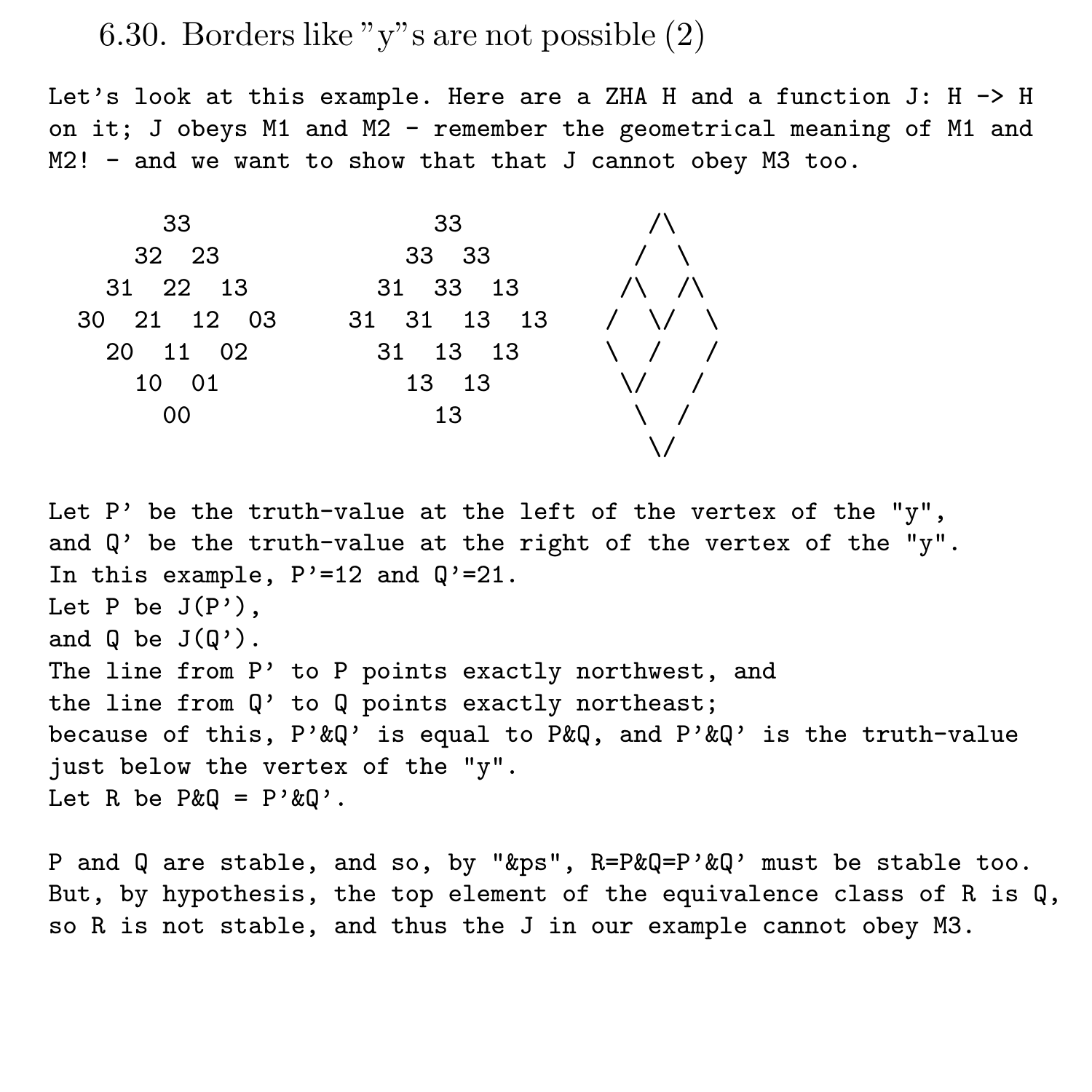### 6.31. Stable elements and diamond-shaped regions

```
Two slogans:
 Equivalent elements form diamond-shaped regions
 Stable elements form a sub-ZHA
Definitions:
 P==Q := P* \leq S Q* (P==Q is true or false)
 St(P) := P == P* (St(P) is true or false)
 Sts := \{P \text{ in } \mathbb{O} \text{mega } | P == P*\} (Sts is a set)
 Di(P) := \{Q \text{ in } \mathbb{O} \text{mega } | P == Q\} (Di(P) is a set)
 Dis := {Di(P) | P in Omega} (Dis is a partition of Omega)
 33 33 33
32 23 33 33 33 33
 22 13 33 13 33 33
  12 03 13 13 33 03
 11 02 11 13 33 03
10 01 11 11 10 03
 00 11 00
 Pid PJ Pnotnot
```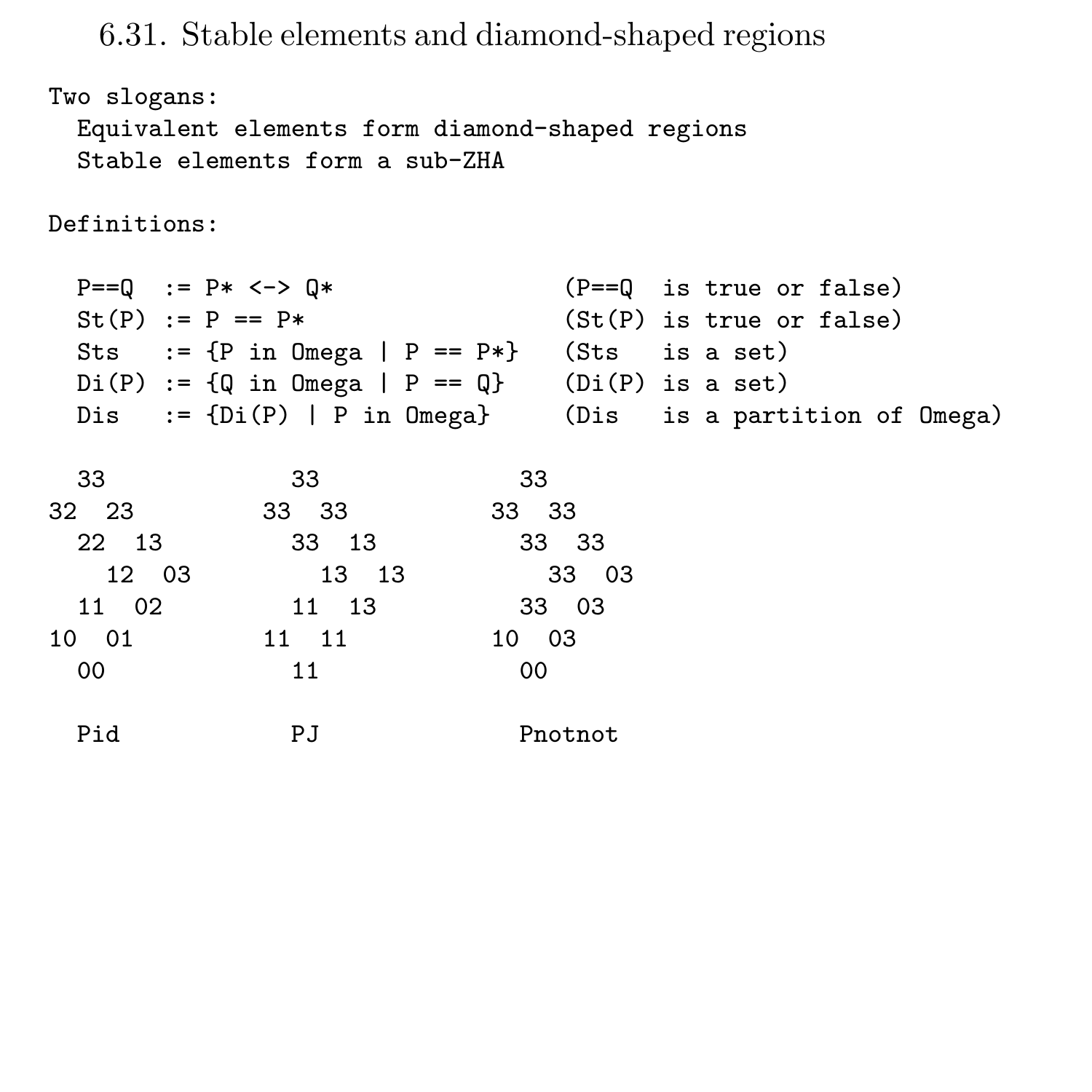# 6.32. Modalities induce Z-quotients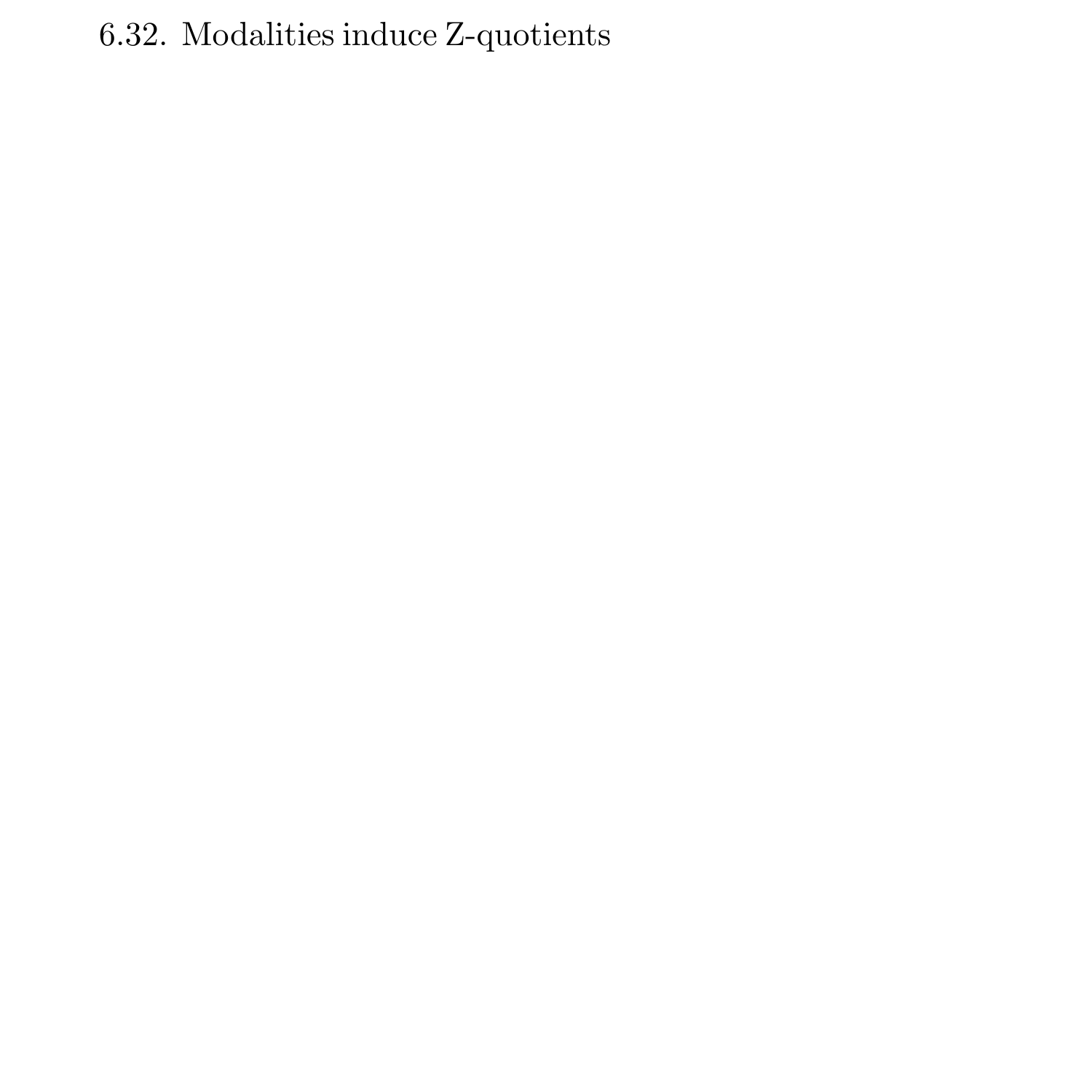# 6.33. Z-quotients are modalities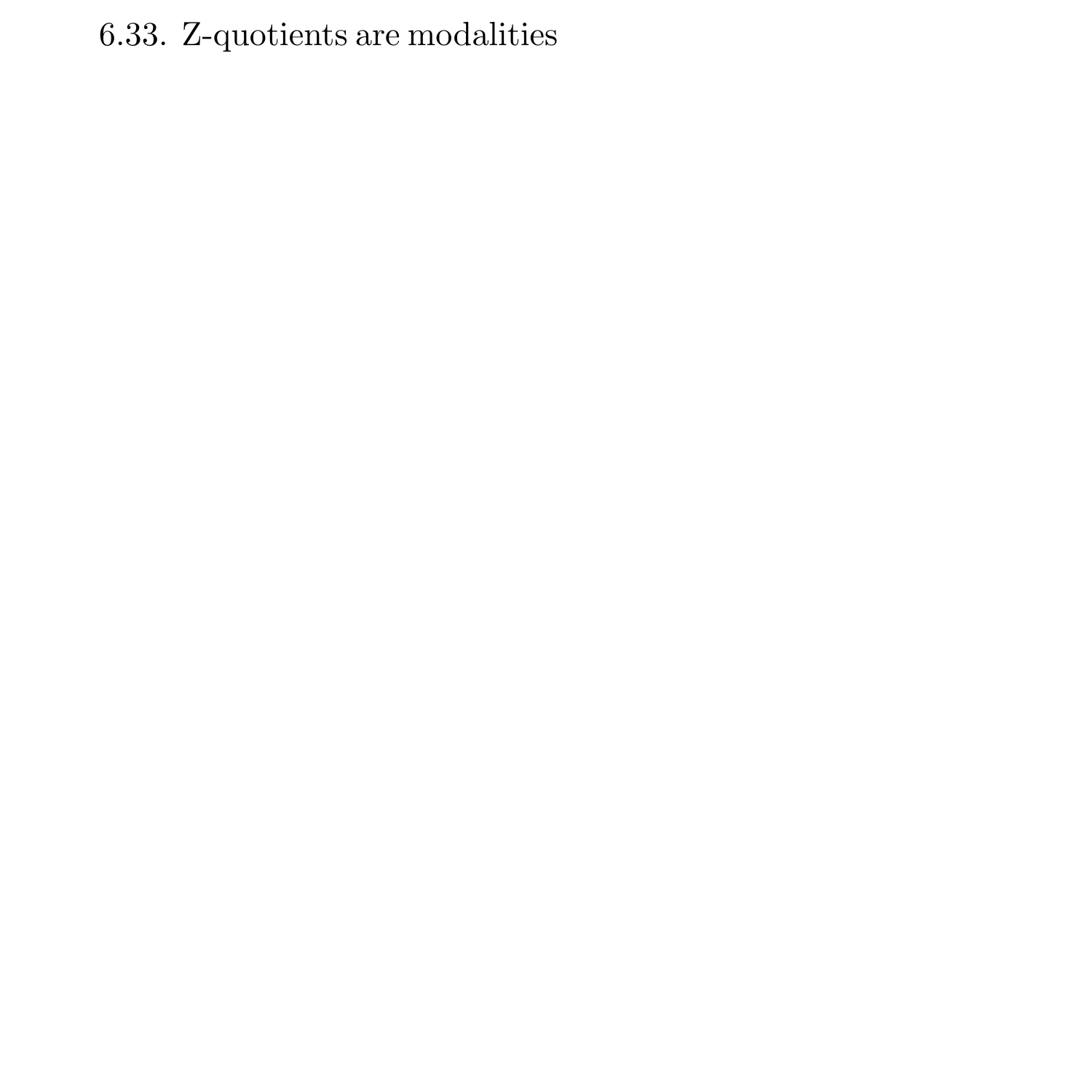# $6.34.$  Modalities correspond to morphisms of  $\rm HAS$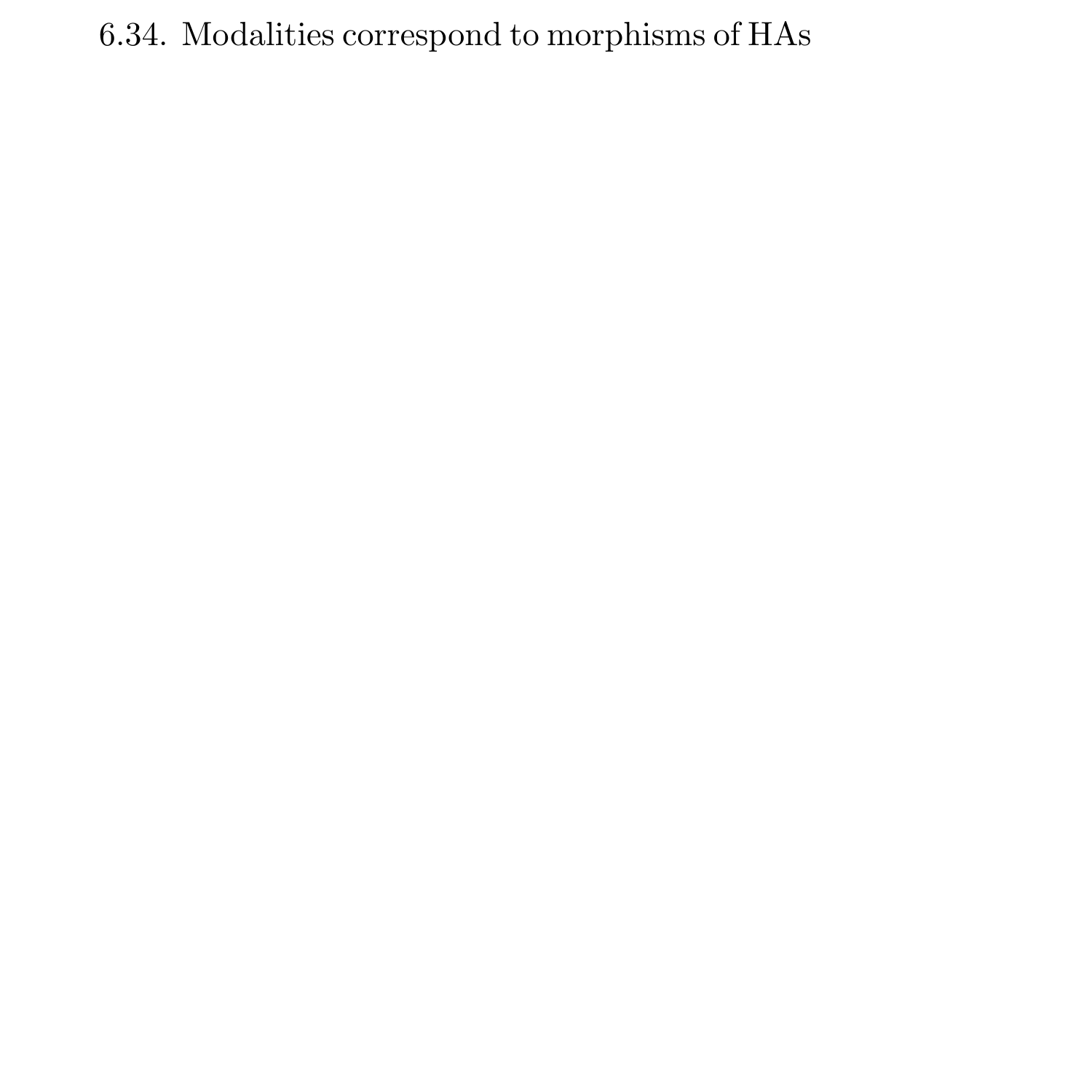### 7. Sheaves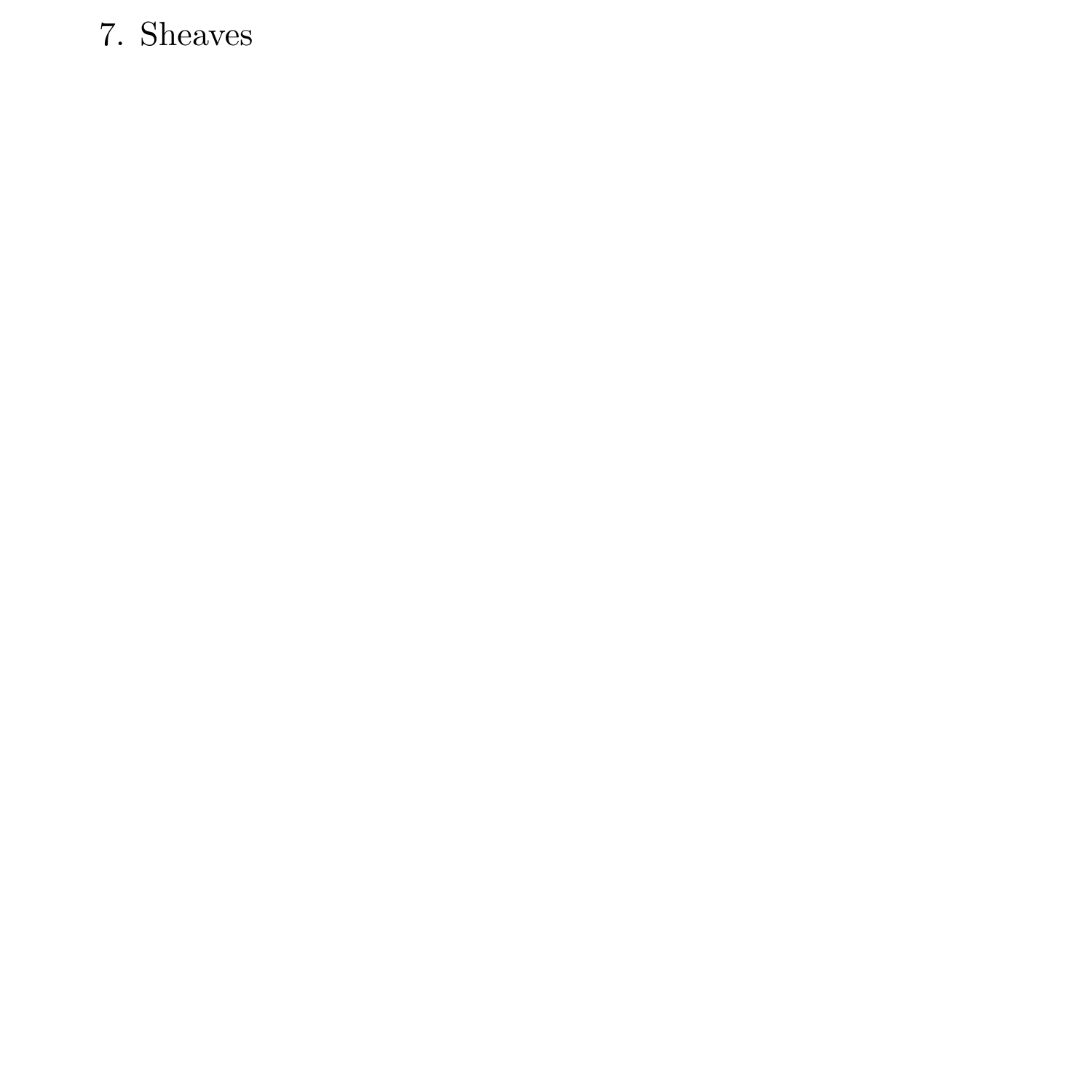7.1. Restriction, compatibility, glueing

|                                                      | $21 - 20$     | $31 - 300$    |  |  |  |
|------------------------------------------------------|---------------|---------------|--|--|--|
|                                                      | $31 - 300$    | $41 - > 4000$ |  |  |  |
| $\{2,3,4\}$ $\{3,4,5\}$                              | $41 - > 4000$ | $51 - > 50$   |  |  |  |
| $\overline{\phantom{0}}$<br>$\overline{\phantom{0}}$ |               |               |  |  |  |
|                                                      |               |               |  |  |  |
|                                                      | v             |               |  |  |  |
| $\{3,4\}$                                            | $3 -300$      |               |  |  |  |
|                                                      | $41 - > 4000$ |               |  |  |  |
|                                                      |               |               |  |  |  |

The domain of 20,300,4000 is {2,3,4}. The domain of 300,4000,50 is {3,4,5}. The common domain of 20,300,4000 and 300,4000,50 is {2,3,4}∩{3,4,5} = {3,4}. The restriction of 20,300,4000 to {3,4} is 300,4000. The restriction of 300,4000,50 to  $\{3,4\}$  is 300,4000.  $\leftarrow$  same! 20,300,4000 and 300,4000,50 are compatible.

We are moving down, toward smaller sets, using intersections. Is there a way to move up  $-$  to unions? Yes, by glueing. But we have to see some other things first.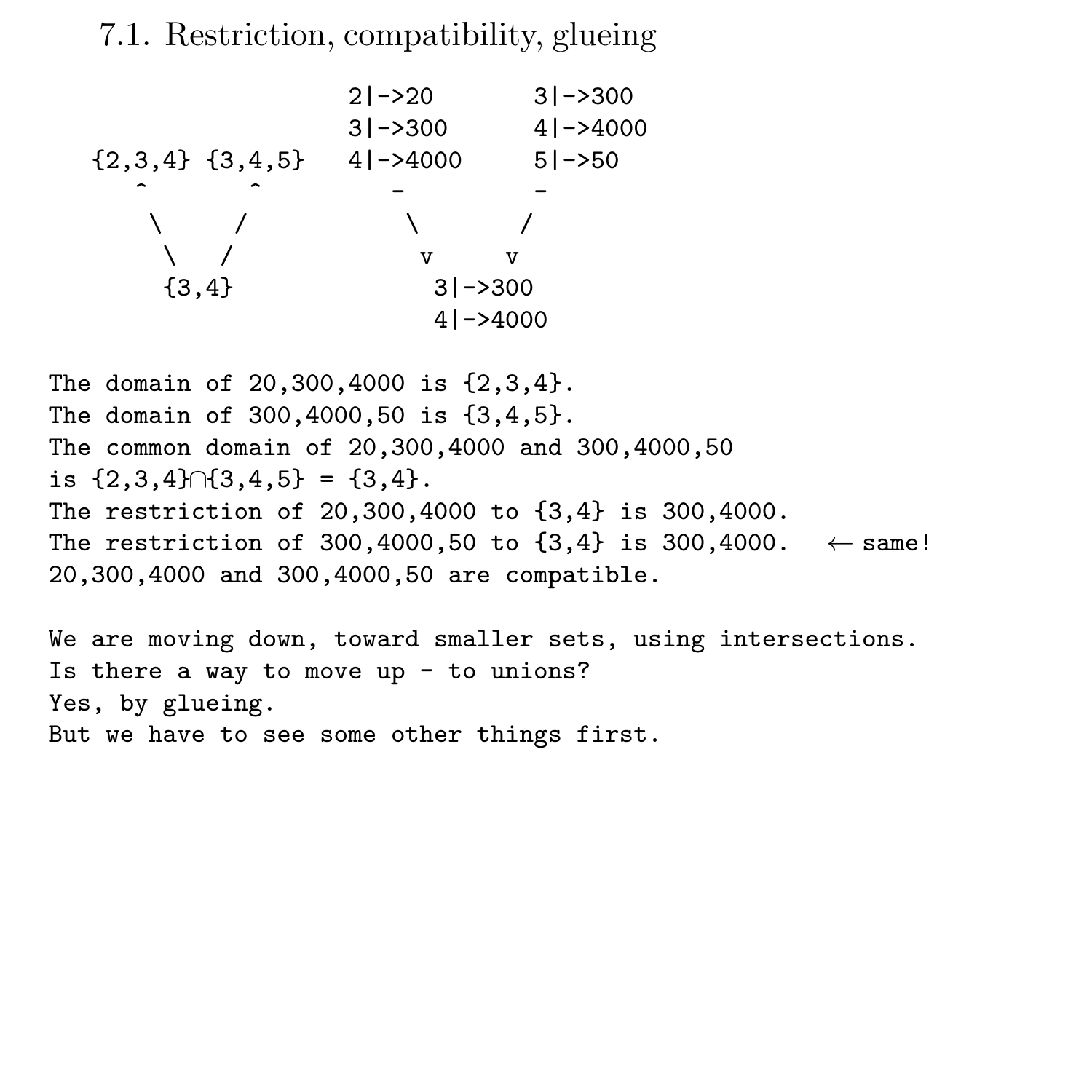#### 7.2. Compatible families

Let's write the domain of a function in its subscript. Suppose that f\_A compat g\_B compat h\_C compat k\_D, and that E⊆A∩B∩C∩D. Then the restrictions of  $f_A$ ,  $g_B$ ,  $h_C$ ,  $k_D$  to E all coincide!!! The diagram below should make

| A |        | B C                     |                 |                     | D | $f_A$ |  |            | g_B h_C                                      | k D |
|---|--------|-------------------------|-----------------|---------------------|---|-------|--|------------|----------------------------------------------|-----|
|   | A∩B    | $B \cap C$              |                 | <b>COD</b>          |   |       |  |            | $?$ $A \cap B$ $?$ $B \cap C$ $?$ $C \cap D$ |     |
|   | $\sim$ |                         | $\sim$          | $\hat{\phantom{a}}$ |   |       |  |            | $\sqrt{2}$                                   |     |
|   |        | $\setminus$ $\setminus$ |                 |                     |   |       |  | $\sqrt{1}$ |                                              |     |
|   |        | $\setminus$ $\top$ /    |                 |                     |   |       |  | $\sqrt{1}$ |                                              |     |
|   |        |                         | $\setminus$ 1 / |                     |   |       |  | v v v      |                                              |     |
|   |        |                         |                 |                     |   |       |  | ? E        |                                              |     |

?\_ $A \cap B = f_A | A \cap B = g_B | A \cap B$   $f_A | E = f_A | A \cap B | E = g_B | A \cap B | E = g_B | E$ ?\_B∩C =  $g_B|B ∩ C = h_C|B ∩ C$   $g_B|E = g_B|B ∩ C|E = h_C|B ∩ C|E = h_C|E$ ?  $C \cap D = h$   $C|C \cap D = k$   $D|C \cap D$  h  $C|E = h$   $C|C \cap D|E = k$   $D|C \cap D|E = k$   $D|E$ 

We say that the family  $\{f_A, g_B, h_C, k_D\}$  is /pairwise-compatible/ when any two elements in it are compatible - f\_A compat g\_B compat h\_C compat k\_D plus f\_A compat h\_C, g\_B compat k\_D, f\_A compat k\_D.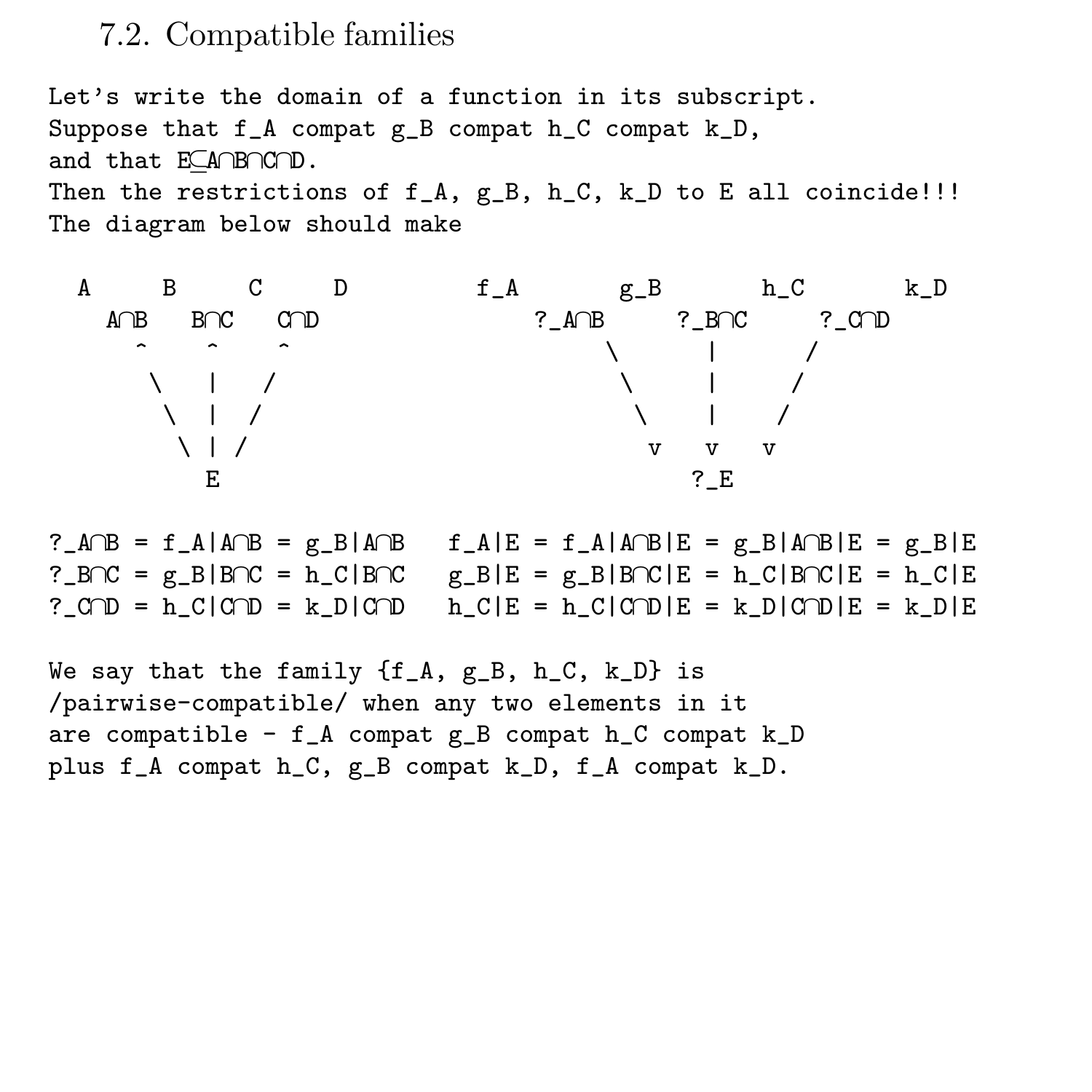### 7.3. Compatible families: naming

A notation trick... Compare:

?\_A∩B :=  $f_A|A\cap B = g_B|A\cap B$   $f_A\cap B := f_A|A\cap B = f_B|A\cap B$  $?\_B \cap C := g\_B \cap C = h\_C \cap C$ <br> $?\_G \cap D := h\_C \cap C = k\_D \cap C$  f\_G $\cap D := f\_C \cap D = f\_D \cap C$ ?  $E := f_A |E = g_B |E = h_C |E = k_D |E$   $f_E := f_A |E = f_B |E = f_C |E = f$ 

A compatible family {f\_A,f\_B,f\_C,f\_D} induces a bigger family having one f\_U for each empty set U that is smaller than \_some\_ of the sets A, B, C, D...

And these 'f\_U's are well-defined, all ways of defining them from the original {f\_A,f\_B,f\_C,f\_D} by restriction yield the same result.

 $f_A$  g\_B h\_C k\_D  $f_A$   $f_B$   $f_C$  f ?\_A∩B ?\_B∩C ?\_C∩D f\_A∩B f\_B∩C f\_C∩D  $\setminus$   $\begin{array}{ccc} \setminus & \setminus & \setminus & \setminus \end{array}$  $\setminus$  | /  $\setminus$  | /  $\setminus$  | /  $\setminus$  | / v v v v v v  $?$   $E$   $?$   $E$  $f$ \_C∩D :=  $f$ \_C|C∩D =  $f$ \_D|C∩D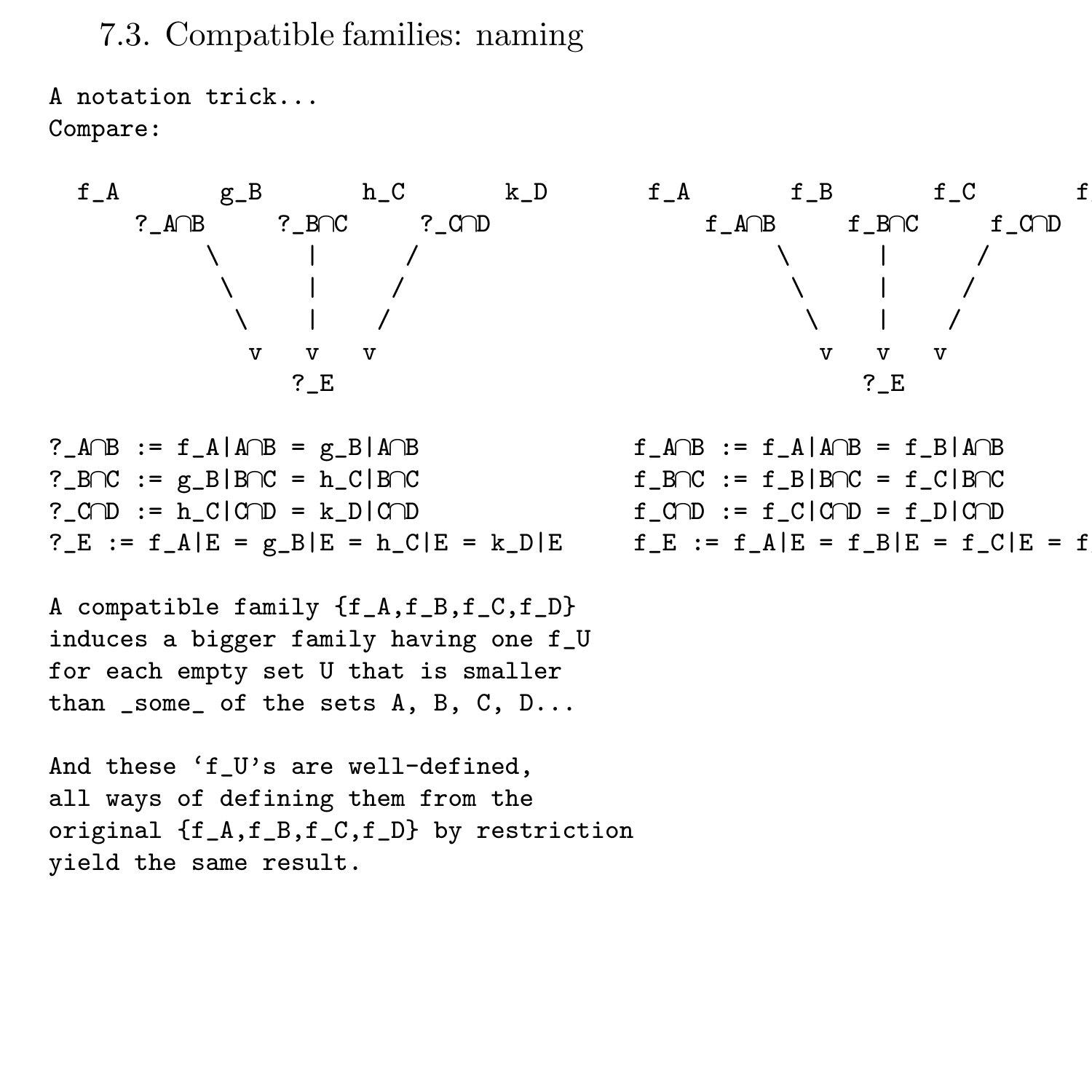### 7.4. Saturating downwards

Remember that we had and operation '↓' on DAGs that regarded each '1' as black paint that was too liquid and that would flow down, painting the '0's below it in black...

$$
\begin{array}{cccc} & 0 & & 0 \\ & 0 & & 0 \\ & 0 & 0 & 0 \\ \end{array} \\ \begin{array}{c} 0 & 0 & 0 \\ 0 & 0 & 0 \\ \end{array}
$$

Let's use the same symbol,  $\downarrow$ , for an operation that starts with a compatible family, say {f\_A,f\_B,f\_C,f\_D}, and produces a (possible much bigger!) family made of all the restrictions of f\_A, f\_B, f\_C, f\_D.

Also:

dom  $f_A = A$ dom  ${f_A, f_B, f_C, f_D} = {A, B, C, D}$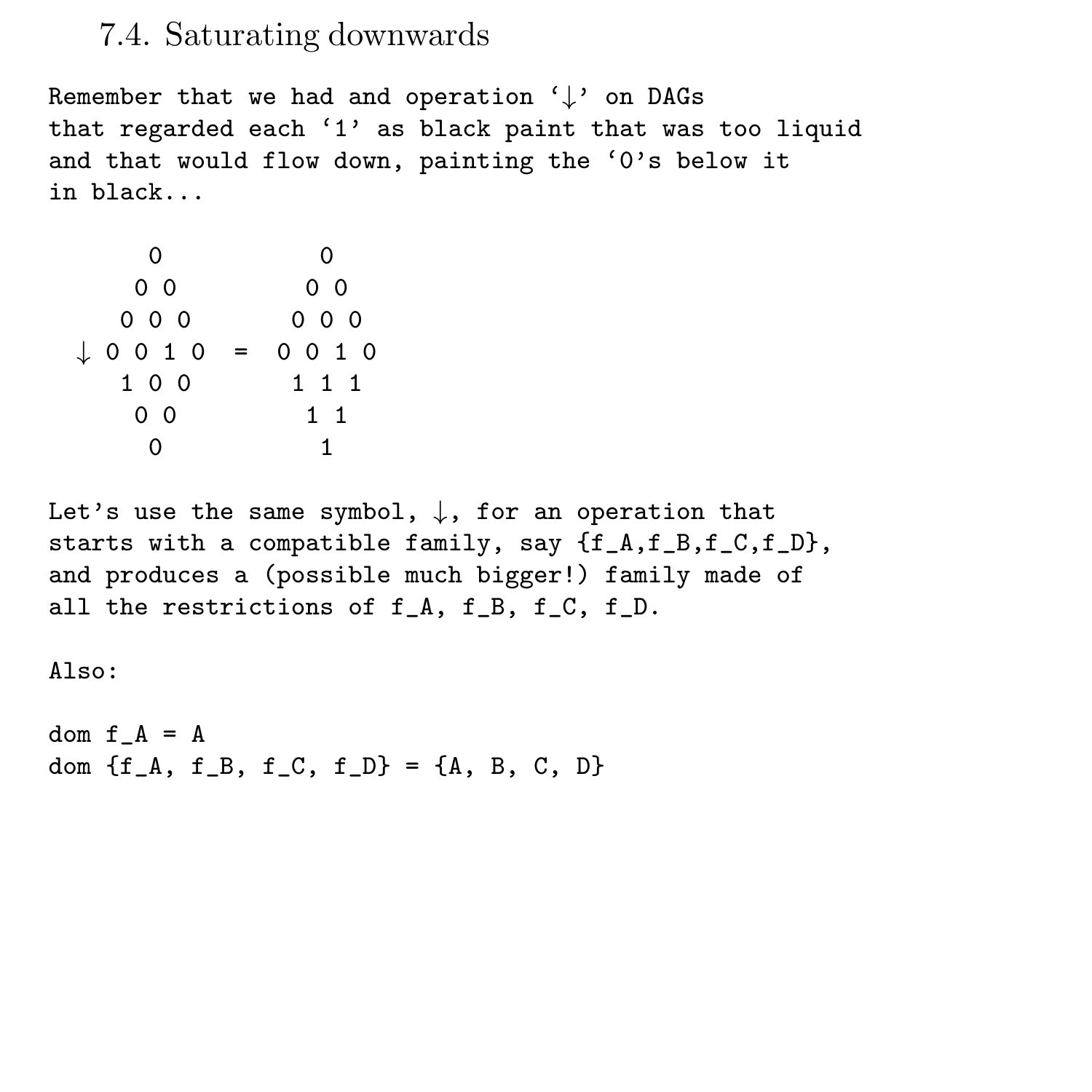#### 7.5. An operation for all kinds of restrictions

This operation simplifies things magically. (I learned it from Simmons's paper on Omega Sets).  $U \cdot V = U \& V$  $U \cdot g_{V} = (error)$ f  $U$  ·  $V = f$  U|U&V  $f_U \cdot g_V = f_U|U \times V$ So:  $U \cdot V = V \cdot U$  is true always  $f_U \cdot g_V = g_V \cdot f_U$  is true iff  $f_U$  and  $g_V$ are compatible Now:  $U \cdot \{V, W\} = \{U \cdot V, U \cdot W\} = \{U \cap V, U \cap W\}$  $U \cdot 0(X) = all (open) subsets of U = \downarrow{U}$  $f_U \cdot 0(X) = all restrictions of f_U$  ${f\_U, g\_V, h\_W} \cdot O(X)$  = all restrictions of f\_U, g\_V, h\_W, which yields somthing nice when f\_U, g\_V, h\_W are compatible, and something messy when they are not.

We can define  $\downarrow$  := A·O(X), and this works for all interesting cases!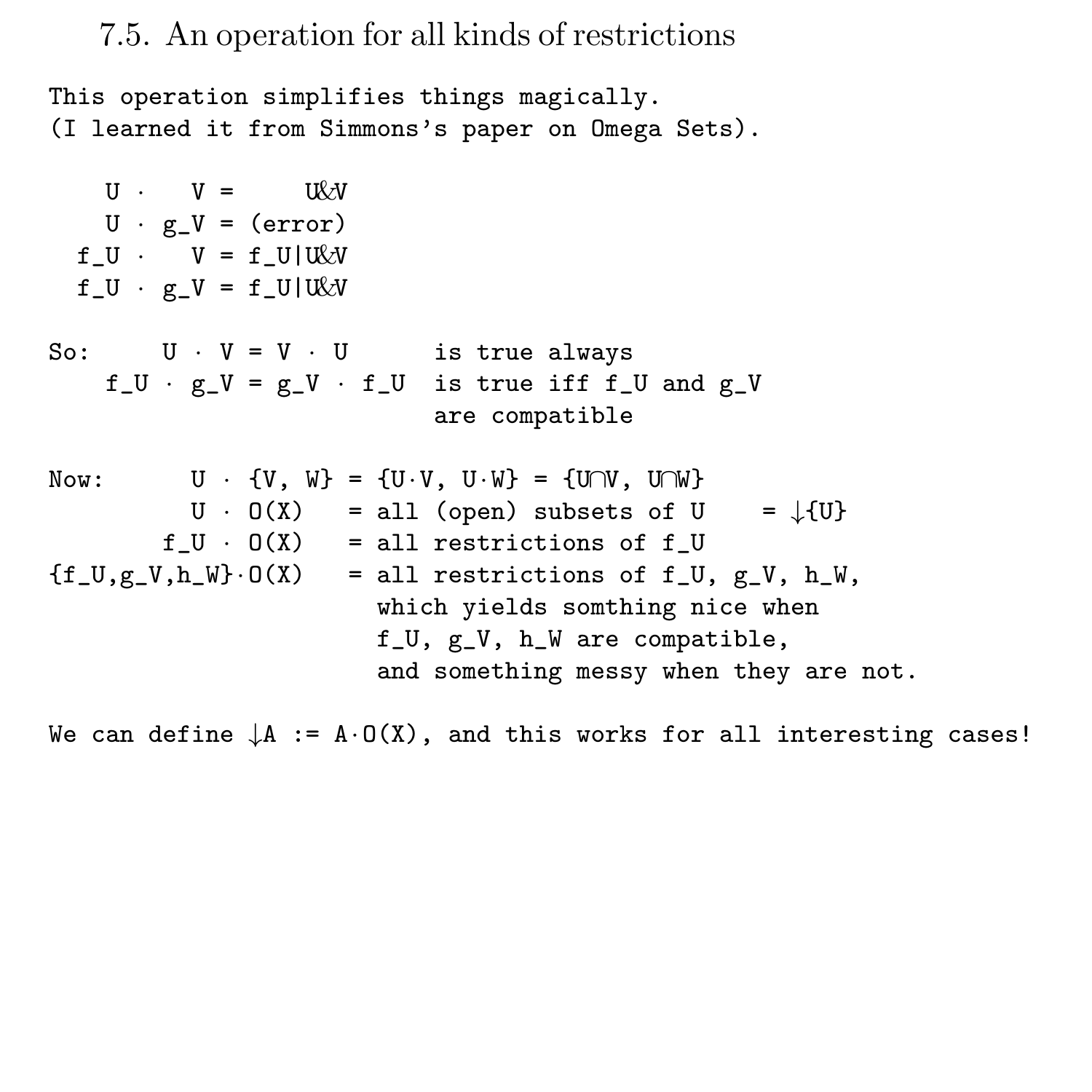#### 7.6. Sheaves of functions

For each open set U⊆R, C∞(U,R) is the set of smooth functions from U to R. Warning: here (a,b) sometimes mean an open interval, not a pair!

(4,6)  $| \rightarrow \infty((4,6), R)$  f\_{(4,6)}:(4,6)->R  $\uparrow$   $\uparrow$   $\uparrow$   $\uparrow$   $\uparrow$   $\uparrow$   $\uparrow$   $\uparrow$   $\uparrow$ incl| |restr |restr | v v (5,6)  $|-> \mathbb{C}((5,6), R) \qquad f_{-}((4,5)): (4,5)-\infty$ 

 $O(R)$  - - - - -> Set

We can regard C∞(-,R) as a (contravariant) functor.

Hey:

 $\mathbb{C}\times$ (-,R):  $0(R)$  op -> Set

is a sheaf because compatible families can be glued in a unique way!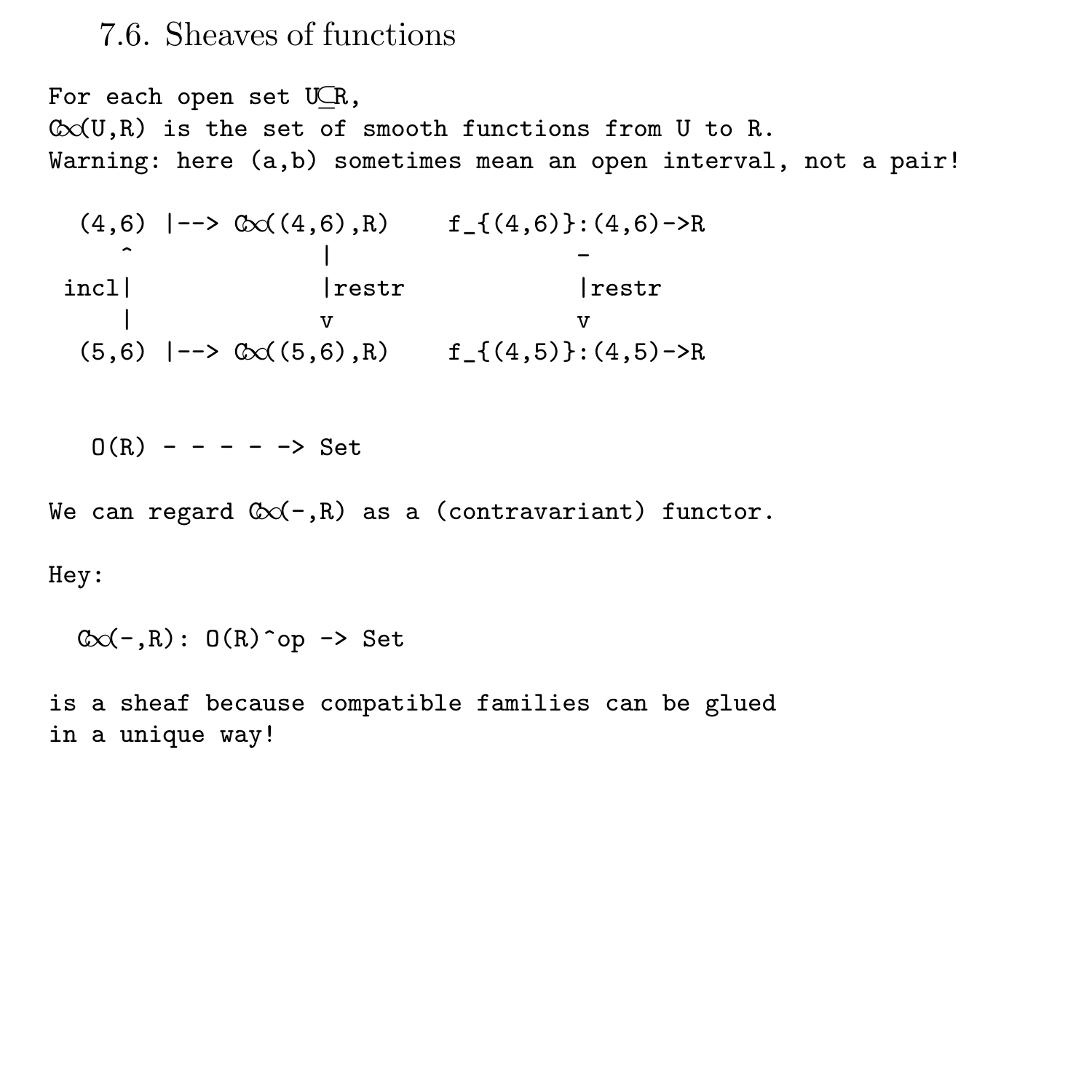7.7. Limited functions are not sheaves

Let  $L(-, R)$ :  $O(R)$  op  $\rightarrow$  Set be the contravariant functor that returns the \_limited\_ functions on open sets.

Certain families of limited functions are compatible, but their glueing is not limited, so it "does not exist".

 $L(-, R)$  violates one of the conditions for being a sheaf: that glueings must exist. The other condition is that glueings must be unique. To violate that we need to go away from the realm of the presheaves of functions, and use arbitrary functors.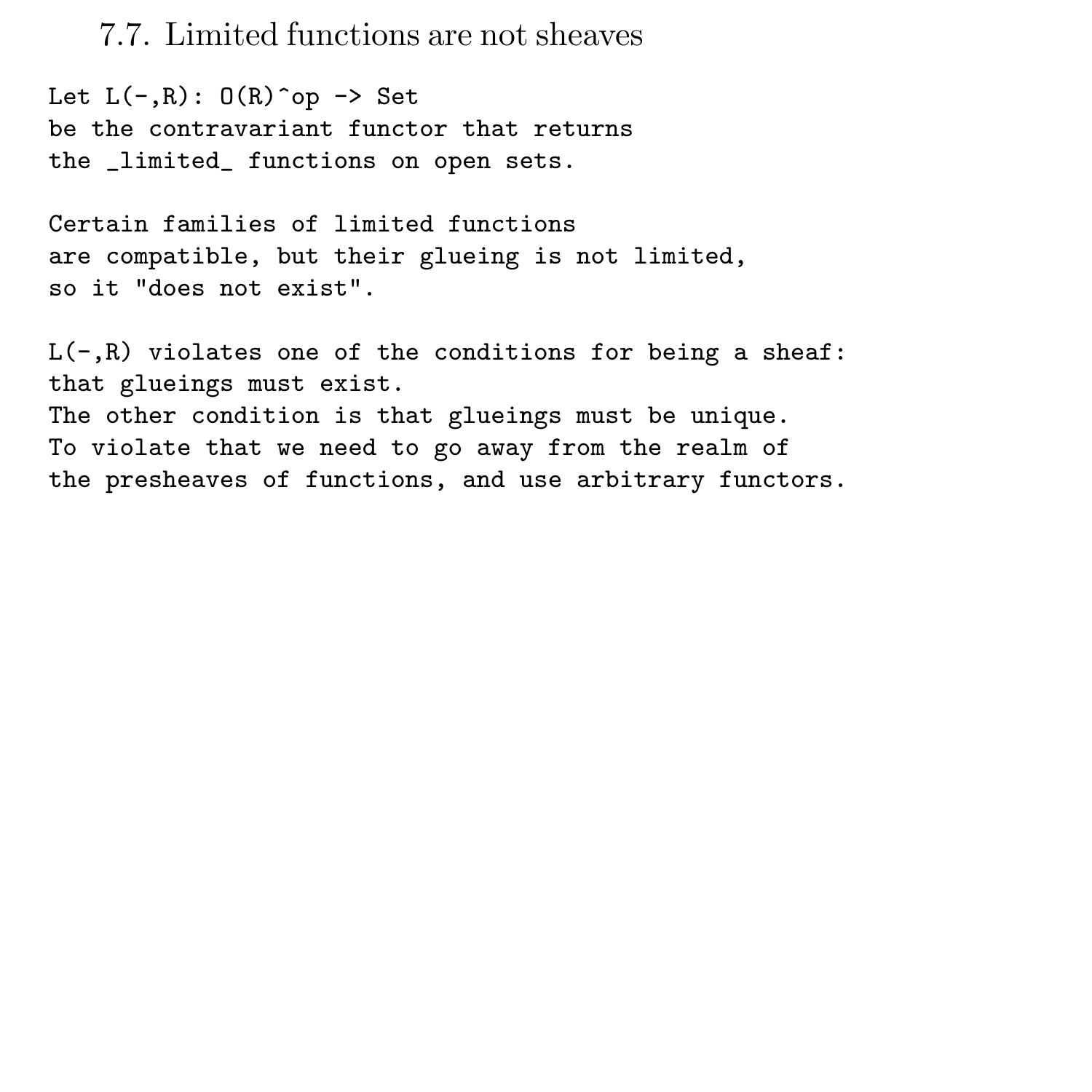7.8. The evil presheaf



The compatible family {2,3} has two different glueings: 0 and 1. The compatible family {2,4} can't be glued. The compatible family {} has two different glueings: 6 and 7.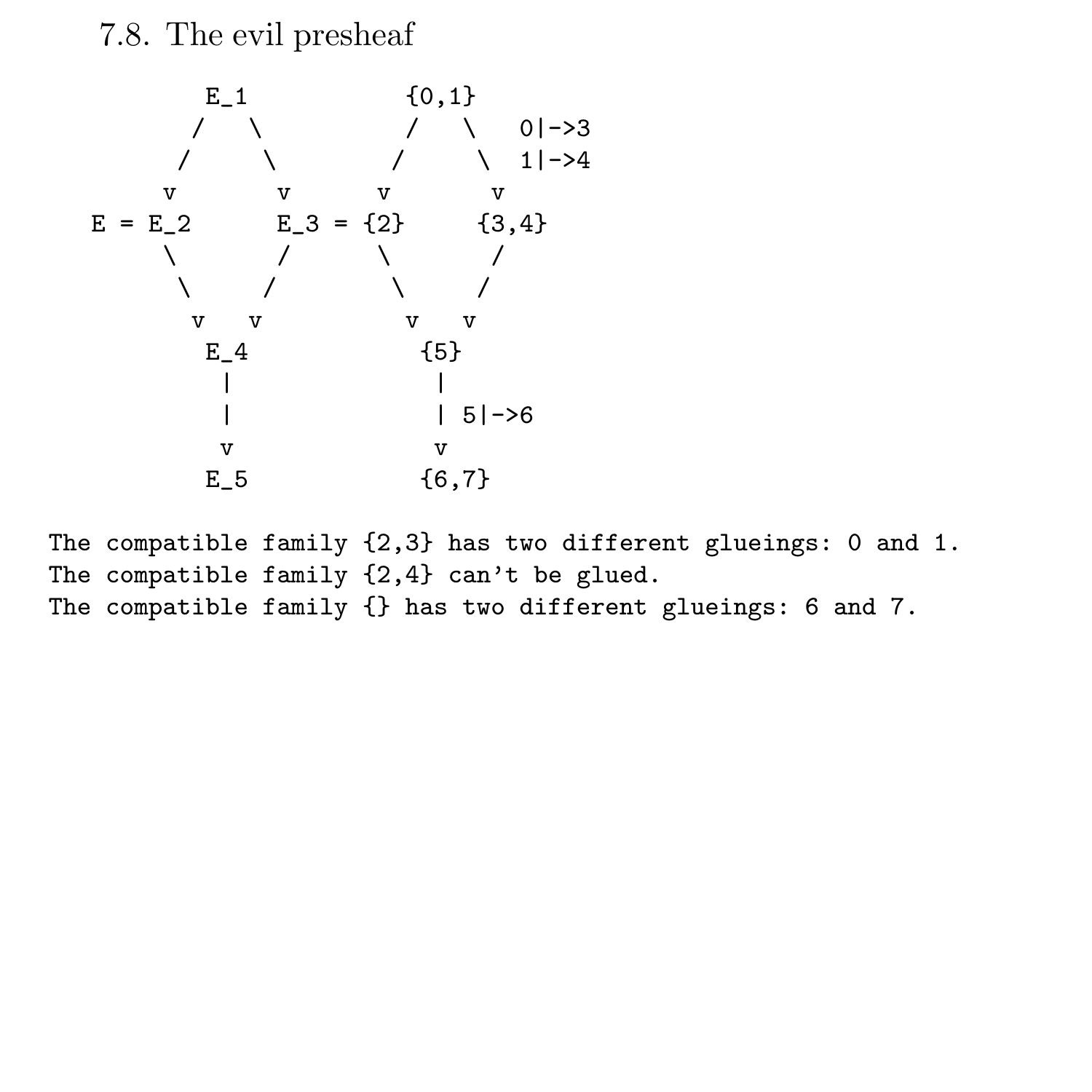7.9. Sheaves in  $Set^{K^{op}}$ 

...with the "obvious" notion of sheafness, are the ones that obey:

$$
A_1 = A_2 \times A_4 A_3
$$
\n
$$
A = A_2
$$
\n
$$
A = A_3
$$
\n
$$
A_1
$$
\n
$$
A_2
$$
\n
$$
A_3
$$
\n
$$
A_4
$$
\n
$$
A_4
$$
\n
$$
I
$$
\n
$$
V
$$
\n
$$
A_5 = 1
$$

So: A\_1 and A\_5 carry only redundant information, and sheaves on Set^K^op are equivalent to objects of Set<sup>~</sup>V !!!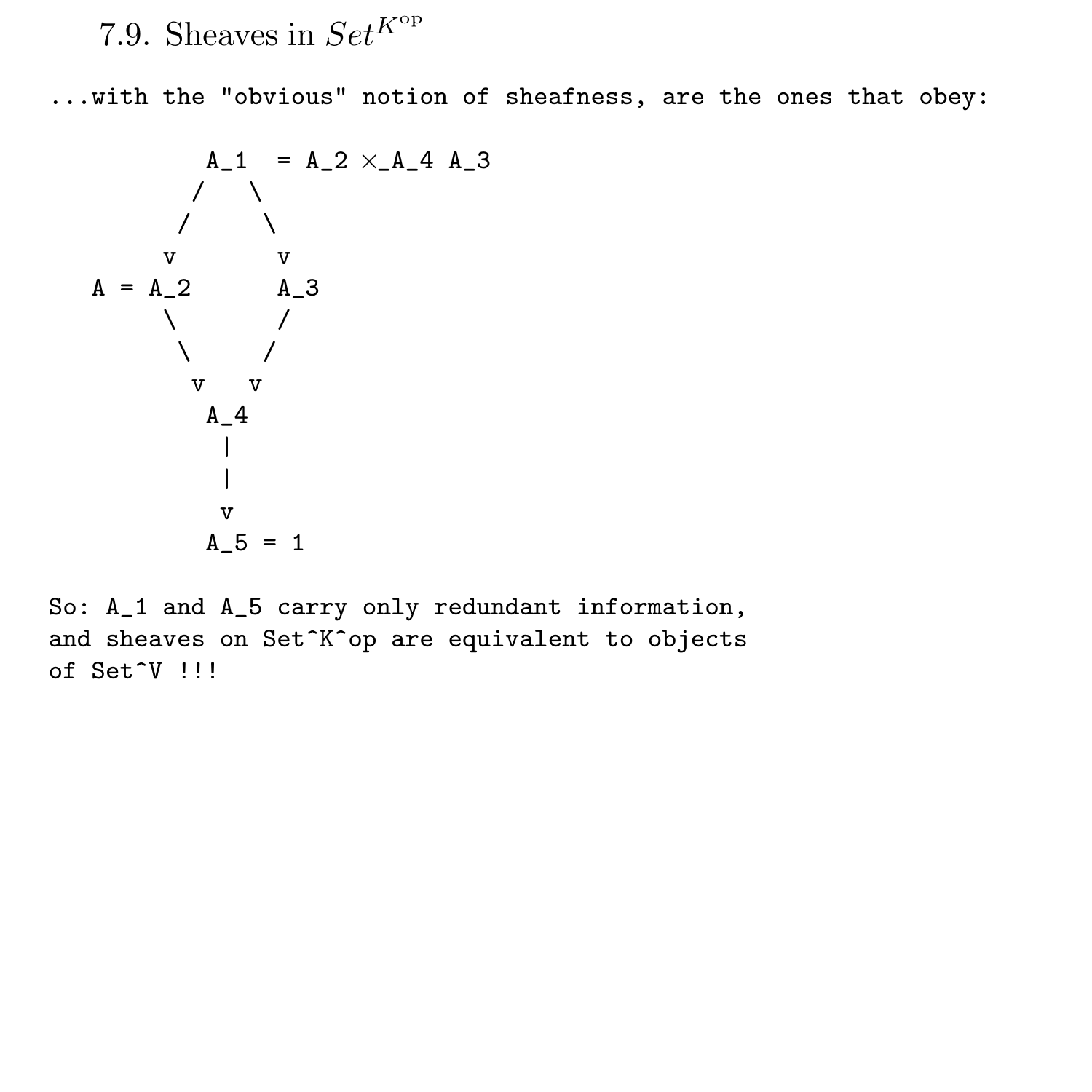### 8. Toposes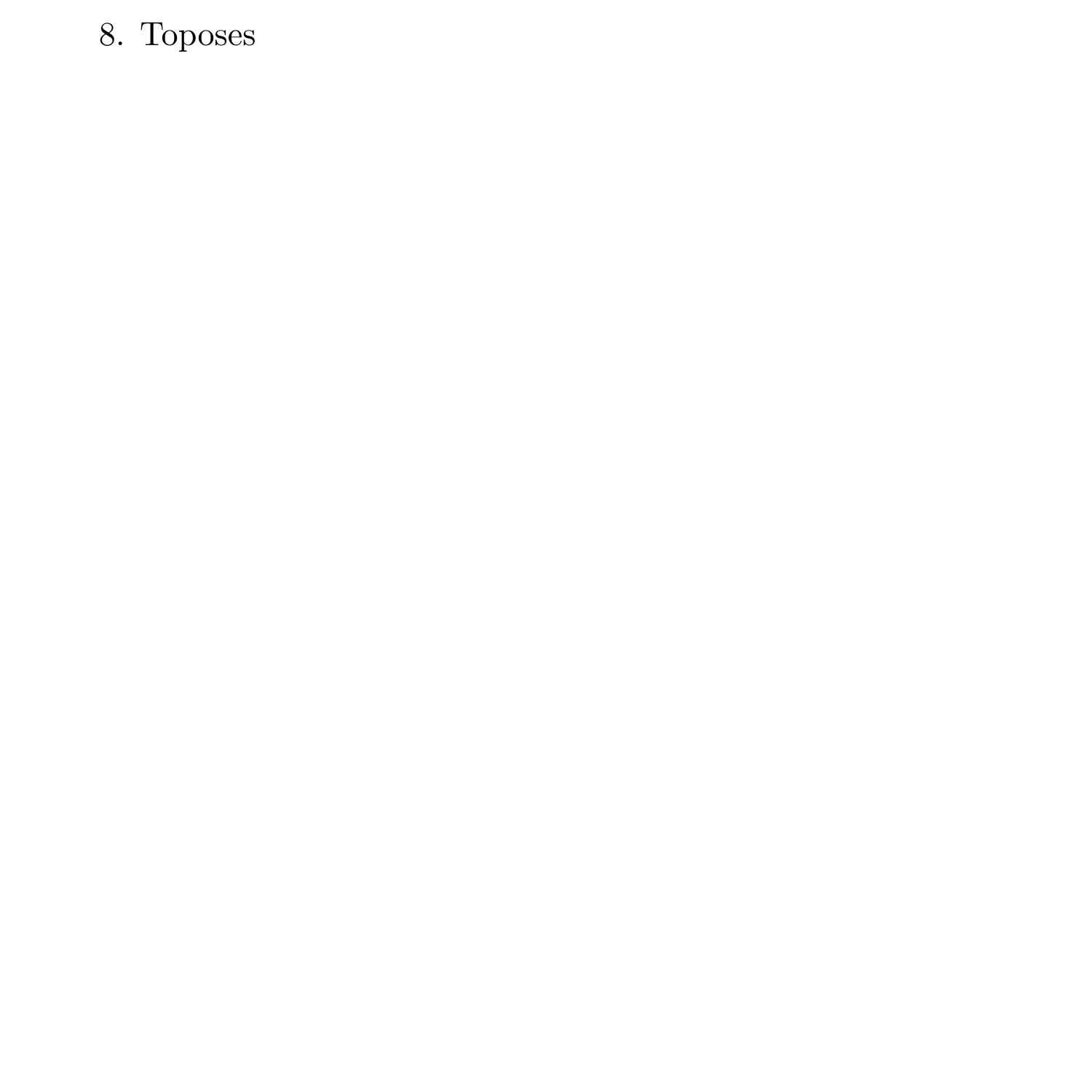### 8.1. A formal definition for children

A \_pullback\_ for the diagram A->C<-B is an object D, together with morphisms A<-D->B, that behaves like this:

 $\{(a,b)\in A\times B \mid f(a)=g(b)\}$  ----> B | |  $|$  and  $|$  g  $|$  g  $|$  g  $|$  g  $|$  g  $|$  g  $|$  g  $|$  g  $|$  g  $|$  g  $|$  g  $|$  g  $|$  g  $|$  g  $|$  g  $|$  g  $|$  g  $|$  g  $|$  g  $|$  g  $|$  g  $|$  g  $|$  g  $|$  g  $|$  g  $|$  g  $|$  g  $|$  g  $|$  g  $|$  g  $|$  g  $|$  g  $|$  g  $|$  g  $|$  g  $|$ v f v A --------------> C A \_subobject\_ of A is a diagram  $A' \rightarrow A$ that behaves like an inclusion. Notation:  $A'$  >-> A means that the arrow is a monic. A \_subobject classifier\_ is an object  $\Omega$ that behaves like {0,1}, plus an arrow  $1 \rightarrow \Omega$  (called "true") that makes the curved arrow at the left have an inverse.  ${a \in A \mid P(a)}$  ------> 1  $A'$  ---------> 1 v v v v | <--\ | | --\ | | | | i| | | v | P v v v v A ----------->  $\Omega$  A ---------->  $\Omega$ 

A \_topos\_ is a CCC that has pullbacks and a subobject classifier (-> extra structure and extra properties).

 $\lambda$ a.a∈i(A)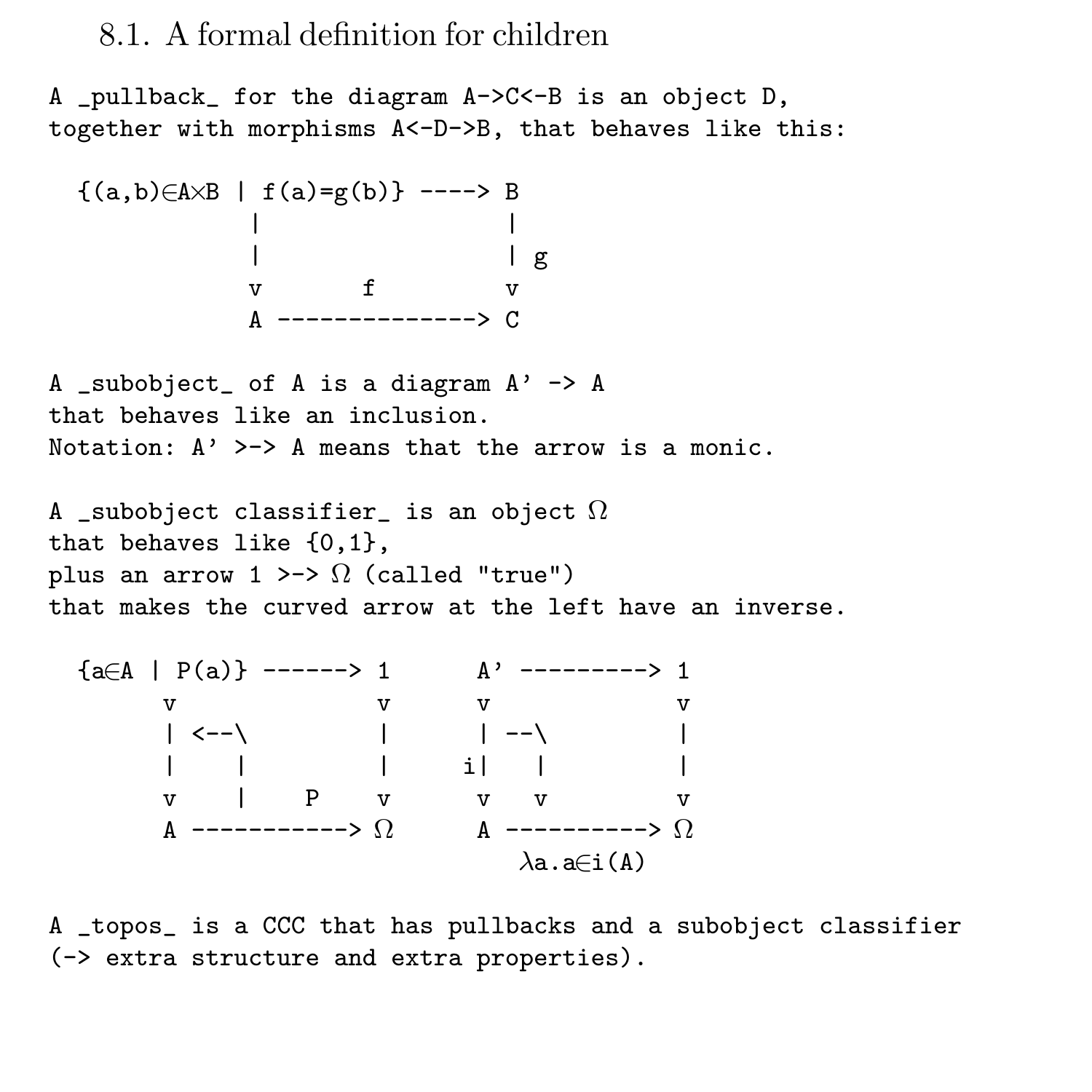#### 8.2. The main theorems

- 1) CCCs are exactly the categories in which we can interpret (the system  $\lambda$ 1 os simply-typed)  $\lambda$ -calculus
- 2) HAs are exactly the categories in which we can interpret (intuitionistic) propositional logic
- 3) Every HA is a CCC
- 4) Set is a CCC
- 5) Every ZHA is a HA
- 6) Every  $(0(X), \subseteq)$  is a HA
- 7) Every ZTopos is a CCC <-- ZToposes are in the next slide
- 8) Every ZTopos is a topos
- 9) Topos are exactly the categories in which we can interpret (the system IST of intuitionistic, typed) set theory

There are many other ways of constructing toposes, but I believe that ZToposes are the perfect tool for doing Topos Theory for Children -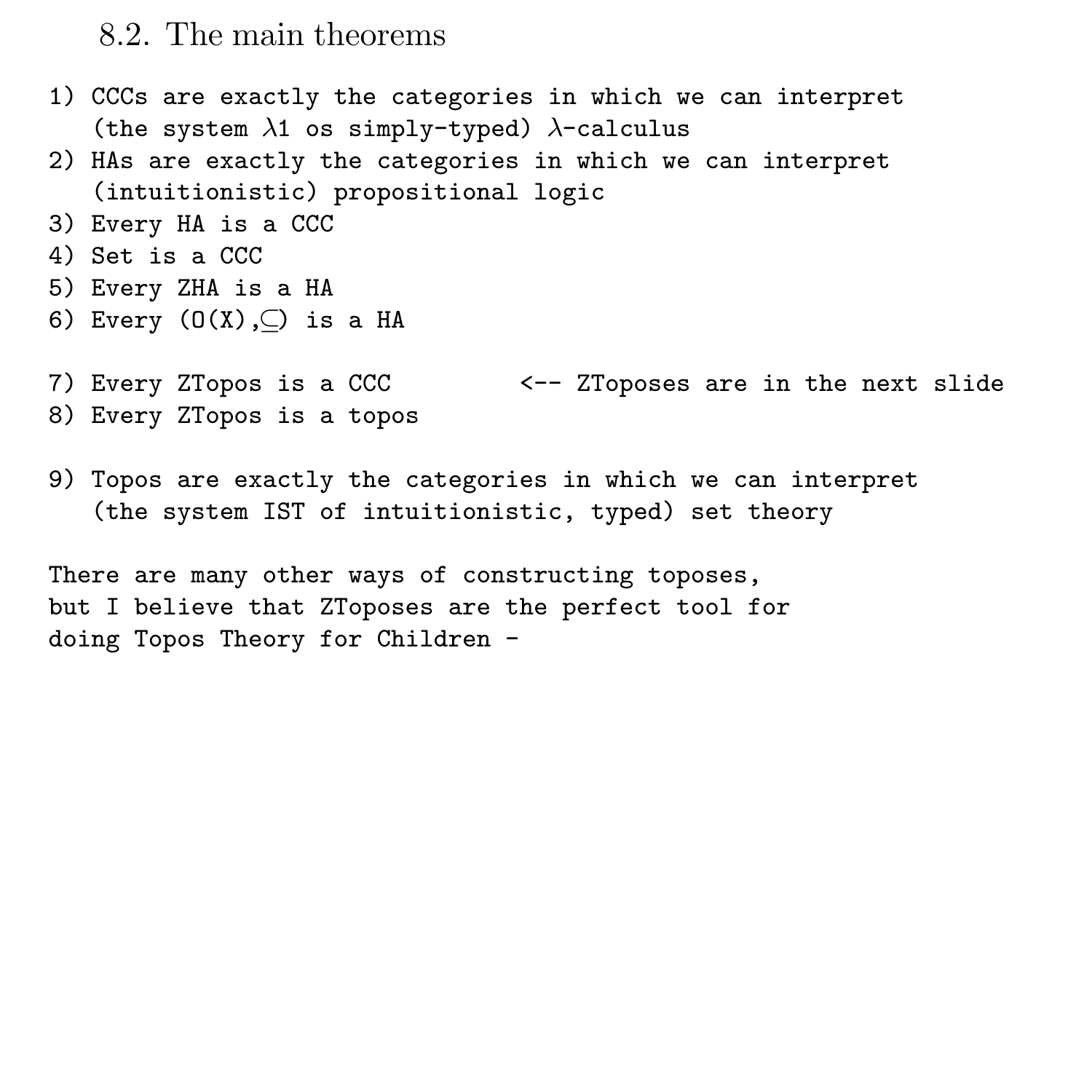#### 8.3. ZToposes

When we did logic on subsets of a ZHA - K, say each truth-value P was in fact a K-shaped diagram, e.g.,

$$
P = 1 \t 0 = P_2 \t P_3
$$
  
1 \t P\_4  
1 \t P\_5

We are going to do the same with sets. An object A of Set<sup>^</sup>(K^op) is a K-shaped diagram of sets and maps.

$$
A = 1
$$
\n
$$
A = A_2
$$
\n
$$
A = 3
$$
\n
$$
A_4
$$
\n
$$
A_4
$$
\n
$$
V
$$
\n
$$
A_2
$$
\n
$$
V
$$
\n
$$
A_5
$$

A \_notion of sheafness\_ on Set^K^op is something that tells us which objects of Set^K^op "are" sheaves.

The "sheaves" of Set^K^op form a subcategory of Set^K^op which is also a topos. <- Magic!!! In the case of ZToposes these subcategories of sheaves are not something weird and new - we have this:

```
for any ZDAG D,
```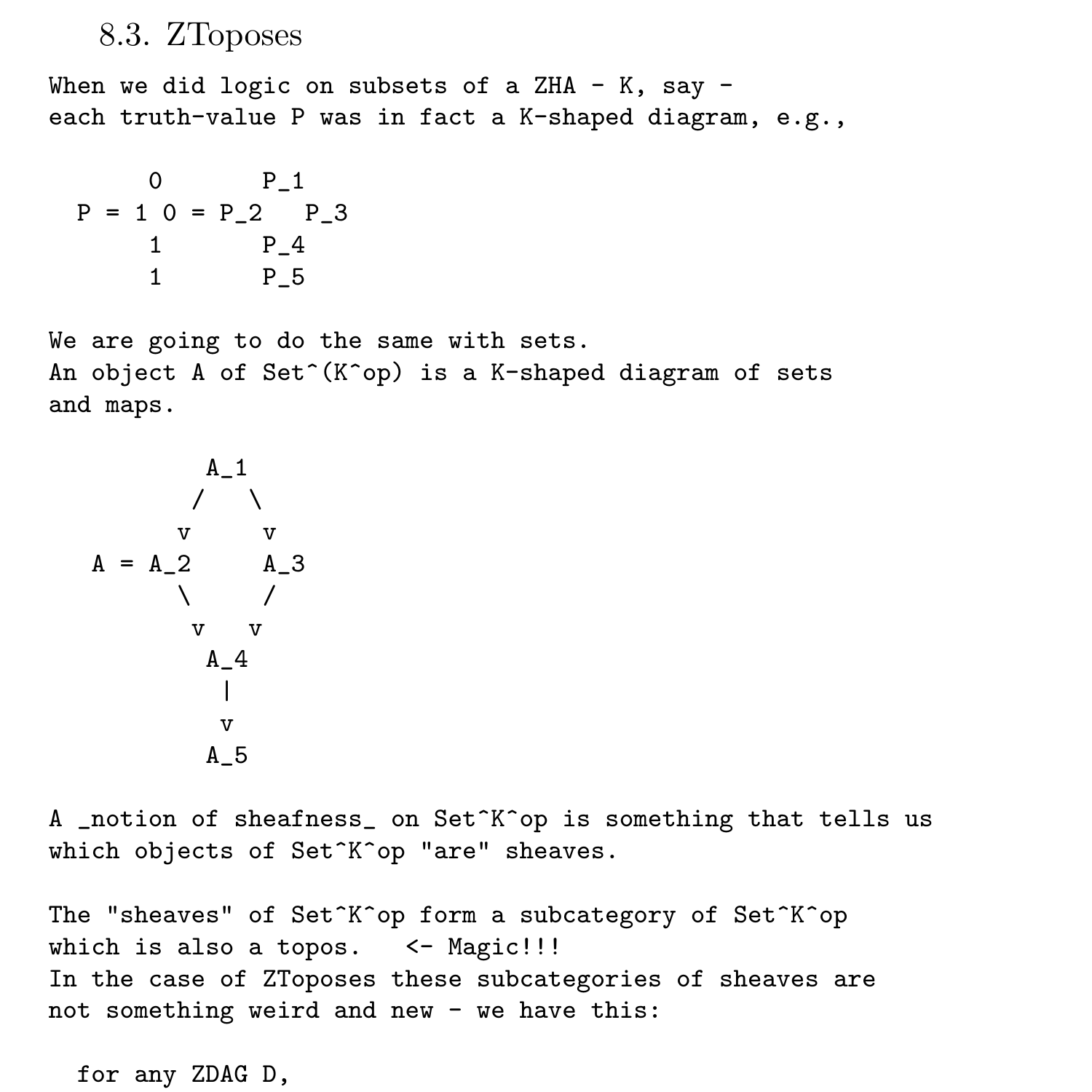# 8.4. Quotes from the Elephant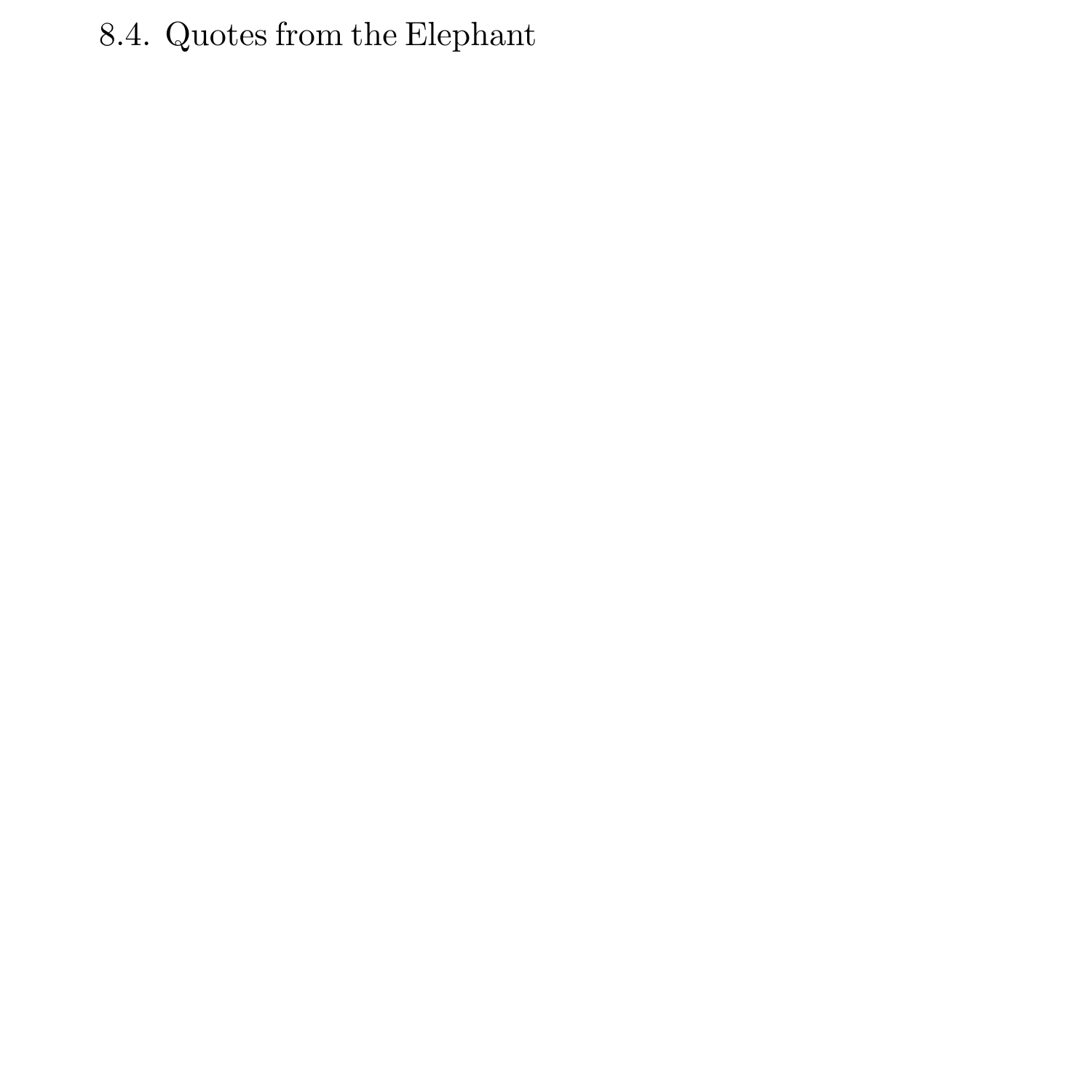# 8.5. A translation diagram for Heyting Algebras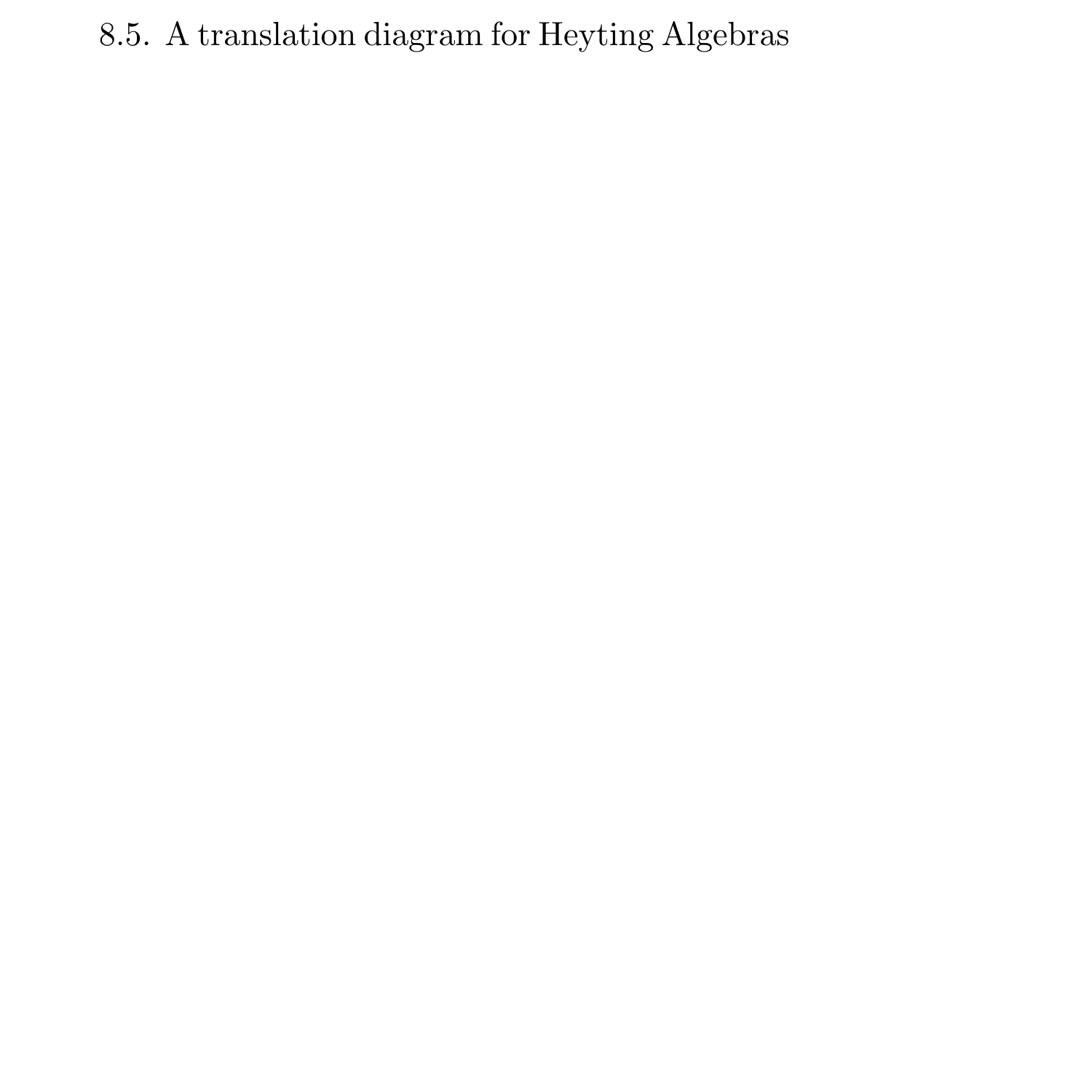# 8.6. A translation diagram for  $\operatorname{BiCCCs}$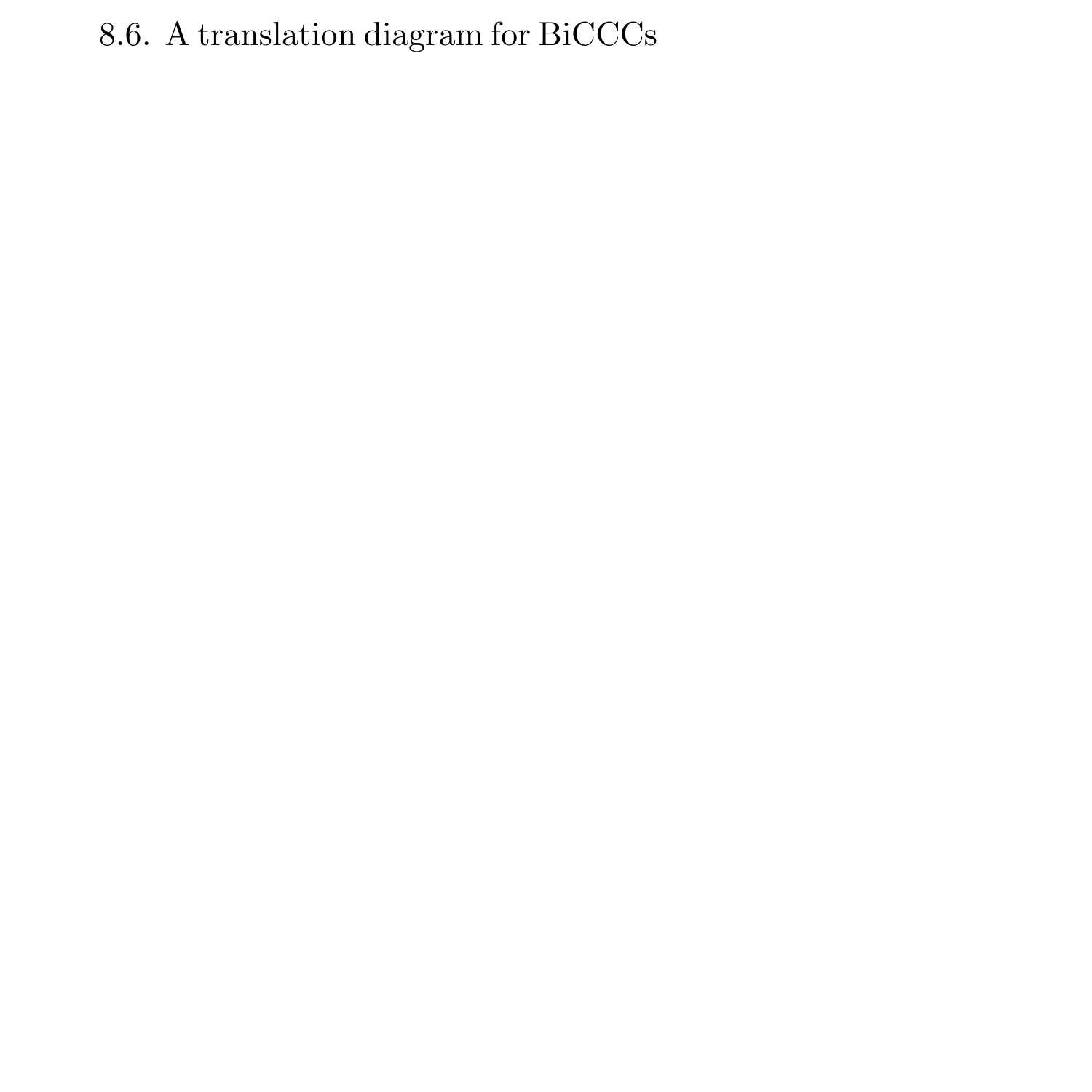8.7. Do our operations  $\&, \vee, \rightarrow$  on ZHAs really deserve their names?

Many slides ago we talked about Alice's logic and Bob's logic... Alice's logic was this,

(copy)

and we were sort of leaving implicit that any other similar tuple, like

(random logic)

would be ''a logic'' in Alice's book-world... But things are not like that!!! I just explained a version for children first!!!!!!!!! What's missing:

structure properties (new!) /-----------\ /--------\ a  $logic = (0m, and, or, \ldots; eq_T, eq...)$ 

where eq\_T,  $\dots$  are the properties (equations) that  $T\dots$ . have to obey to ''deserver their names'', to ''behave as expected''. They are:

 $( \ldots )$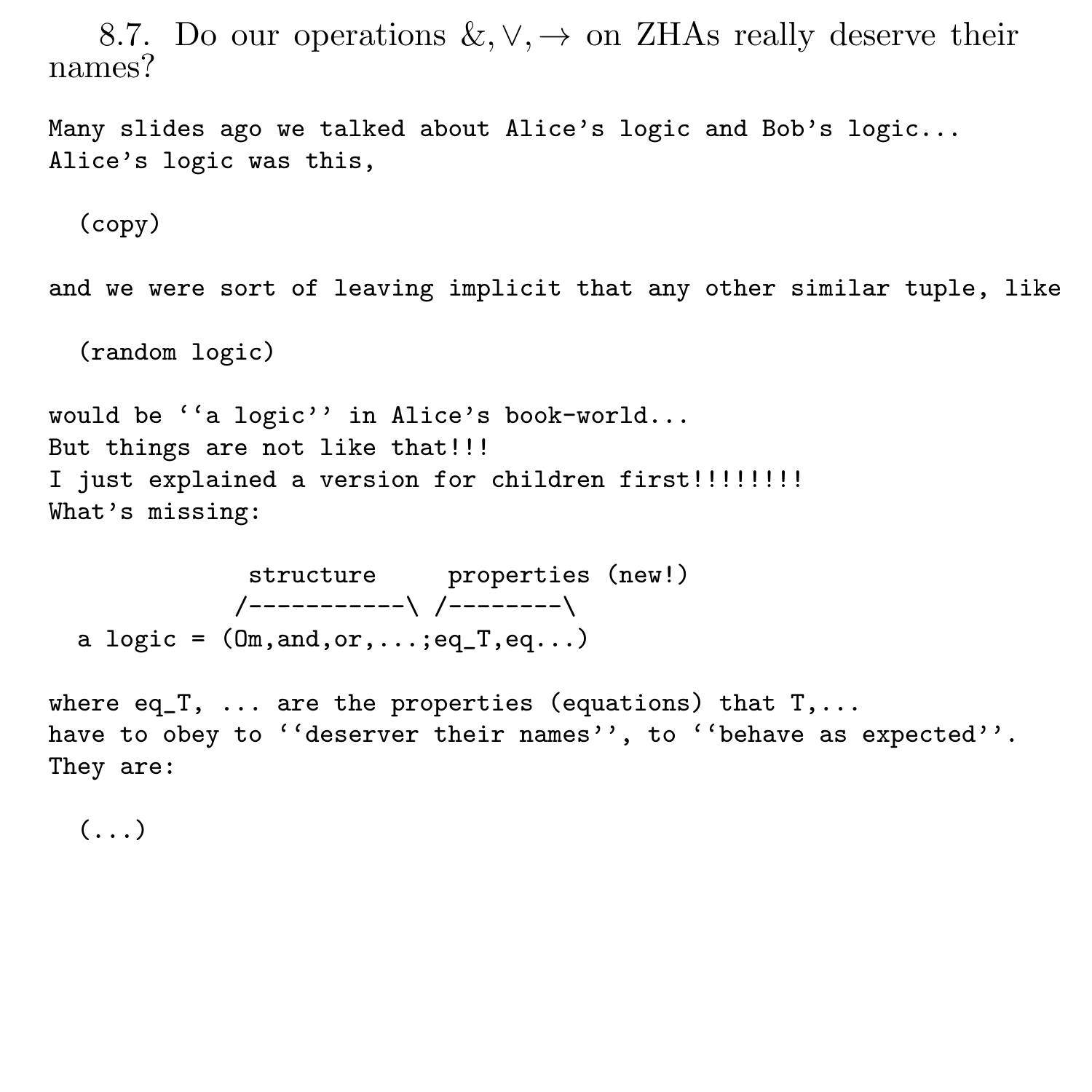8.8. The properties of  $\bot$ ,  $\top$ ,  $\&$ ,  $\lor$ ,  $\rightarrow$ : a diagram

[diagrammatic mnemonic]

[deduction rules (sequents with le)]

[forall-ish formulation]

We will return to this diagram /many/ times...